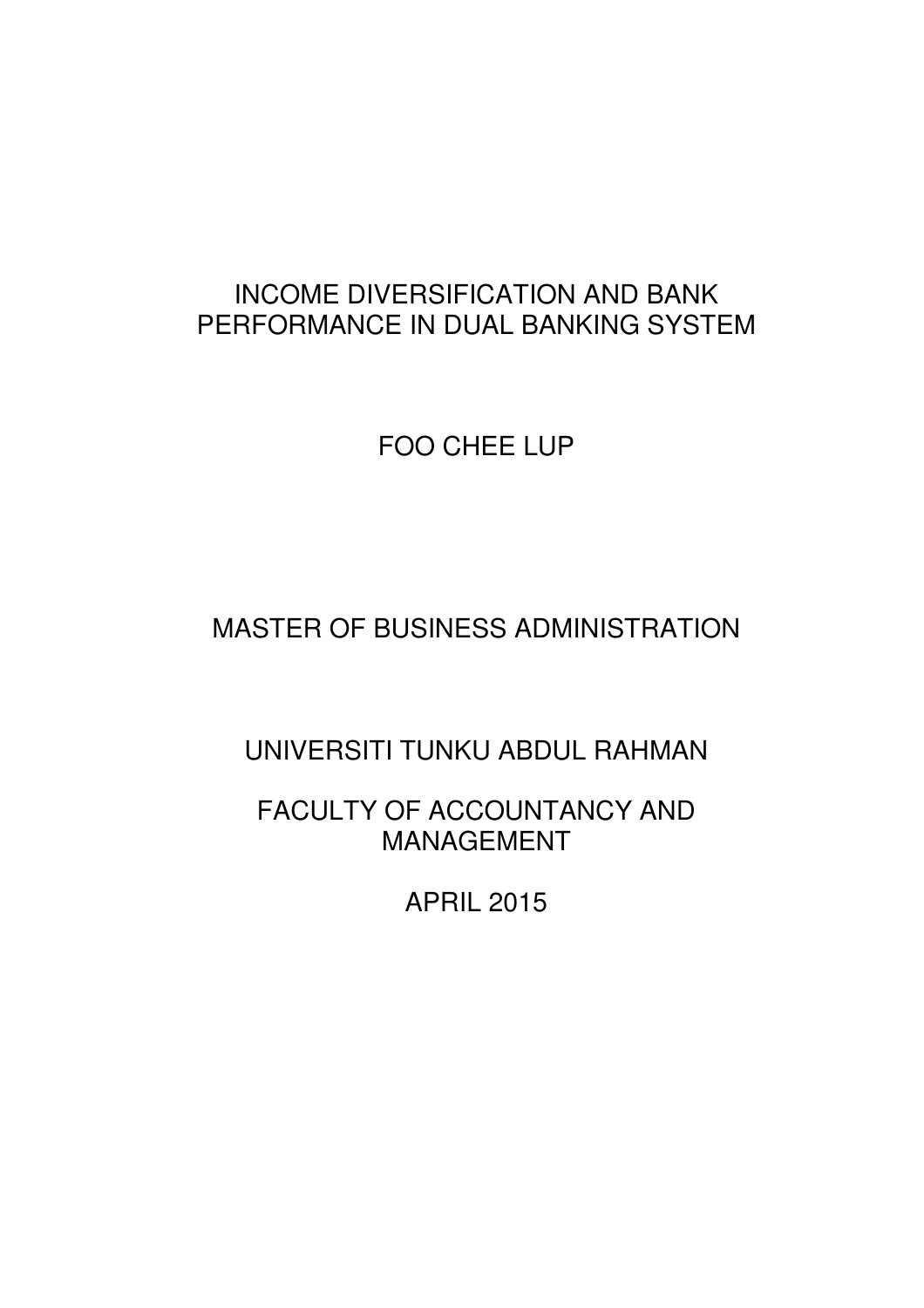## Income Diversification and Bank Performance in Dual Banking System

Foo Chee Lup

## A research project submitted in partial fulfillment of the requirement for the degree of

Master of Business Administration

Universiti Tunku Abdul Rahman

Faculty of Accountancy and Management

April 2015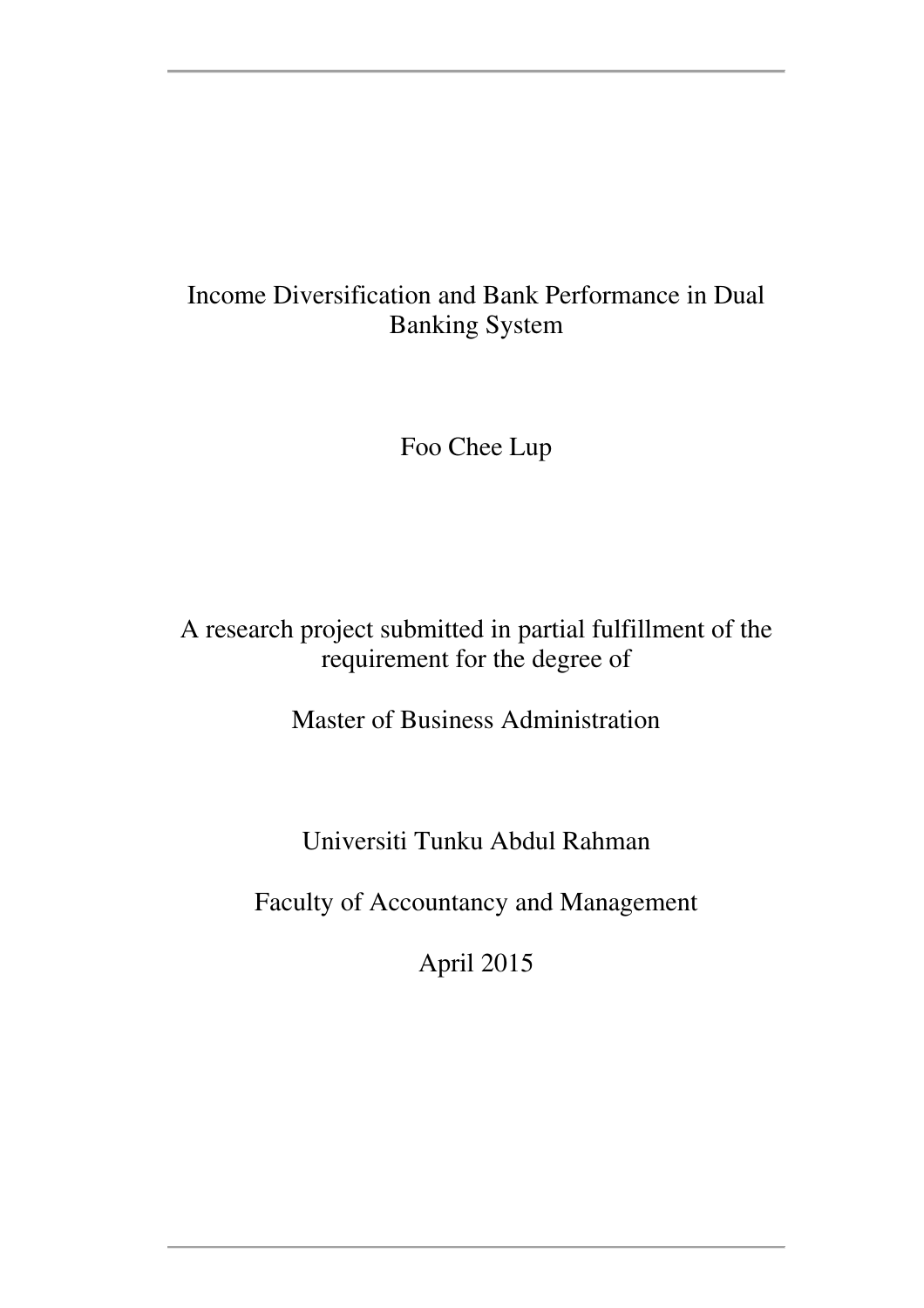# Income Diversification and Bank Performance in Dual Banking System

By

Foo Chee Lup

This research project is supervised by:

Dr. Lee Siew Peng Assistant Professor Department of Economics Faculty of Accountancy and Management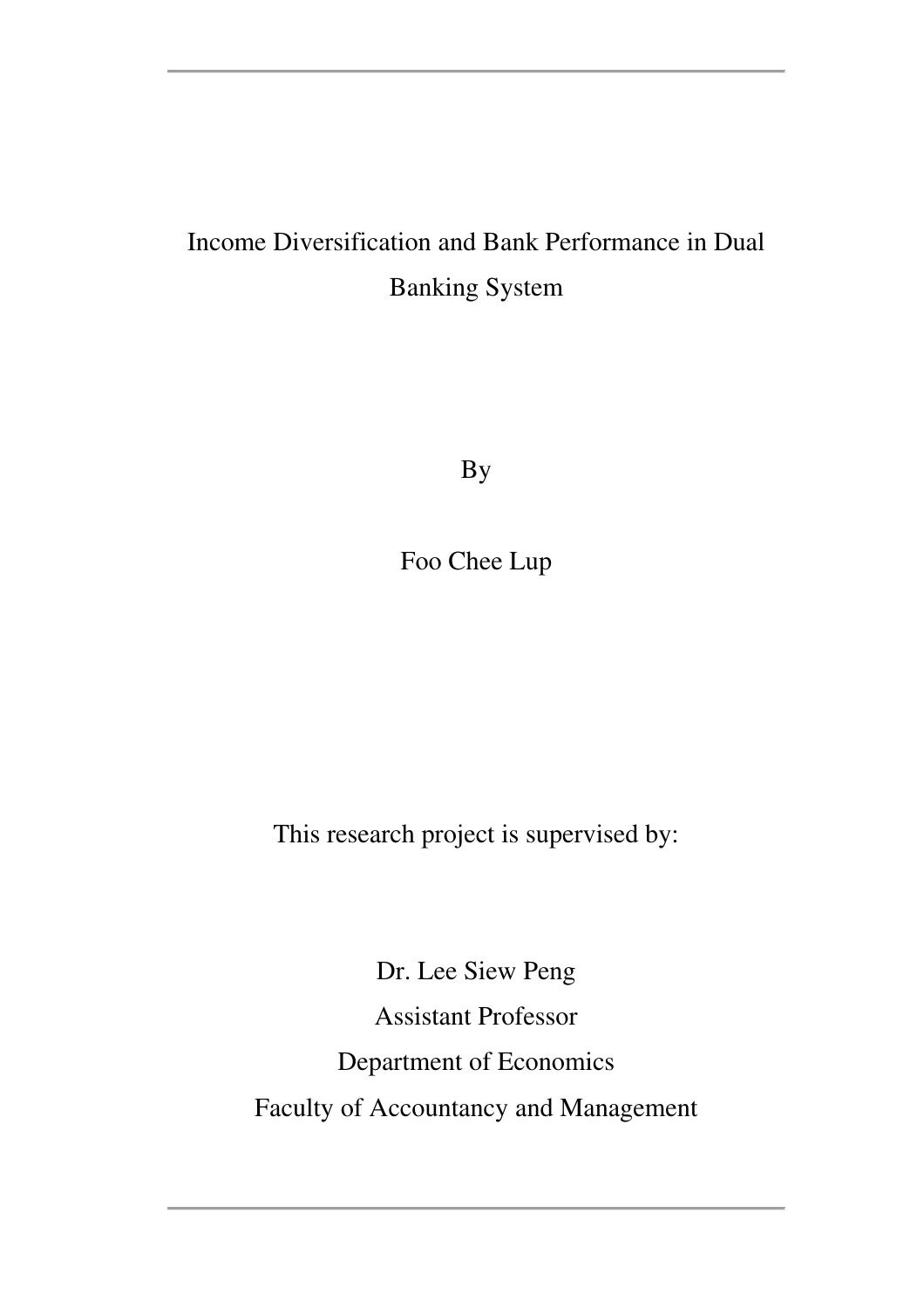Copyright @ 2015

ALL RIGHTS RESERVED. No part of this paper may be reproduced, stored in a retrieval system, or transmitted in any form or by any means, graphic, electronic, mechanical, photocopying, recording, scanning, or otherwise, without the prior consent of the authors.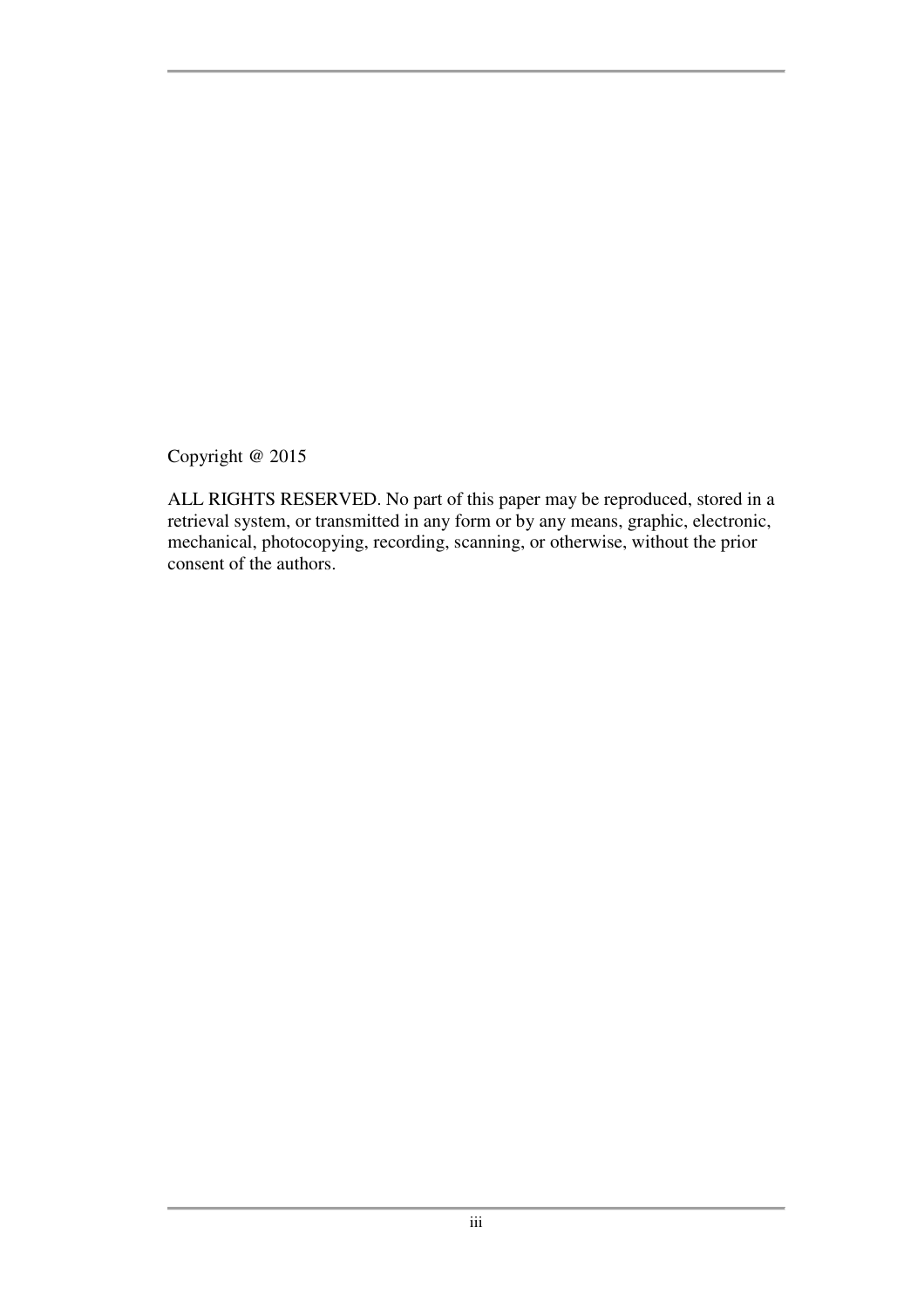#### DECLARATION

I hereby declare that:

- (1) This Research Project is the end result of my own work and that due acknowledgement has been given in the references to all sources of information be they printed, electronic or personal.
- (2) No portion of this research project has been submitted in support of any application for any other degree or qualification of this or any other university, or other institutes of learning.
- (3) The word count of this research report is  $21,270$  words

| Name of Student | : Foo Chee Lup  |
|-----------------|-----------------|
| Student ID      | : 11UKM01674    |
| Signature       |                 |
| Date            | : 17 April 2015 |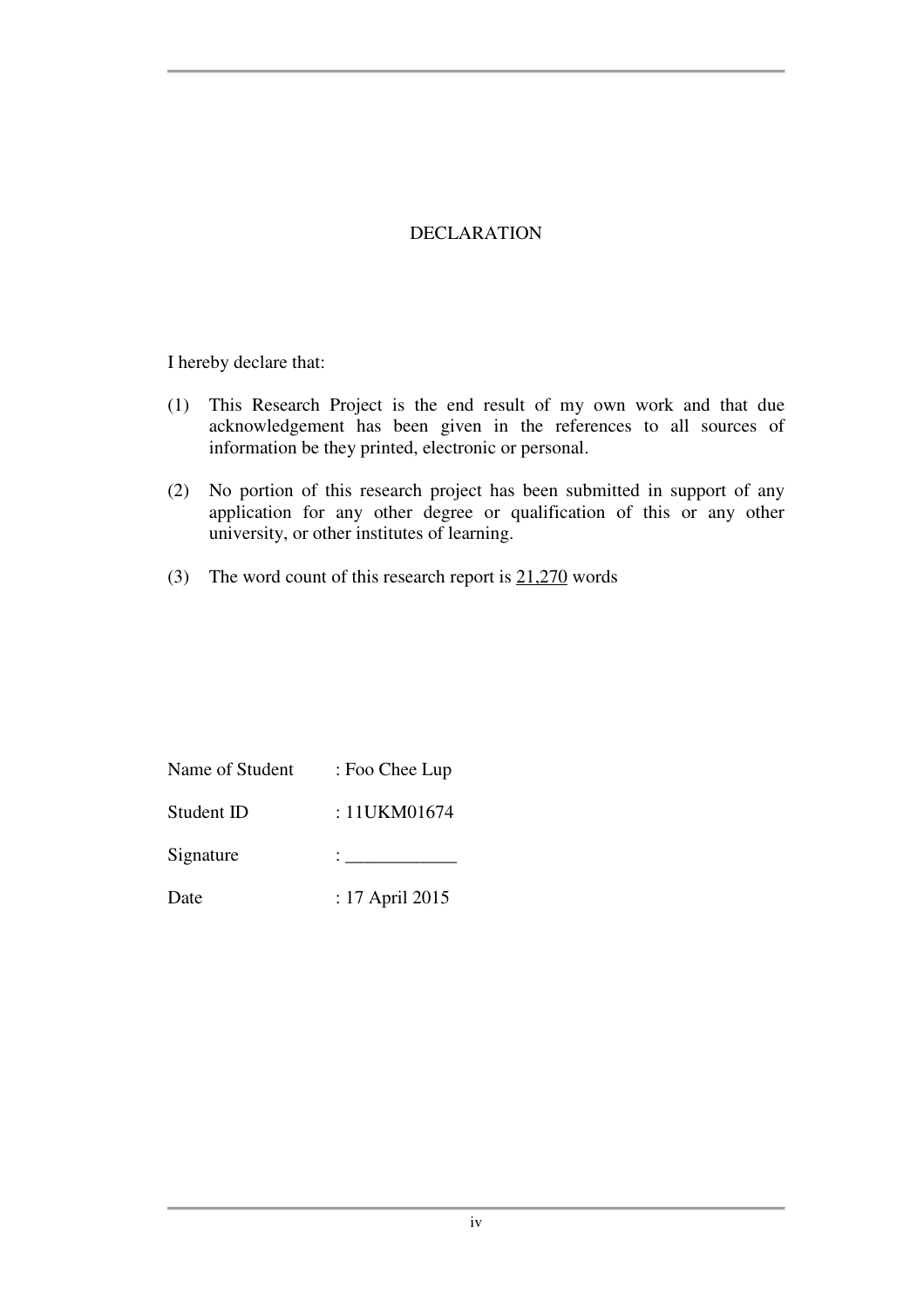#### ACKNOWLEDGEMENTS

I wish to express my sincere gratitude to my supervisor, Dr. Lee Siew Peng, for her guidance throughout this research project. Her insight and expertise have greatly improved this research. Also, I would like to thank my "anonymous" second examiner for his or her comments on an earlier version of the manuscript. It is important to note that any error are my own and should not tarnish the reputations of these esteemed persons.

Besides, I would like to show my appreciation to Mohd Salwadi Bin Zakaria and Fatin Nadhirah Binti Rafeek Ahmad, assistant library managers of Universiti Tunku Abdul Rahman, as well as other librarians who support in the background in assisting me to obtain hard to find journal articles. Without them, the literature review of this research would not be as comprehensive as it is now.

Last but not the least, a special thanks to my mother who has been supporting me in my determination to find and realise my potential.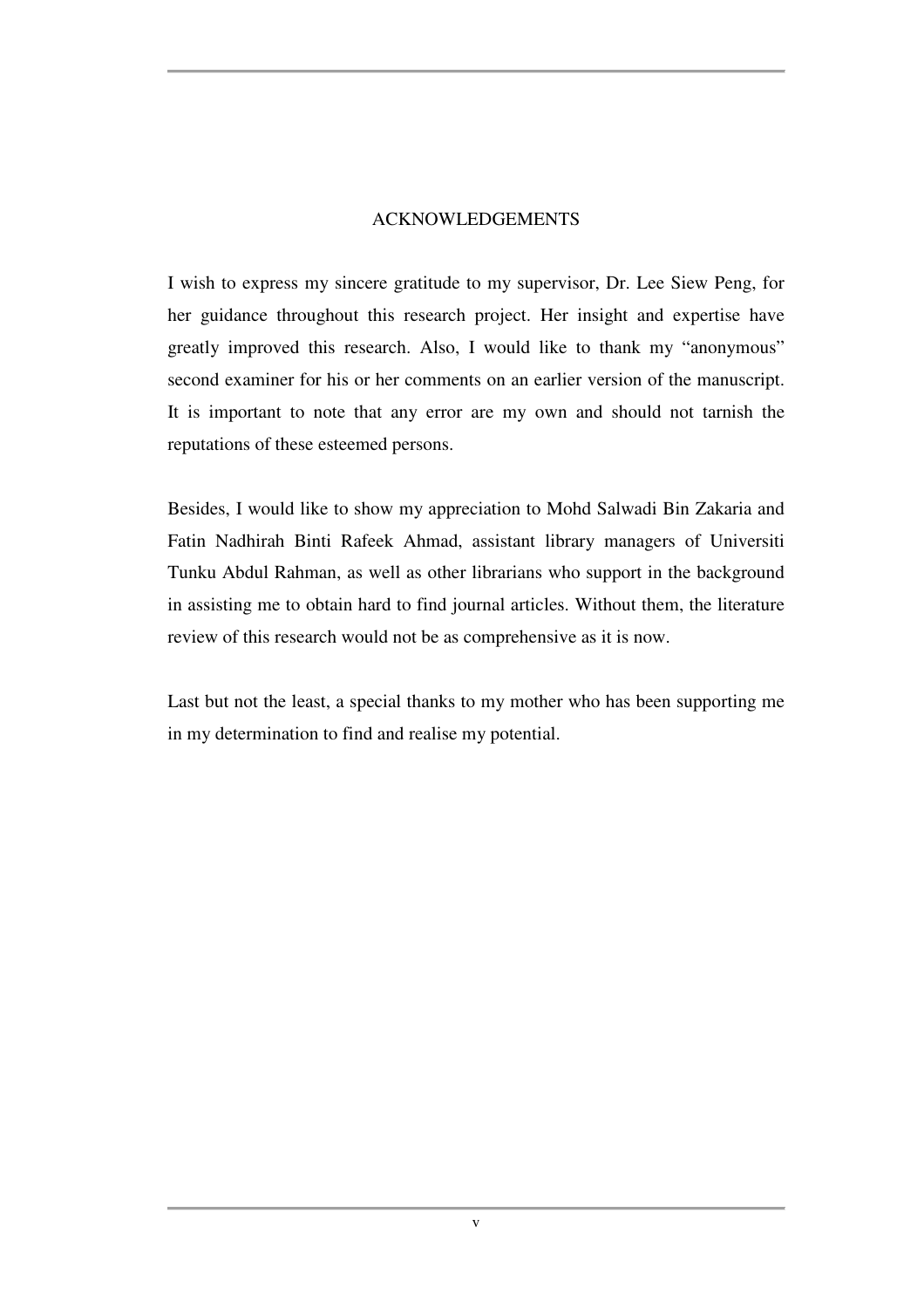#### TABLE OF CONTENTS

|                  |       |                                           | Page           |
|------------------|-------|-------------------------------------------|----------------|
|                  |       |                                           | iii            |
|                  |       |                                           | iv             |
|                  |       |                                           | V              |
|                  |       |                                           | V <sub>1</sub> |
|                  |       |                                           | ix             |
|                  |       |                                           | X              |
|                  |       |                                           | X <sub>1</sub> |
| <b>CHAPTER 1</b> |       |                                           | $\mathbf{1}$   |
| 1.1              |       |                                           | 1              |
|                  | 1.1.1 |                                           | 1              |
|                  | 1.1.2 | Financial Market Development in Malaysia  | 3              |
|                  | 1.1.3 |                                           | 6              |
| 1.2              |       |                                           | 8              |
| 1.3              |       | Research Objective and Research Questions | 8              |
| 1.4              |       |                                           | 9              |
| 1.5              |       |                                           | 10             |
| <b>CHAPTER 2</b> |       |                                           | 11             |
| 2.1              |       |                                           | 11             |
| 2.2              |       |                                           | 14             |
| 2.3              |       |                                           | 16             |
|                  | 2.3.1 |                                           | 16             |
|                  | 2.3.2 |                                           | 17             |
|                  | 2.3.3 |                                           | 18             |
|                  | 2.3.4 |                                           | 20             |
| 2.4              |       |                                           | 21             |
| 2.5              |       |                                           | 22             |
| 2.6              |       |                                           | 26             |
| <b>CHAPTER 3</b> |       | 28                                        |                |
| 3.1              |       |                                           | 28             |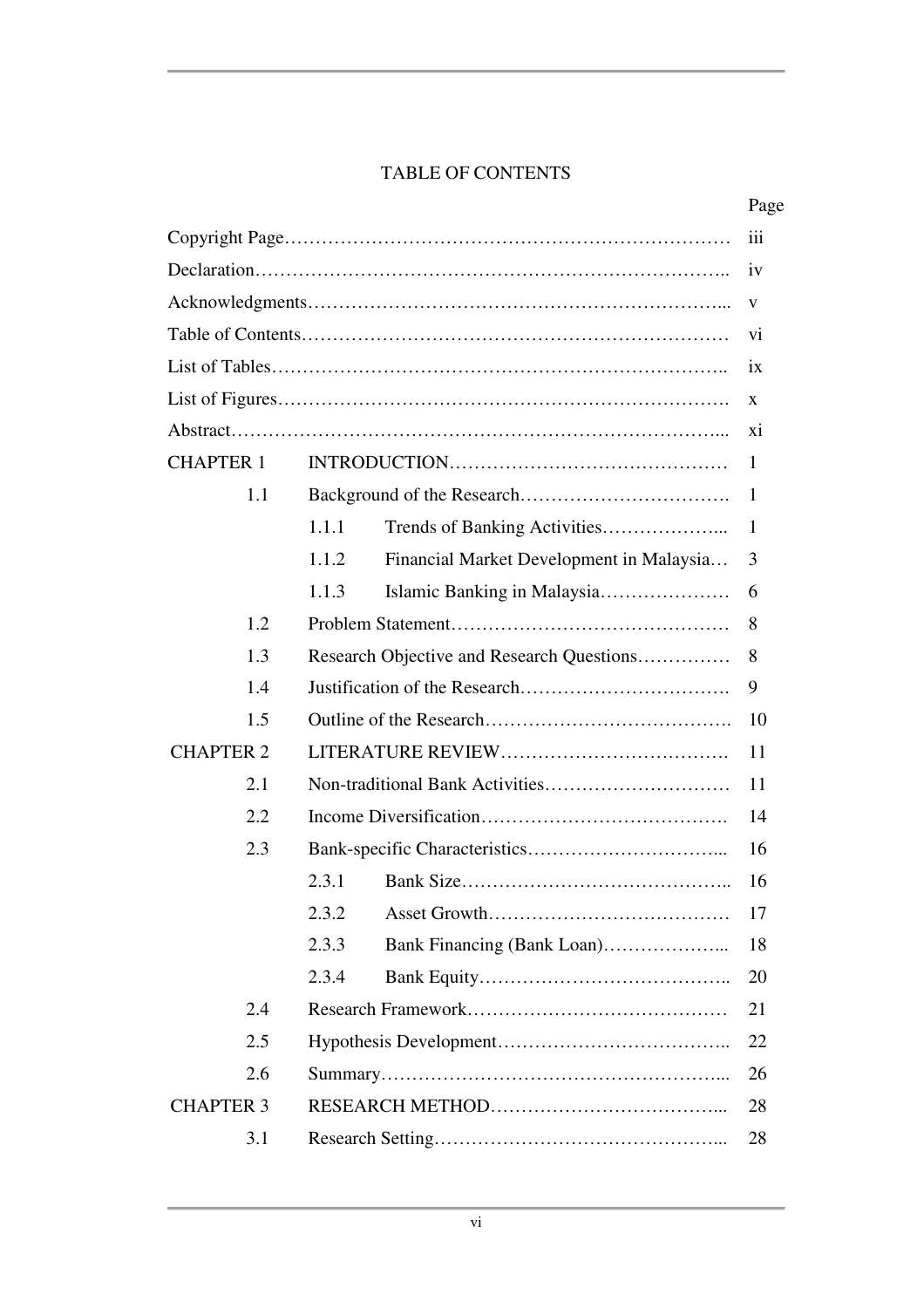| 3.2              |       |                                             | 29 |
|------------------|-------|---------------------------------------------|----|
| 3.3              |       |                                             | 29 |
| 3.4              |       |                                             | 30 |
|                  | 3.4.1 |                                             | 30 |
|                  | 3.4.2 | Measure of Non-traditional Bank Activities  | 31 |
|                  | 3.4.3 | Measure of Income Diversification           | 31 |
|                  | 3.4.4 | Measure of Bank-specific Characteristics    | 32 |
|                  |       | i.                                          | 32 |
|                  |       | ii.                                         | 33 |
|                  |       | iii.<br>Measure of Bank Financing (Bank     |    |
|                  |       |                                             | 33 |
|                  |       | Measure of Bank Equity<br>iv.               | 33 |
| 3.5              |       |                                             | 33 |
| 3.6              |       |                                             | 36 |
| <b>CHAPTER 4</b> |       |                                             | 38 |
| 4.1              |       |                                             | 38 |
|                  | 4.1.1 | Descriptive Statistics of Islamic Bank      | 41 |
|                  | 4.1.2 | Descriptive Statistics of Conventional Bank | 42 |
|                  | 4.1.3 | Comparison across Profitability Quantiles   | 43 |
|                  | 4.1.4 | Comparison between Bank Types               | 46 |
|                  | 4.1.5 |                                             | 48 |
|                  | 4.1.6 |                                             | 52 |
| 4.2              |       |                                             | 53 |
|                  | 4.2.1 | Regression Results of Islamic Bank          | 53 |
|                  | 4.2.2 | Regression Results of Conventional Bank     | 55 |
|                  | 4.2.3 | Islamic and Conventional Bank Comparison    | 56 |
| 4.3              |       |                                             | 56 |
|                  | 4.3.1 | Regression Results excluded DIV             | 56 |
|                  | 4.3.2 | Regression Results excluded NFI/ NII        | 59 |
| 4.4              |       |                                             | 60 |
|                  | 4.4.1 | Impact of Non-financing (Non-interest)      |    |
|                  |       |                                             | 60 |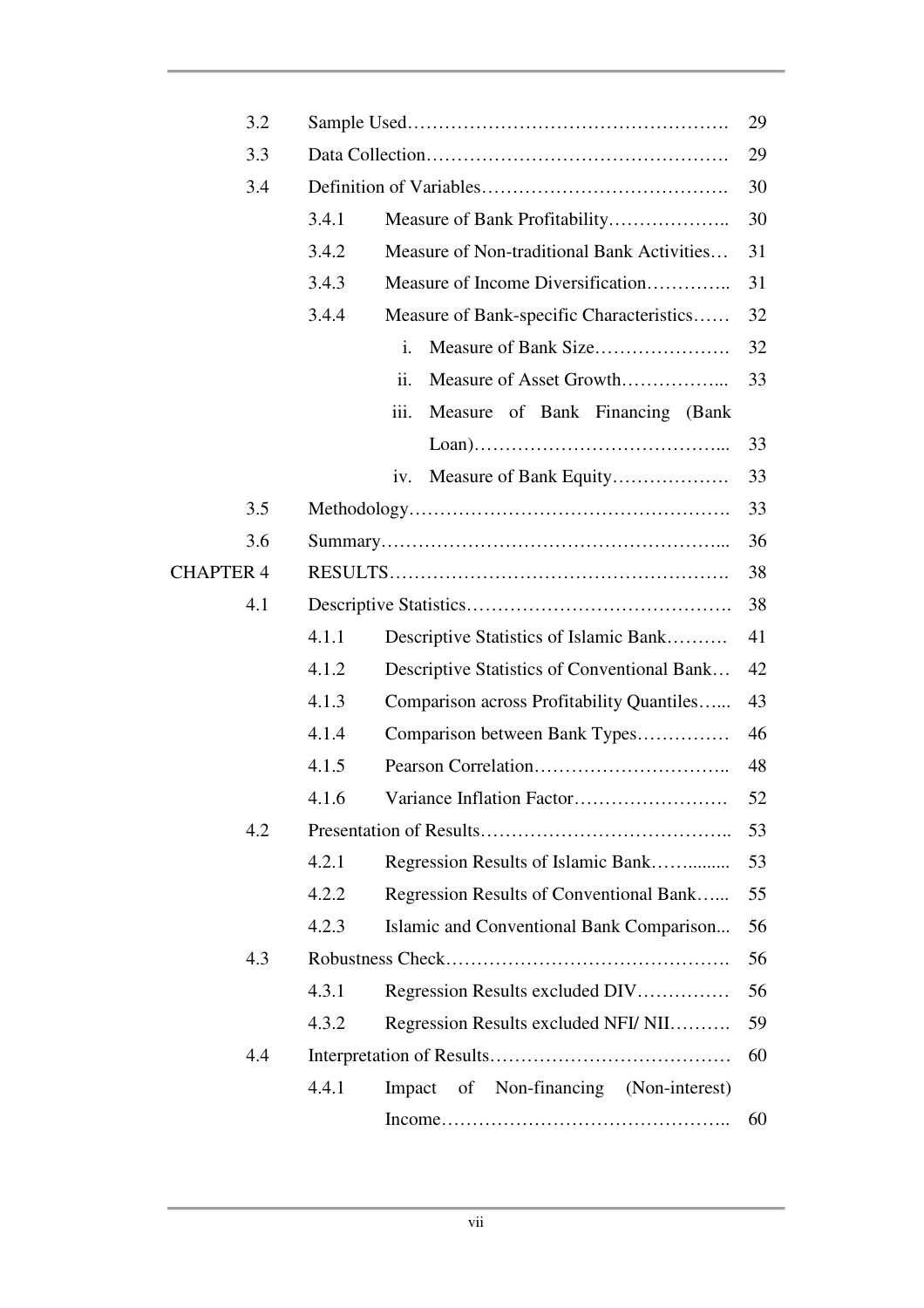|                  | 4.4.2                     | Impact of Income Diversification         | 62 |
|------------------|---------------------------|------------------------------------------|----|
|                  | 4.4.3                     | Impact of Non-interest Income and Income |    |
|                  |                           |                                          | 63 |
|                  | 4.4.4                     |                                          | 64 |
|                  | 4.4.5                     |                                          | 65 |
|                  | 4.4.6                     | Impact of Bank Financing (Bank Loan)     | 66 |
|                  | 4.4.7                     |                                          | 66 |
| 4.5              |                           |                                          | 68 |
| <b>CHAPTER 5</b> | DISCUSSION AND CONCLUSION |                                          | 70 |
| 5.1              |                           |                                          | 70 |
| 5.2              |                           |                                          | 71 |
| 5.3              |                           |                                          | 72 |
| 5.4              |                           |                                          | 73 |
|                  |                           |                                          | 75 |
|                  |                           |                                          | 86 |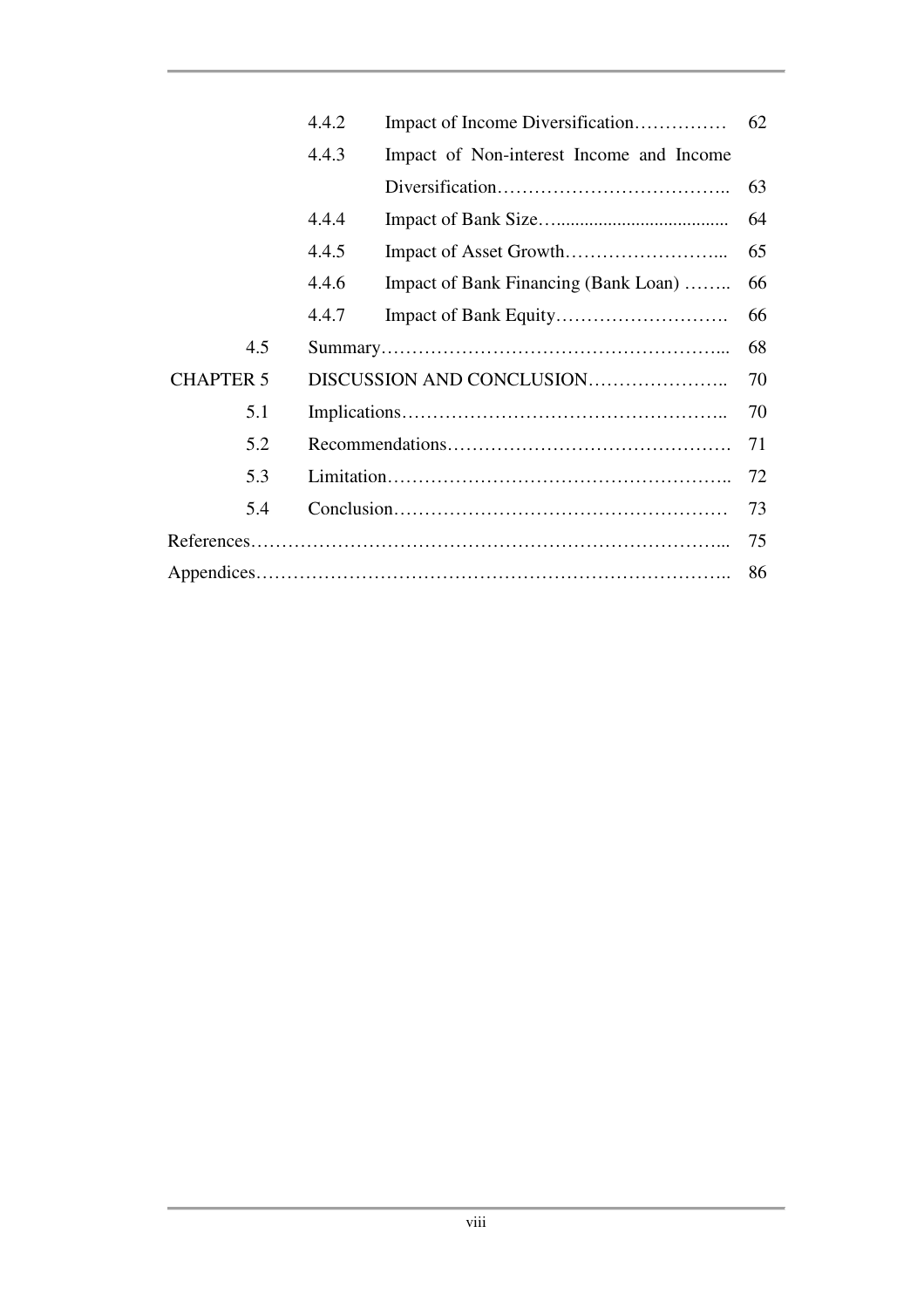### LIST OF TABLES

| Page |
|------|

| Table 1:  | Malaysia Banking Sector: Number of Players                | $\overline{4}$ |
|-----------|-----------------------------------------------------------|----------------|
| Table 2:  | Summary of Hypothesis to be Tested                        | 23             |
| Table 3:  | Descriptive Statistics of Islamic Bank                    | 39             |
| Table 4:  | <b>Descriptive Statistics of Conventional Bank</b>        | 40             |
| Table 5:  | Kruskal-Wallis Test across Different Profitability Groups | 44             |
| Table 6:  | Kruskal-Wallis Test between Two Profitability Groups      | 45             |
| Table 7:  | Mann-Whitney U Test between Bank Types                    | 47             |
| Table 8:  | <b>Correlation Matrix</b>                                 | 49             |
| Table 9:  | Variance Inflation Factor                                 | 52             |
| Table 10: | <b>Quantile Regression Results</b>                        | 54             |
| Table 11: | <b>Quantile Regression Results (Excluded DIV)</b>         | 57             |
| Table 12: | Quantile Regression Results (Excluded NFI/ NII)           | 58             |
| Table 13: | Summary of Hypothesis Findings                            | 60             |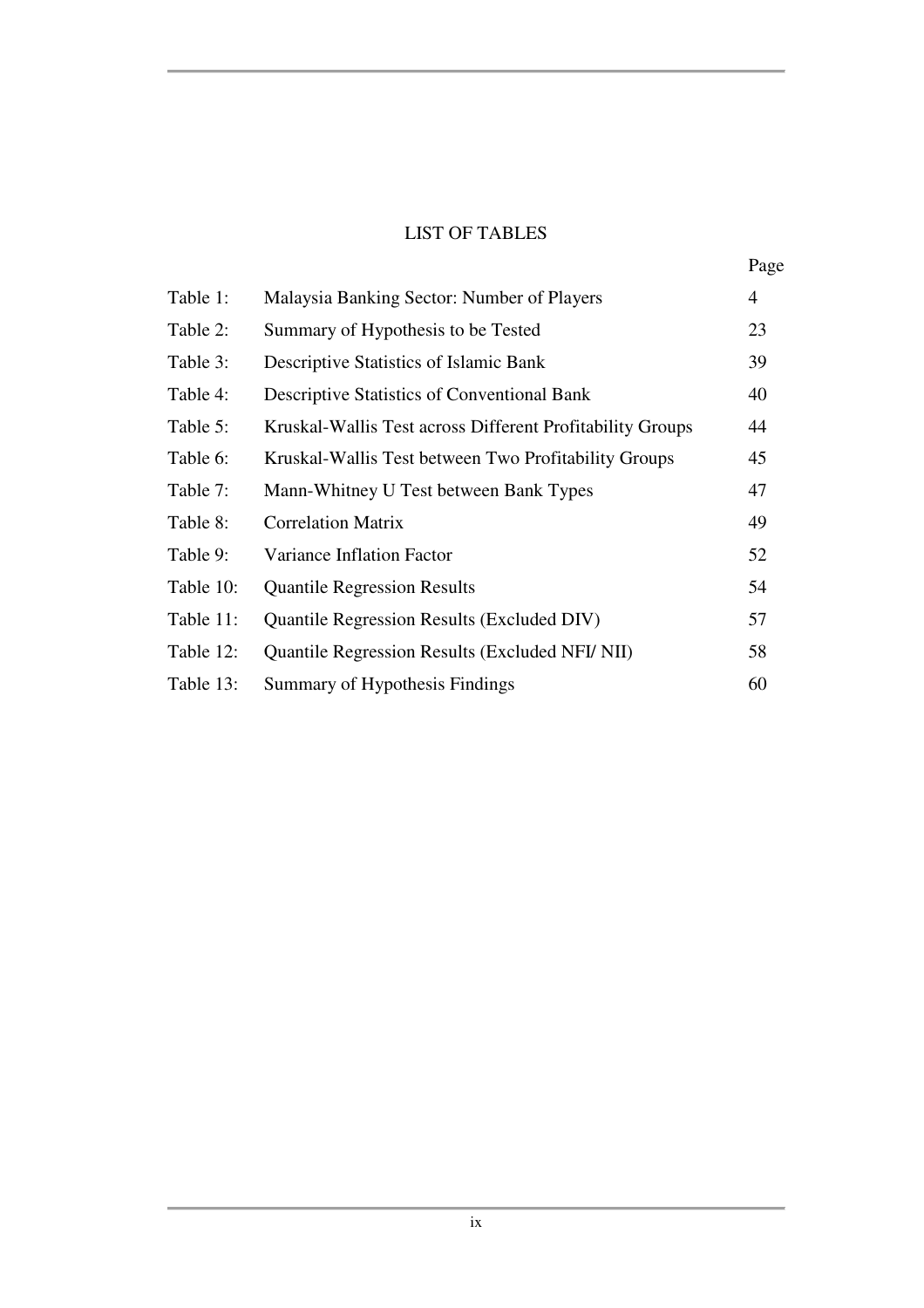### LIST OF FIGURES

|                                                                       | Page |
|-----------------------------------------------------------------------|------|
| Figure 1: Traditional and Non-traditional Source of Income            | 5    |
| Figure 2: Non-traditional Income of Islamic Bank and Conventional     |      |
| Bank                                                                  | 6    |
| Figure 3: Research Framework                                          | 22   |
| Figure 4: Relationship of Non-financing Income and Diversification in |      |
| Islamic Bank                                                          | 51   |
| Figure 5: Relationship of Non-interest Income and Diversification in  |      |
| <b>Conventional Bank</b>                                              |      |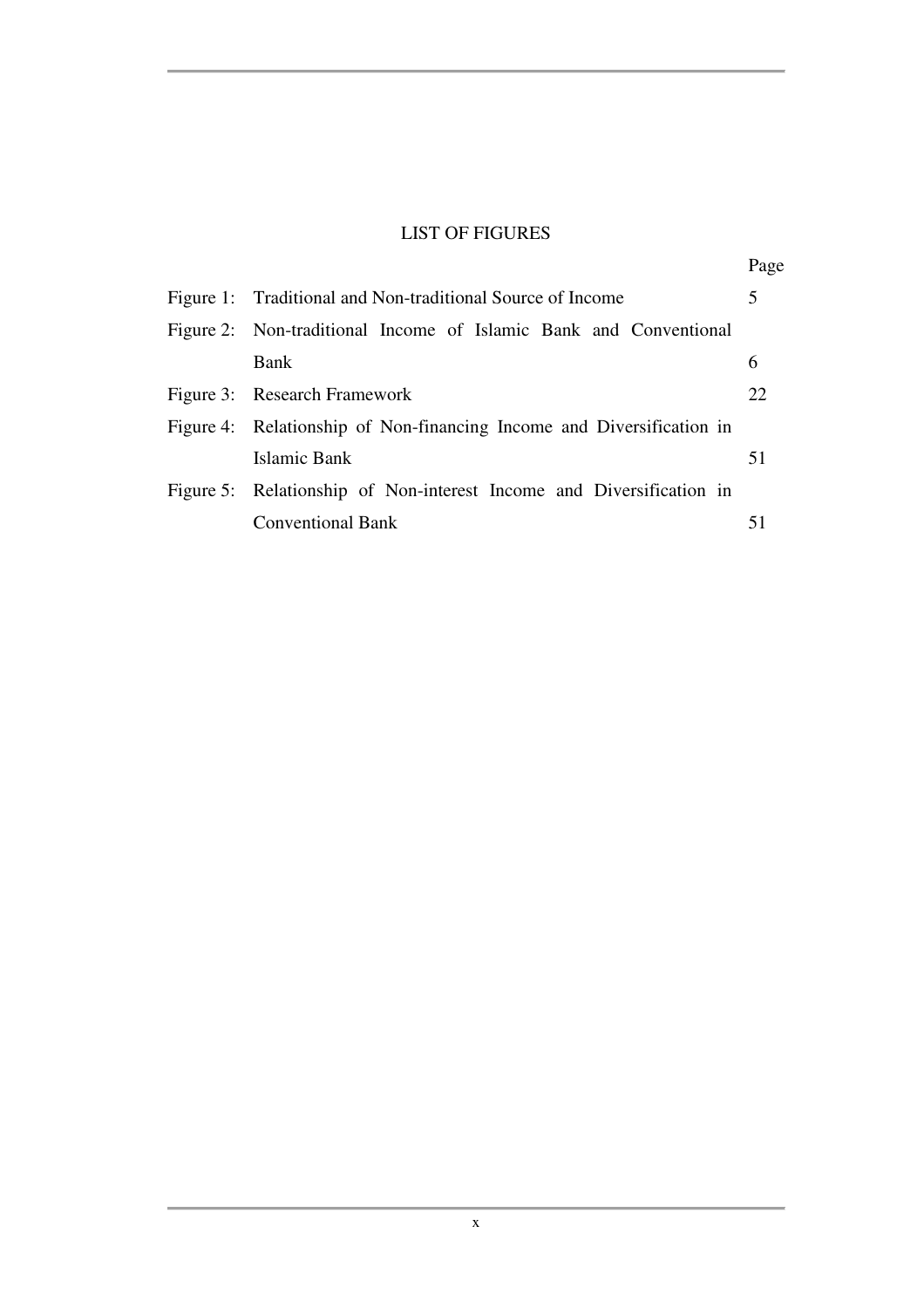#### ABSTRACT

Bank in most countries is increasingly performing non-traditional bank activities in response to the declining role of financial intermediaries. Islamic bank is expected to follow the trend, sooner or later. However, non-traditional bank activities are limited to Islamic bank due to Shariah compliance. The purpose of this research is to examine competitiveness of non-traditional bank activities in Islamic bank and to find out whether it is as competitive as those in conventional bank. Specifically, this research examines the impact of non-traditional bank activities on profitability of Islamic bank and conventional bank across three performance stage, i.e. less profitable bank, average profitable bank and more profitable bank by using quantile regression. Within the same performance stage, the impact of non-traditional bank activities on profitability of Islamic banks and conventional banks are compared. Results show that income generated from the existing non-traditional bank activities permissible by Shariah has no impact on the profitability of Islamic bank. However, diversification effect, as a consequence of change in non-financing income share relative to financing income share, reduces profitability of Islamic bank when the bank is less profitable. On the other hand, conventional bank benefit from non-traditional bank activities either directly from the increase of non-interest income or diversification effect depends whether the bank is more profitable or less profitable. As a result, it is concludes that nontraditional bank activities permissible by Shariah is less competitive than those in conventional bank. The findings call for more profitable financial innovation in Islamic bank.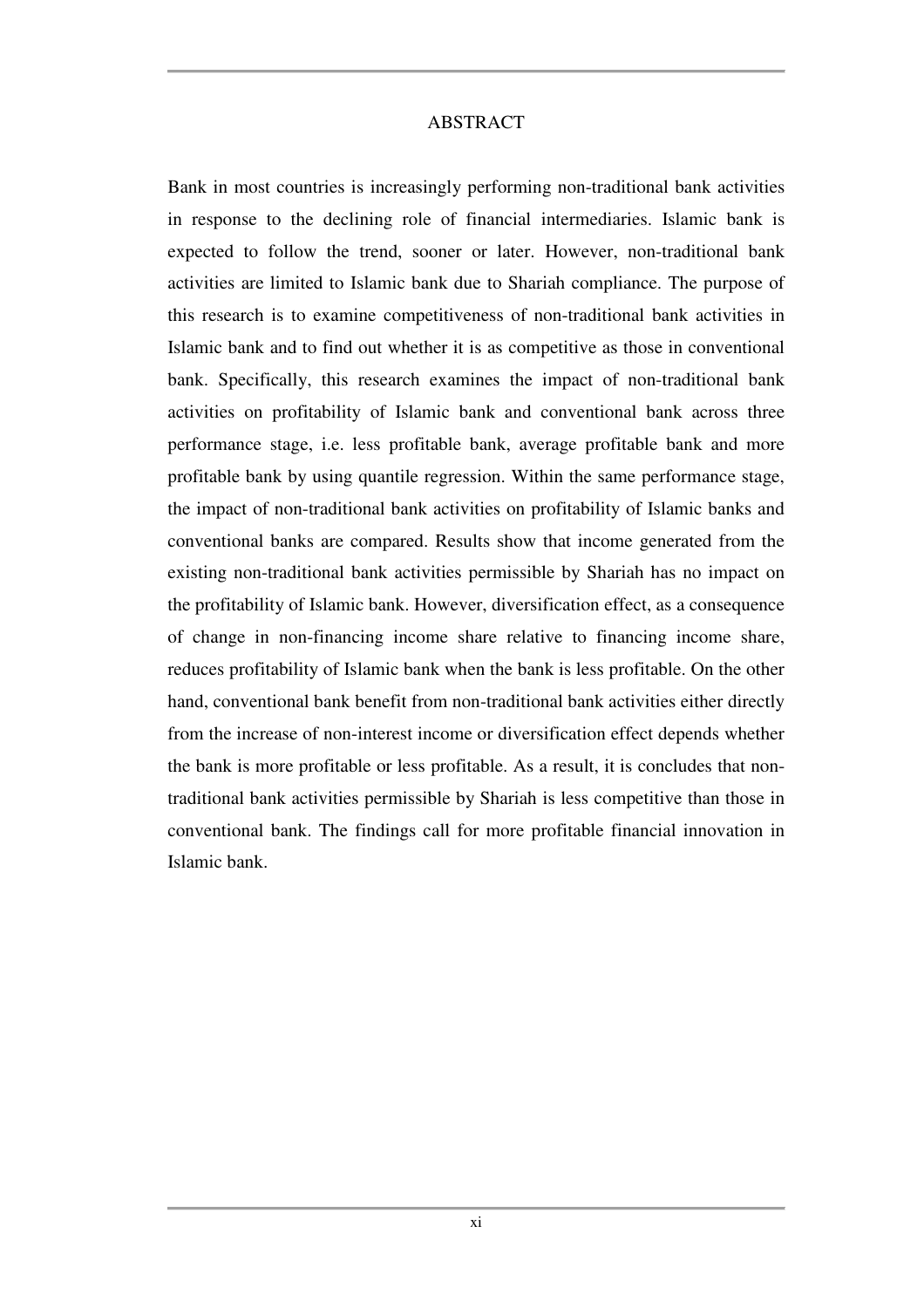## **CHAPTER 1**

## **INTRODUCTION**

This chapter provides introduction for this research. It consists of four sections. First section provides background of the research which discusses the trend of activities in banking industry. Then it reviews the development of Malaysian financial market before look into what is Islamic bank, its history and competition intensity of the industry. Second section identifies some of the problems in existing literature that examine impact of non-traditional bank activities on bank profitability. Then research objective and questions are set in the next section. Fourth section provides justification of the research and the chapter ends with a research outline.

## **1.1 Background of the Research**

#### **1.1.1 Trends of Banking Activities**

Traditionally, activities in commercial bank are mainly accepting deposits and offering loans. However, such traditional intermediary activities have been declining in recent decades. Instead, there is an increase of non-traditional bank activities such as brokerage, corporate advisory, financing syndications, portfolio management, remittance, underwriting, wealth management and other off-balance sheet items (Allen & Santomero, 2001; Edwards & Mishkin, 1995).

The trend of declining traditional intermediary activities and increasing nontraditional bank activities in commercial bank is driven by the changes in economic, regulatory, technical and financial innovations. These changes have increased the competition in financial markets and eroded the importance of bank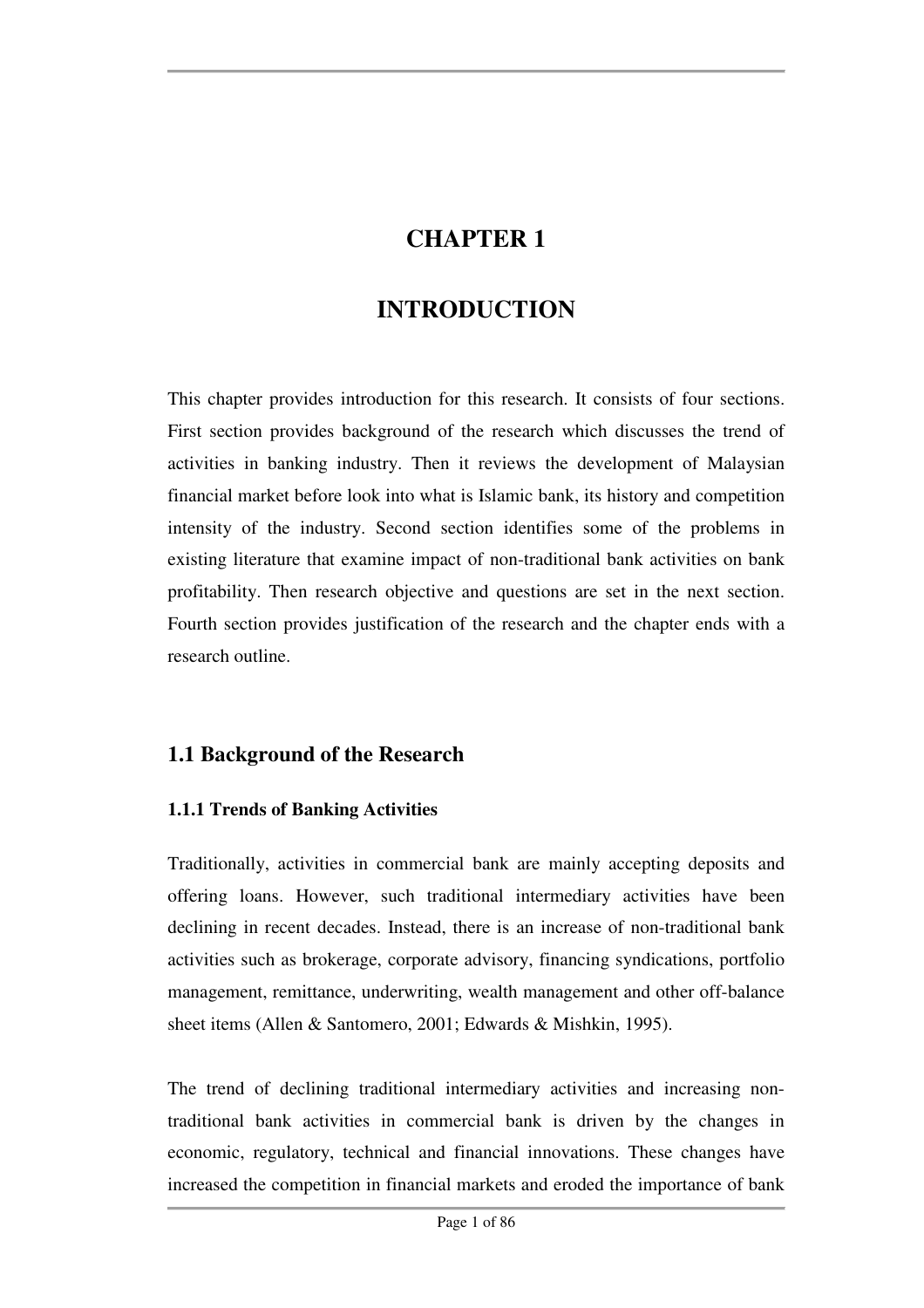as financial intermediary which in turn reduce profitability prospect of traditional intermediary activities.

Changes in economic, regulation, technical and financial innovation have fuelled the competition in financial markets. Rise in inflation has made investors more sensitive to interest rates, and began to switch their deposits to higher yield investment such as mutual funds. This process is known as disintermediation (Edwards & Mishkin, 1995). Besides, regulation, technical and financial innovation have blurred the competition boundaries between banking institution and non-bank institution. Thus, banking institution has to compete with non-bank institution as well.

High level of competition in financial market has reduced bargaining power of commercial bank. Depositor and borrower are now able to choose from many alternative sources of investment and financing. As a result, cost advantage of commercial bank in funding and its position in loan market has reduced (Edwards & Mishkin, 1995). In United States, lending business of commercial bank has been losing ground to other financial intermediaries such as finance companies and securities markets (Allen & Santomero, 2001). To be competitive, banks have to keep their lending rates low while attracting funds with higher deposit rates. However, such action has resulted decline the interest margin. Annualized net interest margin in U.S. financial institution has dropped from 4.44 per cent in 1992 to 2.66 per cent in 2013 (Federal Reserve Bank of New York, 2013).

The role of the bank as financial intermediary has been diminishing. Advancement in information processing and telecommunication has reduced transaction costs and asymmetric information. Transaction costs and asymmetric information are the two essential elements that serve the central of capital market imperfection in intermediary theory, which is also the reason for financial intermediaries to exist (Allen & Santomero, 2001). However, the improved information technology has made evaluation of securities quality easier for households and corporations, thus business firms can borrow directly from public by issuing securities instead of relying on financial intermediaries (Edwards & Mishkin, 1995).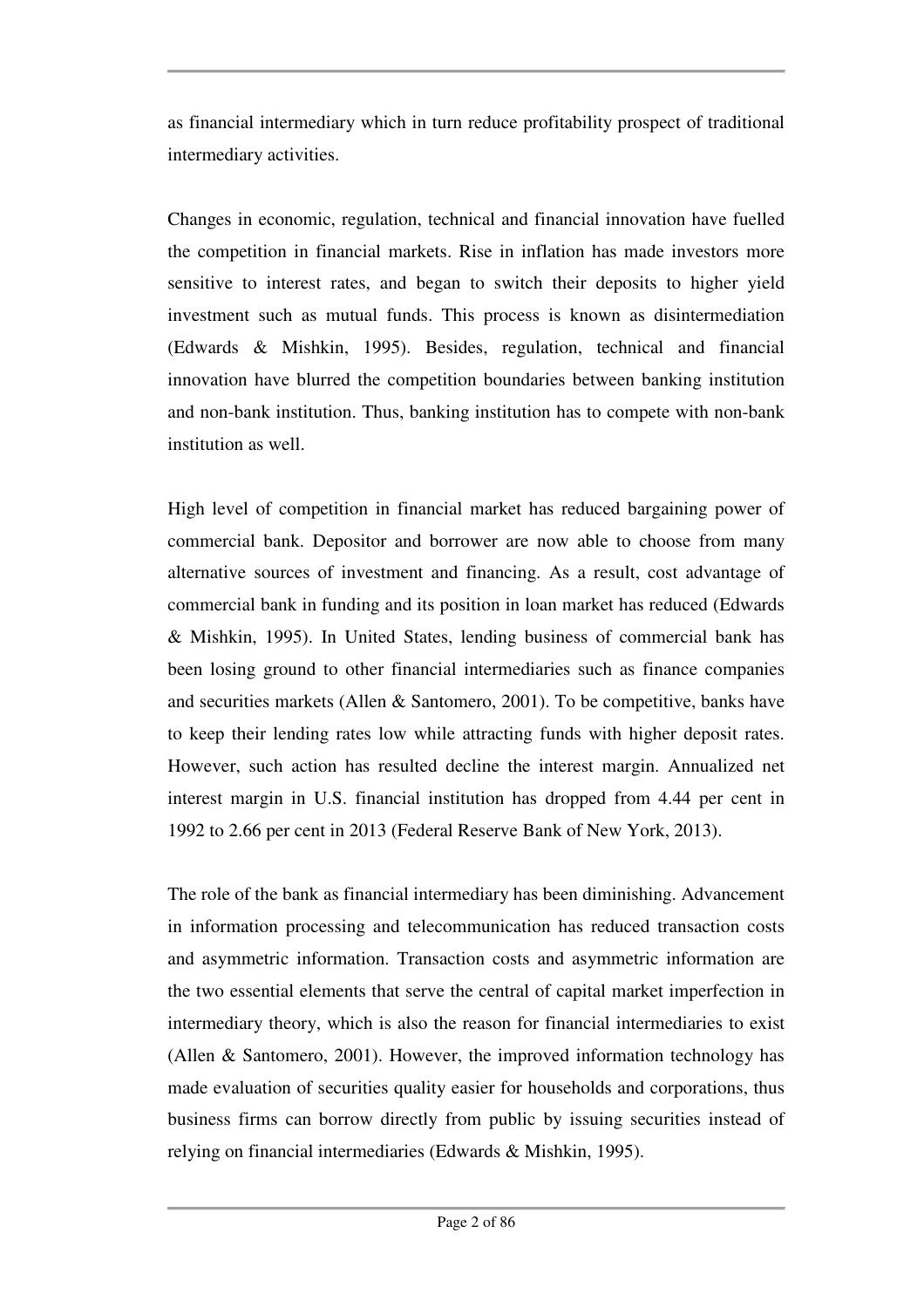To face the declining profitability prospect of traditional bank activities, banks are increasingly involved in non-traditional bank activities. Product of technical and financial innovation, such as securitization, has changed bank's traditional source of income to non-traditional source of income. For example, instead of holding loan initiated to receive interest income, banks securitized it for originating fee (and possible servicing fees) to gain access for liquidity (Kaufman & Mote, 1994). In United States, non-interest income (as percentage of net operating revenue) has increased from 32.58 per cent in 1992 to 47.88 per cent (Federal Reserve Bank of New York, 2013). Besides United States, the trends of interest income declining and non-interest income increasing are also found in European Union (European Central Bank, 2000) and Canada (Calmès & Liu, 2009).

#### **1.1.2 Financial Market Development in Malaysia**

Financial markets in Malaysia have experienced a dramatically changes over the last decade, driven by two Masterplans initiated in 2001 (i.e. Financial Sector Masterplan and Capital Market Masterplan). Triggered by Asian financial crisis in 1997 to 1998, as well as the needs to strengthen domestic banks in facing the trends of globalization and liberalization, Financial Sector Masterplan has been implemented. One of the remarkable changes is the bank consolidation and rationalization. Prior to this, the banking system in Malaysia are fragmented (Table 1). In 1999, there were 34 commercial banks, 32 finance companies, 12 merchant banks, 5 universal brokers, 7 discount houses and 2 Islamic banks. Through consolidation and rationalization, finance companies have merged with commercial banks while discount houses, merchant banks, stock broking companies and universal brokers are merged and become investment banks. Upon completion of the process in 2007, there were 22 commercial banks, 14 investment banks, 11 Islamic banks and a universal broker. At the end of 2013, commercial banks and Islamic bank increased to 27 banks and 16 banks respectively, and Investment banks declined to 12 banks.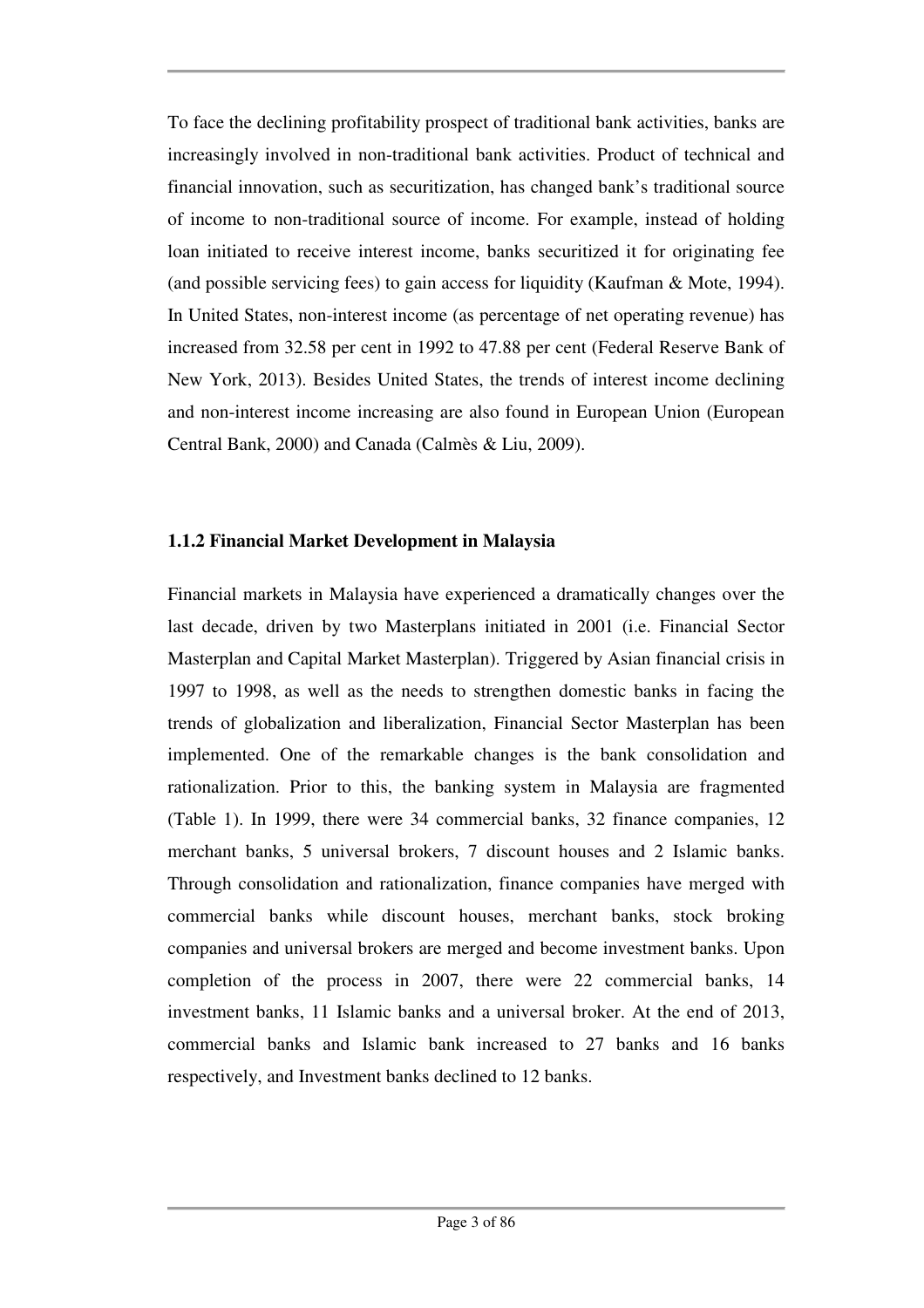| Banking institution            | 1999 | 2007 | 2013 |
|--------------------------------|------|------|------|
| Commercial bank                | 34   | 22   |      |
| Finance companies              | 32   |      |      |
| Investment bank/ Merchant bank | 12   | 14   |      |
| Universal broker               |      |      |      |
| Discount house                 |      |      |      |
| Islamic bank                   |      |      |      |

Table 1: Malaysia Banking Sector: Number of Players

Note. Adapted from Bank Negara Malaysia. (2007). *Financial stability and payment systems report 2007* and Bank Negara Malaysia. (2014). *Monthly statistical bulletin Dec 2013* [Data file, List of Banking Institutions].

The increased number of players was due to the implementation of second and third phase of Financial Sector Masterplan. Second phase of Financial Sector Masterplan, which kick off in 2005, began to fuel competition level in Malaysia banking industry with the relax of foreign ownership limits, branching liberalization, establishment of shared Automated Teller Machines network for Hongkong and Shanghai Banking Corporation, Oversea-Chinese Banking Corporation, United Overseas Bank and Standard Chartered Bank incorporated in Malaysia, namely "HOUSe" and others (Bank Negara Malaysia [BNM], 2005a, 2006). Third phase of Financial Sector Masterplan started in 2008 introduced new foreign competition into the market by approving five new commercial banking licenses for foreign financial institutions in 2010 (BNM, 2010).

The development in the capital market has provided an alternative source of investment and financing for investors and borrowers. In the mid-1990, most of the firms were on relying bank finance to fund their investment project (Securities Commission Malaysia, 2011). However, in 2013, 61.5 per cent of total corporate financing was financed from debt securities market as compared to 36 per cent in 1999 (BNM, 2013c, 2007). There is also a change in the assets structure held by household. From 2002 to 2013, the percentage of unit trust (mutual fund) and equity has increased from 13 per cent to 20 per cent while deposits declined from 21 per cent to 19 per cent over the years (BNM, 2013a). This suggested the declining role of bank as financial intermediaries in Malaysia.

Figure 1 display trends of traditional bank income (i.e. net financing income in Islamic bank and net interest income in conventional bank) and non-traditional bank income (i.e. non-financing income in Islamic bank and non-interest income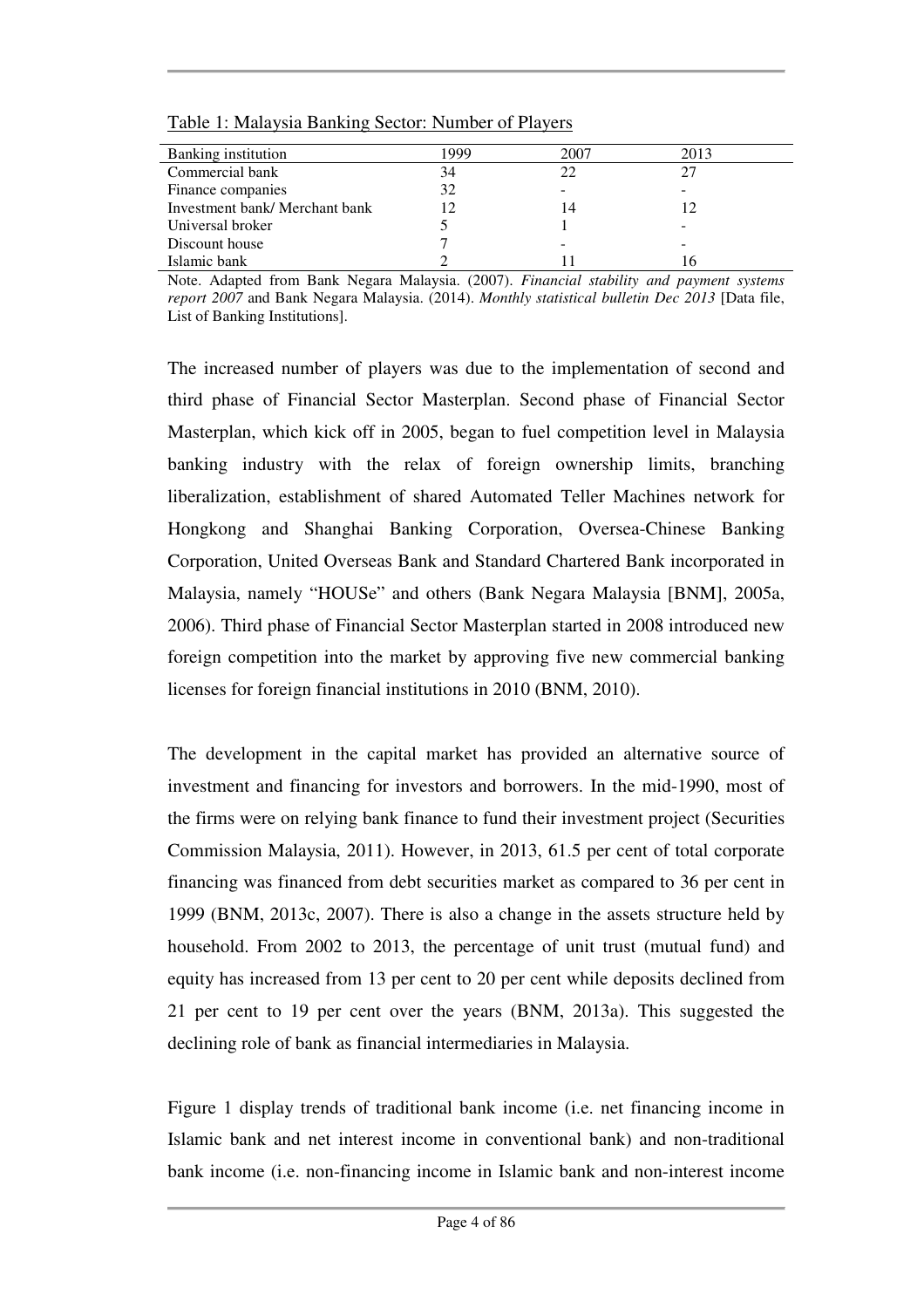in conventional bank) from year 2000 to 2013. The trends show that, as a percentage of total assets, net financing income in Islamic bank have been increasing from 2000 to 2005, peak at 2.86 per cent before plummet to 0.82 per cent. The plummet of net financing income could attribute to the transformation of Islamic window in several conventional banks into Islamic subsidiary, as well as entry of foreign Islamic bank in 2005 and 2006, which increased the number of player in the industry. Net financing income then rocket in 2007 and reach a new peak of 2.77 per cent in 2009 before declined to 1.92 per cent in 2013. As for conventional bank, net interest income as percentage of total assets declined from 2.85 per cent in 2000 to 1.92 per cent in 2013. Therefore, the decline of traditional intermediary activities in Islamic bank is less obvious than conventional bank.



Figure 1: Traditional and Non-traditional Source of Income

Note. Adapted from Bank Negara Malaysia's annual reports from 2000 to 2013.

As for non-traditional bank activities, non-financing income in Islamic bank shows similar trends like financing income at lower percentage of total assets before year 2007. However, after 2007, non-financing income in Islamic bank total assets remain relatively constant until 2011 before slight fluctuation in year 2012 and 2013. Non-interest income, on the other hand, shows quite stable since 2002 until 2013 with little fluctuation in 2009 due to the bankruptcy of Lehman **Brothers** 

Figure 2 displays an alternative view on the trends of non-traditional bank activities in Islamic bank and conventional bank from year 2000 to 2013. Non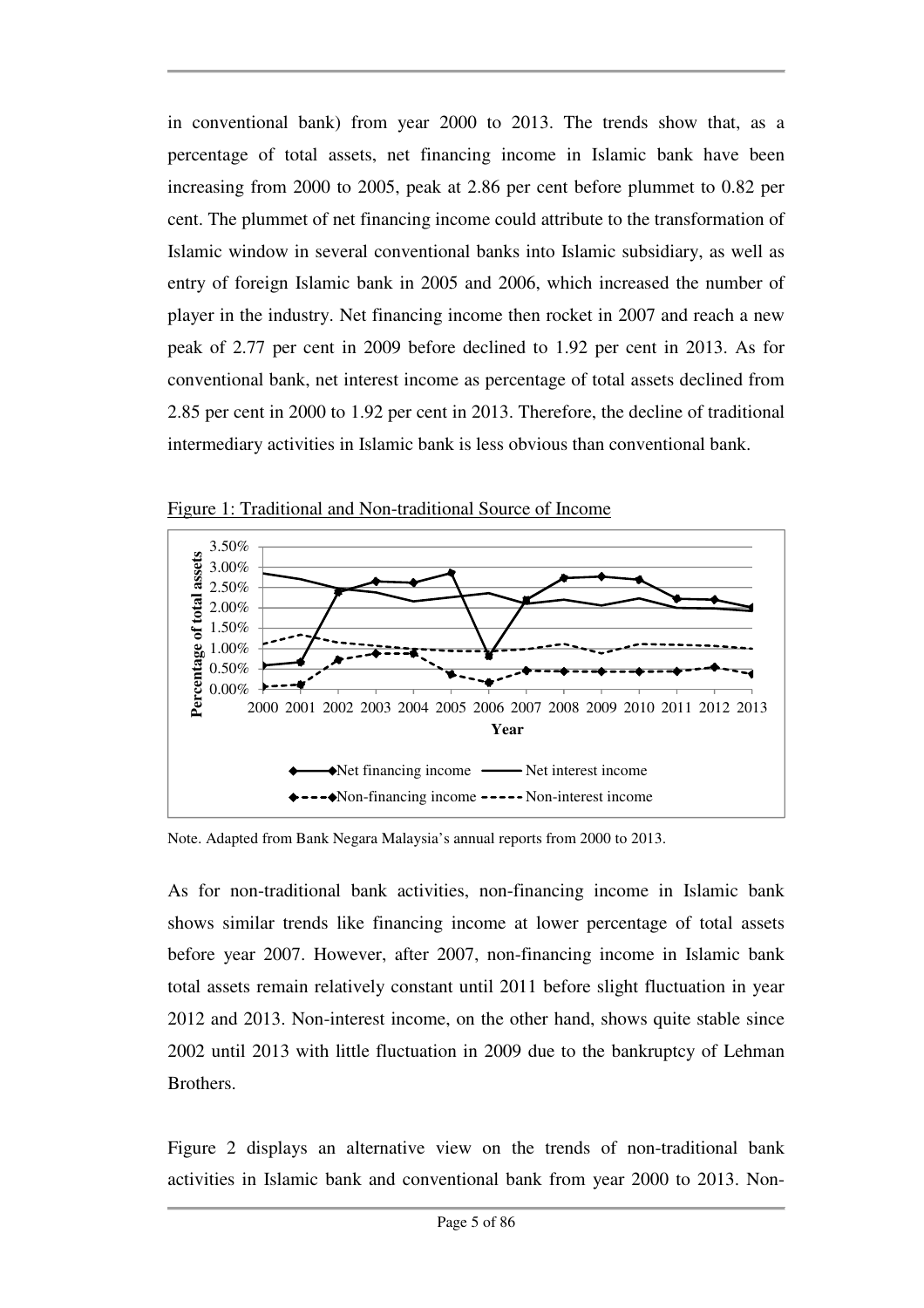financing income has been increasing from year 2000 to 2004 at 25.20 per cent of net operating income (sum of financing income and non-financing income). Then, it hit a low point of 11.50 per cent in 2005 after transformation of Islamic window in several conventional banks into Islamic subsidiary and the entry of foreign Islamic bank in 2005 and 2006. After that, non-financing income reached a new peak in 2012 at 19.95 per cent before dropped to 15.65 per cent in 2013. As for conventional bank, non-interest income declined from 33.18 per cent in 2001 to 28.36 per cent in 2006. Then it increase rapidly to 34.11 per cent in 2013. Apparently, there is increasing non-traditional bank activities in both Islamic bank and conventional bank after 2005.



Figure 2: Non-traditional Income of Islamic Bank and Conventional Bank

Note. Adapted from Bank Negara Malaysia's annual reports from 2000 to 2013.

#### **1.1.3 Islamic Banking in Malaysia**

Islamic bank is a financial intermediary designed to comply Shariah principle with primary goal to serve the financial needs of Muslims. Shariah principle restricts Muslims from participating in any transaction that involves *riba*, an Arabic word which literally means interest. The acceptance of *riba* is deemed as an act of oppression, whereby it takes advantage of other needs and circumstances to immorally take their money (Botiş, 2013). Shariah prohibit *riba* that is predetermined return on financial investment. Therefore, instead of pre-determined rate of interest, the ideal model of Islamic bank apply rate of return that depends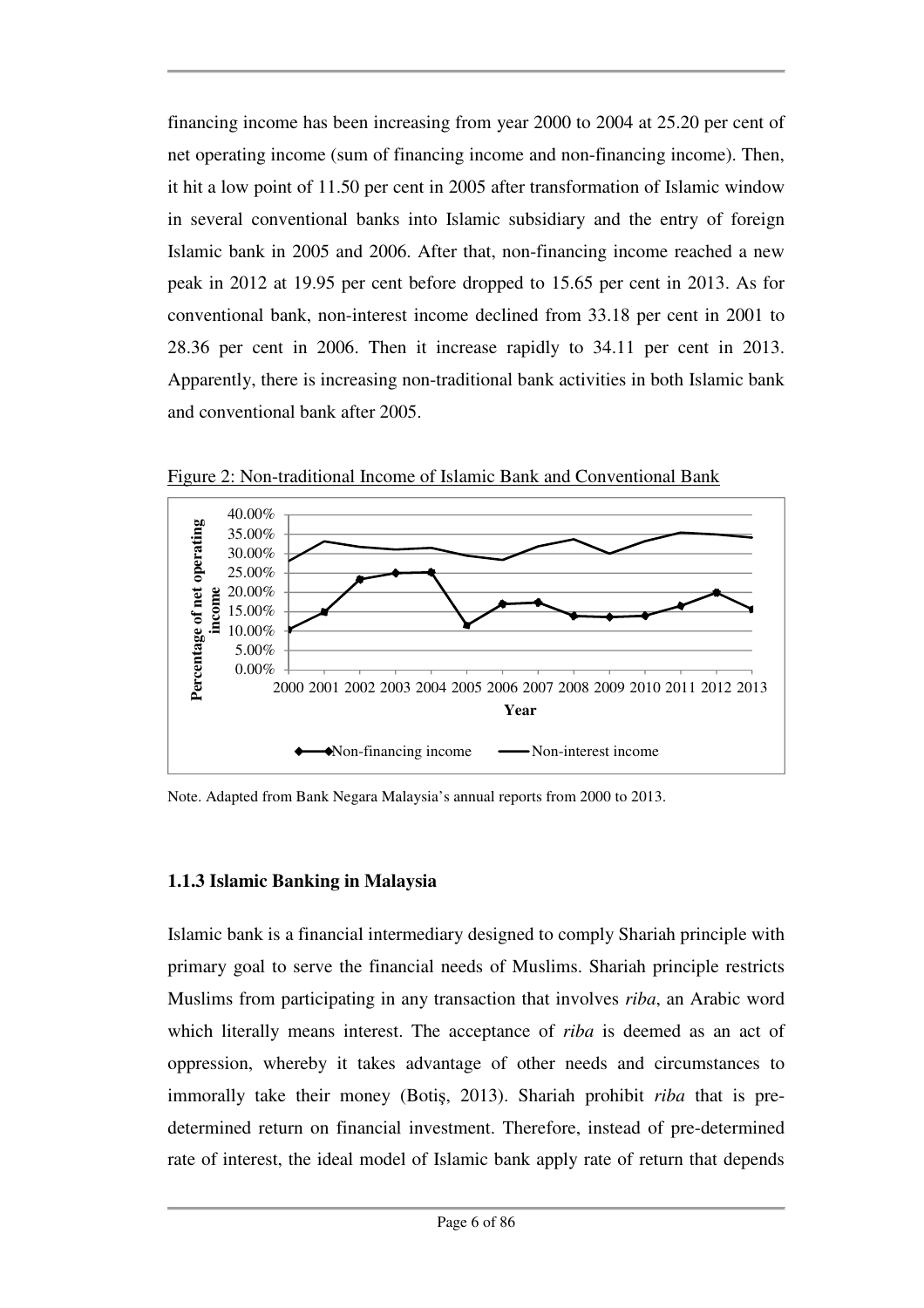on profitability. This created the distinct feature of Islamic bank that is based on profit and loss sharing paradigm.

Under this paradigm, profit and loss are shared among borrowers, depositors as well as the bank. Depositors act as capital provider, provide funds to bank who act as entrepreneur to invest on quality investment. In turn, bank act as capital provider and provides funds to borrowers who will act as entrepreneur in managing the investment project. If the project succeeds, borrower will share the profit on a pre-determined sharing ratio with depositors. However, if the project suffers losses, it will be fully or partially borne by the bank, which will in turn transfer the losses fully or partially to depositors. Although depositors bear most of the monetary losses, borrowers and bank are considered losing their time and efforts.

In Malaysia, history of Islamic finance began with the establishment of Lembaga Tabung Haji (Pilgrimage Fund Board). The first full-fledged Islamic bank, Bank Islam Malaysia Berhad, established 20 years later. It has dominated the Islamic banking industry for a decade until Bank Negara Malaysia introduces Interest-free banking scheme, also known as "Islamic window", to increase the number of players. The scheme allows existing banks to offer Islamic products within their institution. This initiative has attracted 50 participants within six years. On  $1<sup>st</sup>$ October 1999, the second full-fledged Islamic bank has established in the name of Bank Muamalat Malaysia.

The competition between Islamic banks became more intense in conjunction with the bank restructuring as participants of Interest-free banking scheme began to transform their Islamic window into Islamic subsidiaries, as well as the entry of foreign Islamic banks. At the end of 2013, there are 10 domestic Islamic banks and 6 foreign Islamic banks (BNM, 2014). Noman (2002) suggests that currently Islamic bank yet to suffer disintermediation process due to lack of competitive Islamic capital and money market. However, from 2000 to 2013, Islamic capital market has increased from RM 293.7 billion to RM1.54 trillion, which is an annual growth rate of 13.6 per cent (Securities Commission Malaysia, 2011, 2013).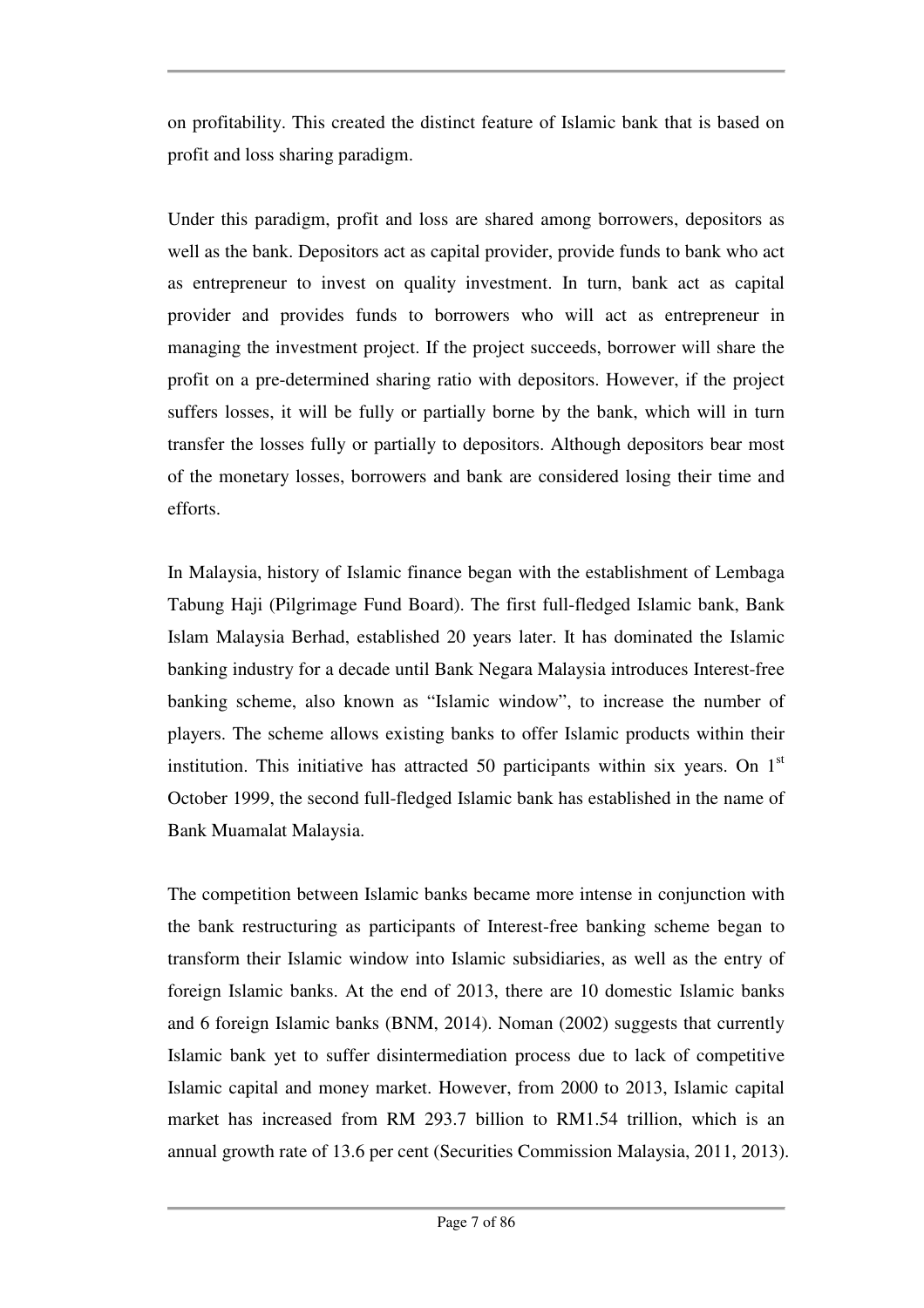With such a rapid growth of Islamic capital market, it is expected that the role of Islamic bank as financial intermediary would be threatened in near future.

## **1.2 Problem Statement**

As Islamic capital and money market become more competitive, profitability of intermediary activities in Islamic bank are expected to decline, like what has been happening in conventional bank currently (Noman, 2002). Conventional bank has response to the declining profitability in intermediary activities with increase of non-traditional bank activities (Calmès & Liu, 2009; Edwards & Mishkin, 1995; European Central Bank, 2000). However, in order for Islamic bank to follow in conventional bank's footsteps, it has to ensure these activities are Shariah compliant. One implication of the requirement is that fewer instruments are available for Islamic banks to perform such activities as compared to its conventional counterpart. Thus, it is questionable on the competitiveness of nontraditional bank activities in Islamic bank. Specifically, this research questions whether impact of non-traditional bank activities on profitability of Islamic bank is same with those in conventional bank. This issue is important because lack of competitiveness in non-traditional bank activities is expected to threaten a bank business and survival in future (Bahari, 2009; Noman, 2002).

## **1.3 Research Objective and Research Questions**

Objective of this research is to examine the competitiveness of non-traditional bank activities in Islamic banks. To achieve this objective, first, this research examines the impact of non-traditional bank activities on Islamic bank profitability and conventional bank profitability respectively. Then, both impacts are compared in order to assess the competitiveness of non-traditional bank activities in Islamic bank.

To address possible non-constant relationship between non-traditional bank activities and bank profitability across bank performance stage, this research uses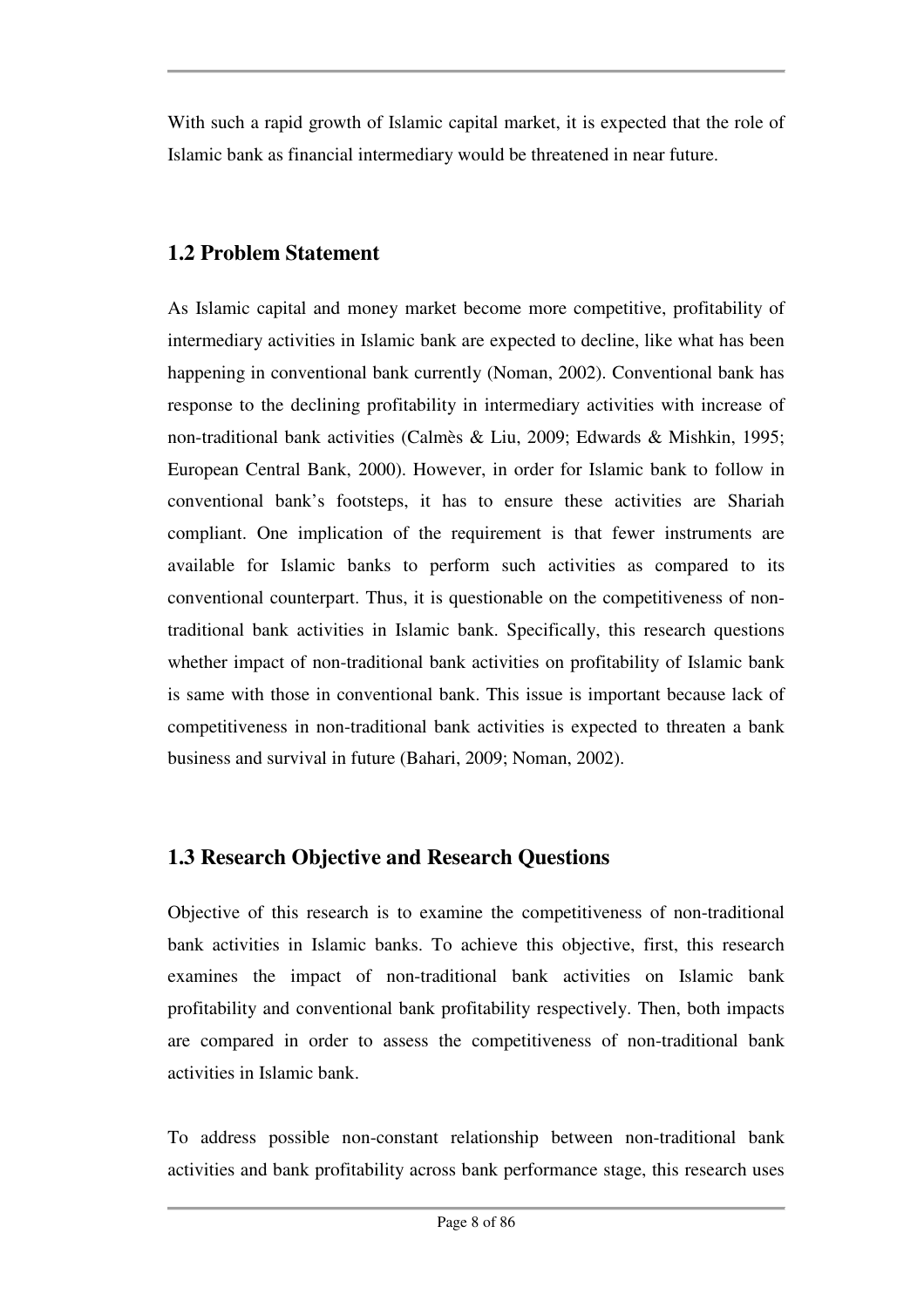quantile regression to estimates the relationship of non-traditional bank activities and bank profitability at three performance stage: less profitable (quantile 0.25), average profitable (quantile 0.50) and more profitable (quantile 0.75).

This research asks the following questions:

- i. Does increase of non-traditional bank activities increase profitability of Islamic bank?
- ii. Does increase of non-traditional bank activities increase profitability of conventional bank?
- iii. Do changes in profitability of Islamic bank and changes in profitability of conventional bank as a result of increase non-traditional bank activities are the same?

## **1.4 Justification of the Research**

Objective of this research is to examine the competitiveness of non-traditional bank activities in Islamic bank. Due to less competitive in Islamic capital and money market, Islamic bank is temporarily relieved from the pressure of disintermediation (Noman, 2002). However, with the trends of innovation and deregulation, many expect Islamic bank would face the same problem in the future (Bahari, 2009; Iqbal, 2007; Noman, 2002). Therefore, knowing the competitiveness of existing non-traditional bank activities in Islamic bank would help the management to prepare for the upcoming challenge.

This research is similar to Molyneux and Yip (2013), the only study that examine impact of non-traditional bank activities in Islamic bank. However, this research differs in two ways. First, they study the bank in both Malaysia and Gulf Cooperation Council (GCC) countries while this research only focus on Malaysia. Thus, this research provides findings within a uniform environment. Moreover, Shariah interpretation in Malaysia and GCC countries is different, which makes Islamic bank in Malaysia has more non-traditional bank activities than those in GCC countries (Bahari, 2009). Therefore, there is more strategies could be form by Islamic bank in Malaysia to benefit from such activities.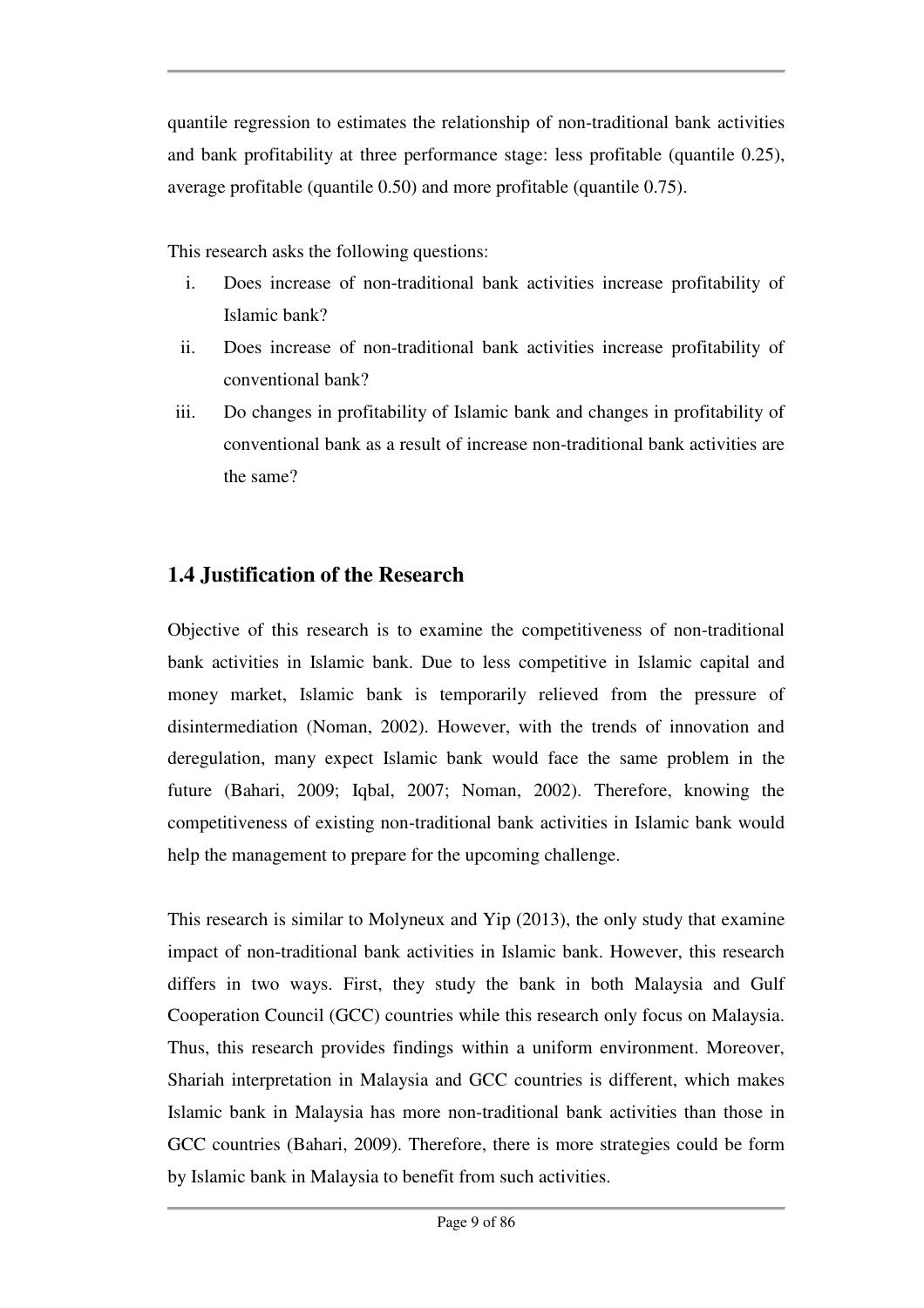Second, like most of the literature, Molyneux and Yip (2013) use standard linear regression which only describes average behavior of the sample. Motivated by Lee and Li (2012), which finds non-constant behavior of diversificationperformance relation in non-financial firm, this research is the first study in the literature of non-traditional bank activities which use quantile regression to provide wider view of the impact of non-traditional bank activities on bank profitability at different quantile of bank profitability distribution.

### **1.5 Outline of the Research**

The remaining structure of this research is as follows: Chapter 2 reviews existing literature, develops hypothesis for the research and displays research framework. Chapter 3 demonstrates the methodology in data collection and empirical analysis. Chapter 4 reports descriptive statistics of the data collected, comparative result and regression result. The chapter also includes interpretation of regression result. Last chapter concludes this research with implications, recommendations and limitation of this research. Suggestion for future research is also provided.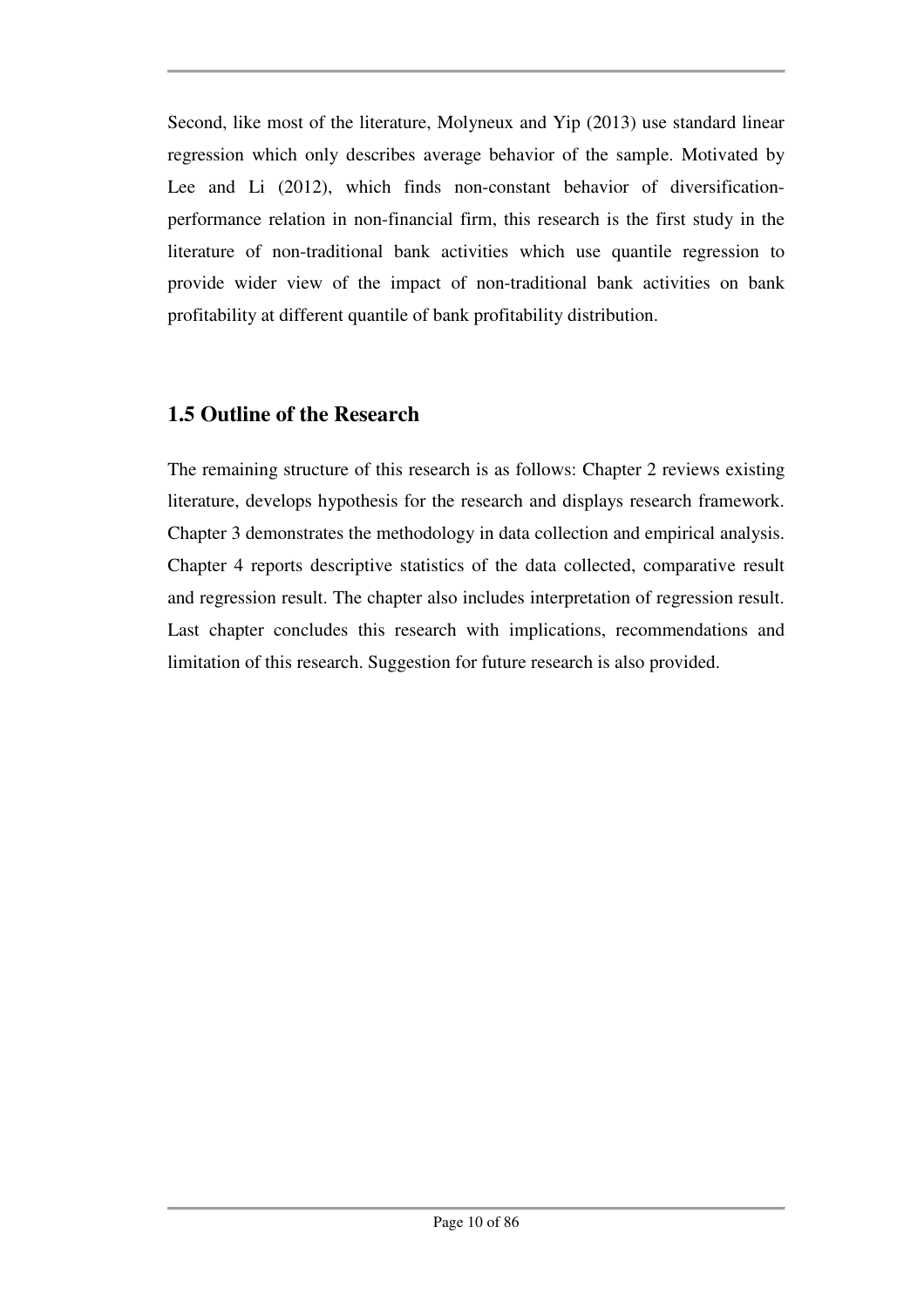## **CHAPTER 2**

## **LITERATURE REVIEW**

This chapter consists of three sections. First section reviews the literature in nontraditional bank activities, income diversification and bank-specific characteristics. Specifically, bank-specific characteristics include bank size, asset growth, bank financing (bank loan) and bank equity. From the literature reviewed, hypotheses are developed in the next section. Last section of this chapter displays framework of this research.

## **2.1 Non-traditional Bank Activities**

Bank may prefer non-traditional bank activities over financing (lending) activities due to less variable cost, such as income attributable to depositors (interest expense) involved. As a result, an increase of income generated from nontraditional bank activities could translate higher profits than an increase of income generated from financing (lending) activities. However, as compared to financing (lending) activities, most of the non-traditional bank activities incur substantial fixed cost because labour with more experienced and better qualification is required to perform such activities (DeYoung & Roland, 2001). This would make the bank operates with high leverage (fixed-to-variable cost). As a consequence, an income decline will cause bank profits to drop further (DeYoung & Roland, 2001).

In Islamic bank, income generated from non-traditional bank activities is known as "non-financing income" (Bahari, 2009; Molyneux & Yip, 2013) or "non-profit income" (Karakaya & Er, 2013). It is equivalent to non-interest income in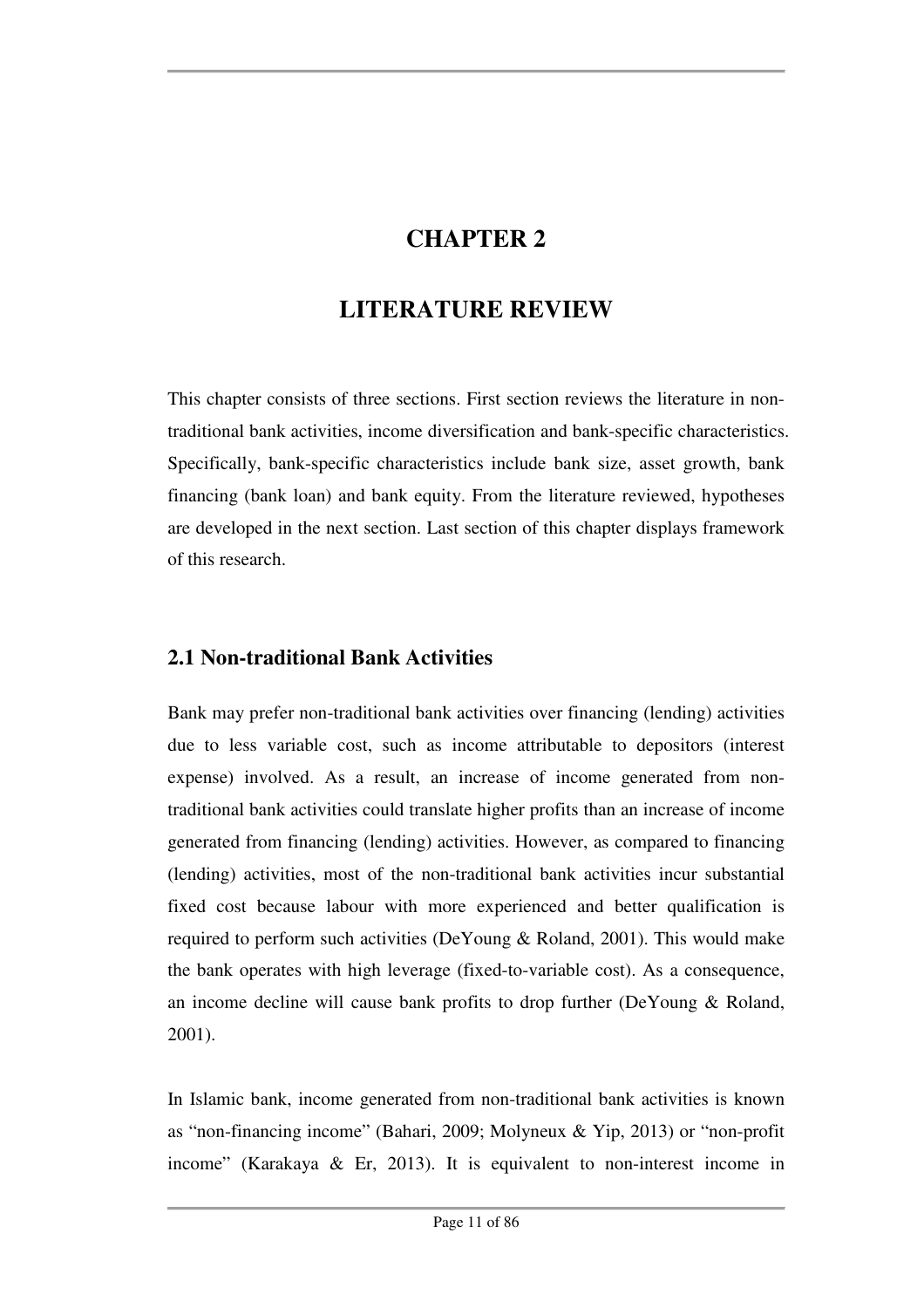conventional bank (Batchelor & Wadud, 2004). Non-financing (Non-interest) income can be broadly divided into fee income, trading income and other nonfinancing (non-interest) income. In Islamic bank, fee income is generated from service provided to client, such as safekeeping of savings and current account under *Al-Wadiah* (safekeeping) contract; safekeeping of gold under *Ar-Rahnu* (pawn-broking) contract; securities trading, payment and clearing of cheques, money transfers, purchase and sale of foreign currency and financial advice under *Al-Wakalah* (agency) contract; issuing letters of credit and guarantees under *Al-Kafala* (guarantee) contract (Bahari, 2009; Schaik, 2001). Fees charged should be fixed and reflect costs and efforts (Schaik, 2001). It should not base on transaction size, and repeated service is not allowed to charge without extra costs and efforts incurred (Schaik, 2001).

Islamic bank generates trading income by trading stock (which is a legal form of trust financing) and derivatives trading that is permissible such as commodity derivatives and profit rate swap (Schaik, 2001). However, Islamic bank is prohibited to trade stock and derivatives that involving element of *riba* (interest), *maisir* (gambling and speculation), *gharar* (uncertainties) and *haram* (forbidden) activities such as alcohol and pig farming. These constraints have reduced the number of instruments tradable by Islamic bank, especially derivatives.

Past literature rarely examines the impact of non-traditional bank activities on Islamic bank profitability. Izhar and Asutay (2007) in their examination of internal determinants of Bank Muamalat Indonesia's profitability for the period 1996 to 2001 find service activities have no significant contribution on the bank profitability. Karakaya and Er (2013) incorporate non-profit income generated by Islamic bank into non-interest income generated by conventional bank find income generated from non-traditional activities increase Turkish bank shareholder's return but no effect on the return of bank assets. These findings, however, are not clear with the impact of non-traditional bank activities on Islamic bank profitability as the result is blurred with the impact of conventional non-interest income. Molyneux and Yip (2013), on the other hand, examine and compare the impact of non-financing income on Islamic bank performance and the impact of non-interest income on conventional bank performance. Using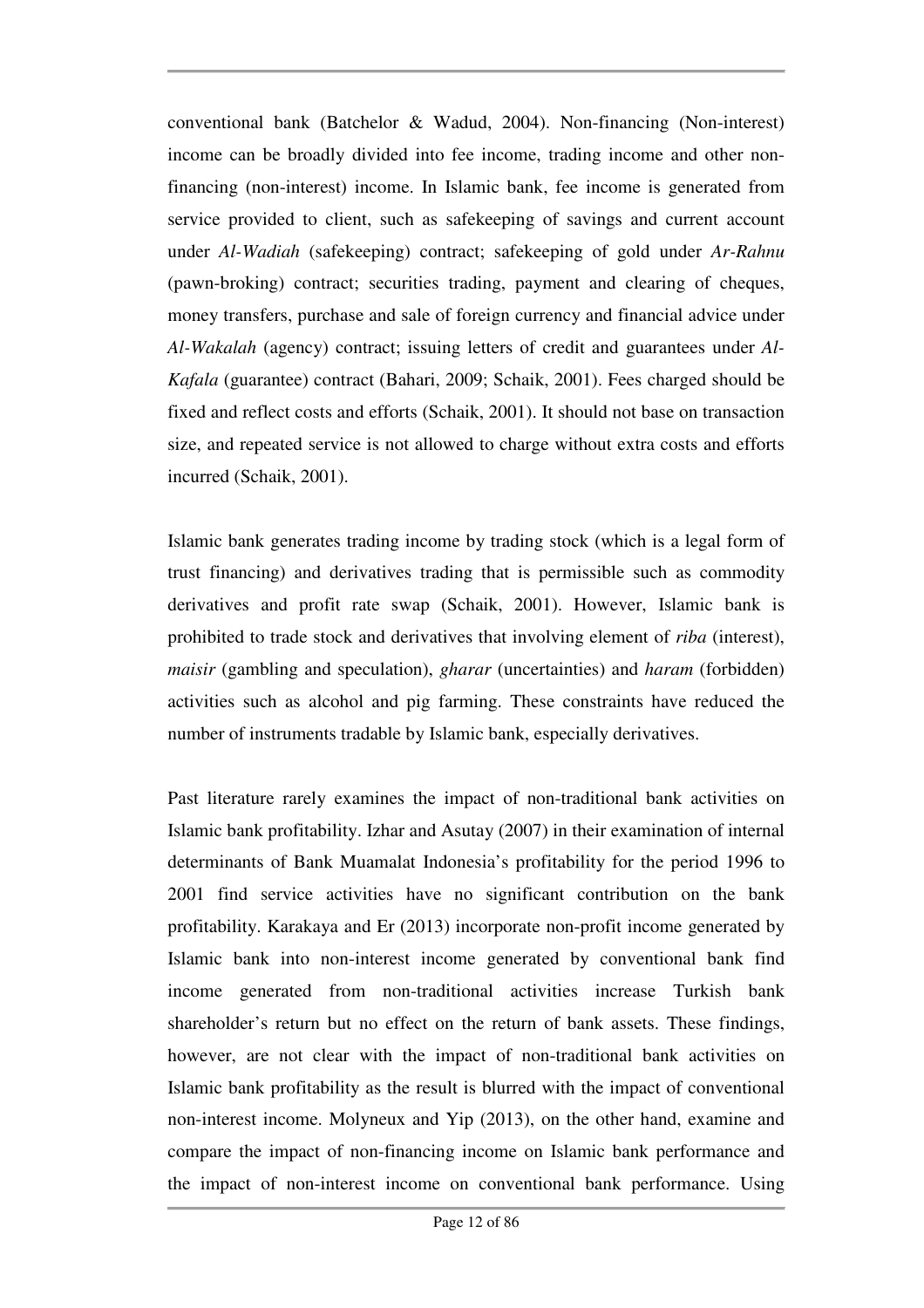accounting data of Islamic banks in Malaysia and GCC countries (i.e. Saudi Arabia, Kuwait, United Arab Emirates, Bahrain and Qatar) from 1997 to 2009, they find non-financing income as a share of total income improve Islamic bank performance and this impact is no different from those in conventional bank.

Compared to Islamic bank, there is more research on the impact of non-traditional bank activities on conventional bank profitability. However, the empirical findings remain inconsistent despite within the same country. For example, in United States, DeYoung and Rice (2004) measure non-traditional bank activities with non-interest income find positive impact on bank shareholders' return for the period 1989 to 2001 while Stiroh (2004a) using same measurement of nontraditional bank activities and profitability does not find any significant relationship for the period 1978 to 2000. Stiroh (2004b) examine impact of noninterest income on profitability of community bank, "bank with assets less than \$300 million (in 1996 dollars) and with no affiliation to another bank through a multi-bank holding company" (Stiroh, 2004b, p. 139), finds non-interest income negatively affects community bank profitability. Instead of using non-interest income, Apergis (2014) measure non-traditional bank activities with sum of a list of off-balance sheet activities: structured asset-backed securities (ABS), collateralized debt obligations (CDOs) backed by loans, CDOs backed by ABS, CDO-squareds, CDO-cubeds, tender-option bonds, asset-backed commercial paper, single-seller mortgage conduits, multi-seller conduits, and single-seller credit card conduits. The results support DeYoung and Rice (2004) that nontraditional bank activities improve bank profitability for the period 2000 to 2013.

Meslier, Tacneng and Tarazi (2014) find that the non-traditional bank activities in emerging countries affect bank profitability differently from those in United States due to the difference in non-interest income structure. Specifically, trading income generated from government securities, private securities, equity securities, commercial papers, derivative instruments, foreign exchange, gold trading and etc. stand almost half of the non-interest income generated by bank in emerging countries. Trading income generated by banks in United States, on the other hand, is less than 10 per cent of non-interest income generated. Since trading activities are least correlated with traditional intermediary activities, according to standard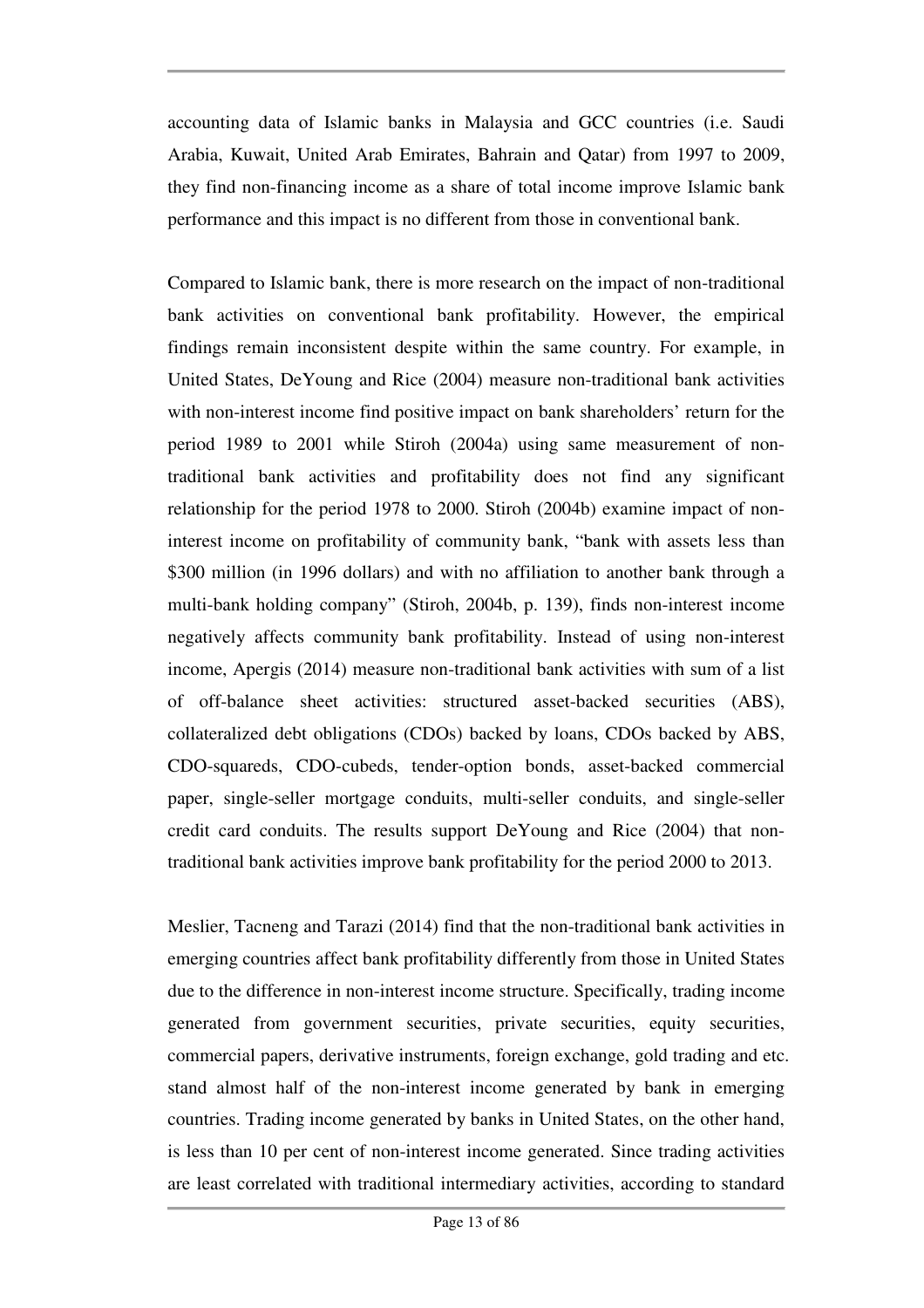portfolio theory, it benefit bank via diversification effect. Consistent with this argument, Meslier et al. (2014) find non-traditional bank activities improve bank profitability in Philippine for the period 1999 to 2005.

Lee, Yang and Chang (2014) find that the impact of non-interest activities on profitability is different depends on the type of bank specialization. Specifically, non-interest activities increase cooperative bank and investment bank profitability, but decrease savings bank profitability and no impact on bank holding companies and commercial bank. Commercial bank can further sub-categorize into interestbased (conventional bank) and interest-free (Islamic bank). However, little know about the different impact of non-traditional bank activities between these two groups.

### **2.2 Income Diversification**

As bank performs more non-traditional bank activities, *ceteris paribus*, proportion of non-interest income will increase while proportion of net interest income will decrease in bank's income source portfolio. As a result, income diversification effect will change accordingly. Therefore, it is important to examine the effect of income diversification on bank profitability as a result of non-traditional bank activities increase (Stiroh & Rumble, 2006).

Bank can diversify income source by offering wider range of products and services. More products and services offer will generate more demand, thus expected to earn higher profits. Baele, De Jonghe and Vander Vennet (2007) suggest bank which offer more products and services could obtain more information via these activities, and facilitate across other activities. For example, part of the reasons that European universal bank has superior profit efficiency over other banks because the information gained from corporate insider status allows other activities to be performed more efficiently (Vander Vennet, 2002). Besides sharing information, bank may also share inputs, such as labour and technologies, across various activities thus enjoy economies of scope by lowering operating costs and leveraging fixed costs in the bank (Stiroh, 2004a).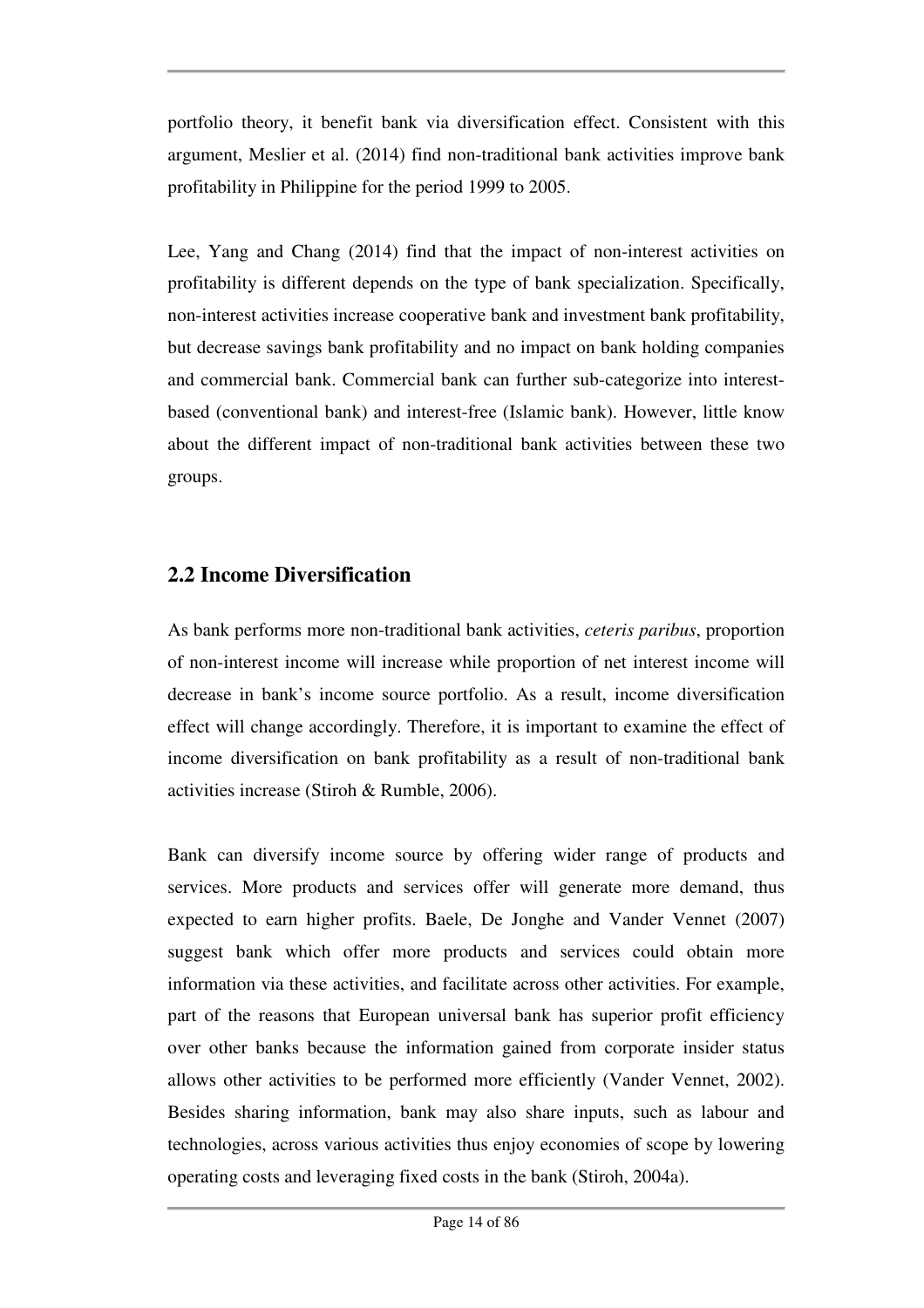A diversified bank has the potential to enjoy lower funding costs depends on market perception. If market view diversification reduces bank risk, bank would benefit from the increase of its share price and lower costs of debt (Baele et al., 2007; Deng, Elyasiani & Mao, 2007). However, diversification could intensify agency problem and increase conflict of interest among client and activity-areas of bank, thus increase exposure to reputation risk. As a result, share price would decline and costs of debt may increase (Laeven & Levine, 2007; Schmid & Walter, 2009).

Diversification is beneficial when two source of income are less co-varying with each other. Part of the reasons that conventional bank diversify into nontraditional bank activities is due to the believed that non-traditional bank activities is less sensitive to interest rate movement. Although it has been argued that Islamic bank is no different from conventional, that is Islamic bank is also affected by interest rate risk (Adebola, Wan Yusoff & Dahalan, 2011; Chong & Liu, 2009), other macroeconomic factors still affect Islamic bank profitability and conventional bank profitability differently. For example, in Malaysia, economic growth positively affects Islamic bank profitability (Wasiuzzaman & Ahmad Tarmizi, 2010) while negatively affects conventional bank profitability (Sufian, 2009). Therefore, the degree of covariance between intermediary income and nontraditional bank activities in Islamic bank is expected to differ from those in conventional bank. As a result, it is expected to produce different diversification effect on Islamic bank profitability.

Income diversification in Islamic bank is also rarely being examined. Shaban, Duygun, Anwar and Akbar (2014) find income diversification lower cost and profit efficiency of Islamic bank in Indonesia. They conclude that Islamic banks may lack of expertise in monitoring different source of income, thus result in less efficient in resources allocation. Molyneux and Yip (2013) also find part of the gains from non-financing income in Islamic bank has been offset by the diversification effect.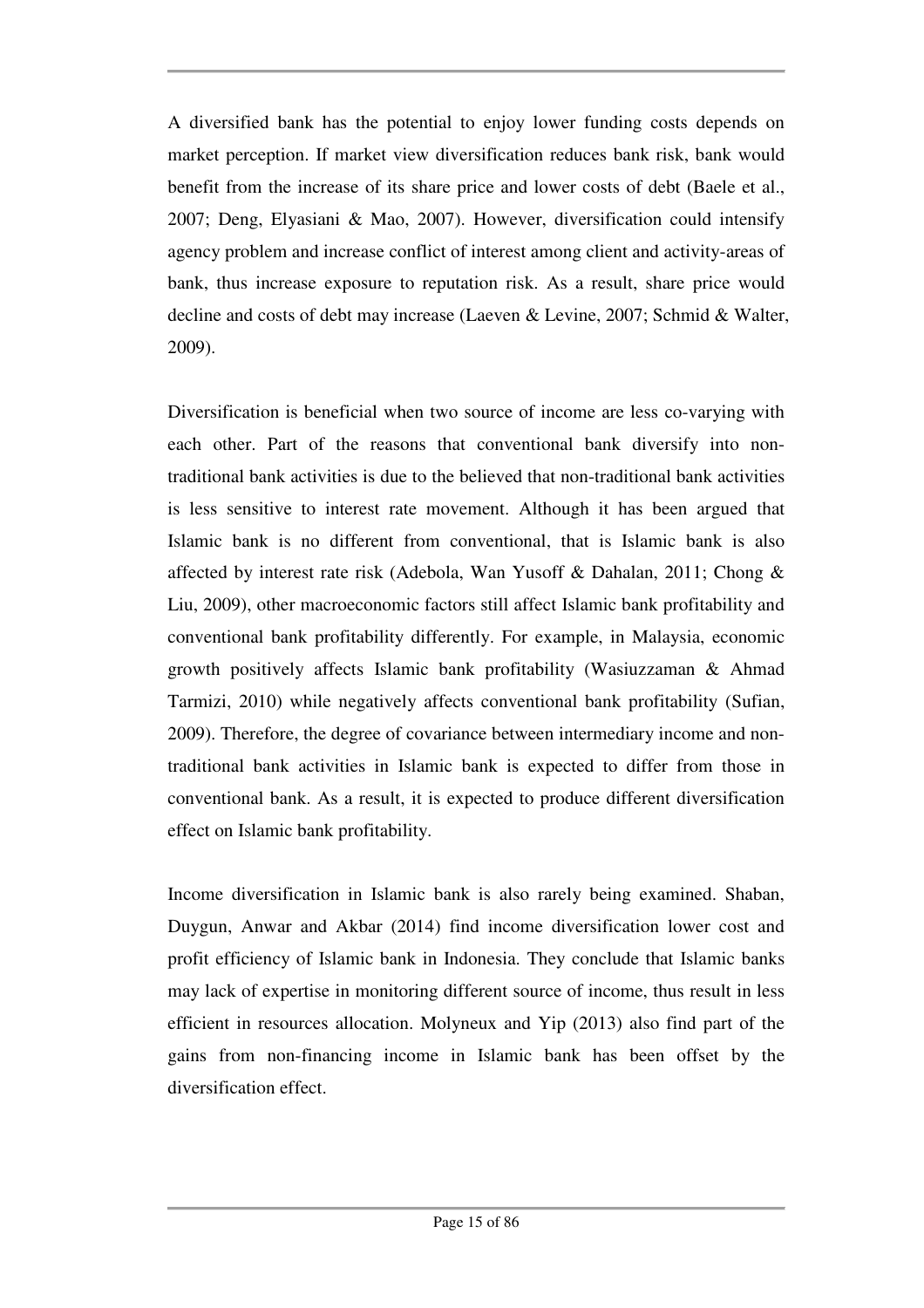### **2.3 Bank-specific Characteristics**

#### **2.3.1 Bank Size**

Many factors that affect bank profitability are closely related to bank size (Dermiguc-Kunt & Huizinga, 2000). Bank operates differently in terms of costs, products and risk diversification across size. A positive relationship between size and profitability is supported by the theory of economies of scale. Large bank tends to have better resources in terms of quantity and quality. For example, staffs with more experience and better qualification tend to work for large bank, and advance technology tend to acquire by large bank. With more resources, large bank is in better position to finance more profitable investment to generate higher returns, better accessibility of different business lines for diversification opportunities, and acquire latest technology to reduce operating costs (Rozzani & Rahman, 2013). Also, large bank tends to have less expensive capital funding costs (Short, 1979).

Literature on bank size and efficiency suggests gains from economies of scale is limited (Amel, Barnes, Panetta & Salleo, 2004; Delis & Papanikolaou, 2009). The positive effect of bank size may up to certain limit, which beyond that, could lead to negative impact on bank performance (Amel et al., 2004; Athanasoglou, Brissimis & Delis, 2008). This suggests a non-linear function of bank size (Eichengreen & Gibson, 2001). This may be due to managing complexity and bureaucracy in large institutions (Amel et al. 2004; Flamini, McDonald & Schumacher, 2009; Nigmonov, 2010). Nigmonov (2010) suggest medium sized bank has better management of available resources, thus better performance.

According to risk-return theory, large bank has lower credit risk due to high diversification, therefore, less returns are expected (Sufian & Habibullah, 2010). External environment also could cause negative relationship between bank size and profitability. A competitive environment, together with the fact that government is less likely to allow big banks to fail, larger bank is less required to profits, therefore, may earn lower profits (e.g. through lower interest rates charged to borrowers). On the other hand, in an environment where processing 'soft'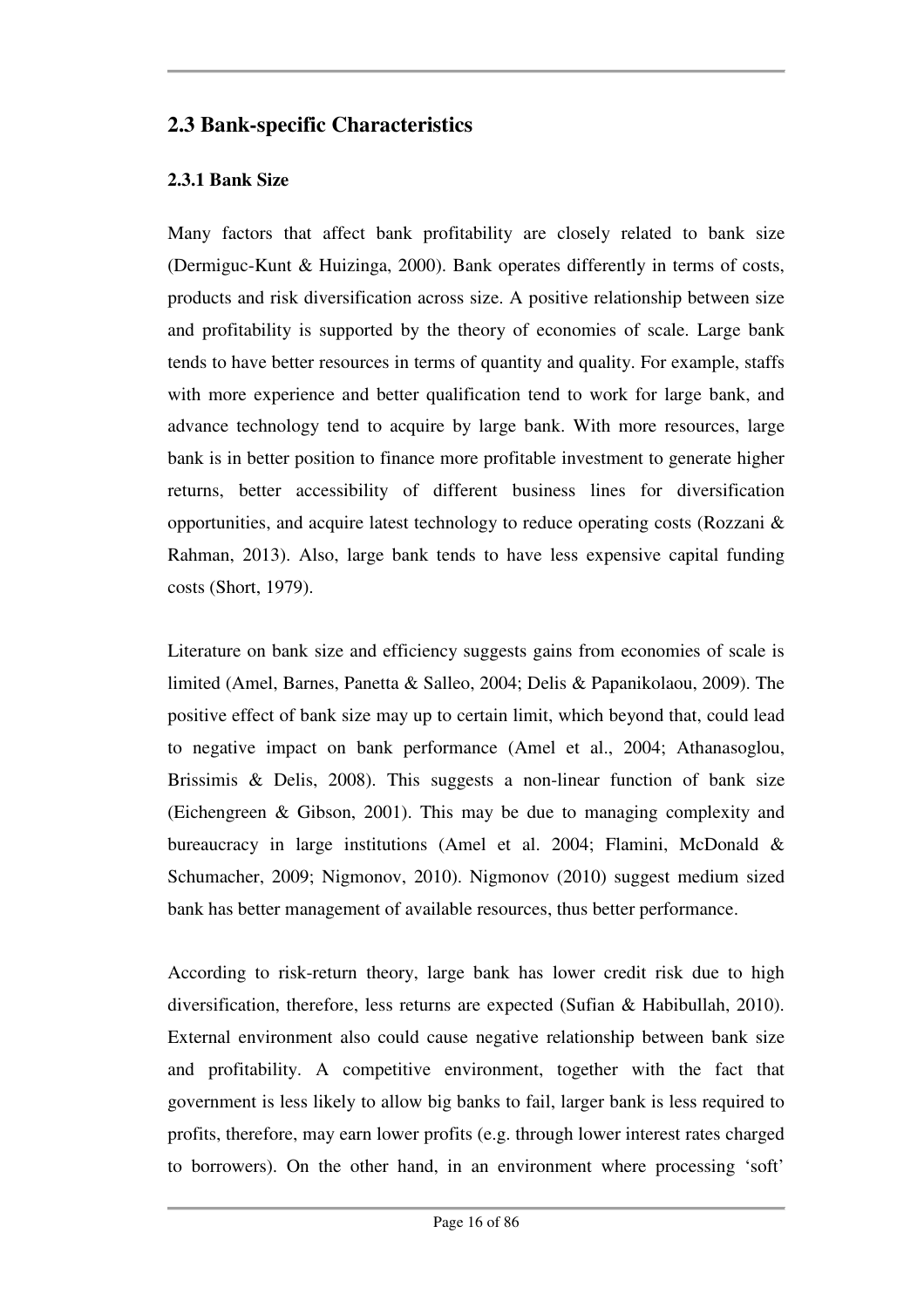information is more important to generate income, larger bank may face lower profitability. Information is considered 'soft' when it cannot be credibly communicated and verifiably documented in report, for example, characteristic of borrower. In such environment, large bank is less operating flexible and difficult to act on 'soft' information regarding their borrowers (Berger, Miller, Petersen, Rajan & Stein, 2005; Chiorazzo, Milani & Salvini, 2008).

Past researches of size effect on Islamic bank profitability remain inconclusive. Using Ordinary Least Squares (OLS), Wasiuzzaman and Ahmad Tarmizi (2010) examine 16 Islamic banks in Malaysia for the period 2005 to 2008 find no significant relationship between bank size and Islamic bank profitability. In contrast, Idris, Asari, Taufik, Salim, Mustaffa and Jusoff (2011) use Generalized Least Square (GLS) on quarterly data derived from annual reports and financial statements of nine Malaysian Islamic bank find bank size is the only factor, among other variables (i.e. capital adequacy, credit risk, liquidity and expense management), that improves Islamic bank profitability.

On the other hand, past researches on conventional bank are quite conclusive that bank size has no impact on conventional bank profitability. Guru, Staunton and Shanmugam (2000) using OLS do not find bank size as a significant determinant of Malaysia commercial bank profitability for the period 1985 to 1998. This finding is supported with the analysis on panel data fixed effect model by Sufian (2009) on Malaysian local and foreign commercial bank for the period 2000 to 2004, and Said and Tumin (2011) on nine local commercial bank for the period 2001 to 2007.

#### **2.3.2 Asset Growth**

Growth rate reflects risk preference of a bank. A risk-loving bank has different operating strategies to speed up the growth of bank size (Demirguc-Kunt & Huizinga, 2010; Mercieca, Schaeck & Wolfe, 2007; Meslier et al., 2014; Stiroh & Rumble, 2006)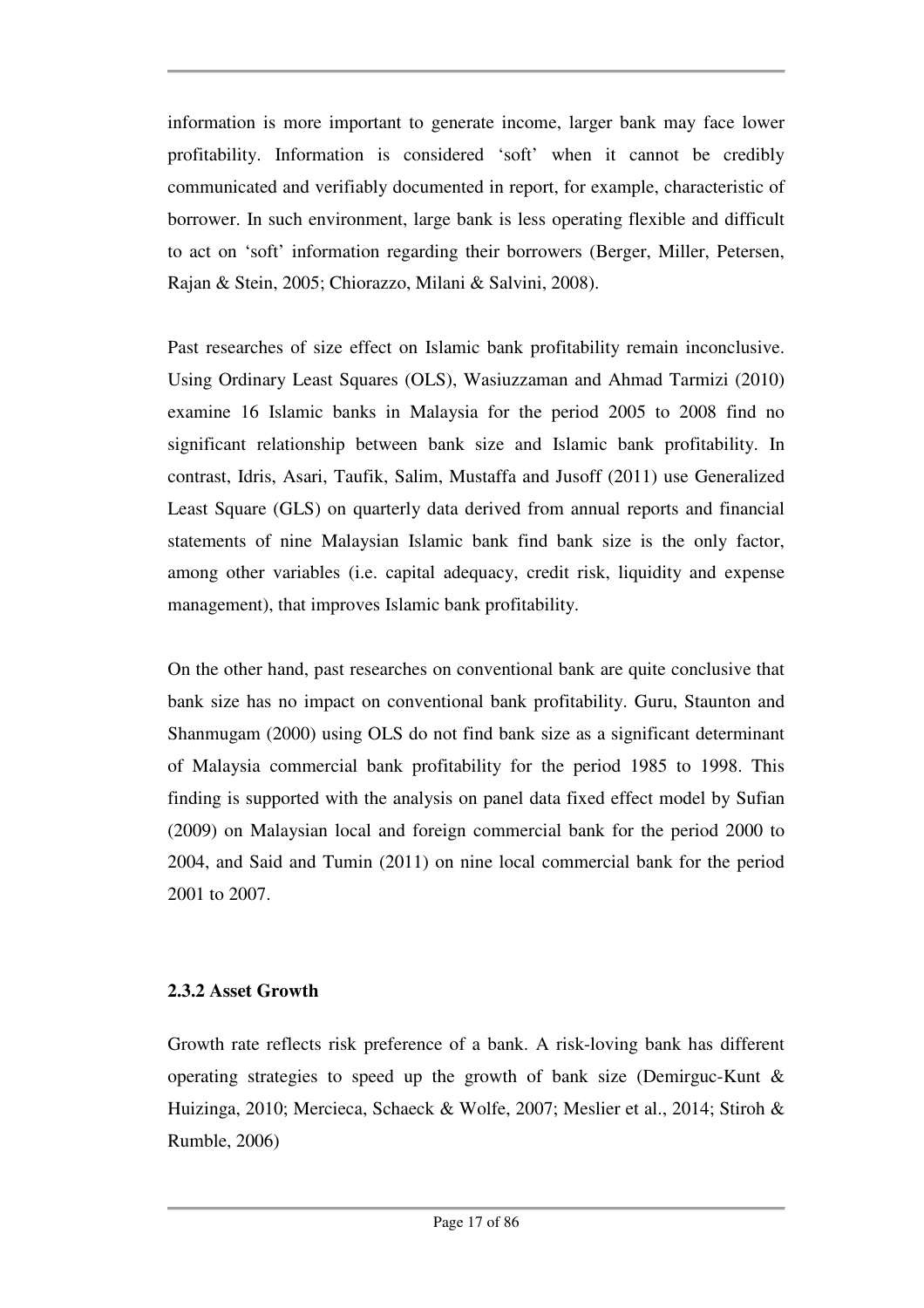Growth may improve bank profitability based on the argument of economies of scale, first mover advantages, network externalities and experience curve effects (Steffens, Davidsson & Fitzsimmons, 2009). However, such benefits are difficult to achieve by young bank (Lee, 2014).

Managerial theory, on the other hand, suggests that manager want to maximize growth of the bank because bank size, rather than profit, is more often related to their personnel benefits, such as salaries, non-pecuniary benefits, power and prestige (Goddard, Molyneux & Wilson, 2004; Lee, 2014). This often drives manager's focus away from bank profitability. Moreover, Goddard et al. (2004) suggest that the diversification strategy, that overcome the limited growth in a particular market size, cannot be implemented continuously as there is limits to the rate of success, whereby exceeded would bring profitability decline.

Past research on the impact of non-traditional bank activities on bank performance has been keeping bank growth in control (Chiorazzo et al., 2008; Demirgüç-Kunt & Huizinga, 2010; Lee, Hsieh & Yang, 2014; Mercieca et al., 2007; Meslier et al., 2014; Sanya & Wolfe, 2011; Stiroh & Rumble, 2006). However, the impact of bank growth on bank performance has rarely been examined in Malaysia.

Chunhachinda and Li (2014) and Lee, Yang, et al. (2014) find bank growth improve profitability of bank in Asia, including Afghanistan, Bangladesh, Brunei, Cambodia, China, Hong Kong, India, Indonesia, South Korea, Laos, Malaysia, Maldives, Mongolia, Myanmar, Nepal, Pakistan, Philippines, Singapore, Sri Lanka, Taiwan, Thailand, and Vietnam. However, Sanya and Wolfe (2011) find it is detrimental as banks are more likely to diversify indiscriminately and take myopic investment decision to purse rapid growth strategy.

#### **2.3.3 Bank Financing (Bank Loan)**

Bank financing (bank loan) is considered as the most risky assets in commercial bank, partly due to its illiquid characteristic. Therefore, the proportion of bank financing (bank loan) in bank asset composition reflects the riskiness of the bank.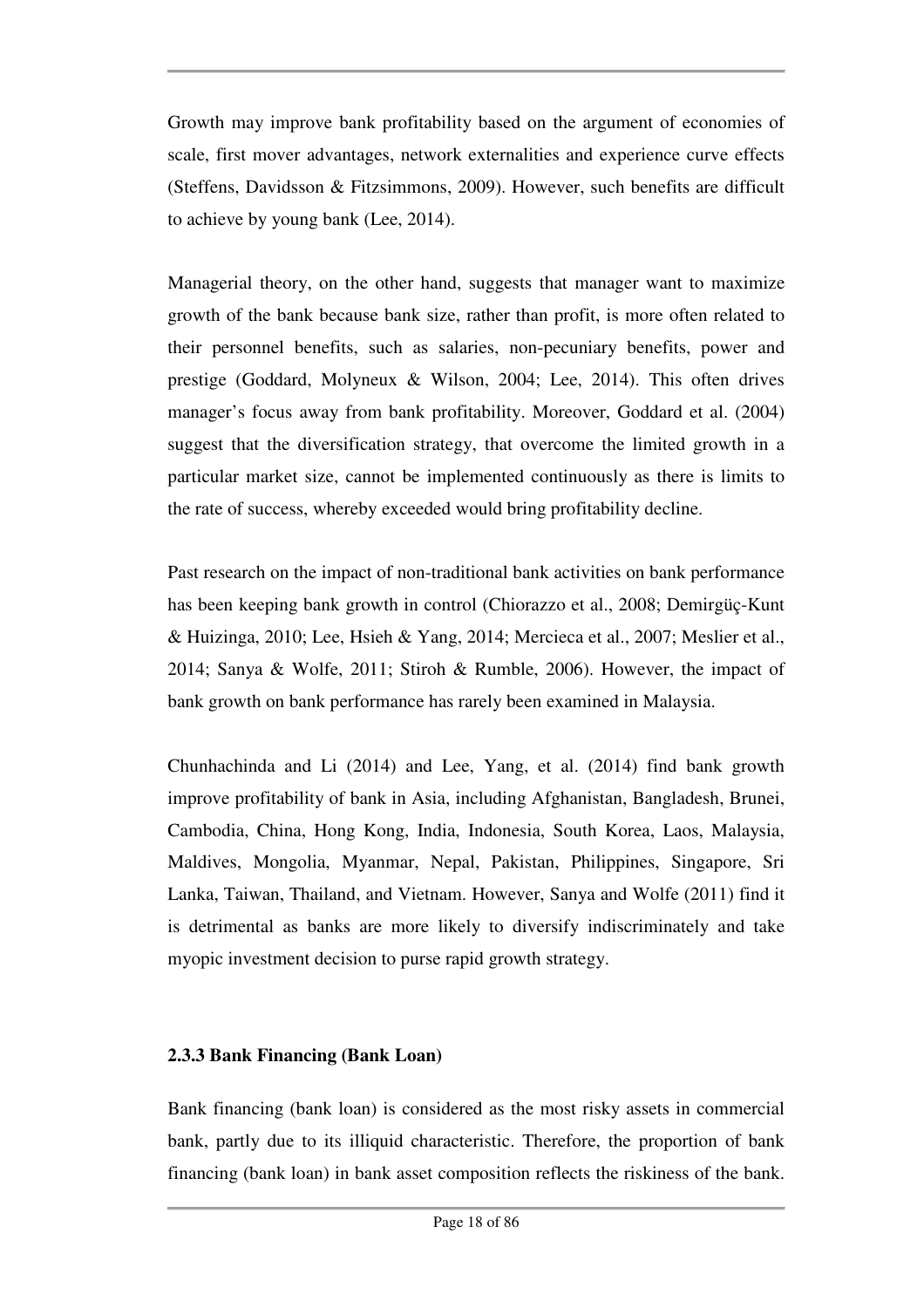An aggressive bank may make more financing (loan) to grow rapidly regardless of its profitability relative to other earnings asset (Stiroh & Rumble, 2006). On the other hand, a conservative bank may diversify its asset composition to other earnings assets such as government securities that also generate financing (interest) income.

Bank financing (bank loan) is the main source of bank income (Sufian, 2009). The more deposits transformed into loans, *ceteris paribus*, the higher financing (interest) margin, and thus higher profits (Wasiuzzaman & Ahmad Tarmizi, 2010). The positive relationship between financing (loan) and profitability is also supported by risk-return theory whereby higher financing (loan) in bank asset composition means fewer funds tied up in liquid investments, therefore, higher profitability can be expected (Eichengreen & Gibson, 2001). However, higher risk may leads to higher funding requirements which may reduce bank profits (Gul, Ishad & Zaman, 2011; Ramadan, Kilani & Kaddumi, 2011).

The relationship between bank financing (bank loan) and bank profitability is subjected to economic condition. Strong economic may enhance the positive relationship due to less default cases whereas weak economic may change the relationship to negative due to high default cases (Sufian, 2009).

In Malaysia, Wasiuzzaman and Ahmad Tarmizi (2010) find positive relationship between bank financing and profitability in Islamic bank for the period 2005 to 2008. In terms of conventional bank in Malaysia, Guru et al. (2000) find bank loan improves profitability during 1985 to 1998. They suggest the investment in securities is less profitable due to volatility in Malaysian stock market, as well as the regulatory constraints imposed on loans to finance securities. This finding is supported by Sufian and Habibullah (2010), with a later period, i.e. 1999 to 2007, after control for economic freedom. Sufian (2009), however, finds loan concentration has negative impact on bank profitability during the period 2000 to 2004.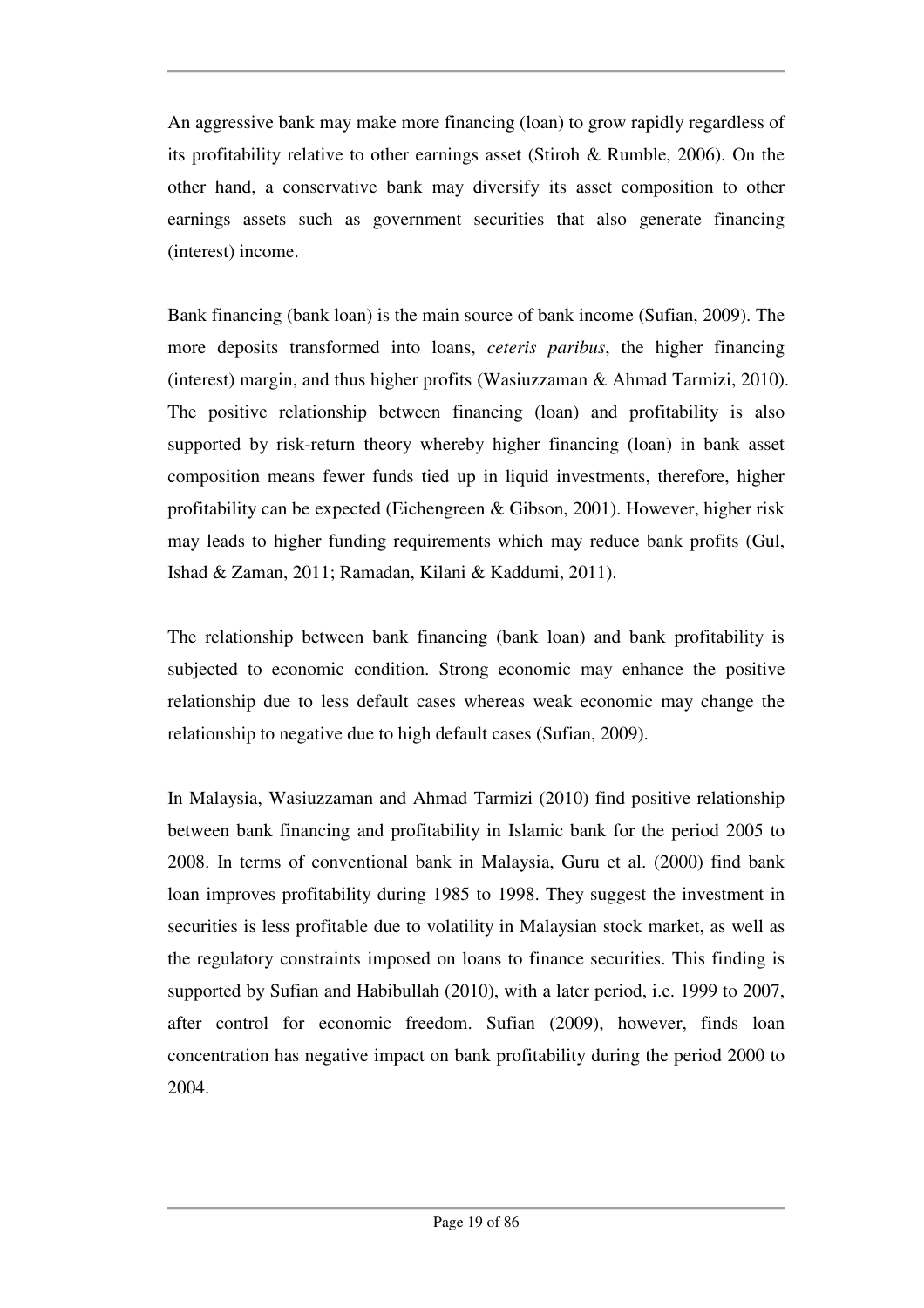#### **2.3.4 Bank Equity**

Bank equity shows bank's non-apparent risk preference (Mercieca et al., 2007; Meslier et al., 2014). An aggressive bank is more likely to hold less equity to speed up growth (Mercieca et al., 2007; Stiroh & Rumble, 2006) while conservative bank is more likely to hold higher equity (Chiorazzo et al., 2008; Meslier et al., 2014).

Berger (1995) presents a number of hypotheses on positive relationship between equity and bank profitability. Among them are expected bankruptcy costs hypothesis, risk-related barriers-to-entry hypothesis, signaling hypothesis and etc. Expected bankruptcy costs hypothesis suggest increase equity in a lower than optimal capitalized bank will lower interest expenses on uninsured debt, thus improve bank profitability. His empirical findings show that higher equity not only reduces the amount of debt, but also reduce interest rates on uninsured debt. He attributes this finding to the less prospective bankruptcy costs as a result of improved leverage. Risk-related barriers-to-entry hypothesis suggest that higher capitalization provide opportunity for bank to access riskier source of income, such as off-balance-sheet investment, as well as funding, such as uninsured debt. Signaling hypothesis suggests that higher equity provides freedom for bank to decide its portfolio risk. Due to capital adequacy, bank required to increase equity if they intended to increase their portfolio risk in hope to generate higher return (Koehn and Santomero, 1980). Therefore, increase equity gives signaling that bank profitability will increase in future as a result of higher risk exposure.

However, bank may increase equity and reduce portfolio risk together to reduce insolvency risk voluntarily or involuntarily (forced by regulator). Thus, this may be associated with lower expected return (Berger, 1995). In fact, higher equity indicate less risk in the bank whereby according to risk-return theory, lower profitability is expected (Berger, 1995; Eichengreen & Gibson, 2001; Flamini et al., 2009). Higher equity also leads to higher tax because less deductibility interest payment, hence lower after-tax earnings (Berger, 1995). An over-capitalized bank has limited funds to finance more investments thus it may miss some of the opportunity for a higher profits (Goddard et al., 2004).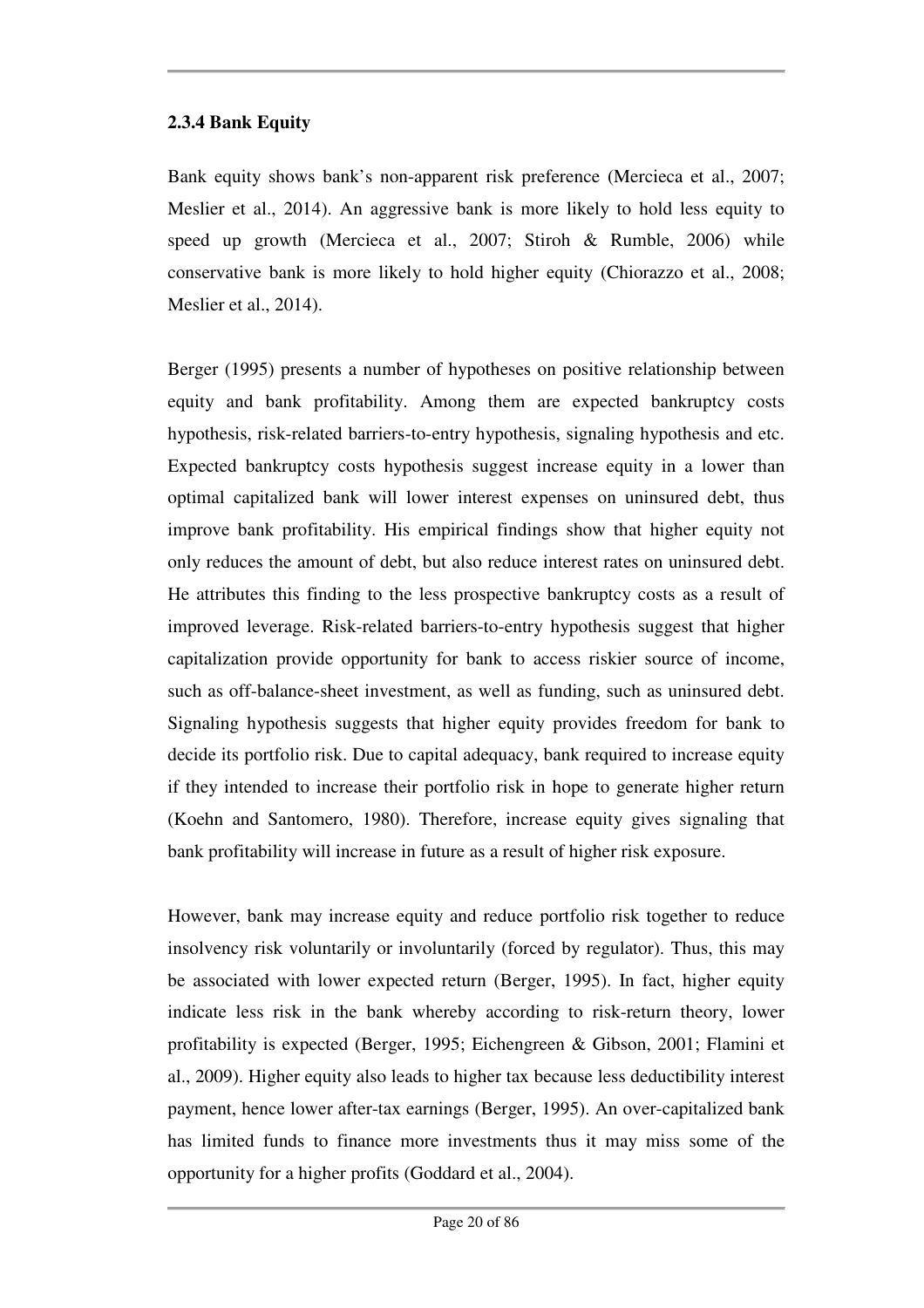Past research on Malaysia has been inconsistent with the impact of bank equity on profitability. Wasiuzzaman and Ahmad Tarmizi (2010), using annual data for the period 2005 to 2008, find bank equity negatively affect Islamic banks in Malaysia, but Idris et al. (2011), using quarterly data for the period 2007 to 2009, find equity has no significant effect on Islamic bank in Malaysia.

Likewise, in conventional bank, Guru et al. (2000) find increase of bank equity reduces bank shareholders' return during 1985 to 1998 while Sufian and Habibullah (2010) find bank equity positively affects bank profitability during 1999 to 2007 after control for economic freedom. The findings of Sufian and Habibullah (2010) are supported by Sufian (2009) for the period 2000 to 2004. Said and Tumin (2011), however, find equity positively affect China bank profitability, but no effect on Malaysia bank profitability for the period 2001 to 2007.

## **2.4 Research Framework**

Figure 3 illustrates the framework of this research. The objective of this research is to examine competitiveness of non-traditional bank activities in Islamic bank. The competitiveness is measured by comparing the impact of non-traditional bank activities on Islamic bank profitability and the impact of non-traditional bank activities on conventional bank profitability. Non-traditional bank activities are measured by non-financing (non-interest) income. Therefore, the impact of nonfinancing (non-interest) income on bank profitability of Islamic bank and conventional bank is examined.

A change of non-financing (non-interest) income also leads to a change of nonfinancing (non-interest) income relative to financing (interest) income which in turn cause a different income diversification effect on bank profitability (Stiroh & Rumble, 2006). Therefore, this research takes income diversification into account when examine the impact of non-traditional bank activities on bank profitability.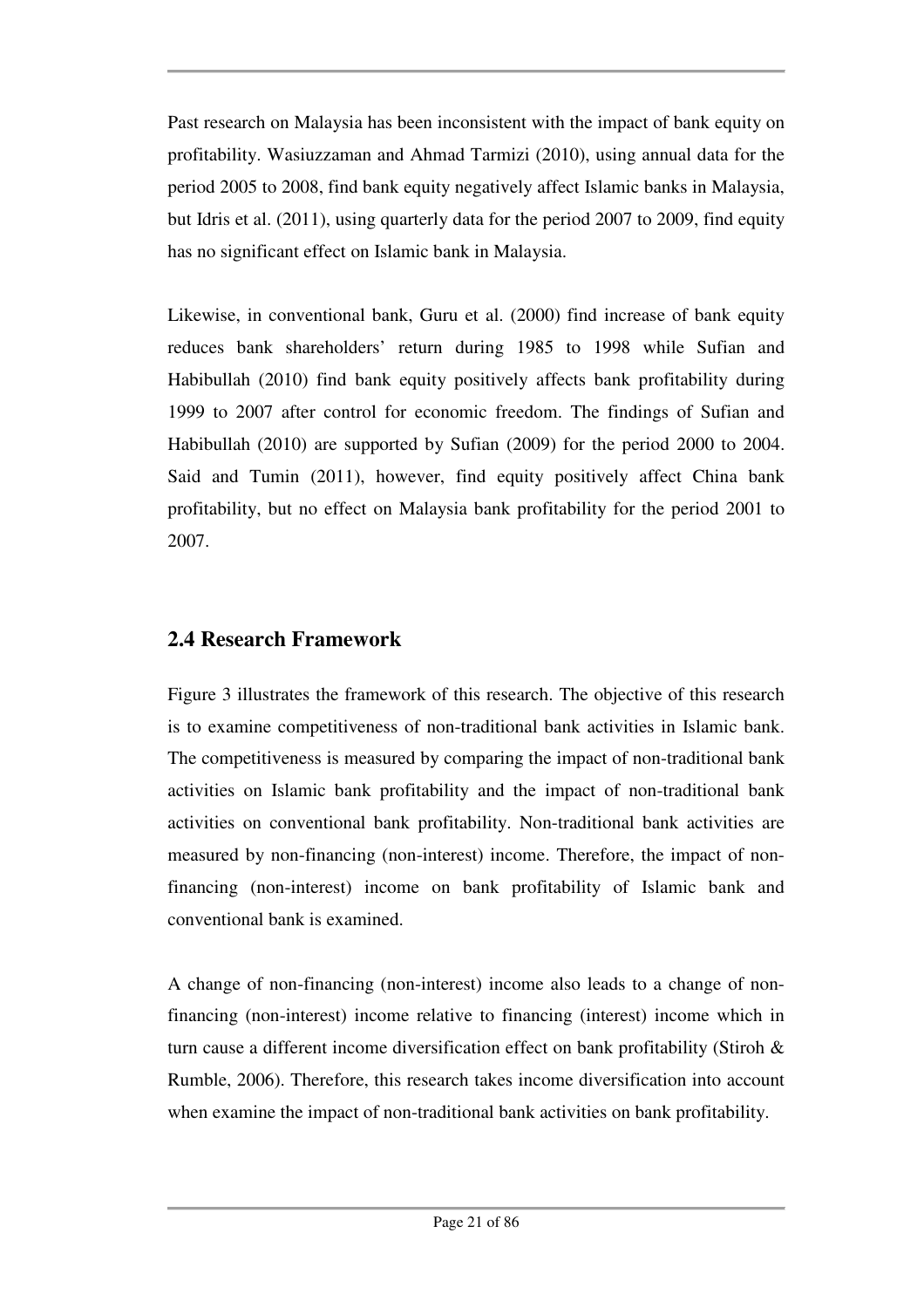#### Figure 3: Research Framework



The impact of non-traditional bank activities on bank profitability is examined by controlling four common bank-specific characteristics. They are bank size, asset growth, bank financing (bank loan), and bank equity. Each impact is tested with respective hypothesis to be discussed in the following section.

## **2.5 Hypothesis Development**

Table 2 summarizes the null hypotheses to be tested in this research and respective expected sign. Hypothesis 1 examines relationship between income generated from non-traditional bank source and bank profitability. Based on studies available in Malaysia, both non-financing income and non-interest income are expected to have positive impact on profitability of Islamic bank and conventional bank respectively. These studies are Sufian (2009) and Sufian and Habibullah (2010) which find bank in Malaysia with higher profitability during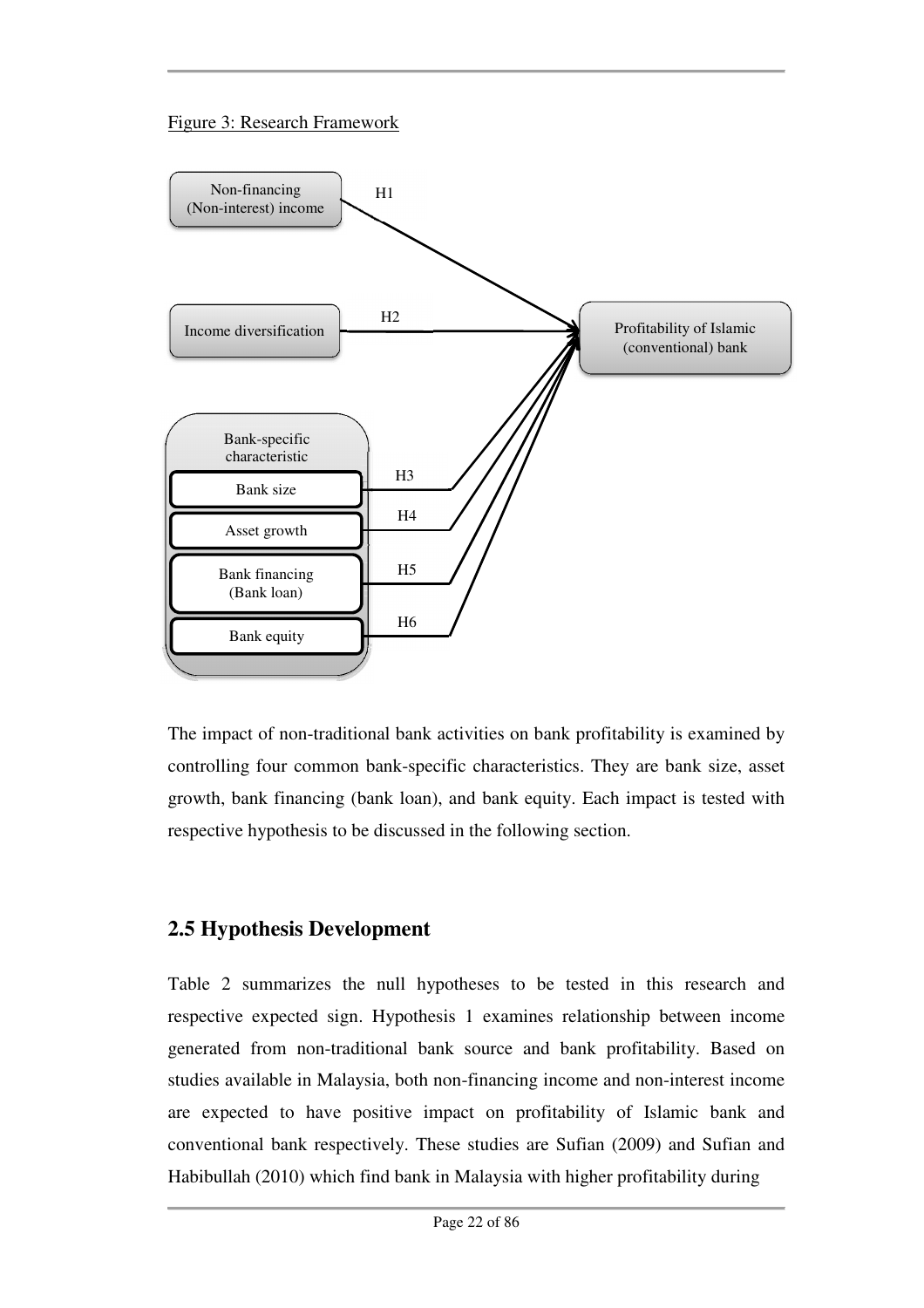Table 2: Summary of Hypothesis to be Tested

| Hypothesis      | <b>Null Hypothesis Statement</b>                                                                                                                                                     | <b>Expected Sign</b> |
|-----------------|--------------------------------------------------------------------------------------------------------------------------------------------------------------------------------------|----------------------|
| Hypothesis 1    |                                                                                                                                                                                      |                      |
| $H1_A$          | There is no relationship between non-financing income and<br>profitability of Islamic bank.                                                                                          | $+$                  |
| $H1_B$          | There is no relationship between non-interest income and<br>profitability of conventional bank.                                                                                      | $^{+}$               |
| $H1_C$          | There is no different between impact of non-financing<br>income on profitability of Islamic bank and impact of non-<br>interest income on profitability of conventional bank.        | $\,<\,$              |
| Hypothesis 2    |                                                                                                                                                                                      |                      |
| $H2_A$          | There is no relationship between income diversification and<br>profitability of Islamic bank.                                                                                        |                      |
| $H2_B$          | There is no relationship between income diversification and<br>profitability of conventional bank.                                                                                   | $^{+}$               |
| H2 <sub>C</sub> | There is no different between<br>impact of income<br>diversification on profitability of Islamic bank and impact of<br>income diversification on profitability of conventional bank. | $\,<\,$              |
| Hypothesis 3    |                                                                                                                                                                                      |                      |
| $H3_A$          | There is no relationship between bank size and profitability<br>of Islamic bank.                                                                                                     | $^{+}$               |
| $H3_B$          | There is no relationship between bank size and profitability<br>of conventional bank.                                                                                                | $^{+}$               |
| $H3_C$          | There is no different between impact of bank size on<br>profitability of Islamic bank and impact of bank size on<br>profitability of conventional bank.                              | $=$                  |
| Hypothesis 4    |                                                                                                                                                                                      |                      |
| $H4_A$          | There is no relationship between asset growth<br>and<br>profitability of Islamic bank.                                                                                               |                      |
| $H4_B$          | There is no relationship between asset growth and<br>profitability of conventional bank.                                                                                             | $^{+}$               |
| $H4_C$          | There is no different between impact of asset growth on<br>profitability of Islamic bank and impact of asset growth on<br>profitability of conventional bank.                        | $\,<\,$              |
| Hypothesis 5    |                                                                                                                                                                                      |                      |
| $H5_A$          | There is no relationship between financing assets and<br>profitability of Islamic bank.                                                                                              | $^{+}$               |
| $H5_B$          | There is no relationship between loan assets and profitability<br>of conventional bank.                                                                                              | $^{+}$               |
| $H5_C$          | There is no different between impact of financing assets on<br>profitability of Islamic bank and impact of loan assets on<br>profitability of conventional bank.                     |                      |
| Hypothesis 6    |                                                                                                                                                                                      |                      |
| $H6_A$          | There is no relationship between bank equity and profitability<br>of Islamic bank.                                                                                                   |                      |
| $H6_B$          | There is no relationship between bank equity and profitability<br>of conventional bank.                                                                                              | $^{+}$               |
| H6 <sub>C</sub> | There is no different between impact of bank equity on<br>profitability of Islamic bank and impact of bank equity on<br>profitability of conventional bank.                          | $\,<\,$              |
|                 |                                                                                                                                                                                      |                      |

period 2000 to 2004 and 1999 to 2007 respectively tend to have higher share of income from non-traditional sources. However, Karim and Chan (2007) do not find any significant impact arise from off-balance sheet activities on bank shareholders' return in Malaysia for the period 1995 to 2005.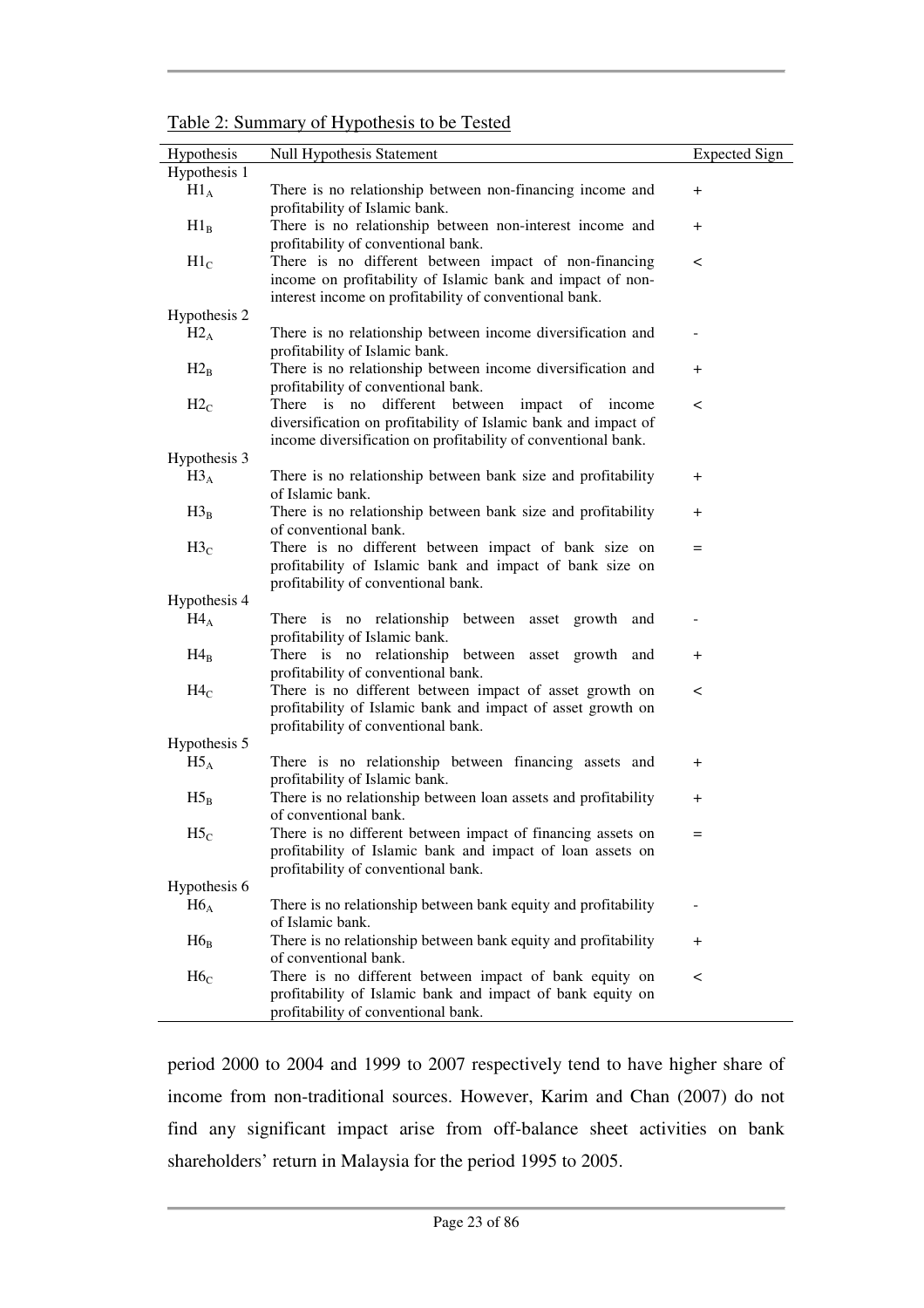Due to Shariah compliance, non-traditional bank activities permissible in Islamic bank are lesser as compared to conventional bank. Moreover, Islamic bank is not supposed to charge fees for non-traditional bank service based on transaction size and repeated service, like conventional bank does, if not extra costs and efforts incurred (Schaik, 2001). These constraints are expected to cause non-traditional bank activities in Islamic bank less beneficial as compared to conventional bank.

Hypothesis 2 examines relationship between income diversification and bank profitability. Among non-traditional bank activities, Meslier et al. (2014) suggest trading activities are less correlated with traditional intermediary activities, thus, according to standard portfolio theory, bank profitability gained from the income diversification effect. However, most of the trading activities involve element of *riba*, *gharar* or *haram* activities. Consequently, Islamic bank may have limited scope of trading activities to benefit from income diversification. On the other hand, Shaban et al. (2014) find income diversification in Islamic bank lower cost and profit efficiency. They suggest Islamic bank may lack of expertise in monitoring different source of income. Molyneux and Yip (2013) also find part of the gains from non-financing income in Islamic bank has been offset by the indirect diversification effect. Therefore, it is expected income diversification has a negative impact on profitability of Islamic bank.

Unlike Islamic bank, trading activities are likely to play an important role in nontraditional bank activities of conventional bank in Malaysia because Karim and Chan (2007) find off-balance sheet activities significantly influence the market risk of conventional bank in Malaysia. Therefore, when both source of income (traditional and non-traditional source) is evenly diversified, it is expected to increase profitability of conventional bank in Malaysia. So, Islamic bank is expected to less benefit from income diversification as compared to conventional bank.

Hypothesis 3 examines the relationship between bank size and bank profitability. Theory of economies of scale suggest bank profitability improve as size increase. Since large bank tend to have better resources in terms of quantity and quality, they are in better position to generate higher profitability than a small bank.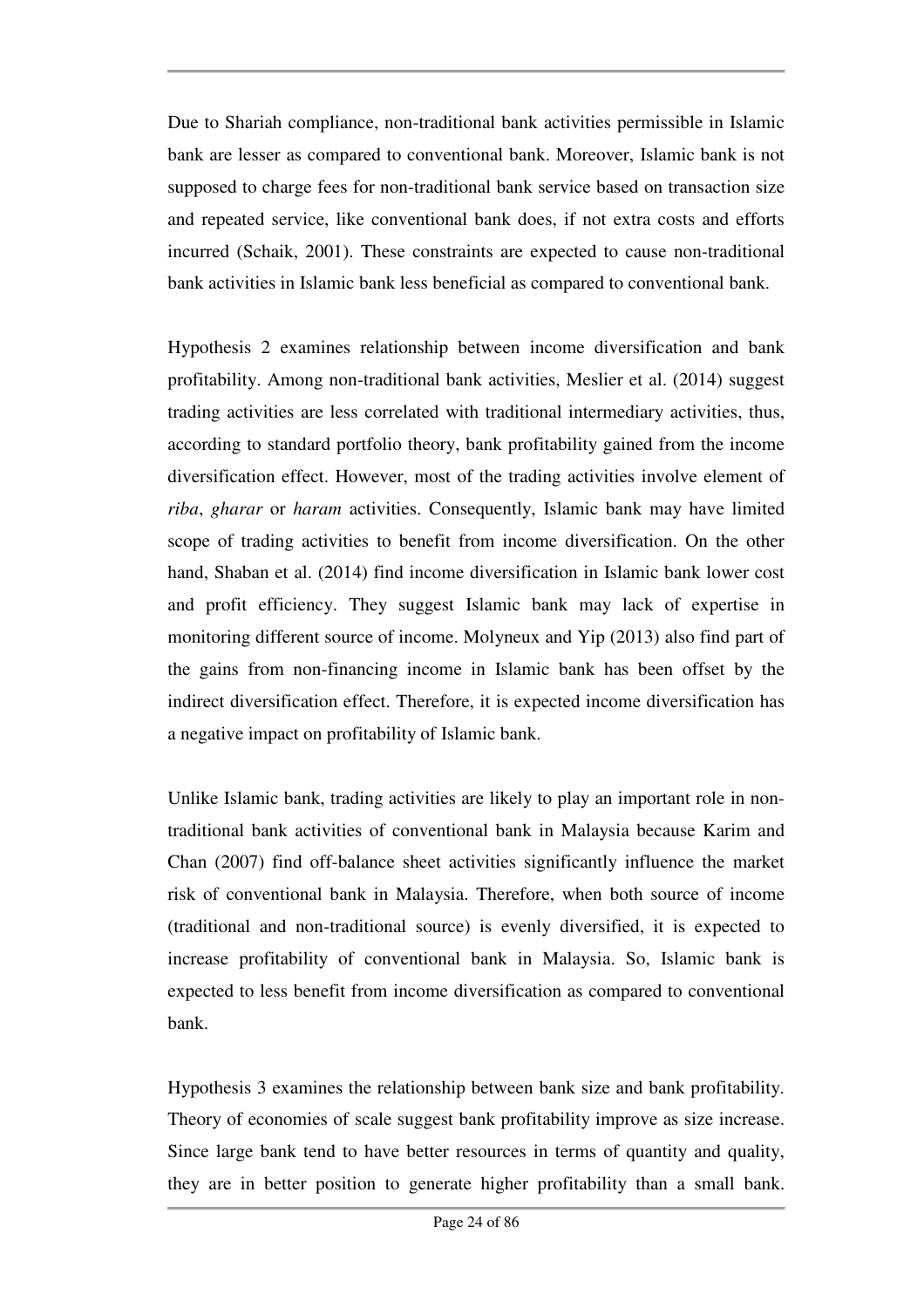Therefore, it is expected that size has a positive impact on bank profitability, and that, the impact is no different between Islamic bank and conventional bank. However, empirical findings mostly suggest size do not affect Islamic bank profitability or conventional bank profitability in Malaysia (Guru et al., 2000; Said & Tumin, 2011; Sufian, 2009; Wasiuzzaman & Ahmad Tarmizi, 2010).

Hypothesis 4 examines the relationship between asset growth and bank profitability. Normally, a growing bank will be more profitable (Eichengreen & Gibson, 2001). However, if manager pursue its own interest, in managerial theory, asset growth would has a negative impact on bank profitability. Chunhachinda and Li (2014) and Lee, Yang, et al. (2014) find that bank growth positively improve bank profitability. Based on Lee (2014) argument, growth is more likely to benefit an established bank than young bank. As compared to conventional bank, Islamic bank is relatively young. Therefore, it is expected that asset growth has a negative impact on Islamic bank profitability while positive impact on conventional bank profitability. So, asset growth is expected to less benefit Islamic bank than conventional bank.

Hypothesis 5 examines the relationship between financing (loan) assets and bank profitability. Financing (loan) is Islamic (conventional) bank's main source of income. It is riskier and therefore higher rate of return than other bank assets, such as government securities, that generates financing (interest) income. Therefore, it is expected that higher share of financing (loan) in bank asset composition will lead to higher bank profitability. Empirical studies in Malaysia have mostly support the positive relationship between financing (loan) and bank profitability for both Islamic bank and conventional bank (Guru et al., 2000; Sufian and Habibullah, 2010; Wasiuzzaman & Ahmad Tarmizi, 2010). The impact is expected no different between Islamic bank and conventional bank.

Hypothesis 6 examines the relationship between bank equity and bank profitability. Well-capitalized bank may enjoy higher profitability via low interest expenses on uninsured debt and more opportunity to access risky source of income and funding, whereby risk-return theory suggests these sources tend to increase bank profitability (Berger, 1995). The increase of bank equity also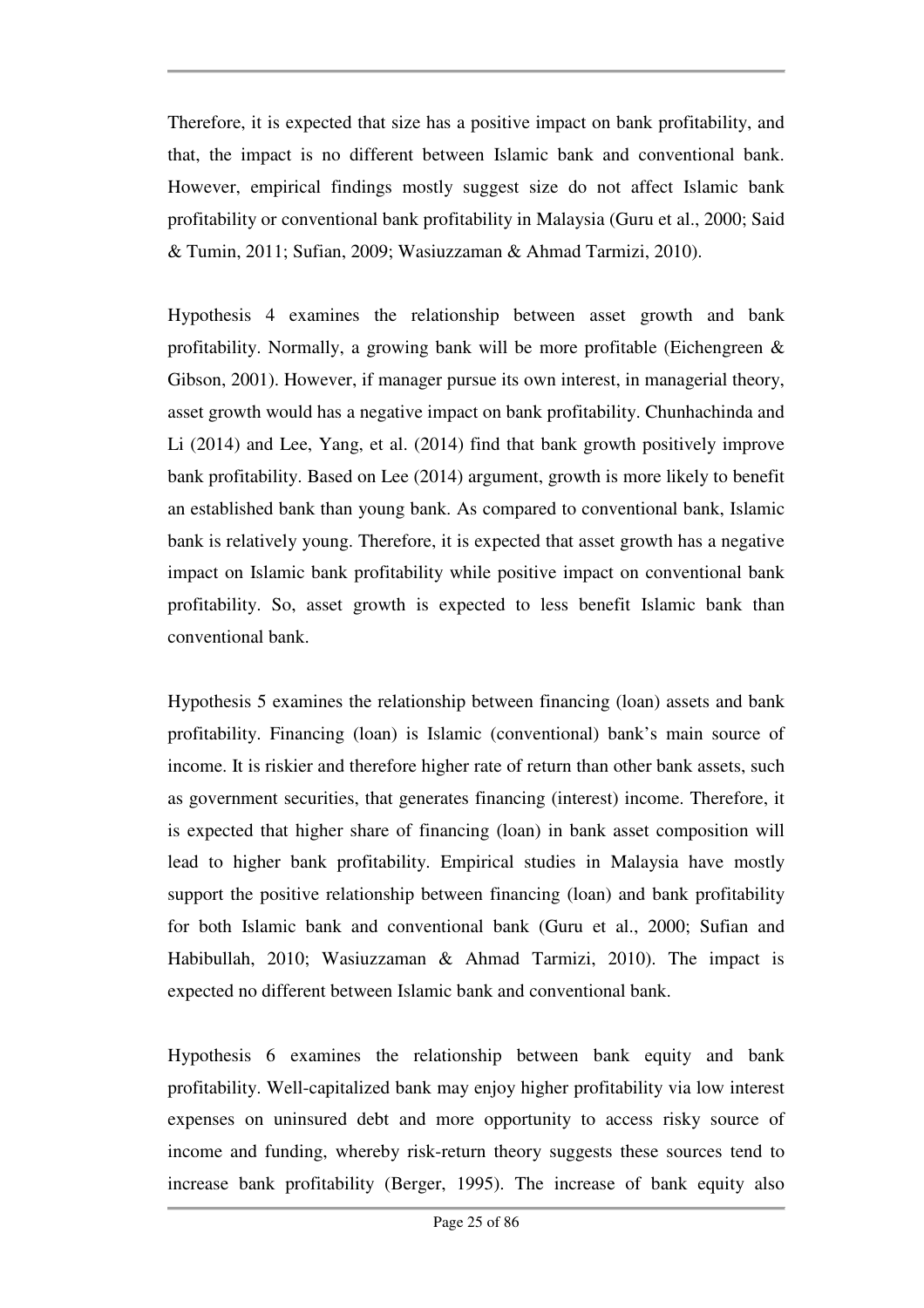provides signal that the bank is prepared for riskier portfolio to increase its profitability. However, over-capitalized bank may have lower profitability due to limited funds for profitable investment. Therefore, whether equity could improve bank profitability depends on the adequacy. Islamic bank tend to be less risky than conventional bank. Therefore, it is expected that higher equity will reduce profitability of Islamic bank while increase profitability of conventional bank. Wasiuzzaman and Ahmad Tarmizi (2010) find bank equity negatively affect Islamic bank in Malaysia for the period 2005 to 2008 while Sufian (2009) and Sufian and Habibullah (2010) find profitability of conventional bank in Malaysia increase as a result of equity increase between the period 2000 to 2007. Thus, the impact of equity on bank profitability is expected to be different between Islamic bank and conventional bank.

# **2.6 Summary**

An increase of non-traditional bank activities is expected to translate into higher bank profitability as compared to an increase of lending activities due to the relatively less variable cost such as interest expenses (DeYoung & Roland, 2001). Non-traditional bank activities in Islamic bank are limited due to the need to comply Shariah whereby activities that involve element of interest, gambling and speculation, uncertainties and forbidden are prohibited. Currently, Islamic bank generate non-financing income via safekeeping, pawn-broking, agency and guarantees contract. These contracts allow Islamic bank to generate non-financing income from safekeeping of savings and current account; safekeeping of gold; provides services such as securities trading, payment and clearing of cheques, money transfers, purchase and sale of foreign currency and financial advice; and issues letters of credit and guarantees. However, the impact of non-traditional bank activities on Islamic bank profitability is rarely examined by past research.

Stiroh and Rumble (2006) suggest the increase of non-traditional bank activities will affect bank profitability via two channels: direct exposure from the increased non-interest income and indirect diversification effect from the changes in noninterest income relative to interest income. Also, literature of four bank-specific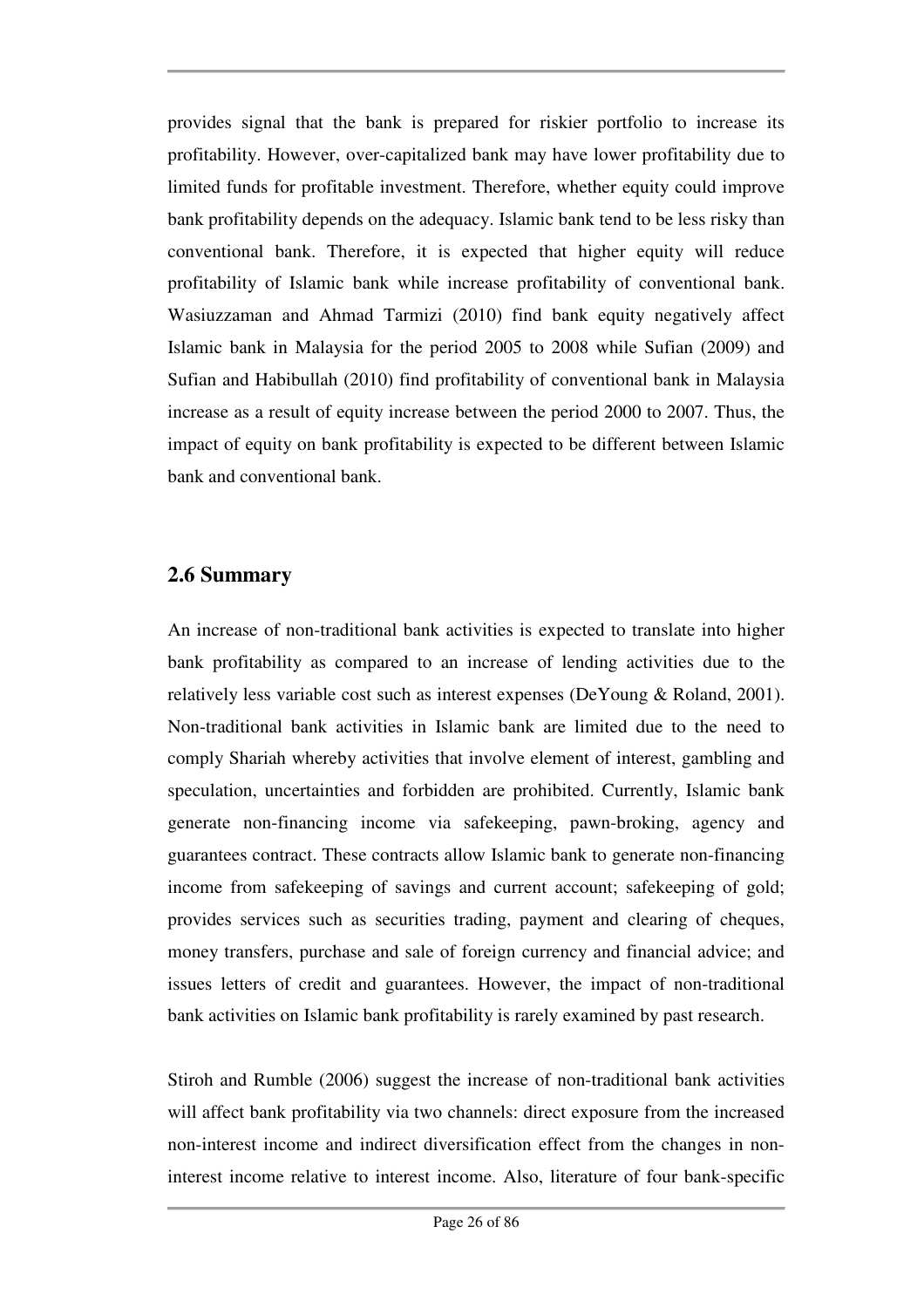characteristics, specifically bank size, asset growth, Islamic bank financing or conventional bank loan, as well as bank equity, appear to influence bank profitability significantly. Therefore, their impact on bank profitability is of important consideration in examining the impact of non-traditional bank activities.

Framework of this research is form by profitability of Islamic bank and conventional bank that is affected by non-financing income and non-interest income respectively, as well as effect of income diversification. Other bankspecific characteristics, such as bank size, asset growth, Islamic bank financing or conventional bank loan, and bank equity also taken into consideration to control its effect on bank profitability. Six hypotheses have developed to test for the impact of non-traditional bank activities, as well as bank-specific characteristics, on bank profitability. Hypotheses also include impact comparison between Islamic bank and conventional bank.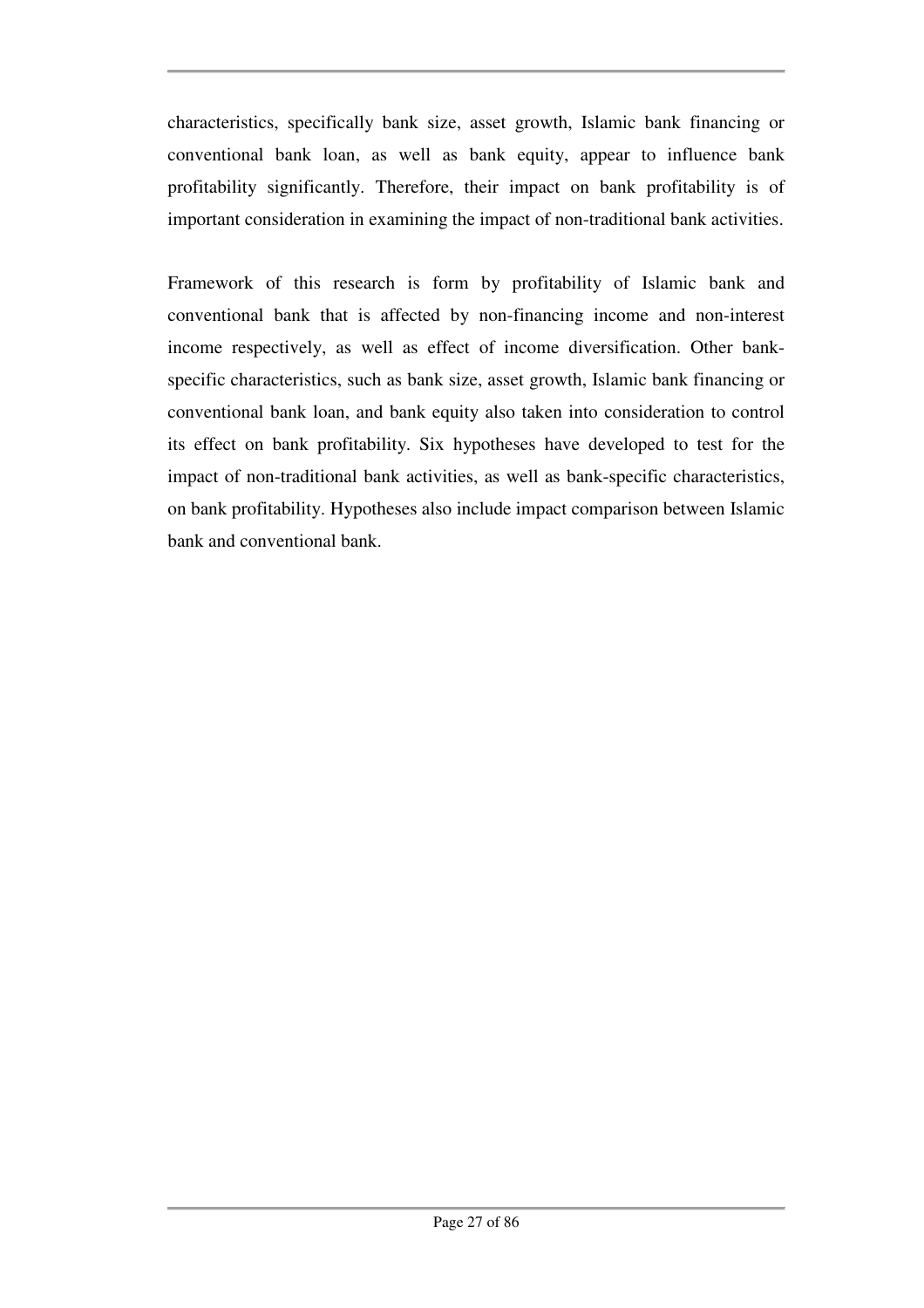# **CHAPTER 3**

# **RESEARCH METHOD**

This chapter discusses data and methodology employed for this research. It consists of five sections. First section discusses about the research setting taken place and why Malaysia is being chosen to examine the impact of non-traditional bank activities. Second section discusses about the sample used in this research and why Islamic window is excluded from sample selection. Third and fourth section explain data collected and how variables being computed respectively. Last section shows methodology used in this research.

# **3.1 Research Setting**

This research selects bank in Malaysia to examine and compare the impact of nontraditional bank activities on profitability of Islamic bank and conventional bank. Malaysia provides an interesting context to perform this research. First, it has a dual-banking system, that is Islamic bank and conventional bank operates side-byside. This allows the impact of non-traditional bank activities on profitability of Islamic bank and conventional bank to be examined within a uniform environment. Second, Malaysia is the leading international hub for Islamic finance (BNM, 2011). The success of Islamic bank is of great concern to the country. Third, Malaysia, as compared to GCC countries, is less rigid in Shariah interpretation (Ghoul, 2008; Khan & Bhatti, 2008). As a result, the Islamic bank in Malaysia has more products to perform more non-traditional bank activities (Bahari, 2009). Therefore, Islamic and conventional banks in Malaysia are much closely alike. A difference found in such setting implies a strong influence of Shariah-compliant in Islamic bank operation despite the liberal in Shariah interpretation.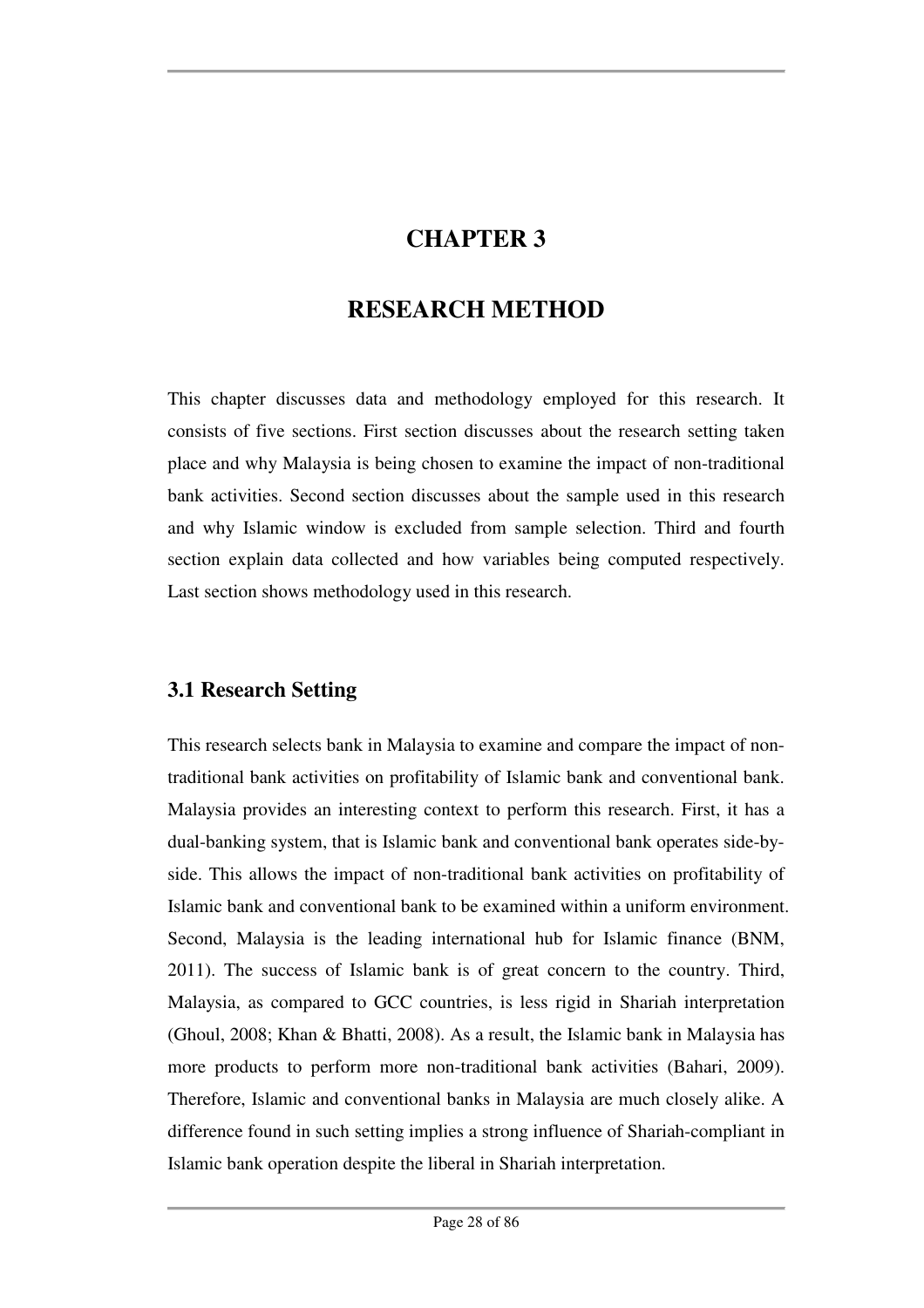# **3.2 Sample Used**

The sample used includes Islamic bank and conventional bank. For Islamic bank, this research only considers full-fledged Islamic bank and Islamic banking subsidiaries while disregard Islamic windows within conventional bank. The reason is because the practice of Islamic window is only serves as an addendum within greater organization framework of conventional bank (Molyneux & Yip, 2013). As a result, the decision to diversify may only reflect management's intention to improve conventional bank performance. Moreover, unlike fullfledged Islamic bank and Islamic banking subsidiaries which comes under governance of Islamic Banking Act 1983, Islamic window comes under governance of Banking and Financial Institution Act 1989 that prohibits bank to involve activities such as insurance, stock broking and other non-traditional bank activities (Bahari, 2009; Sufian 2010). By excluding Islamic window, all Islamic banks in the sample have equal opportunity to involve all available non-traditional bank activities that is permitted by Shariah.

The sample period of this research starts from 2008 because close to one-third (six out of 16) of the Islamic bank today only begin operation after 2007 (refer to Appendix A). The sample period end with 2013, therefore, there is a total duration of 5 years. At the end of 2013, there are 16 Islamic banks and 27 conventional banks.

# **3.3 Data Collection**

This research uses quarterly data to analyze the impact of non-traditional bank activities on bank profitability. There are two reasons why this research uses quarterly data. First, the short sample period and limited number of Islamic bank operates in Malaysia would leads to small sample size if annual data employed. Second, small sample size makes the number of observations at departure from central region, such as quantile 0.25 and quantile 0.75, even less. Thus may reduce the explaining power of the variables.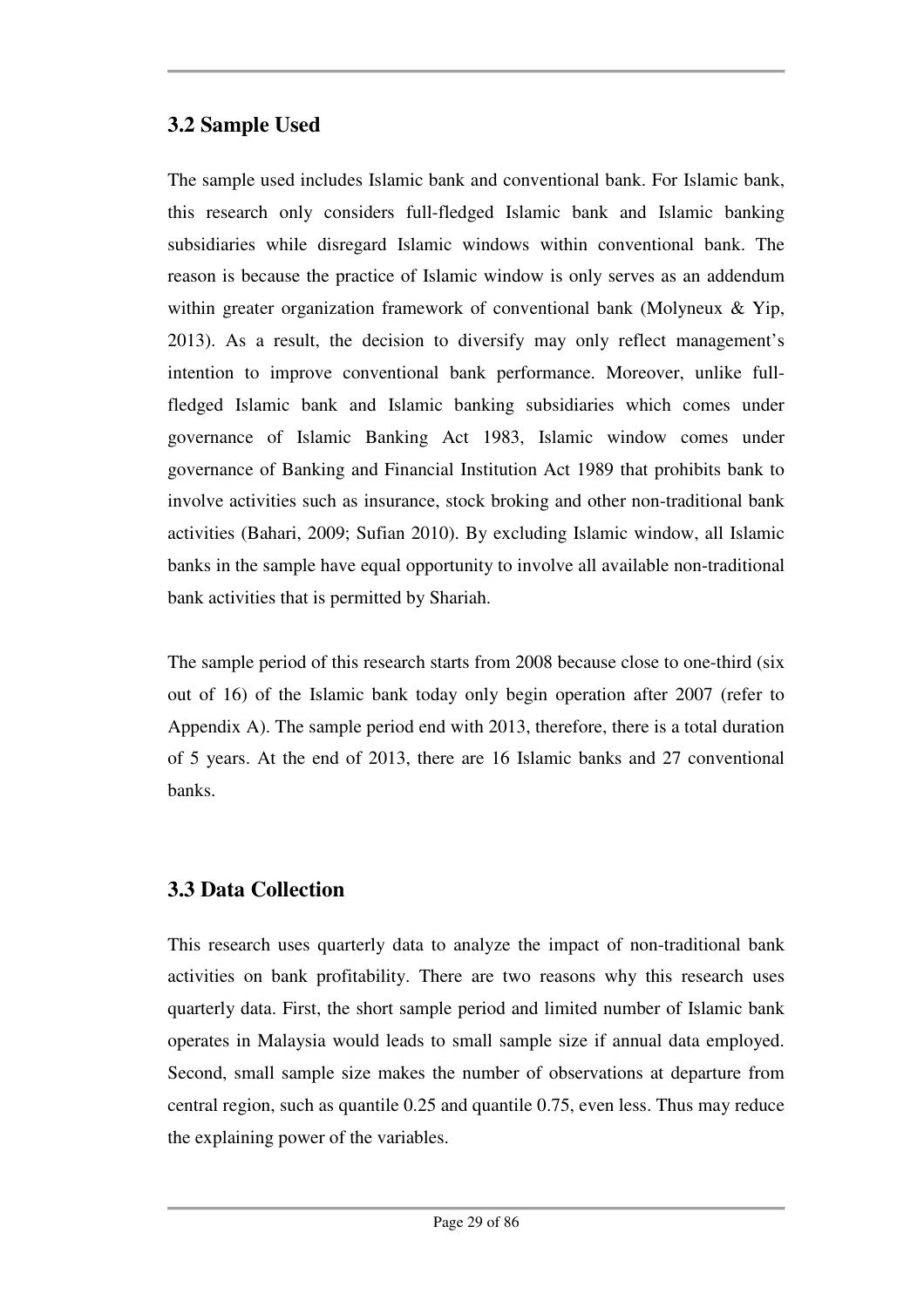All quarterly data are collected manually from interim report that is available from respective bank's website. For Islamic bank, data collected includes: total assets, financing and total equity from balance sheet; income distributable to depositors and profit (loss) after zakat and taxation from income statements; financing income from general investment deposits, specific investment deposits, other deposits, as well as from shareholders' fund (collectively known as financing income), and other dealing and operating income (collectively known as nonfinancing income) from explanatory notes. Likewise, for conventional bank, data collected includes: total assets, loan and total equity from balance sheet; interest income, non-interest income, interest expenses as well as profit (loss) after taxation from income statements.

Financing income (interest income) and non-financing income (non-interest income) are to ensured non-negative value to ensure diversification measure bounded from 0 to 0.5 as mentioned in several past researches (Chiorrazzo et al., 2008; Meslier et al., 2014). Data collected then calculated for return to assets (ROA) ratio, share of non-financing income (non-interest income) over net operating income (NFI/ NII), reversed Herfindahl index (DIV), natural logarithm of total assets (SIZE), asset growth rate (GROWTH), financing (loan) to assets ratio (FINANCING/ LOAN) and equity-to-assets ratio (EQUITY). Finally, observations with ROA quantile less than 0.01 and more than 0.99 are removed to avoid extreme outliers. The final data consists of 307 Islamic bank-quarter observations and 422 conventional bank-quarter observations.

# **3.4 Definition of Variables**

## **3.4.1 Measure of Bank Profitability**

This research measures bank profitability using ROA. ROA reflects the ability of bank management to utilize the financial and real investment resources to generate profits (Bashir, 2003). Bank profitability is best measured by ROA because, unlike return on equity, it takes financial leverage into account and the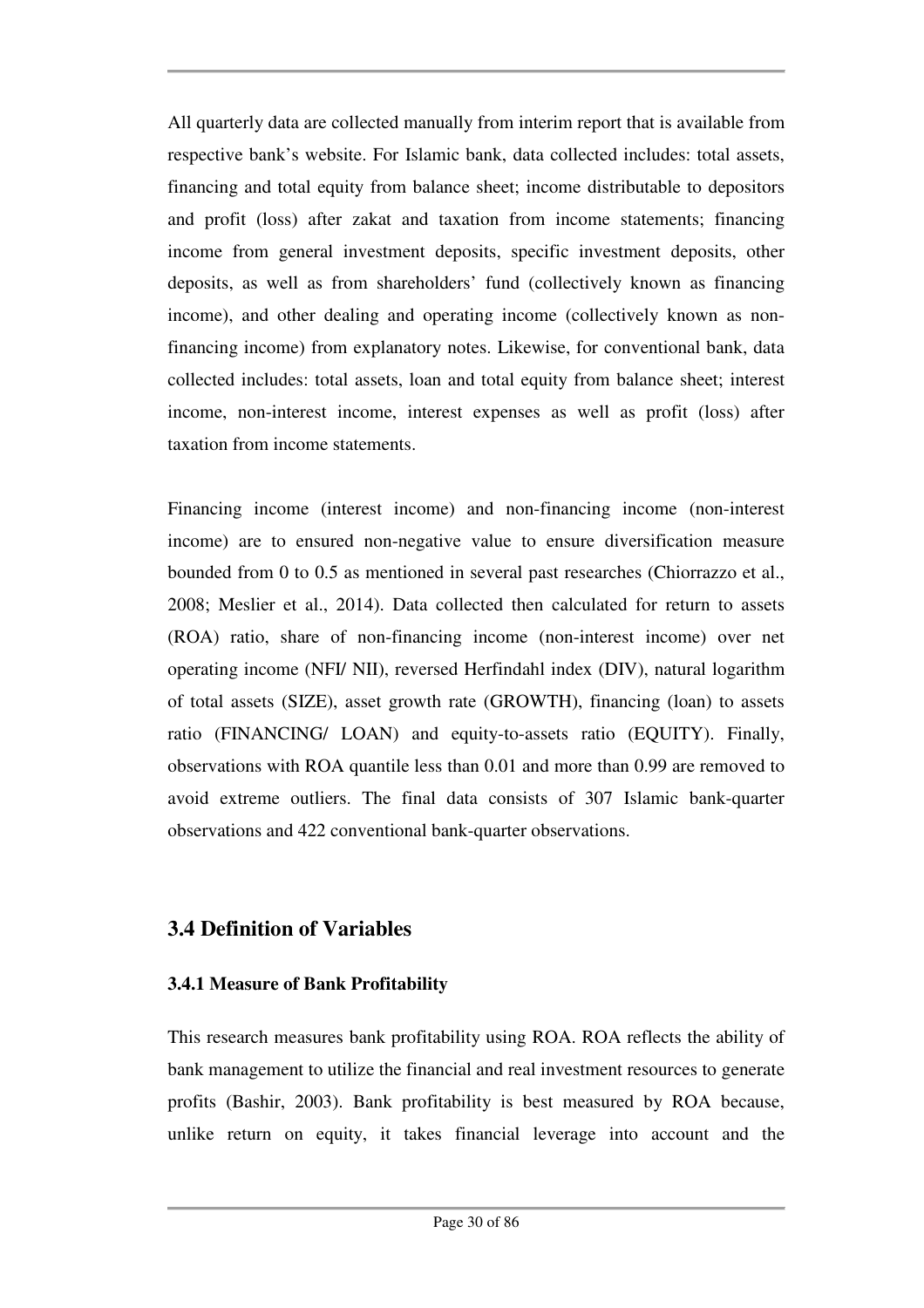measurement is not distorted by high equity multipliers (Rivard & Thomas, 1997; Flamini et al., 2009). ROA of bank *i* at time *t* is calculated as following:

$$
ROA_{it} = \frac{Profit (loss) after zakat and taxation_{it}}{[(Total assets_{it} + total assets_{it-1})/2]}
$$
 (1)

A higher ROA ratio indicates higher bank profitability while a lower ROA ratio indicates lower bank profitability.

#### **3.4.2 Measure of Non-traditional Bank Activities**

To measure non-traditional bank activities, share of non-financing income in net operating income is used for Islamic bank while share of non-interest income in net operating income is used for convention bank. It is calculated as following:

$$
NFI_{it} = \frac{Nonfinancing\ income_{it}}{Net\ operating\ income_{it}}\tag{2}
$$

$$
NII_{it} = \frac{Noninterest\ income_{it}}{Net\ operating\ income_{it}}\tag{3}
$$

A higher  $NFI_{it}(NII_{it})$  indicates higher non-traditional bank activities in bank *i* at time *t*.

#### **3.4.3 Measure of Income Diversification**

To measure income diversification, some of the researches use Herfindahl-Hirshman index to measure the degree of concentration of bank in a particular source of income (Mercieca et al., 2007; Sanya & Wolfe, 2011; Stiroh, 2004a). It is calculated as following:

$$
HHI_{it} = (NET_{it})^2 + (NFI_{it})^2 \tag{4}
$$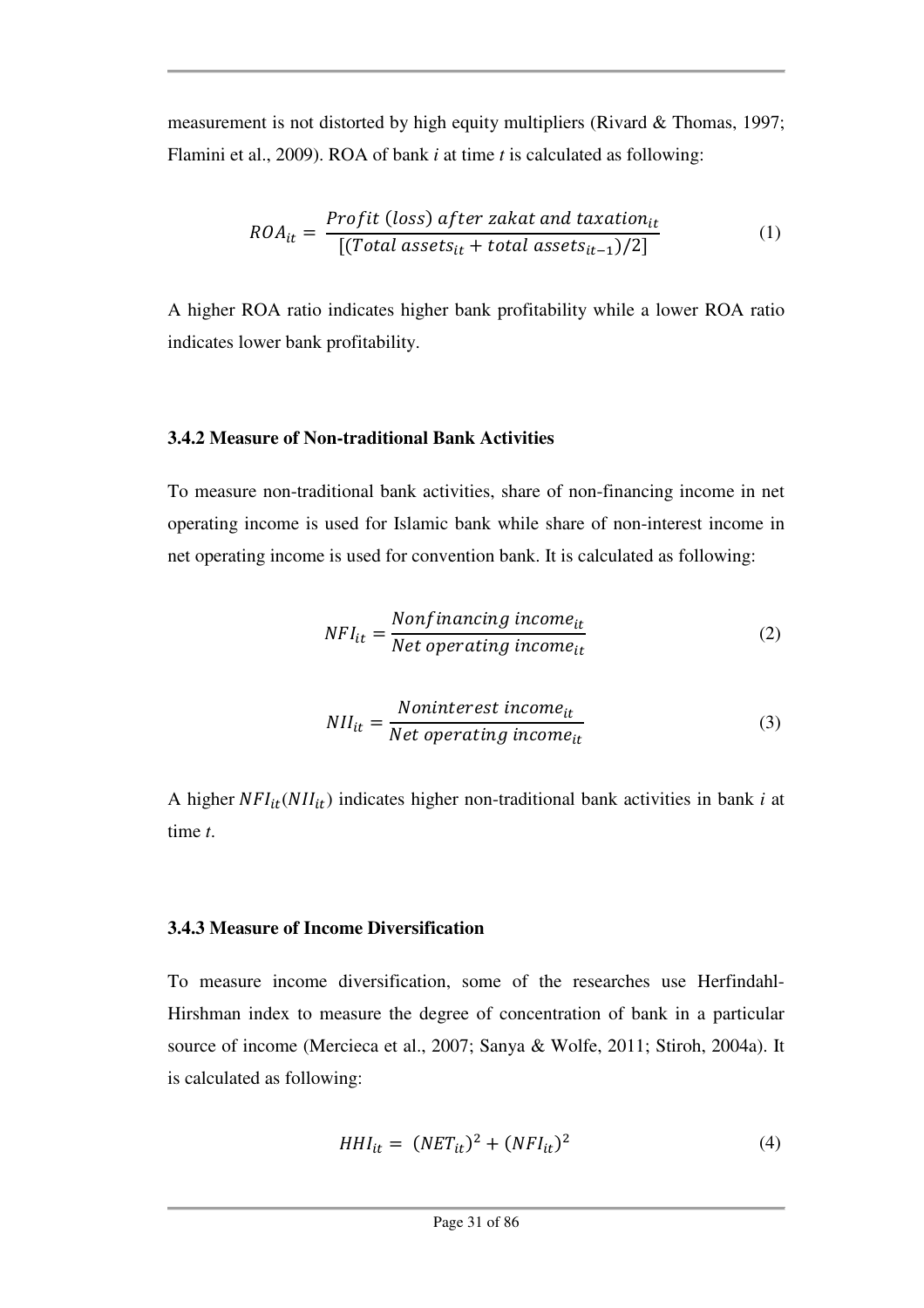$HHI_{it}$  is the Herfindahl-Hirshman index that measure the concentration of bank  $i$ at time  $t$ .  $NET_{it}$  is the share of income generated from traditional intermediary source, calculated as net of financing income and income distributable to depositors over net operating income in Islamic bank (net of interest income and interest expenses over net operating income in conventional bank).  $NFI_{it}$  is the share of non-financing income in Islamic bank. For conventional bank  $NFI_{it}$  is replaced with  $NII_{it}$ . Since all income that is not  $NET_{it}$  are  $NFI_{it}$  ( $NII_{it}$ ), to avoid the HHI value always equal to one,  $NET_{it}$  and  $NFI_{it}$  ( $NII_{it}$ ) are squared. The higher value of HHI indicates more concentration in one source of income.

By using one minus HHI, one could derive an indicator value ranged from 0.0 to 0.5. This method is used to measure the degree of diversification, instead of concentration, in bank income portfolio. This research uses this measurement following the study of Chiorazzo et al. (2008), Delpachitra and Lester (2013) and Stiroh and Rumble (2006).

$$
DIV_{it} = 1 - HHI_{it} \tag{5}
$$

 $DIV_{it}$  measures the degree of income diversification of bank *i* at time *t*. The value 0.0 indicates bank completely concentrate in single source of income, while value 0.5 indicates bank is evenly split the income between traditional intermediary source and non-traditional source (complete diversification).

#### **3.4.4 Measure of Bank-specific Characteristics**

#### **i. Measure of Bank Size**

Bank size is included in the regression to control for any systematic differences in profitability across classes (Stiroh & Rumble, 2006; Estes, 2014). It is measured as natural logarithm of total assets. This is similar to the studies of Stiroh (2004a, 2004b), Stiroh and Rumble (2006), Mercieca et al. (2007), Chiorazzo et al. (2008), Demirgüç-Kunt and Huizinga (2010), Sanya and Wolfe (2011), Lee, Hsieh, et al. (2014), and Meslier et al. (2014).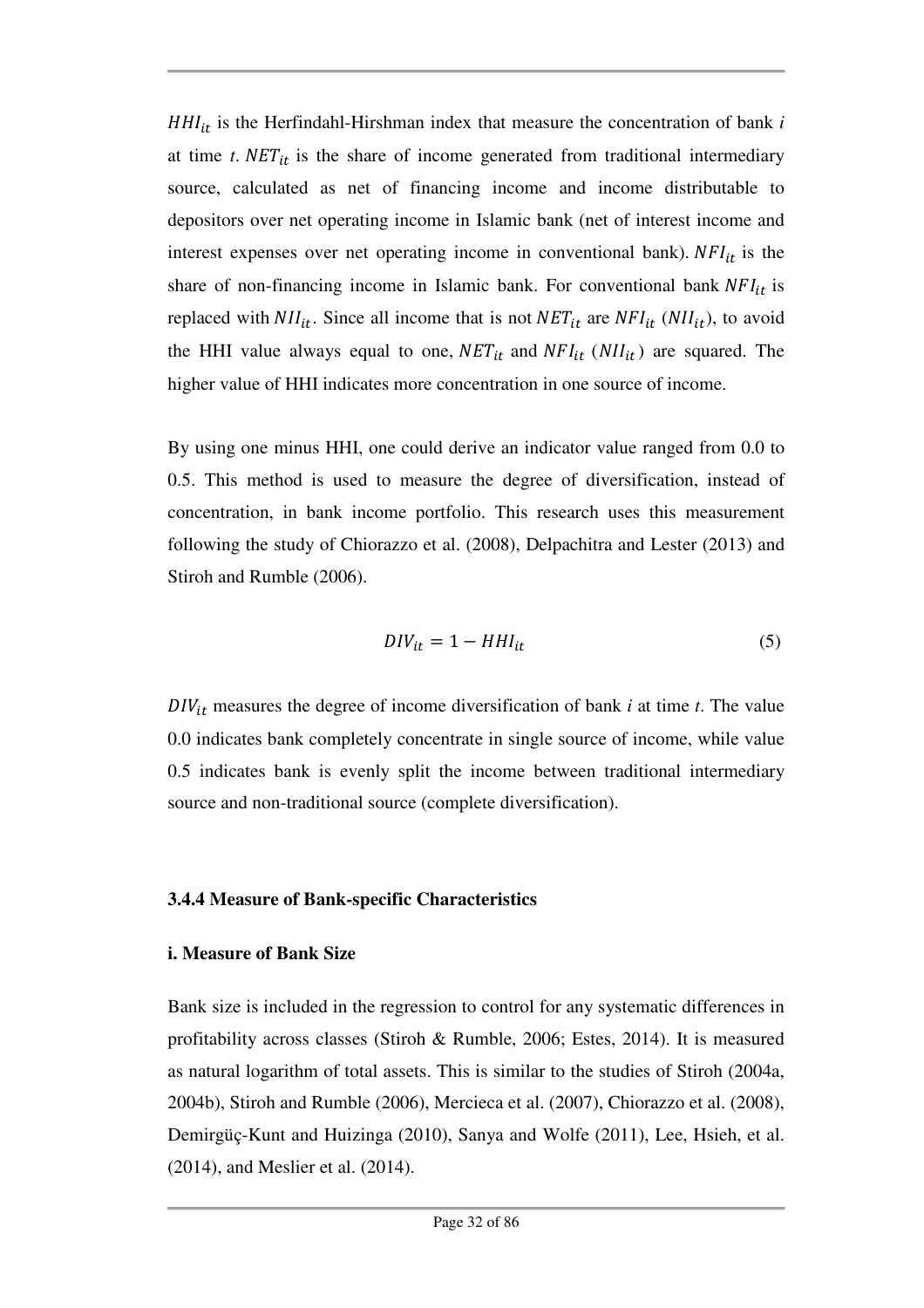#### **ii. Measure of Asset Growth**

Asset growth is included in the regression as a proxy for bank manager's preference for risk taking. It is measured by growth rate of total assets. This is similar to the studies of Stiroh (2004a, 2004b), Stiroh and Rumble (2006), Mercieca et al. (2007), Chiorazzo et al. (2008), Demirgüç-Kunt and Huizinga (2010), Sanya and Wolfe (2011), Lee, Hsieh, et al. (2014), Lee, Yang, et al. (2014), and Meslier et al. (2014).

#### **iii. Measure of Bank Financing (Bank Loan)**

Bank financing (bank loan) is included in the regression to control bank lending strategy. This variable also captures the different in the banks' asset portfolio. It is measured as ratio of total financings (loans) to total assets. This variable is adopted in the studies of Stiroh (2004b), Stiroh and Rumble (2006), Mercieca et al. (2007), Chiorazzo et al. (2008), Sanya and Wolfe (2011), Lee, Hsieh, et al. (2014), Lee, Yang, et al. (2014), and Meslier et al. (2014).

## **iv. Measure of Bank Equity**

Bank equity is included in the regression in order to control the degree of financial leverage. It is also shows how well a bank being capitalized as well as bank manager's risk aversion. This variable measured by capitalization ratio measured as the ratio of book value of equity to total assets. This is similar to the studies of Stiroh (2004a, 2004b), Stiroh and Rumble (2006), Mercieca et al. (2007), Chiorazzo et al. (2008), Demirguc-Kunt and Huizinga (2010), Sanya and Wolfe  $(2011)$ , Lee, Hsieh, et al.  $(2014)$ , Lee, Yang, et al.  $(2014)$ , and Meslier et al. (2014).

# **3.5 Methodology**

There are two streams of literatures examining the impact of non-traditional bank activities on bank profitability. One stream considers the indirect diversification effect resulted from the increase of income from non-traditional source relative to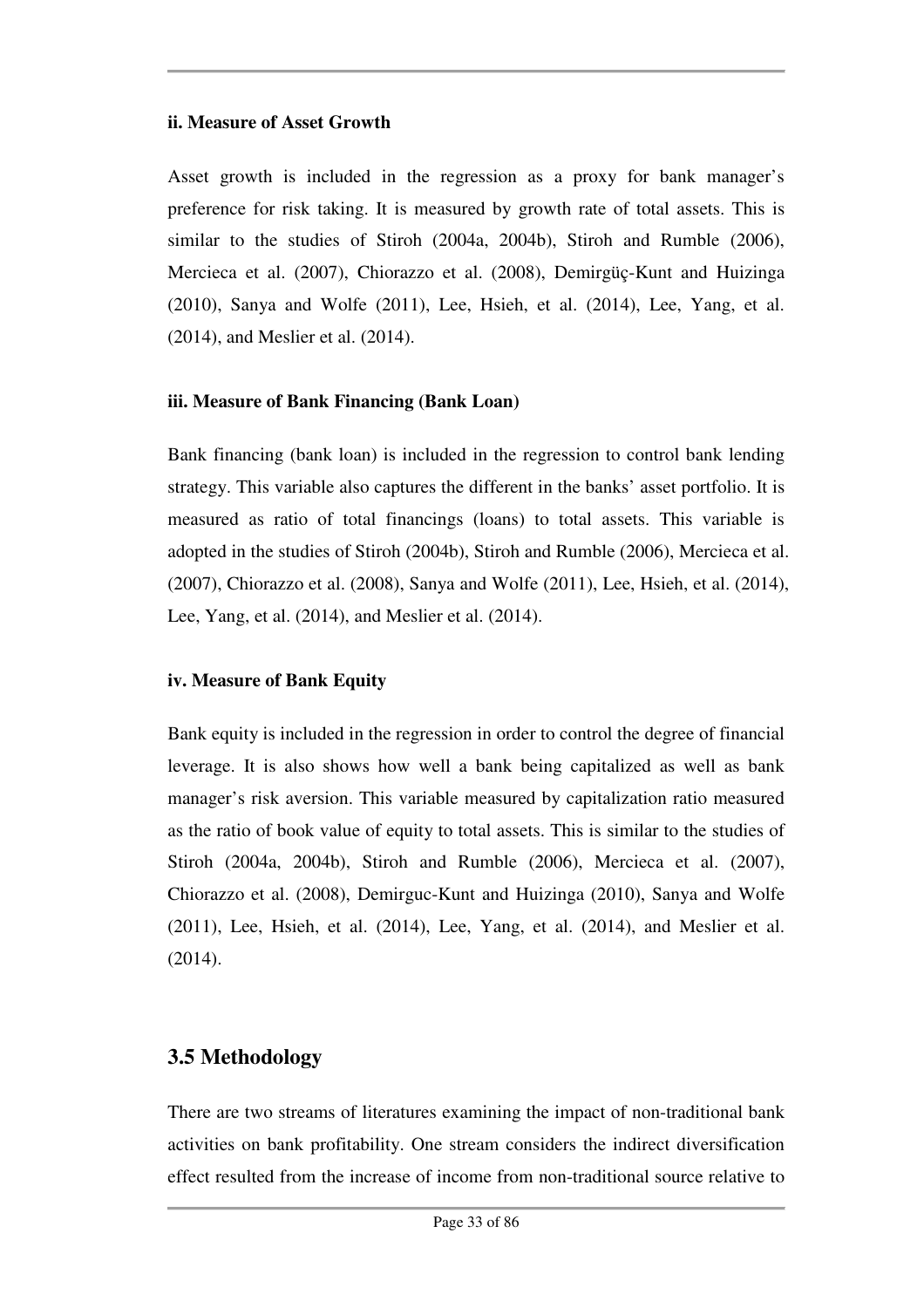traditional intermediary source (Chiorazzo et al., 2008; Delpachitra & Lester, 2013; Mercieca et al., 2007; Meslier et al., 2014; Sanya & Wolfe, 2011; Stiroh, 2004b; Stiroh & Rumble, 2006). Another stream does not take this effect into account (Apergis, 2014; Calmes & Liu, 2009; Chunhachinda & Li, 2014; DeYoung & Rice, 2004; Lee, Yang, et al., 2014; Stiroh, 2004a). Since this research interested in examine the diversification effect in Islamic bank due to its different model of intermediary activities, this research will follow methodology of former stream.

This research disregards model find in Mercieca et al. (2007) and Stiroh (2004a) because scope of this research does not consider diversification within loan components. Also, model find in Chiorazzo et al. (2008) which apply System Generalized Method of Moments and Sanya and Wolfe (2011) which apply panel regression with fixed effect is not suitable for the quantile regression estimation used in this research.

As a result, following regression equation is adopted from Stiroh and Rumble (2006) and Meslier et al. (2014):

$$
ROA_{it} = \alpha_{it} + \beta_1 DIV_{it} + \beta_2 NFI_{it} + \delta Z_{it} + \varepsilon_{it}
$$
(6)

where  $ROA_{it}$  is return on assets.  $DIV_{it}$  is measure of diversification between income generated from traditional intermediary source and non-traditional source.  $NFI_{it}$  is the share of non-financing income calculated as non-financing income over net operating income. For the regression of conventional bank,  $NFI_{it}$ will be replaced with  $NII_{it}$  which is the share of non-interest income calculated as non-interest income over net operating income.  $\delta Z_{it}$  is control variables includes bank size (SIZE), asset growth (GROWTH), bank financing (FINANCING) or bank loan (LOAN), and bank equity (EQUITY). To compare the impact of nontraditional bank activities on profitability of Islamic bank and conventional bank, a dummy variable, IB, set equal to one for Islamic bank and zero for conventional bank is added into the equation and interact with all variables.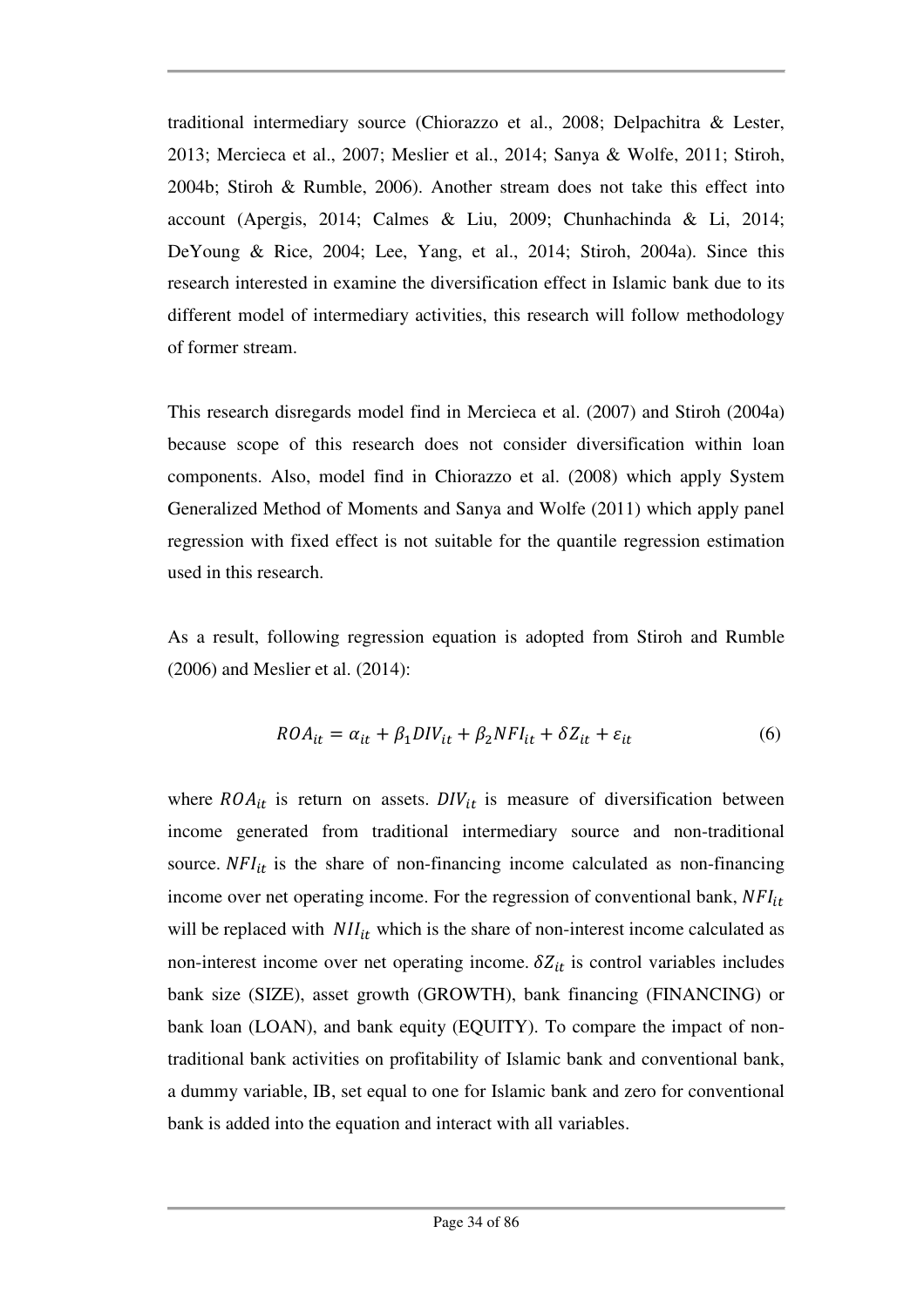Past literature mostly estimated equation 6 with ordinary least square (OLS) (Chunhachinda & Li, 2014; Mercieca et al., 2007; Stiroh, 2004b; Stiroh & Rumble, 2006). However, such estimator only estimates the conditional mean effects of a dependent variables, thus only describes average behavior of a sample (Ramdani & van Witteloostuijn, 2010; Lee & Li, 2012). The estimator is silent about the relationship for low- or high-performing bank (Ramdani & van Witteloostuijn, 2010; Lee & Li, 2012). This research is motivated by Lee and Li (2012), which find non-constant relation in diversification-performance of firm, to estimates equation 6 with conditional quantile regression developed by Koenker and Basset (1978). The statistical software used to perform quantile regression in this research is Econometric Views 8 (EViews 8).

Quantile regression could trace the entire distribution of a dependent variable, in this research, bank profitability. This research examines the impact of nontraditional bank activities on three quantiles of bank profitability: quantile 0.25 (less profitable bank), quantile 0.50 (average profitable bank) and quantile 0.75 (more profitable bank). Quantile regression is better in handling violation of the basic assumptions in OLS, such as normality (Ramdani & van Witteloostuijn, 2010). It is also very informative when data are heterogeneous (Fattouh, Scaramozzino & Harris, 2005), and it is robust to outliers and departures from skewed tails (Mata & Machado, 1996; Sula, 2011).

There are two general approaches for the estimation of the covariance matrix of the regression parameter vector: derives the asymptotic standard error of the estimator; bootstrap methods to compute standard errors and construct confidence intervals (Fattouh et al., 2005).

Due to the small sample size available in this research, estimation of standard errors for the coefficients in quantile regression is obtained using design matrix bootstrap method. As recommended by Buchinsky (1995), who based on Monte Carlo study, bootstrap performs well for relatively small sample and it is robust to the changes of bootstrap sample size relative to the data sample size.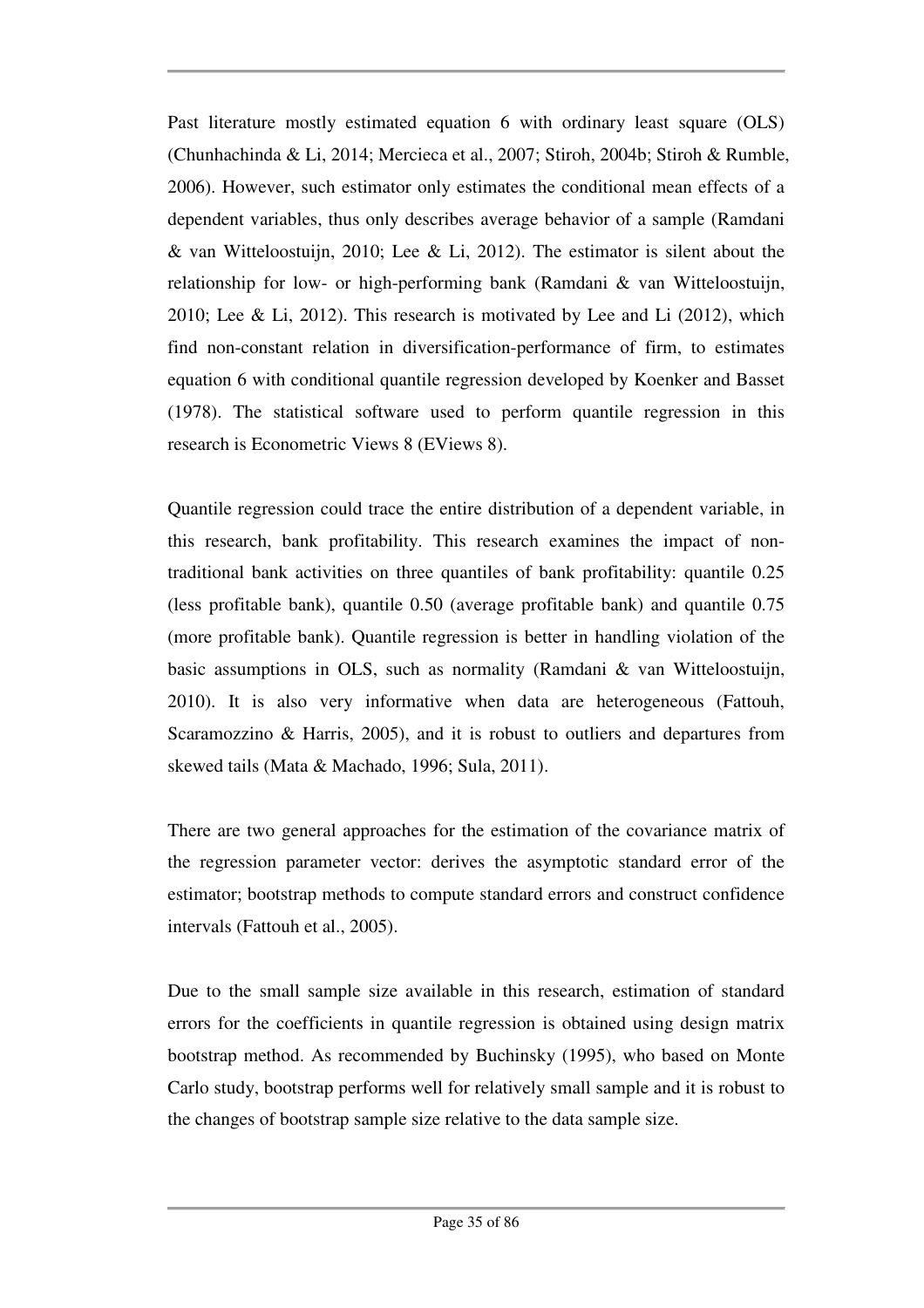One problem in applying design matrix bootstrap is to decide the number of bootstrap repetitions. "Different answers" could be obtained from different replications on the same data if the number of replications is too small, but an extremely large number of replications would be expensive to compute the bootstrap statistic of interest (Andrews & Buchinsky, 2000). While using bootstrap replications of 100 is common in literature, Andrews and Buchinsky (2001) suggest this number is too small. Andrews and Buchinsky (2000) suggest a relatively large number of bootstrap replication should be employed to construct confidence intervals whose length and conditional coverage probability are close to that of the ideal bootstrap confidence interval. Therefore, this research uses bootstrap replications of 1,000.

# **3.6 Summary**

Malaysia is being chosen to conduct this research is because of its unique role in Islamic finance. Dual-banking system in Malaysia allows the impact of nontraditional bank activities to be examined under uniform environment. The liberal in Shariah interpretation makes Islamic bank and conventional bank much closely alike. Moreover, due to its leading position in Islamic finance, competitive of Islamic bank in Malaysia is of great concern.

Sample used in this research includes 16 Islamic banks and 27 conventional banks over the period 2008 to 2013. Only full-fledged Islamic bank and Islamic banking subsidiaries are considered in this research. Due to large sample size required in estimation, quarterly data is manually collected from bank's interim reports. Final data consists of 307 Islamic bank-quarter observations and 422 conventional bank-quarter observations.

A total of seven variables being computed, they are: bank profitability, diversification, share of non-financing income (non-interest income), bank size, asset growth, bank financing (bank loan) and bank equity. To examine the impact of non-traditional bank activities on bank profitability, this research employed quantile regression which provides wider view of bank profitability distribution.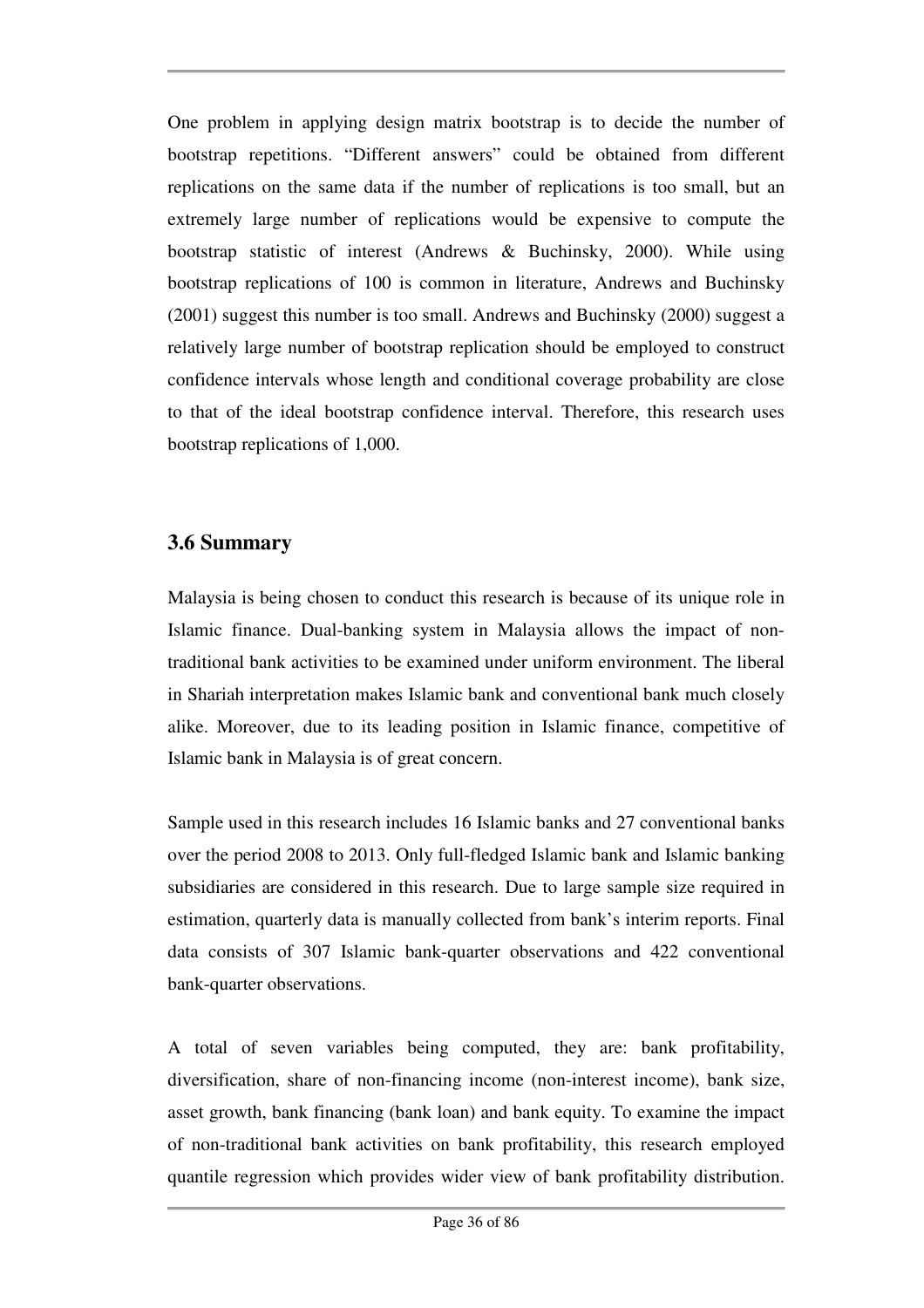To compare the impact of non-traditional bank activities on profitability of Islamic bank and conventional bank, this research intercept each explanatory variable with a dummy variable to indicate Islamic bank.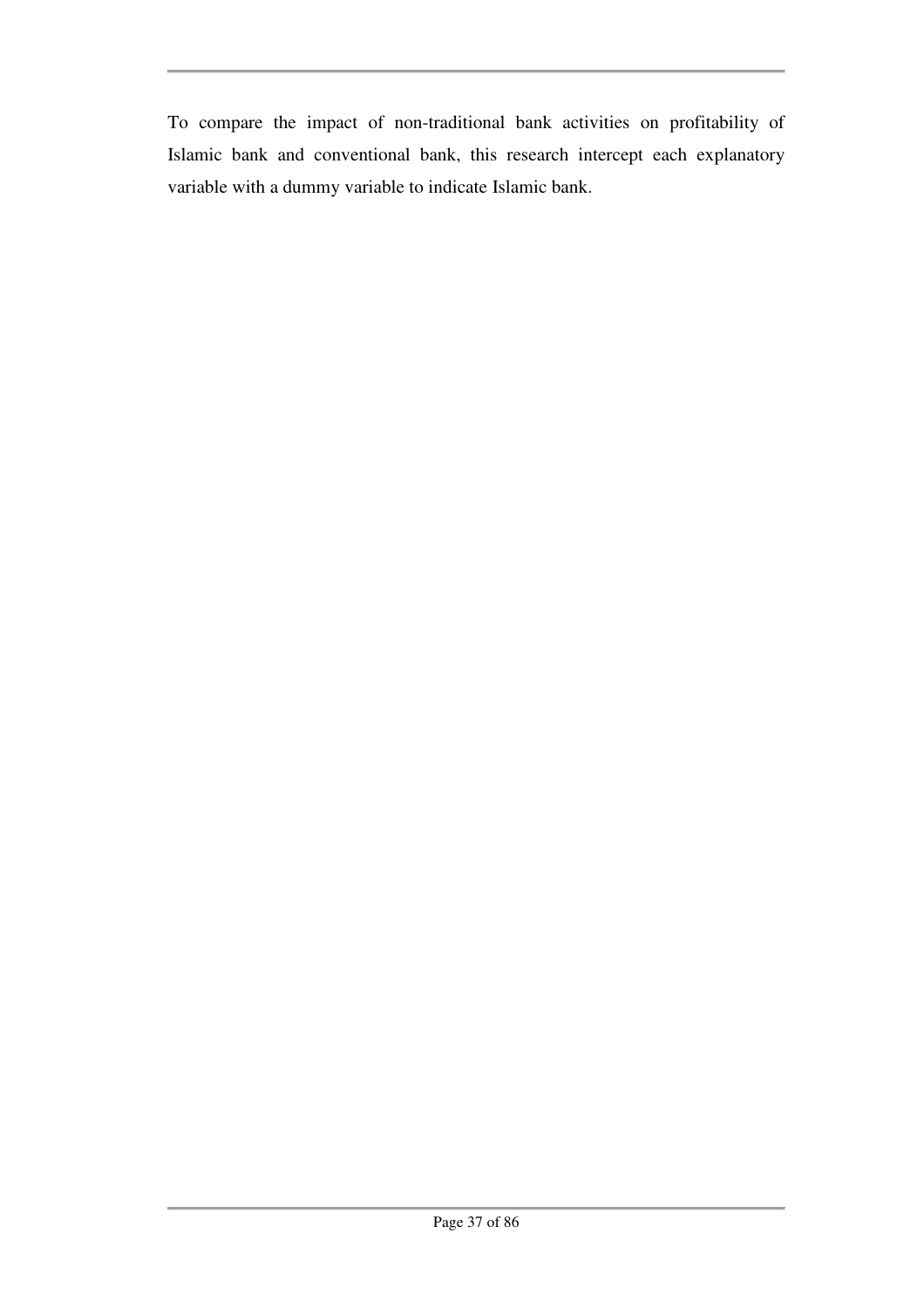# **CHAPTER 4**

# **RESULTS**

This chapter reports and interprets results from quantile regression. It consists of four sections. First section describes statistics of data collected. To understand more about bank characteristic across profitability group, data is divided according to ROA quantile. Variables across bank profitability group are tested for difference across quantile group and between Islamic bank and conventional bank. Before run quantile regression, correlation and variance inflation factor are examined. Second section of this chapter reports results from quantile regression for Islamic bank and conventional bank, as well as comparison between both. Third section is robustness check for Islamic bank in concern of collinearity problem. Final section interprets results for Islamic bank and conventional bank, as well as comparison between the two.

# **4.1 Descriptive Statistics**

Table 3 and Table 4 exhibit descriptive statistics of Islamic bank and conventional bank respectively. Each table consists of descriptive statistics based on all sample (Panel A) and samples grouped by ROA quantile: ROA quantile less than 0.25 indicates less profitable bank (Panel B); ROA quantile between 0.25 and 0.50 indicates below average profitable bank (Panel C); ROA quantile between 0.50 and 0.75 indicates above average profitable bank (Panel D); and ROA quantile more than 0.75 indicates highly profitable bank (Panel E).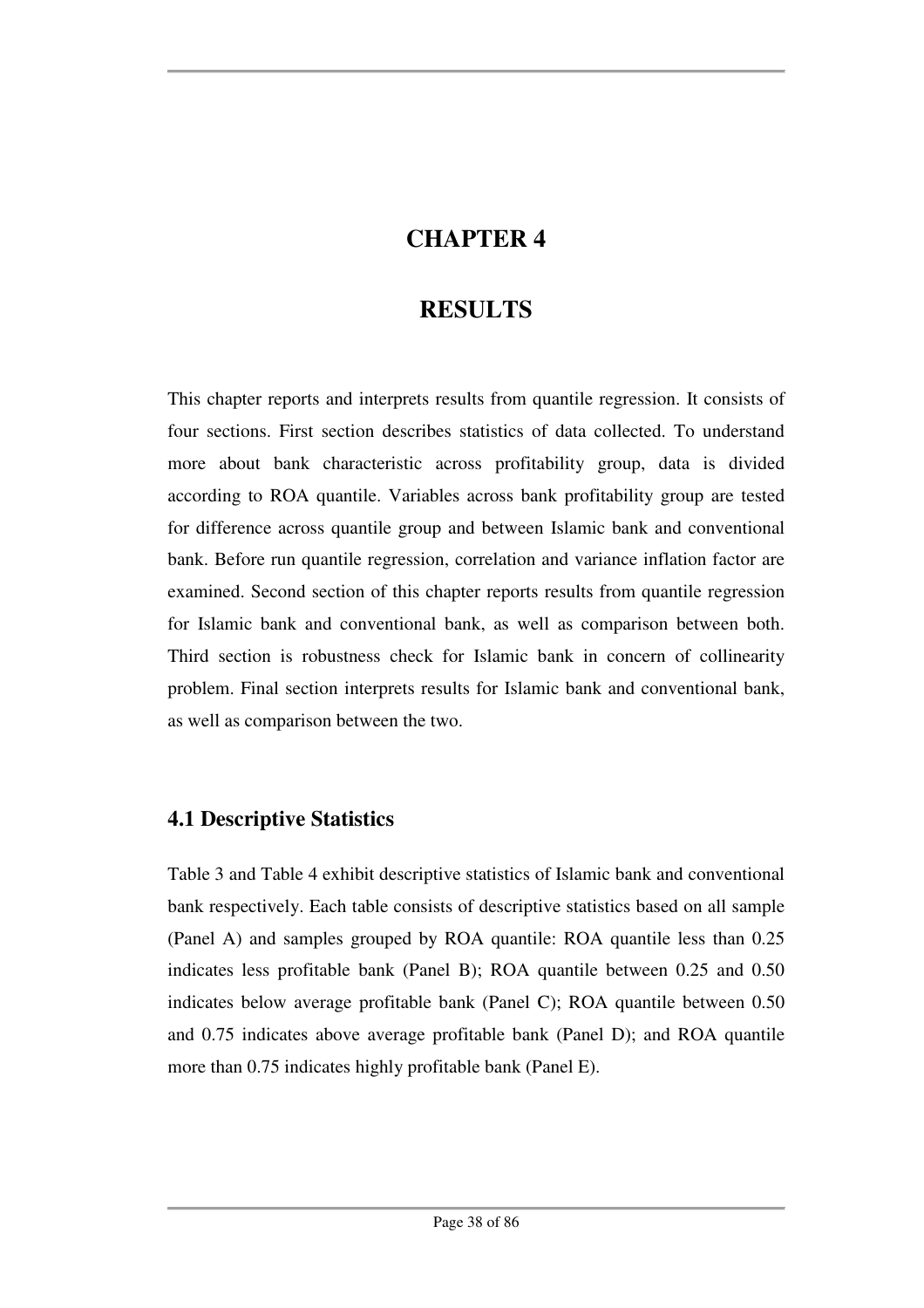| Variable                                           | Mean      | Median | Standard  | Minimum  | Maximum | <b>Skewness</b> | Shapiro-   |
|----------------------------------------------------|-----------|--------|-----------|----------|---------|-----------------|------------|
|                                                    |           |        | Deviation |          |         |                 | Wilk       |
| Panel A: All samples (N=307)                       |           |        |           |          |         |                 |            |
| <b>ROA</b>                                         | 0.002     | 0.002  | 0.002     | $-0.005$ | 0.005   | $-1.147$        | 0.934***   |
| <b>NFI</b>                                         | 0.132     | 0.126  | 0.076     | 0.006    | 0.471   | 0.939           | $0.951***$ |
| <b>DIV</b>                                         | 0.218     | 0.220  | 0.103     | 0.011    | 0.498   | 0.197           | 0.988**    |
| SIZE <sup>a</sup>                                  | 18,396    | 11,471 | 18,601    | 1,334    | 125,057 | 2.530           | $0.746***$ |
| $SIZE^b$                                           | 16.319    | 16.255 | 0.923     | 14.104   | 18.644  | $-0.042$        | 0.993      |
| <b>GROWTH</b>                                      | 0.042     | 0.036  | 0.094     | $-0.210$ | 0.527   | 0.861           | $0.950***$ |
| <b>FINANCING</b>                                   | 0.580     | 0.612  | 0.123     | 0.082    | 0.794   | $-0.957$        | 0.936***   |
| <b>EQUITY</b>                                      | 0.092     | 0.078  | 0.044     | 0.026    | 0.257   | 1.593           | $0.815***$ |
| Panel B: ROA quantile less than $0.25$ (N=76)      |           |        |           |          |         |                 |            |
| <b>ROA</b>                                         | $-0.0003$ | 0.0002 | 0.002     | $-0.005$ | 0.001   | $-1.449$        | $0.845***$ |
| <b>NFI</b>                                         | 0.149     | 0.137  | 0.075     | 0.006    | 0.360   | 0.744           | 0.959**    |
| <b>DIV</b>                                         | 0.242     | 0.236  | 0.099     | 0.011    | 0.461   | 0.108           | 0.989      |
| SIZE <sup>a</sup>                                  | 8,671     | 6,392  | 6,772     | 1,334    | 33,052  | 1.544           | $0.850***$ |
| $SIZE^b$                                           | 15.6897   | 15.670 | 0.784     | 14.104   | 17.314  | $-0.135$        | 0.979      |
| <b>GROWTH</b>                                      | 0.035     | 0.046  | 0.111     | $-0.210$ | 0.494   | 0.724           | $0.956**$  |
| <b>FINANCING</b>                                   | 0.523     | 0.539  | 0.146     | 0.082    | 0.717   | $-1.061$        | 0.918***   |
| <b>EQUITY</b>                                      | 0.119     | 0.104  | 0.058     | 0.035    | 0.257   | 0.470           | $0.910***$ |
| Panel C: ROA quantile between 0.25 and 0.50 (N=77) |           |        |           |          |         |                 |            |
| <b>ROA</b>                                         | 0.002     | 0.002  | 0.0002    | 0.001    | 0.002   | $-0.185$        | 0.949***   |
| <b>NFI</b>                                         | 0.128     | 0.118  | 0.072     | 0.010    | 0.471   | 1.565           | $0.905***$ |
| <b>DIV</b>                                         | 0.213     | 0.208  | 0.094     | 0.020    | 0.498   | 0.252           | 0.990      |
| $SIZE^a$                                           | 16,006    | 11,050 | 12,488    | 1,410    | 52,803  | 1.384           | 0.844***   |
| $\text{SIZE}^{\text{b}}$                           | 16.303    | 16.218 | 0.786     | 14.159   | 17.782  | $-0.206$        | 0.981      |
| <b>GROWTH</b>                                      | 0.049     | 0.030  | 0.104     | $-0.175$ | 0.527   | 1.366           | $0.906***$ |
| <b>FINANCING</b>                                   | 0.545     | 0.545  | 0.115     | 0.320    | 0.794   | $-0.020$        | 0.967**    |
| <b>EQUITY</b>                                      | 0.084     | 0.075  | 0.043     | 0.026    | 0.231   | 1.878           | $0.785***$ |
| Panel D: ROA quantile between 0.50 and 0.75 (N=77) |           |        |           |          |         |                 |            |
| <b>ROA</b>                                         | 0.002     | 0.002  | 0.0003    | 0.002    | 0.003   | 0.188           | 0.935***   |
| <b>NFI</b>                                         | 0.133     | 0.126  | 0.074     | 0.010    | 0.424   | 1.148           | 0.932***   |
| <b>DIV</b>                                         | 0.219     | 0.220  | 0.098     | 0.019    | 0.488   | 0.197           | 0.985      |
| $SIZE^a$                                           | 26,693    | 18,116 | 27,143    | 1,389    | 125,057 | 1.920           | 0.769***   |
| $SIZE^b$                                           | 16.654    | 16.712 | 0.972     | 14.144   | 18.644  | $-0.013$        | 0.985      |
| <b>GROWTH</b>                                      | 0.035     | 0.042  | 0.078     | $-0.204$ | 0.269   | $-0.068$        | 0.977      |
| <b>FINANCING</b>                                   | 0.609     | 0.648  | 0.102     | 0.375    | 0.773   | $-0.716$        | $0.910***$ |
| <b>EQUITY</b>                                      | 0.081     | 0.079  | 0.031     | 0.036    | 0.237   | 2.464           | $0.791***$ |
| Panel E: ROA quantile more than $0.75$ (N=77)      |           |        |           |          |         |                 |            |
| <b>ROA</b>                                         | 0.004     | 0.003  | 0.0006    | 0.003    | 0.005   | 0.884           | $0.922***$ |
| <b>NFI</b>                                         | 0.119     | 0.095  | 0.082     | 0.019    | 0.299   | 0.696           | 0.906***   |
| <b>DIV</b>                                         | 0.196     | 0.172  | 0.116     | 0.037    | 0.419   | 0.395           | 0.925***   |
| SIZE <sup>a</sup>                                  | 22,089    | 20,020 | 16,469    | 2,903    | 81,263  | 1.389           | $0.877***$ |
| $SIZE^b$                                           | 16.621    | 16.812 | 0.810     | 14.881   | 18.213  | $-0.284$        | $0.962**$  |
| <b>GROWTH</b>                                      | 0.049     | 0.032  | 0.081     | $-0.113$ | 0.303   | 0.939           | $0.939***$ |
| <b>FINANCING</b>                                   | 0.643     | 0.657  | 0.081     | 0.439    | 0.792   | $-0.610$        | $0.965**$  |
| <b>EQUITY</b>                                      | 0.082     | 0.077  | 0.025     | 0.040    | 0.174   | 1.923           | 0.795***   |

Table 3: Descriptive Statistics of Islamic bank

Note. This table reports descriptive statistics of Islamic bank. Last column displays results of Shapiro-Wilk test. Null hypothesis for Shapiro-Wilk test is that population of explanatory variables is normally distributed. Variables include bank profitability: return on assets (ROA); Non-traditional bank activities: non-financing income over net operating income (NFI); Income diversification: 1-Herfindahl-Hirshman index (DIV); Bank-specific characteristics: natural logarithm of total assets (SIZE), asset growth rate (GROWTH), financing-to-assets ratio (FINANCING), equity-to-assets ratio (EQUITY).

<sup>a</sup> Size measured by ringgit (RM '000,000). <sup>b</sup> Size measured by natural logarithm of total assets \*\**p* < .05. \*\*\**p* < .01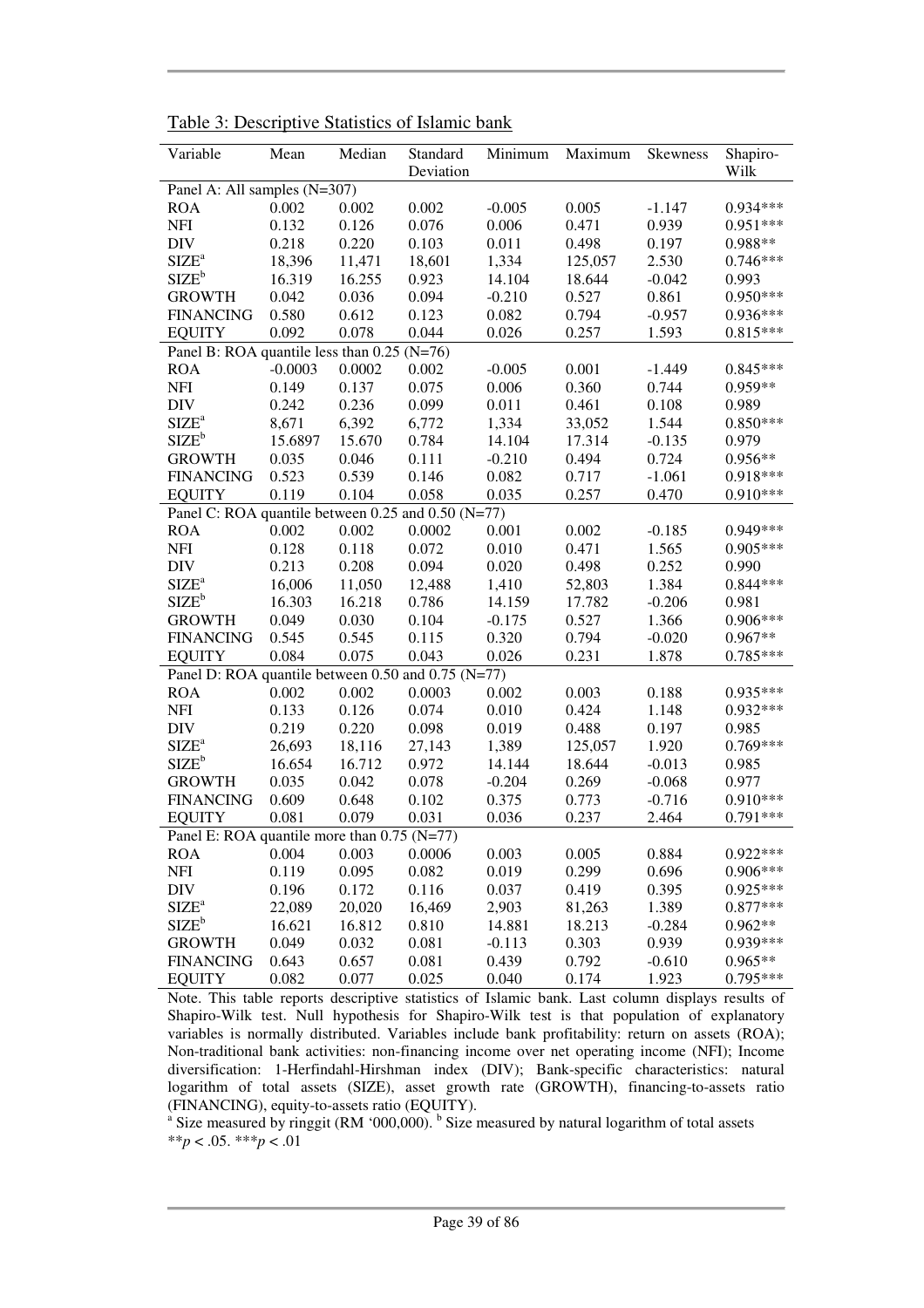| Variable                                                         | Mean   | Median | Standard  | Minimum  | Maximum | <b>Skewness</b> | Shapiro-   |
|------------------------------------------------------------------|--------|--------|-----------|----------|---------|-----------------|------------|
| Panel A: All samples (N=422)                                     |        |        | Deviation |          |         |                 | Wilk       |
| <b>ROA</b>                                                       | 0.003  | 0.003  | 0.002     | $-0.004$ | 0.008   | $-0.883$        | $0.940***$ |
| NII                                                              | 0.349  | 0.309  | 0.166     | 0.021    | 0.934   | 1.216           | 0.913***   |
| <b>DIV</b>                                                       | 0.400  | 0.419  | 0.087     | 0.040    | 0.500   | $-1.212$        | $0.900***$ |
| $SIZE^a$                                                         | 53,980 | 41,674 | 58,834    | 400      | 252,839 | 1.428           | $0.817***$ |
| $SIZE^b$                                                         | 16.906 | 17.545 | 1.628     | 12.900   | 19.348  | $-0.509$        | $0.914***$ |
| <b>GROWTH</b>                                                    | 0.046  | 0.024  | 0.176     | $-0.466$ | 1.790   | 4.954           | $0.592***$ |
| <b>LOAN</b>                                                      | 0.485  | 0.566  | 0.220     | 0.000    | 0.798   | $-1.031$        | $0.838***$ |
| <b>EQUITY</b>                                                    | 0.120  | 0.086  | 0.095     | 0.036    | 0.762   | 3.865           | $0.594***$ |
| Panel B: ROA quantile less than 0.25 (N=105)                     |        |        |           |          |         |                 |            |
| <b>ROA</b>                                                       | 0.0005 | 0.001  | 0.001     | $-0.004$ | 0.002   | $-1.143$        | $0.873***$ |
| NII                                                              | 0.345  | 0.270  | 0.219     | 0.021    | 0.933   | 1.056           | $0.900***$ |
| <b>DIV</b>                                                       | 0.358  | 0.366  | 0.114     | 0.040    | 0.500   | $-0.713$        | 0.932***   |
| SIZE <sup>a</sup>                                                | 18,642 | 3,446  | 38,941    | 400      | 222,555 | 3.206           | $0.502***$ |
| $SIZE^b$                                                         | 15.428 | 15.053 | 1.489     | 12.900   | 19.221  | 0.831           | $0.908***$ |
| <b>GROWTH</b>                                                    | 0.083  | 0.030  | 0.267     | $-0.466$ | 1.790   | 3.128           | $0.728***$ |
| <b>LOAN</b>                                                      | 0.332  | 0.352  | 0.247     | 0.000    | 0.722   | 0.092           | $0.884***$ |
| <b>EQUITY</b>                                                    | 0.186  | 0.141  | 0.151     | 0.054    | 0.762   | 2.387           | $0.710***$ |
| Panel C: ROA quantile between 0.25 and $\overline{0.50}$ (N=106) |        |        |           |          |         |                 |            |
| <b>ROA</b>                                                       | 0.003  | 0.003  | 0.0002    | 0.002    | 0.003   | $-0.345$        | 0.956***   |
| NII                                                              | 0.325  | 0.292  | 0.132     | 0.093    | 0.934   | 1.396           | 0.909***   |
| DIV                                                              | 0.405  | 0.410  | 0.079     | 0.124    | 0.500   | $-1.121$        | 0.907***   |
| SIZE <sup>a</sup>                                                | 62,277 | 45,925 | 57,026    | 1,035    | 234,604 | 1.233           | $0.862***$ |
| $SIZE^b$                                                         | 17.285 | 17.643 | 1.447     | 13.850   | 19.273  | $-0.905$        | $0.867***$ |
| <b>GROWTH</b>                                                    | 0.035  | 0.023  | 0.100     | $-0.179$ | 0.603   | 2.541           | 0.759***   |
| <b>LOAN</b>                                                      | 0.532  | 0.585  | 0.163     | 0.007    | 0.732   | $-1.727$        | $0.802***$ |
| <b>EQUITY</b>                                                    | 0.103  | 0.081  | 0.057     | 0.041    | 0.335   | 2.057           | $0.723***$ |
| Panel D: ROA quantile between 0.50 and 0.75 (N=106)              |        |        |           |          |         |                 |            |
| <b>ROA</b>                                                       | 0.003  | 0.003  | 0.0002    | 0.003    | 0.004   | $-0.037$        | 0.958***   |
| NII                                                              | 0.323  | 0.309  | 0.103     | 0.121    | 0.841   | 1.397           | $0.918***$ |
| <b>DIV</b>                                                       | 0.416  | 0.426  | 0.064     | 0.213    | 0.500   | $-0.691$        | $0.938***$ |
| $SIZE^a$                                                         | 68,950 | 52,616 | 50,444    | 1,599    | 247,091 | 1.285           | $0.884***$ |
| $SIZE^b$                                                         | 17.703 | 17.779 | 1.008     | 14.285   | 19.325  | $-1.442$        | $0.856***$ |
| <b>GROWTH</b>                                                    | 0.025  | 0.027  | 0.064     | $-0.144$ | 0.322   | 1.276           | $0.872***$ |
| <b>LOAN</b>                                                      | 0.586  | 0.625  | 0.130     | 0.046    | 0.798   | $-2.164$        | $0.791***$ |
| <b>EQUITY</b>                                                    | 0.087  | 0.080  | 0.029     | 0.038    | 0.228   | 2.848           | $0.714***$ |
| Panel E: ROA quantile more than 0.75 (N=77)                      |        |        |           |          |         |                 |            |
| <b>ROA</b>                                                       | 0.004  | 0.004  | 0.0008    | 0.004    | 0.008   | 1.917           | $0.805***$ |
| NII                                                              | 0.404  | 0.357  | 0.176     | 0.125    | 0.919   | 0.799           | $0.931***$ |
| <b>DIV</b>                                                       | 0.420  | 0.428  | 0.071     | 0.149    | 0.500   | $-1.161$        | $0.898***$ |
| $SIZE^a$                                                         | 65,829 | 45,991 | 70,302    | 862      | 252,839 | 1.241           | $0.808***$ |
| $SIZE^b$                                                         | 17.195 | 17.644 | 1.514     | 13.667   | 19.348  | $-0.508$        | $0.921***$ |
| <b>GROWTH</b>                                                    | 0.041  | 0.023  | 0.194     | $-0.315$ | 1.605   | 5.661           | $0.508***$ |
| <b>LOAN</b>                                                      | 0.491  | 0.540  | 0.233     | 0.003    | 0.785   | $-1.004$        | $0.837***$ |
| <b>EQUITY</b>                                                    | 0.103  | 0.078  | 0.060     | 0.036    | 0.386   | 2.466           | $0.727***$ |

Table 4: Descriptive Statistics of Conventional Bank

Note. This table reports descriptive statistics of conventional bank. Last column displays results of Shapiro-Wilk test. Null hypothesis for Shapiro-Wilk test is that population of explanatory variables is normally distributed. Variables include bank profitability: return on assets (ROA); Non-traditional bank activities: non-interest income over net operating income (NII); Income diversification: 1-Herfindahl-Hirshman index (DIV); Bank-specific characteristics: natural logarithm of total assets (SIZE), asset growth rate (GROWTH), loan-to-assets ratio (LOAN),

equity-to-assets ratio (EQUITY).<br><sup>a</sup> Size measured by ringgit (RM '000,000). <sup>b</sup> Size measured by natural logarithm of total assets \*\*\**p* < .01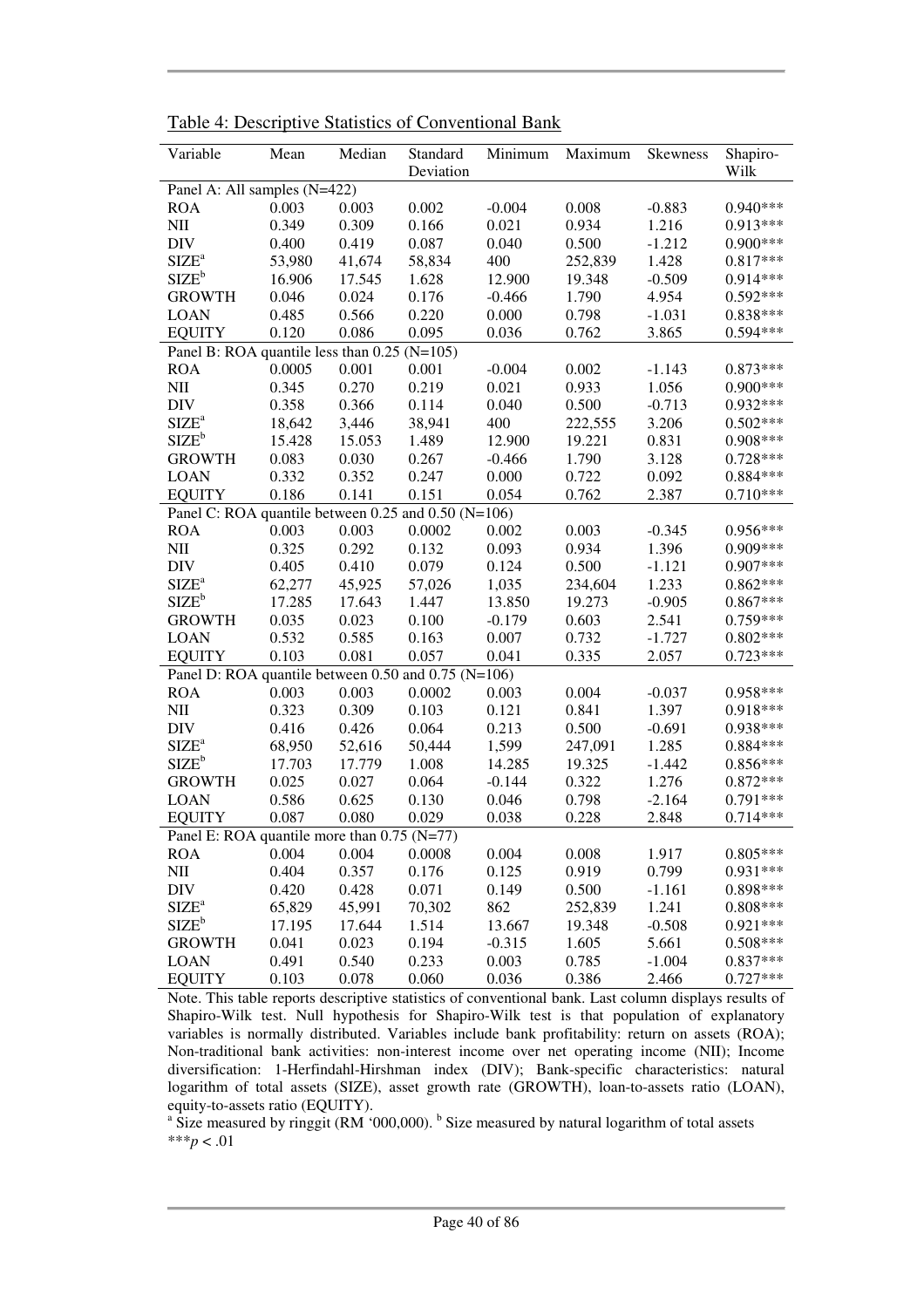## **4.1.1 Descriptive Statistics of Islamic Bank**

Table 3 displays descriptive statistics of Islamic bank. On average, measured by mean (median), ROA of Islamic bank is 0.2 per cent (0.2 per cent). During the sample period, ROA of the most unprofitable bank is -0.5 per cent while ROA of the most profitable bank is 0.5 per cent. Skewness of the ROA distribution is -1.1, that is skewed to the left. This means that when explanatory variables are estimated with standard linear regression, such as OLS, the findings are more likely to describe the impact of explanatory variables on profitability of less profitable Islamic bank and silent about average profitable and more profitable bank.

When grouped by ROA quantile, data shows that less profitable Islamic bank has an average ROA of -0.03 per cent (0.02 per cent). ROA in this group is widely spread out as compared to other groups, as evidence in standard deviation of 0.2 per cent as compared to 0.02 to 0.06 per cent in other groups. The range of ROA is from as low as -0.5 per cent to as high as 0.1 per cent. Among profitability group examined, less profitable Islamic bank has the highest average of NFI, 14.9 per cent (13.7 per cent); DIV, 0.2 (0.2); and EQUITY, 11.9 per cent (10.4 per cent). However, it has the least average of SIZE, RM 8.7 billion (RM 6.4 billion), and FINANCING, 52.3 per cent (53.9 per cent).

On the contrary, highly profitable Islamic bank has an average ROA of 0.4 per cent (0.3 per cent). It has the least average of NFI, 11.9 per cent (9.5 per cent), and DIV, 0.2 (0.2), but highest average of FINANCING, 64.3 per cent (65.7 per cent). The median value suggests highly profitable Islamic bank has the largest average SIZE (RM 20.0 billion) and lowest GROWTH (3.2 per cent) despite above average profitable Islamic bank has highest mean value in SIZE, RM 26.7 billion, and lowest mean value in GROWTH, 3.5 per cent.

Above average profitable Islamic bank also has a lowest mean value of EQUITY, 8.1 per cent, but median value reveals that below average profitable Islamic bank has the least EQUITY (7.5 per cent). On the other hand, below average profitable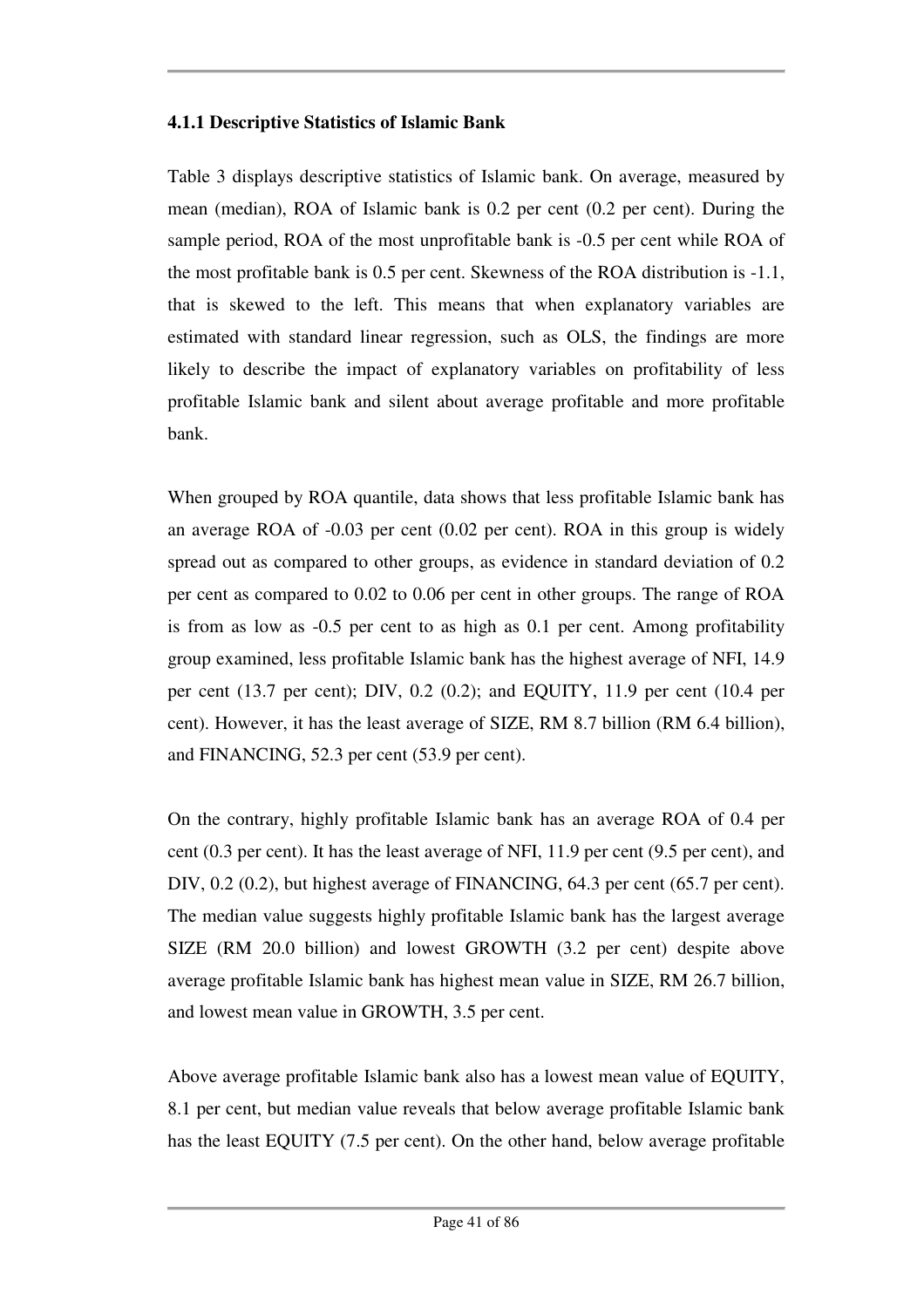Islamic bank has the highest mean value of GROWTH, 4.9 per cent, but less profitable Islamic bank has highest median value of GROWTH (4.6 per cent).

Results of Shapiro-Wilk test indicate that most of the variables in Islamic bank across profitability quantile are not normally distributed. As a result, nonparametric test would be more appropriate for analysis.

## **4.1.2 Descriptive Statistics of Conventional Bank**

Table 4 displays descriptive statistics of conventional bank. The statistics show conventional bank has an average, measured by mean (median), ROA of 0.3 per cent (0.3 per cent). During the sample period, ROA of the most unprofitable bank is -0.4 per cent while ROA for the most profitable bank is 0.8 per cent. Skewness of the ROA distribution is -0.9 that is skewed to the left but value is less than -1. This means that when explanatory variables are estimated with standard linear regression, such as OLS, the findings are more likely to describe the impact of explanatory variables on profitability of below average profitable conventional bank.

When grouped by ROA quantile, less profitable conventional bank has an average ROA of 0.05 per cent (0.1 per cent). ROA in this group is widely spread out as compared to other profitability groups as evidence in its standard deviation of 0.1 per cent as compared to 0.02 to 0.08 per cent in other groups. The range of ROA in this group is from as low as -0.4 per cent to as high as 0.2 per cent. Among the profitability groups examined, this group has the highest average of GROWTH and EQUITY, that is, 8.3 per cent (3.0 per cent) and 18.6 per cent (14.1 per cent) respectively. However, it has the least average of DIV, 0.4 (0.4); SIZE, RM 18.6 billion (RM 3.4 billion); and LOAN, 33.2 per cent (35.2 per cent).

The average ROA in above average profitable and highly profitable conventional bank is 0.3 per cent (0.3 per cent) and 0.4 per cent (0.4 per cent) respectively. While above average profitable has the largest SIZE, RM 69.0 billion (RM 52.6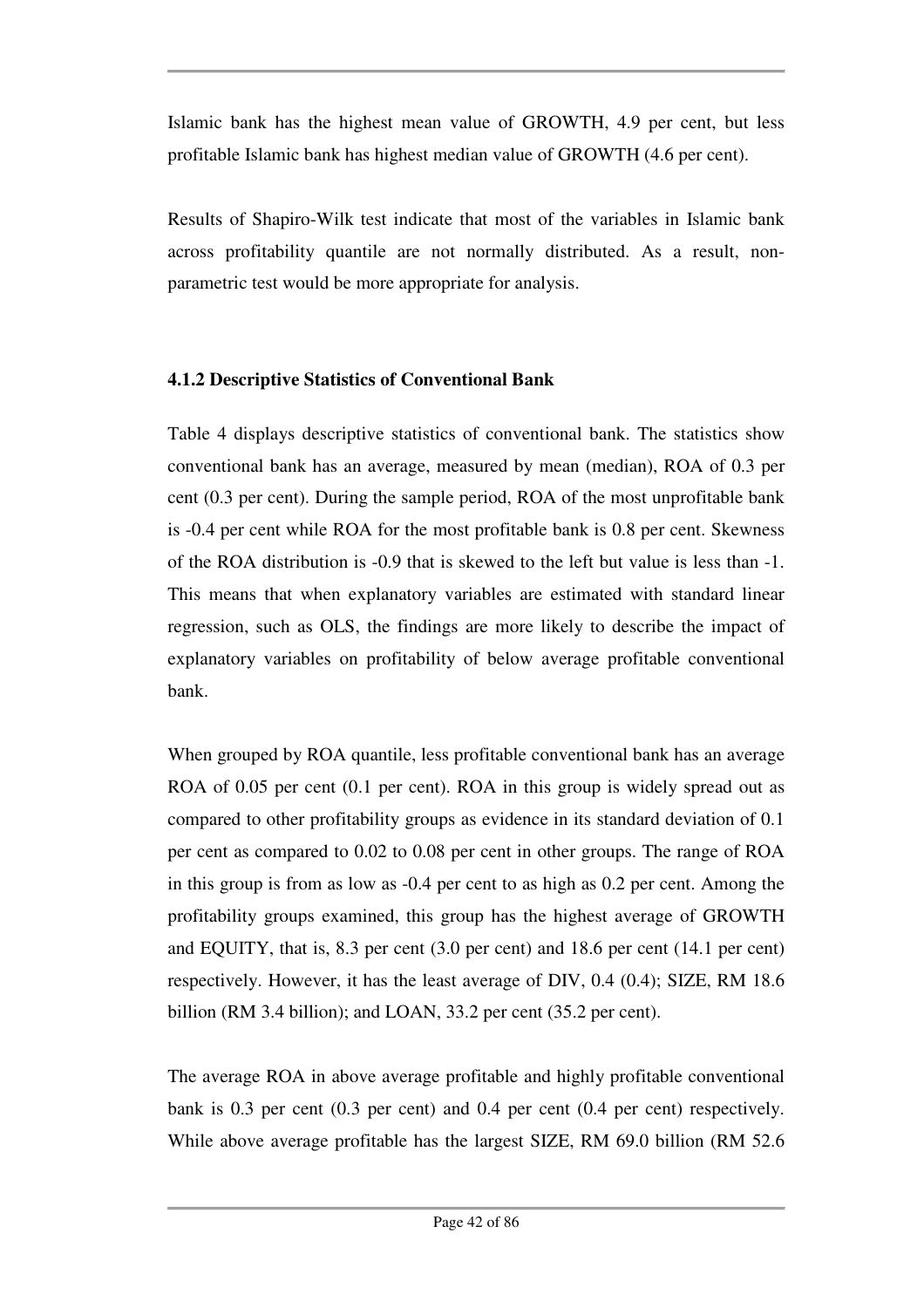billion), and LOAN, 58.6 per cent (62.5 per cent), highly profitable conventional bank has the largest NII, 40.4 per cent (35.7 per cent), and DIV, 0.4 (0.4).

In terms of GROWTH and EQUITY, the mean of these variables are lowest in above average profitable conventional bank, 2.5 per cent and 8.7 per cent respectively, while median of these variables are lowest in highly profitable conventional bank (2.3 per cent and 7.8 per cent respectively). The mean value also suggests above average profitable conventional bank has the least NII, 32.3 per cent, but median value suggests below average profitable conventional bank has the least NII (29.2 per cent).

## **4.1.3 Comparison across Profitability Quantiles**

To find out whether explanatory variables are statistically significant different across profitability groups, Kruskal-Wallis test, a non-parametric version of oneway analysis of variance test (one-way ANOVA), is employed since most of the explanatory variables are not normally distributed.

Table 5 presents mean rank of explanatory variables across four profitability groups for Islamic bank (Panel A) and conventional bank (Panel B). Last column of the table shows Chi-square value of Kruskal-Wallis test. The null hypothesis tested is that mean rank of explanatory variables are the same across four profitability groups. The results reject the hypothesis for all variables examined except GROWTH. This means that all variables, except GROWTH, in at least one profitability group are statistically significant different from other groups.

The results in Table 5, however, do not tell which profitability group is different from the others. Hence, Kruskal-Wallis test is again tested for every two profitability groups for all explanatory variables except GROWTH.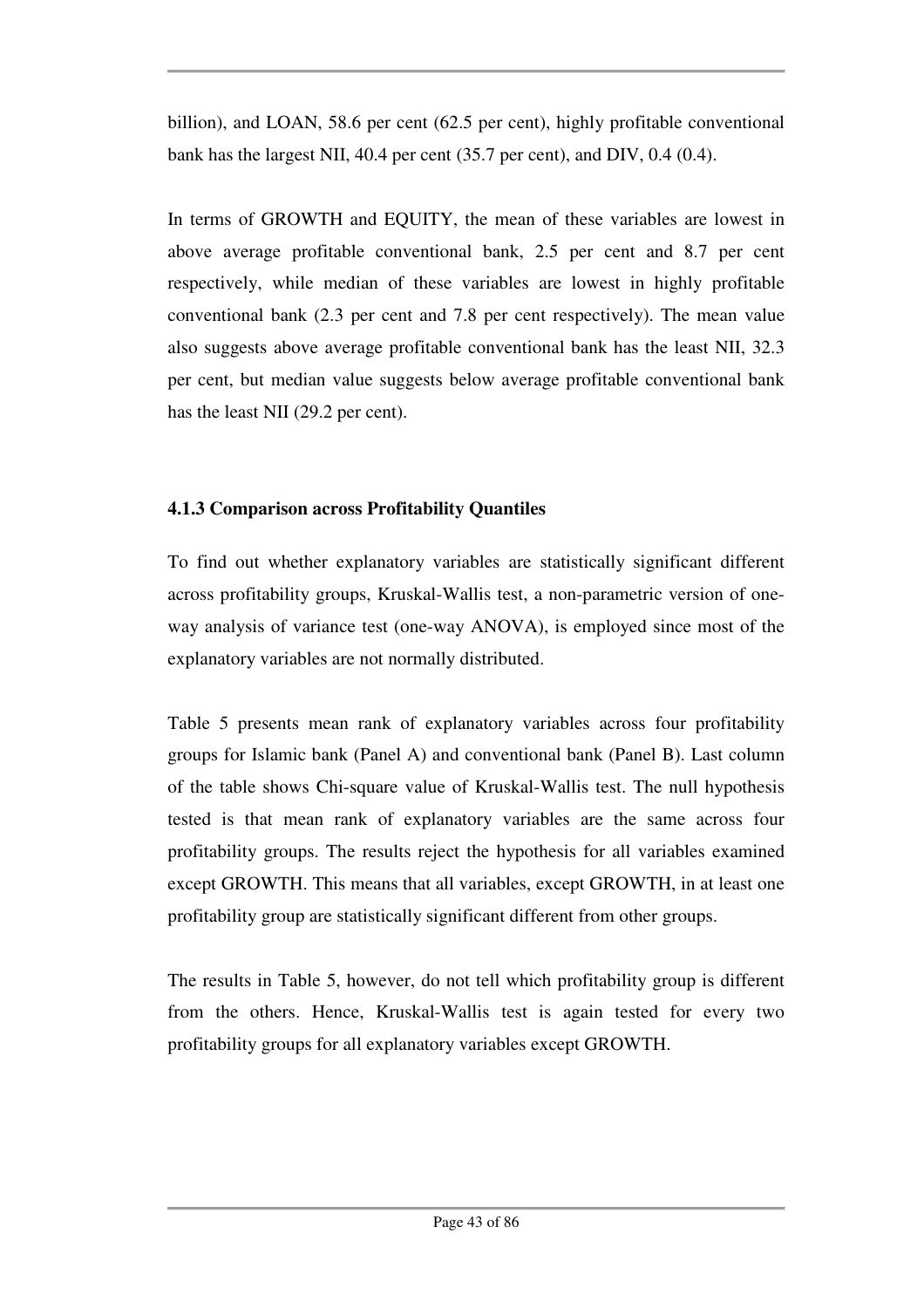| Variable                   | Ouantile |               |               |         | $\chi^2$    |
|----------------------------|----------|---------------|---------------|---------|-------------|
|                            | < 0.25   | $0.25 - 0.50$ | $0.50 - 0.75$ | > 0.75  |             |
| Panel A: Islamic bank      |          |               |               |         |             |
| <b>NFI</b>                 | 175.380  | 150.710       | 155.950       | 134.230 | $8.370**$   |
| <b>DIV</b>                 | 175.380  | 150.710       | 155.950       | 134.230 | $8.370**$   |
| <b>SIZE</b>                | 94.920   | 153.750       | 183.350       | 183.210 | $50.420***$ |
| <b>GROWTH</b>              | 149.570  | 157.700       | 150.990       | 157.690 | 0.545       |
| <b>FINANCING</b>           | 118.570  | 121.830       | 174.690       | 200.450 | 47.493***   |
| <b>EQUITY</b>              | 192.320  | 134.560       | 144.160       | 145.470 | 19.512***   |
| Panel B: Conventional bank |          |               |               |         |             |
| NII                        | 189.430  | 199.600       | 205.730       | 251.410 | $15.927***$ |
| <b>DIV</b>                 | 166.030  | 215.410       | 226.180       | 238.210 | 21.274***   |
| <b>SIZE</b>                | 110.720  | 235.580       | 264.580       | 234.370 | 99.592***   |
| <b>GROWTH</b>              | 221.690  | 211.140       | 210.190       | 203.000 | 1.255       |
| <b>LOAN</b>                | 138.460  | 222.380       | 262.800       | 221.770 | 58.001***   |
| <b>EQUITY</b>              | 293.300  | 191.670       | 178.860       | 182.670 | 63.499***   |

Table 5: Kruskal-Wallis Test across Different Profitability Groups

Note. This table reports mean rank of variables across ROA quantile groups for Islamic bank (Panel A) and conventional bank (Panel B). Last column displays results of Kruskal-Wallis test. Null hypothesis for Kruskal-Wallis test is that mean ranks of explanatory variable population across ROA quantile groups examined are the same. Variables include non-traditional bank activities: non-financing income over net operating income (NFI), non-interest income over net operating income (NII); Income diversification: 1-Herfindahl-Hirshman index (DIV); Bankspecific characteristics: natural logarithm of total assets (SIZE), asset growth rate (GROWTH), financing-to-assets ratio (FINANCING), loan-to-assets ratio (LOAN), equity-to-assets ratio (EQUITY).

\*\**p* < .05. \*\*\**p* < .01

Table 6 presents Chi-square statistic of Kruskal-Wallis test between two profitability groups for both Islamic bank and conventional bank. Null hypothesis tested is that the mean ranks of explanatory variable between two ROA quantile groups are the same. The purpose of this test is to find out explanatory variable in which ROA quantile group is statistically different from the others.

In Islamic bank, the results show NFI is only statistically significant different at 1 per cent level between those in less profitable bank and highly profitable bank. There is also little evidence that NFI in less profitable bank is different from those in below average profitable bank. These show that the share of non-financing income in less profitable Islamic bank can be considered rather large. As suggested by Beck, Demirguc-Kunt and Merrouche (2013), Islamic bank may have the incentive to generate more non-financing income to compensate its financing income under profit-loss sharing model. The findings thus suggest less profitable bank intent to compensate the lack of profits in their financing activities with more non-traditional bank activities. DIV exhibits exactly the same results as NFI, possibly due to high correlation between NFI and DIV.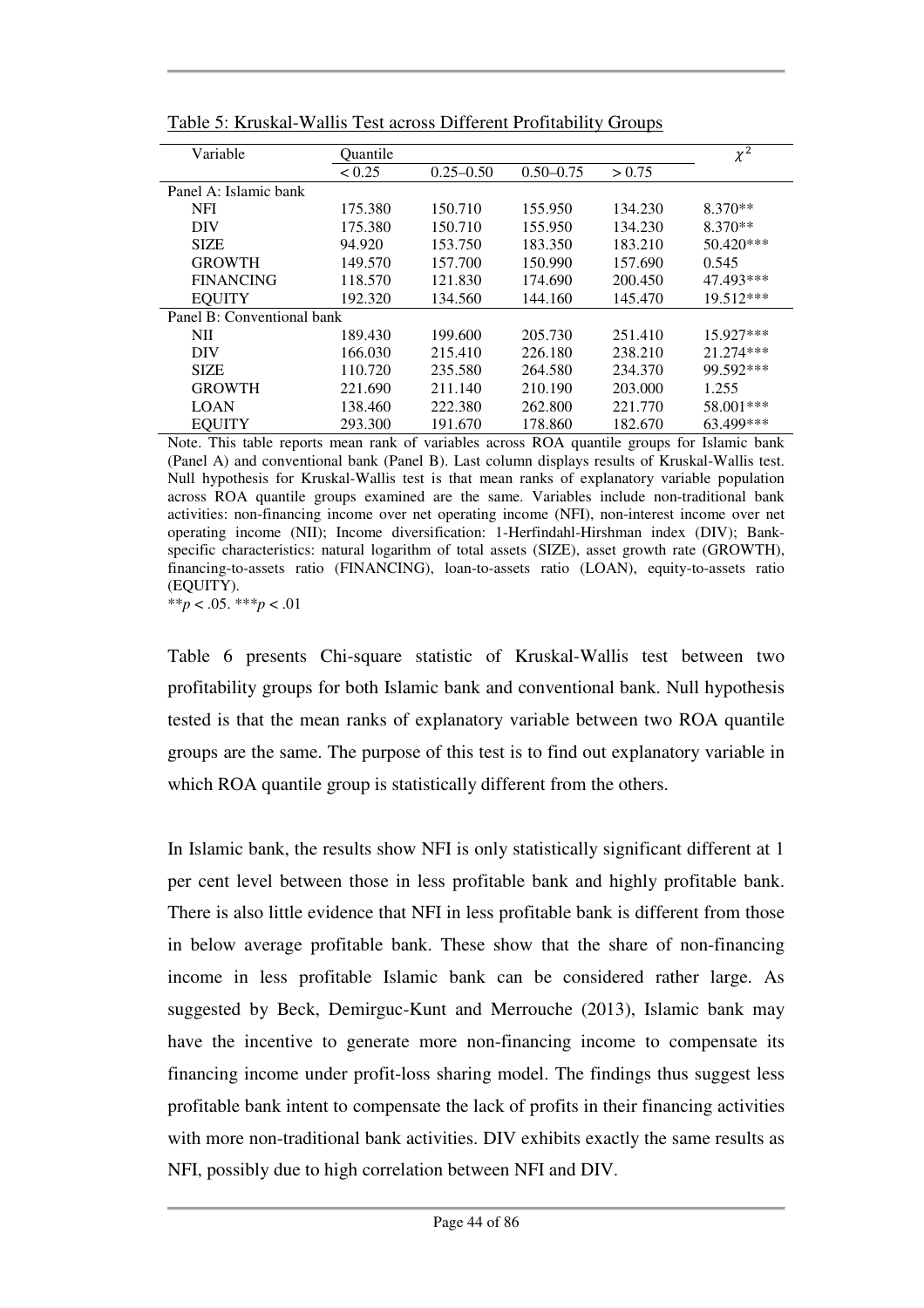|                       | Islamic bank |               |               | Conventional bank |               |               |
|-----------------------|--------------|---------------|---------------|-------------------|---------------|---------------|
| Quantile              | < 0.25       | $0.25 - 0.50$ | $0.50 - 0.75$ | < 0.25            | $0.25 - 0.50$ | $0.50 - 0.75$ |
| NFI/NII               |              |               |               |                   |               |               |
| $0.25 - 0.50$         | $3.210*$     |               |               | 0.798             |               |               |
| $0.50 - 0.75$         | 2.099        | 0.171         |               | 1.328             | 0.240         |               |
| > 0.75                | 7.233 ***    | 1.623         | 2.443         | $10.263***$       | $10.516***$   | 9.159***      |
|                       |              |               |               |                   |               |               |
| DIV                   |              |               |               |                   |               |               |
| $0.25 - 0.50$         | $3.210*$     |               |               | $9.214***$        |               |               |
| $0.50 - 0.75$         | 2.099        | 0.171         |               | 13.248***         | 0.553         |               |
| > 0.75                | 7.233***     | 1.623         | 2.443         | 16.984***         | 1.831         | 0.774         |
|                       |              |               |               |                   |               |               |
| <b>SIZE</b>           |              |               |               |                   |               |               |
| $0.25 - 0.50$         | $19.463***$  |               |               | 53.652***         |               |               |
| $0.50 - 0.75$         | 33.917***    | 4.584**       |               | 84.534***         | 2.614         |               |
| > 0.75                | 37.806***    | $5.274**$     | 0.067         | 54.704***         | 0.004         | 3.487*        |
|                       |              |               |               |                   |               |               |
| <b>FINANCING/LOAN</b> |              |               |               |                   |               |               |
| $0.25 - 0.50$         | 0.123        |               |               | $30.727***$       |               |               |
| $0.50 - 0.75$         | 14.849***    | 14.191***     |               | 53.388***         | $8.254***$    |               |
| > 0.75                | $31.620***$  | 30.587***     | 3.337*        | $20.050***$       | 0.002         | $4.258**$     |
| <b>EQUITY</b>         |              |               |               |                   |               |               |
| $0.25 - 0.50$         | $13.556***$  |               |               | 36.609***         |               |               |
| $0.50 - 0.75$         | $13.315***$  | 0.700         |               | 55.048***         | 0.286         |               |
| > 0.75                | 10.858***    | 0.859         | 0.001         | 35.315***         | 0.595         | 0.024         |

Table 6: Kruskal-Wallis Test between Two Profitability Groups

Note. This table reports Chi-square value of Kruskal-Wallis test for Islamic bank and conventional bank across ROA quantile groups. Null hypothesis for Kruskal-Wallis test is that mean ranks of explanatory variable population between two ROA quantile groups are the same. Variables include non-traditional bank activities: non-financing income over net operating income (NFI), noninterest income over net operating income (NII); Income diversification: 1-Herfindahl-Hirshman index (DIV); Bank-specific characteristics: natural logarithm of total assets (SIZE), financing-toassets ratio (FINANCING), loan-to-assets ratio (LOAN), equity-to-assets ratio (EQUITY). \**p*<.10. \*\**p* < .05. \*\*\**p* < .01

SIZE of Islamic bank is statistically significant larger as the bank is more profitable except those in highly profitable bank is no different from those in above average profitable bank. On the other hand, asset composition of Islamic bank is statistically more concentrated in the form of financing as the bank more profitable except those in less profitable bank is no different from those in below average profitable bank. EQUITY in less profitable Islamic bank is statistically different from any Islamic bank with higher profitability. This reveals that holding large amount of equity is another unique characteristic of less profitable Islamic bank.

In conventional bank, NII in highly profitable group is statistically significant different from all other profitability groups. This reveals a unique characteristic of highly profitable conventional bank in generates more non-interest income than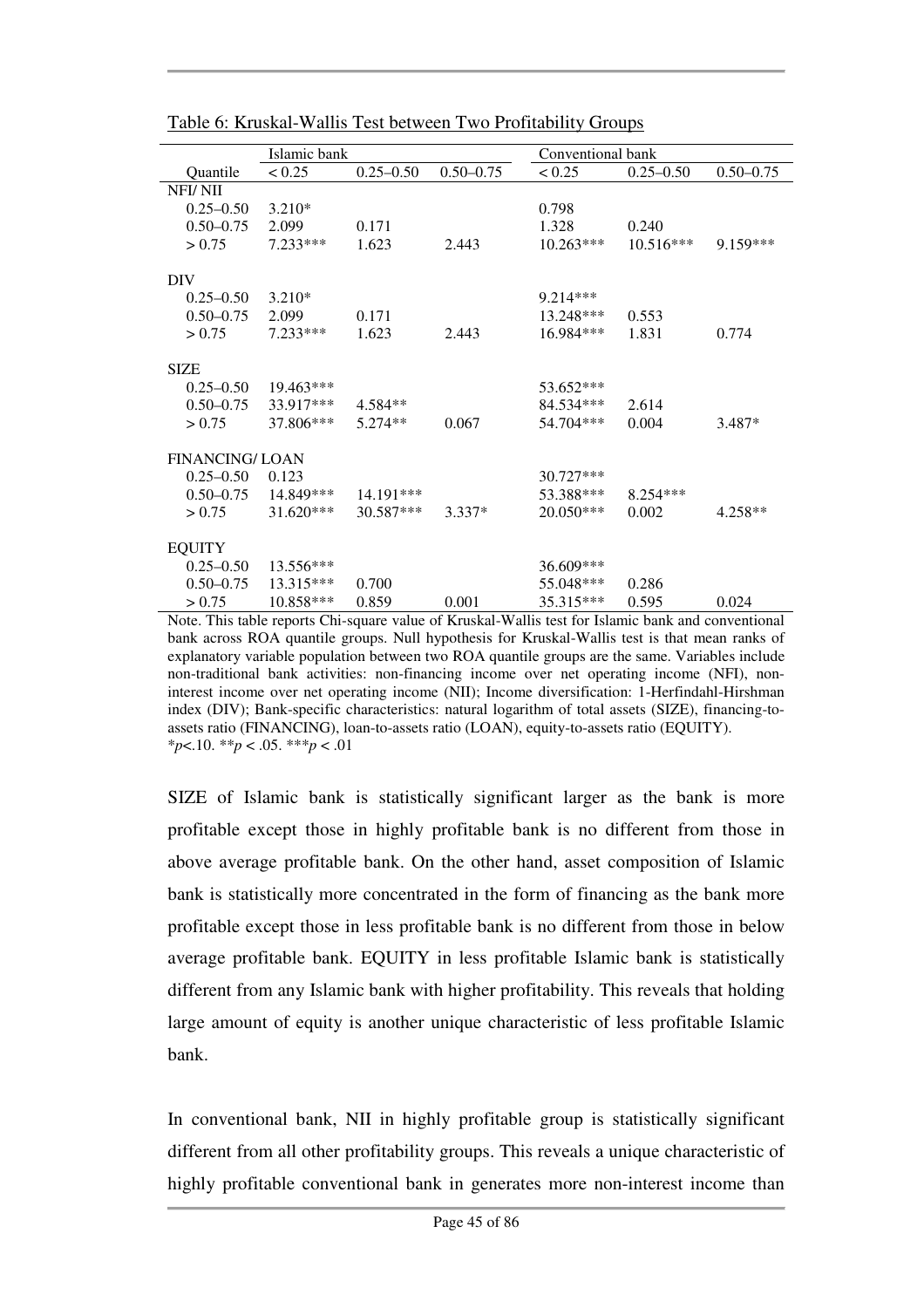any other profitability group. DIV, on the other hand, shows that less profitable conventional bank is statistically significant less diversified than conventional bank in other profitability groups. Less profitable conventional bank also shows unique characteristic in terms of SIZE and EQUITY. Particularly, it is statistically significant smaller in size and highly capitalized than conventional bank in other profitability groups.

Asset composition of conventional bank is statistically significantly more concentrated in the form of loan as the bank is more profitable except highly profitable bank is no different from those in below average profitable bank. Like those in below average profitable bank, loan concentration in highly profitable bank is statistically significant less concentrated than those in above average profitable bank.

## **4.1.4 Comparison between Bank Types**

Table 7 compares mean rank between variables of Islamic bank and conventional bank using Mann-Whitney U test, a non-parametric version of independent t-test, across bank profitability group. The null hypothesis tested is that mean rank of Islamic bank variable and conventional bank variable are the same. The purpose of this test is to find out the different characteristic between Islamic bank and conventional bank in different profitability stage.

Results show that profitability of Islamic bank is statistically significant lower than profitability of conventional bank across all profitability group examined. Islamic bank has less share of non-financing income and less diversified between financing income and non-financing income as compared to its counterpart.

In terms of bank-specific characteristics, Islamic bank size is statistically significant smaller than conventional bank size. There is little evidence that highly profitable Islamic bank is more aggressive in asset growth than conventional bank while other profitability groups of Islamic bank do not show any difference from conventional bank in asset growth. Financing is more concentrated in Islamic bank asset composition than loan concentration in conventional bank at less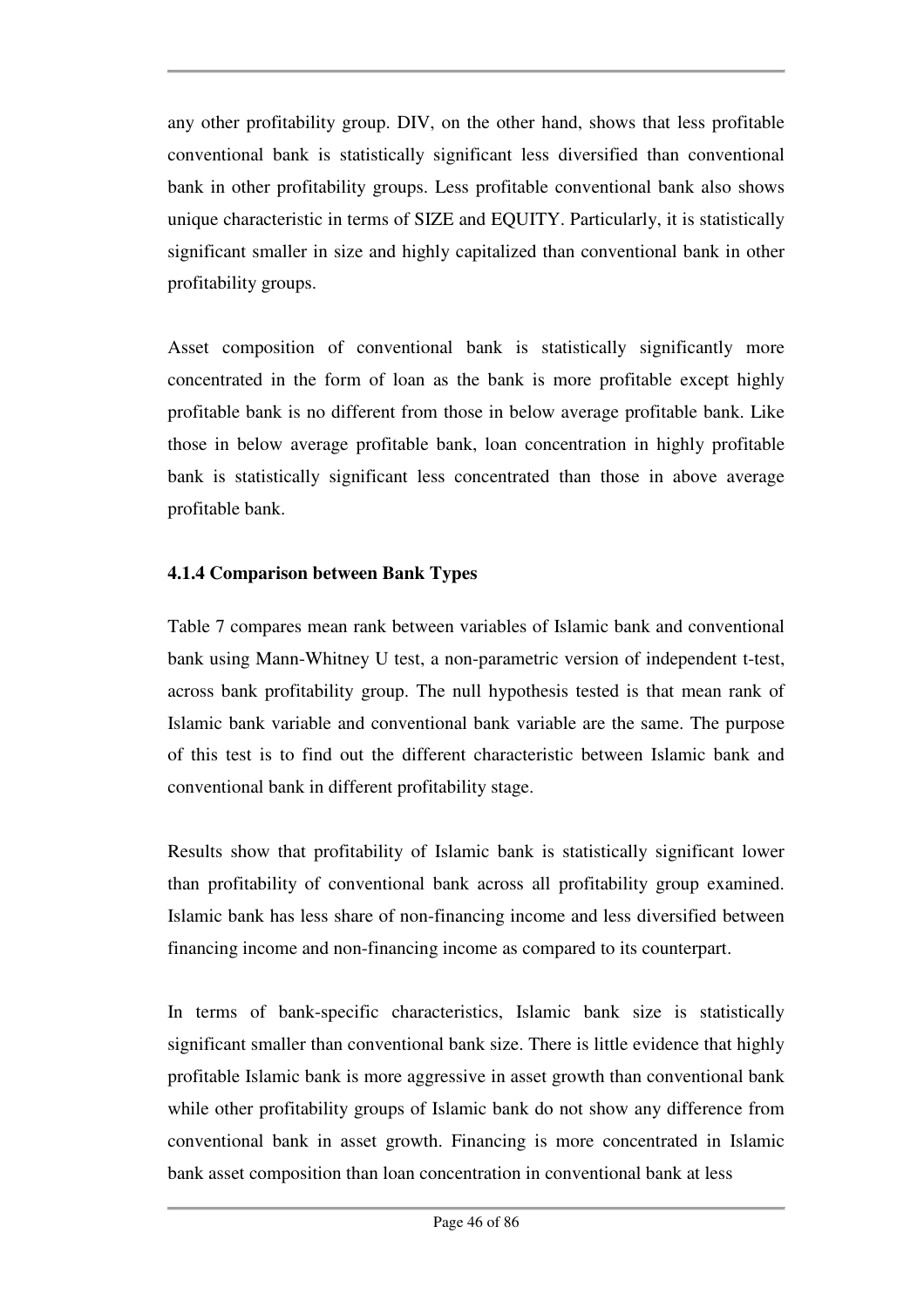| Variable                        | < 0.25    |         |             |        | $0.25 - 0.50$ |              | $0.50 - 0.75$ |         |              | >0.75     |         |              |
|---------------------------------|-----------|---------|-------------|--------|---------------|--------------|---------------|---------|--------------|-----------|---------|--------------|
|                                 | <b>IB</b> | CB      | Z-value     | IB     | CB            | Z-value      | IB            | CB      | Z-value      | <b>IB</b> | CB      | Z-value      |
| <b>Bank Profitability</b>       |           |         |             |        |               |              |               |         |              |           |         |              |
| <b>ROA</b>                      | 69.980    | 106.210 | $-4.592***$ | 39.000 | 130.500       | $-11.536***$ | 39.000        | 130.500 | $-11.536***$ | 59.140    | 115.230 | $-7.096***$  |
| Non-traditional bank activities |           |         |             |        |               |              |               |         |              |           |         |              |
| NTI/NII                         | 56.660    | 115.860 | $-7.502***$ | 45.090 | 126.080       | $-10.210***$ | 44.400        | 126.580 | $-10.360***$ | 44.010    | 126.320 | $-10.413***$ |
| Income diversification          |           |         |             |        |               |              |               |         |              |           |         |              |
| <b>DIV</b>                      | 61.210    | 112.560 | $-6.508***$ | 45.990 | 125.420       | $-10.015***$ | 44.700        | 126.360 | $-10.295***$ | 45.400    | 125.300 | $-10.109***$ |
| Bank-specific characteristic    |           |         |             |        |               |              |               |         |              |           |         |              |
| <b>SIZE</b>                     | 105.240   | 80.700  | $-3.110***$ | 64.950 | 111.650       | $-5.888***$  | 60.250        | 115.070 | $-6.911***$  | 74.340    | 104.090 | $-3.764***$  |
| <b>GROWTH</b>                   | 89.830    | 91.850  | $-0.256$    | 98.140 | 87.540        | $-1.337$     | 99.550        | 86.520  | $-1.642$     | 100.250   | 85.090  | $-1.918*$    |
| <b>FINANCING/</b>               | 113.510   | 74.700  | $-4.918***$ | 89.560 | 93.770        | $-0.531$     | 98.310        | 87.420  | $-1.374$     | 111.300   | 76.980  | $-4.342***$  |
| <b>LOAN</b>                     |           |         |             |        |               |              |               |         |              |           |         |              |
| <b>EQUITY</b>                   | 75.210    | 102.430 | $-3.449***$ | 78.260 | 101.980       | $-2.991***$  | 83.470        | 98.200  | $-1.857*$    | 85.100    | 96.190  | $-1.403$     |

Table 7: Mann-Whitney U Test between Bank Types

Note. This table reports mean rank of variables across ROA quantile groups for Islamic bank (IB) and conventional bank (CB). Last column of each quantile displays result of Mann-Whitney U test (Z-value). Null hypothesis for Mann-Whitney U test is that mean ranks of explanatory variable population between Islamic bank and conventional bank are the same. Variables include bank profitability: return on assets (ROA); Non-traditional bank activities: non-financing income over net operating income (NFI), noninterest income over net operating income (NII); Income diversification: 1-Herfindahl-Hirshman index (DIV); Bank-specific characteristics: natural logarithm of total assets (SIZE), asset growth rate (GROWTH), financing-to-assets ratio (FINANCING), loan-to-assets ratio (LOAN), equity-to-assets ratio (EQUITY). \**p*<.10. \*\**p* < .05. \*\*\**p* < .01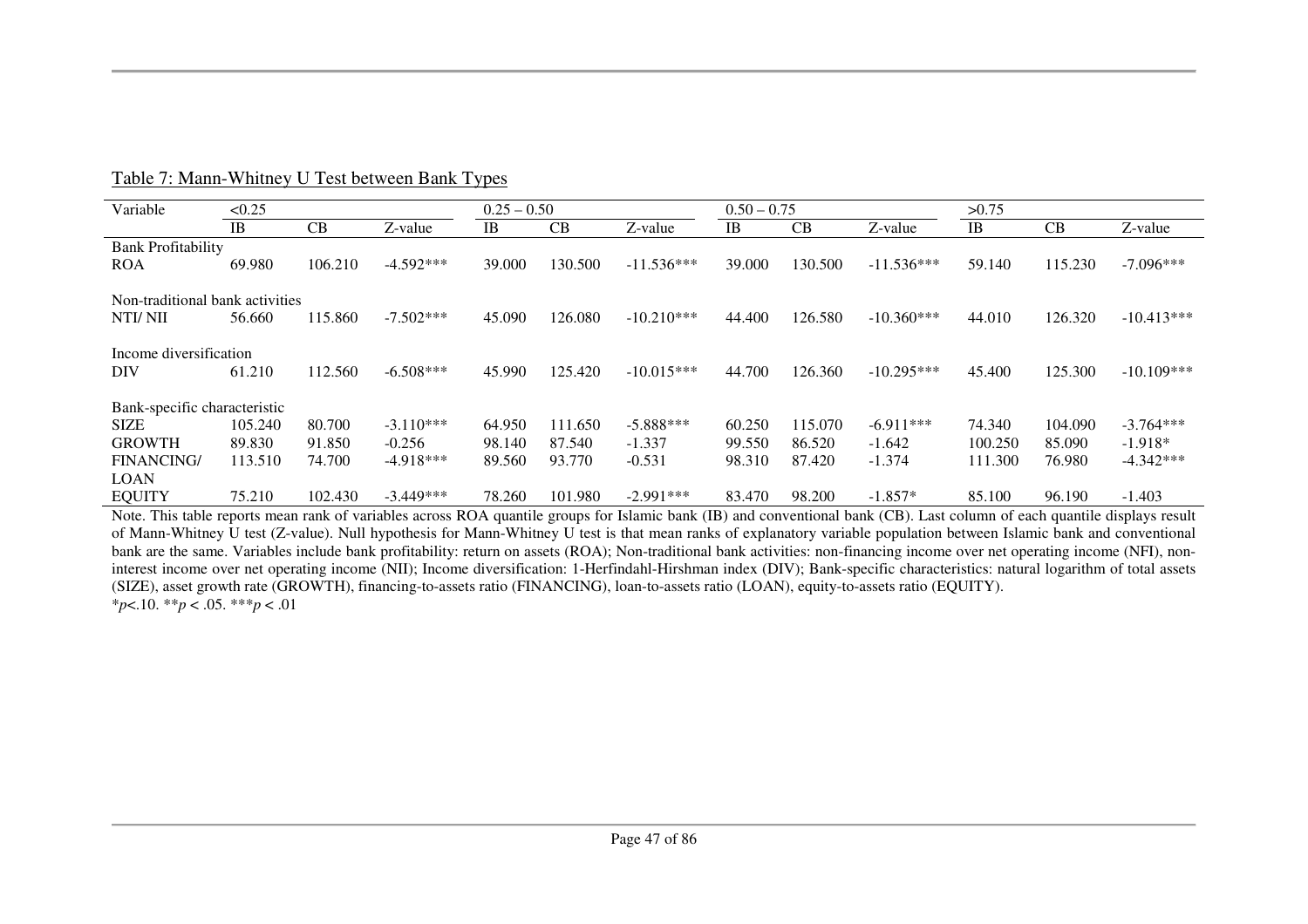profitable level and highly profitable level, while no significant difference in between. Equity in Islamic bank is statistically significant less than equity in conventional bank. This is true despite less profitable Islamic bank group holding statistically significant more equity than other profitability groups of Islamic bank as shown in Section 4.1.3. This means less profitable conventional bank hold even more equity than less profitable Islamic bank. However, the differences become less evidence at above average profitable group and no different found in highly profitable group.

## **4.1.5 Pearson Correlation**

Table 8 presents correlation of Islamic bank variables (Panel A) and conventional bank variables (Panel B). Coefficient sign of correlation establishes relationship between variables and coefficient value suggests how strong the two variables are associated. Generally, a value less than 0.35 means weakly associated, between 0.36 and 0.67 means moderately associated, and more than 0.68 means strongly associated (Taylor, 1990).

Accordingly, ROA of Islamic bank and conventional bank are moderately positive associated with SIZE and negative associated with EQUITY. In addition, ROA of Islamic bank is moderately positive associated with FINANCING while ROA of conventional bank is weakly associated with LOAN. The relatively weak linkage of profitability and conventional bank loan, as compared to profitability and Islamic bank financing, suggests profitability prospect of conventional bank lending activities is declining.

NFI and NII are both negatively associated with FINANCING and LOAN respectively. These results suggest a substitute relationship of non-traditional bank activities and traditional lending activities. NFI and FINANCING are weakly associated while NII and LOAN are moderately associated. This means that the increase of non-traditional bank activities in conventional bank is more related to the replacing of traditional bank lending activities and vice-versa.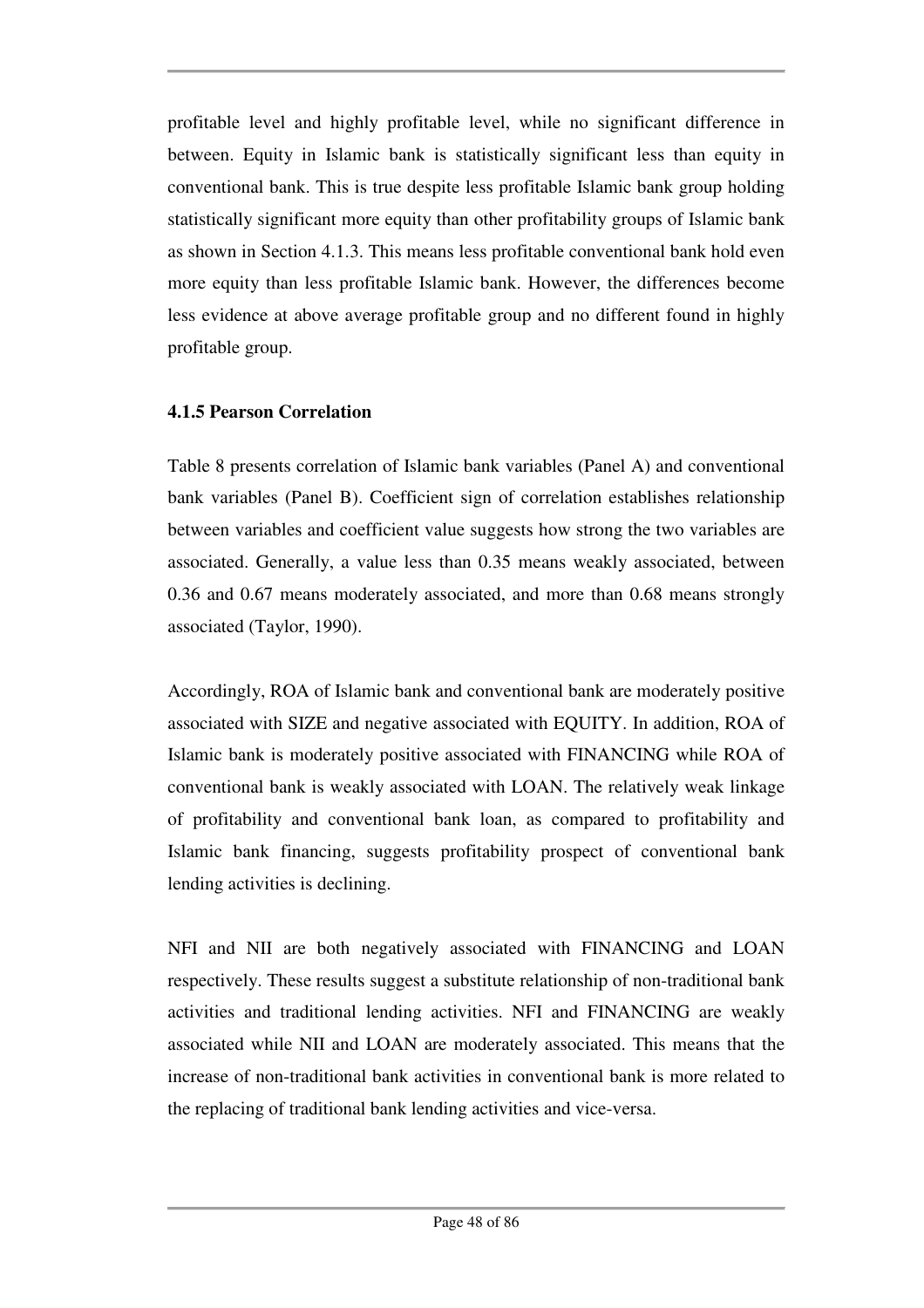| Variable                   | <b>ROA</b> | NFI/NII    | DIV        | <b>SIZE</b> | <b>GROWTH</b> | <b>FINANCING/</b> | <b>EQUITY</b> |
|----------------------------|------------|------------|------------|-------------|---------------|-------------------|---------------|
|                            |            |            |            |             |               | <b>LOAN</b>       |               |
| Panel A: Islamic bank      |            |            |            |             |               |                   |               |
| <b>ROA</b>                 | 1.000      |            |            |             |               |                   |               |
| <b>NFI</b>                 | $-0.181**$ | 1.000      |            |             |               |                   |               |
| <b>DIV</b>                 | $-0.191**$ | $0.983**$  | 1.000      |             |               |                   |               |
| <b>SIZE</b>                | $0.423**$  | $-0.167**$ | $-0.135*$  | 1.000       |               |                   |               |
| <b>GROWTH</b>              | 0.033      | $-0.114*$  | $-0.117*$  | 0.102       | 1.000         |                   |               |
| <b>FINANCING</b>           | $0.370**$  | $-0.160**$ | $-0.148**$ | $0.360**$   | $-0.015$      | 1.000             |               |
| <b>EQUITY</b>              | $-0.436**$ | $0.327**$  | $0.289**$  | $-0.620**$  | $-0.163**$    | $-0.241**$        | 1.000         |
| Panel B: Conventional bank |            |            |            |             |               |                   |               |
| <b>ROA</b>                 | 1.000      |            |            |             |               |                   |               |
| NII                        | 0.091      | 1.000      |            |             |               |                   |               |
| <b>DIV</b>                 | $0.289**$  | $0.383**$  | 1.000      |             |               |                   |               |
| <b>SIZE</b>                | $0.459**$  | $-0.206**$ | $0.219**$  | 1.000       |               |                   |               |
| <b>GROWTH</b>              | $-0.162**$ | $0.166**$  | $-0.101*$  | $-0.180**$  | 1.000         |                   |               |
| <b>LOAN</b>                | $0.347**$  | $-0.555**$ | 0.016      | $0.566**$   | $-0.234**$    | 1.000             |               |
| <b>EQUITY</b>              | $-0.458**$ | 0.058      | $-0.234**$ | $-0.733**$  | $0.128**$     | $-0.445**$        | 1.000         |

 Note. This table reports correlation between explanatory variables. Variables include bank profitability: return on assets (ROA); Non-traditional bank activities: nonfinancing income over net operating income (NFI), non-interest income over net operating income (NII); Income diversification: 1-Herfindahl-Hirshman index (DIV); Bankspecific characteristics: natural logarithm of total assets (SIZE), asset growth rate (GROWTH), financing-to-assets ratio (FINANCING), loan-to-assets ratio (LOAN), equityto-assets ratio (EQUITY).

\*\**p* < .05. \*\*\**p* < .01

Table 8: Correlation Matrix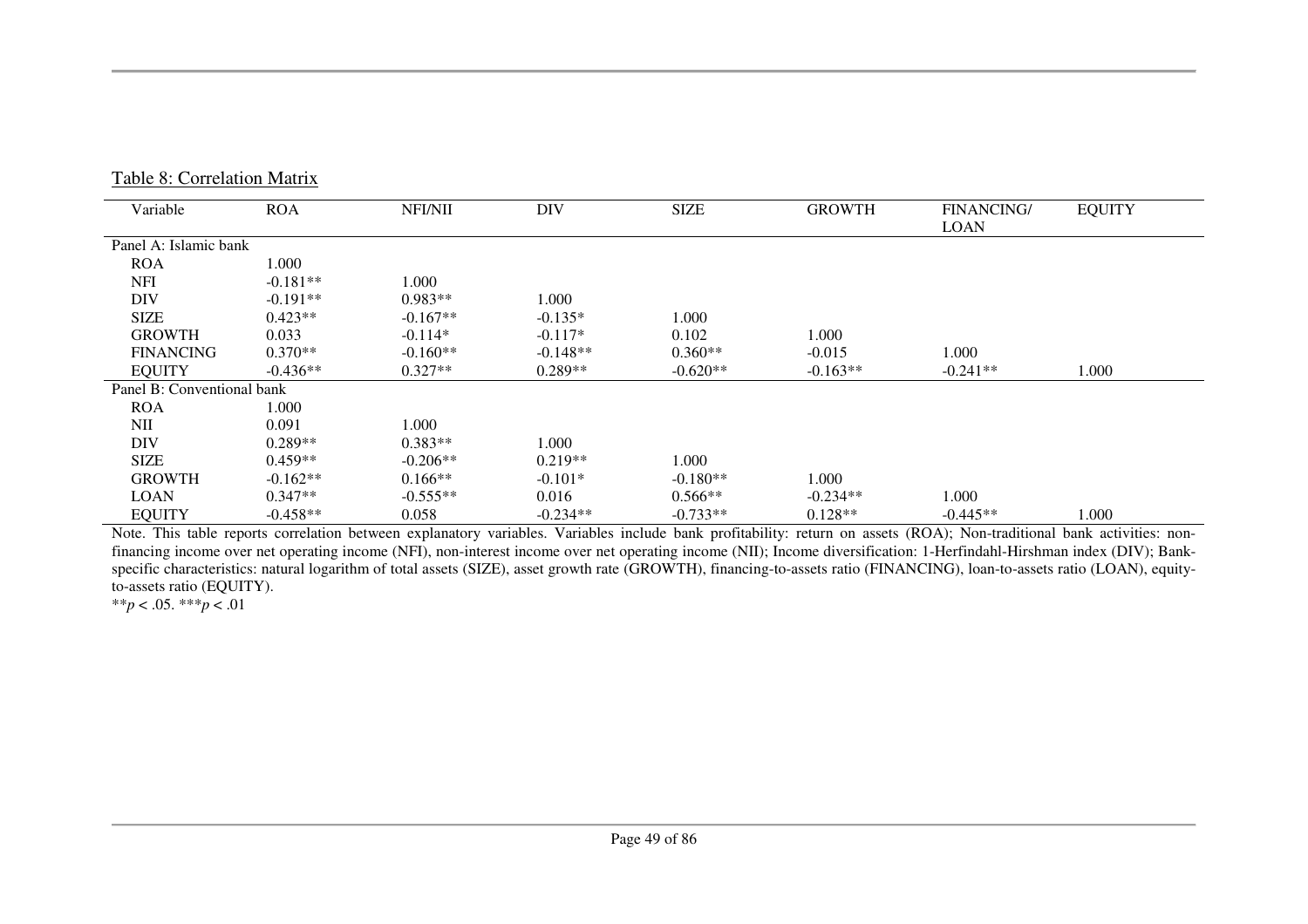NFI in Islamic bank and NII in conventional bank are both positively associated with DIV respectively. However, the relationship of NFI and DIV are strong and close to perfectly correlated while the relationship of NII and DIV are moderately associated. To better understand on why degree of association is different between Islamic bank and conventional bank, scatter chart is plotted.

Figure 4 illustrates relationship of NFI and DIV in Islamic bank while Figure 5 illustrates relationship of NII and DIV in conventional bank. Figure 4 shows that the higher NFI, the higher DIV. This implies that almost all the Islamic bank is more concentrate on traditional source of income during the sample period. As non-financing income increase, Islamic bank become more income diversified. On the other hand, Figure 5 shows that higher NII does not necessary mean higher DIV in conventional bank. It could also mean lower DIV because income portfolio of the bank has been more concentrate on non-traditional bank source of income. In conclusion, an increase of non-interest income would lead to a more diversified (concentrated) income portfolio in conventional bank when the bank is initially concentrates on traditional (non-traditional) source of income.

Both Islamic bank and conventional bank show SIZE is positively related to FINANING/ LOAN while negatively related to EQUITY. But the negative relationship of SIZE and EQUITY is stronger in conventional bank. LOAN and EQUITY are negatively related to conventional bank but FINANCING and EQUITY are weakly negatively related.

In regression, strong relationship between two explanatory variables raises a concern of collinearity. In this case, based on 0.68 as suggested in Taylor (1990), NFI and DIV in Islamic bank and SIZE and EQUITY in conventional bank are strongly correlated hence raise a concern of collinearity in regression. To investigate further on this issue, variance inflation factor is examined.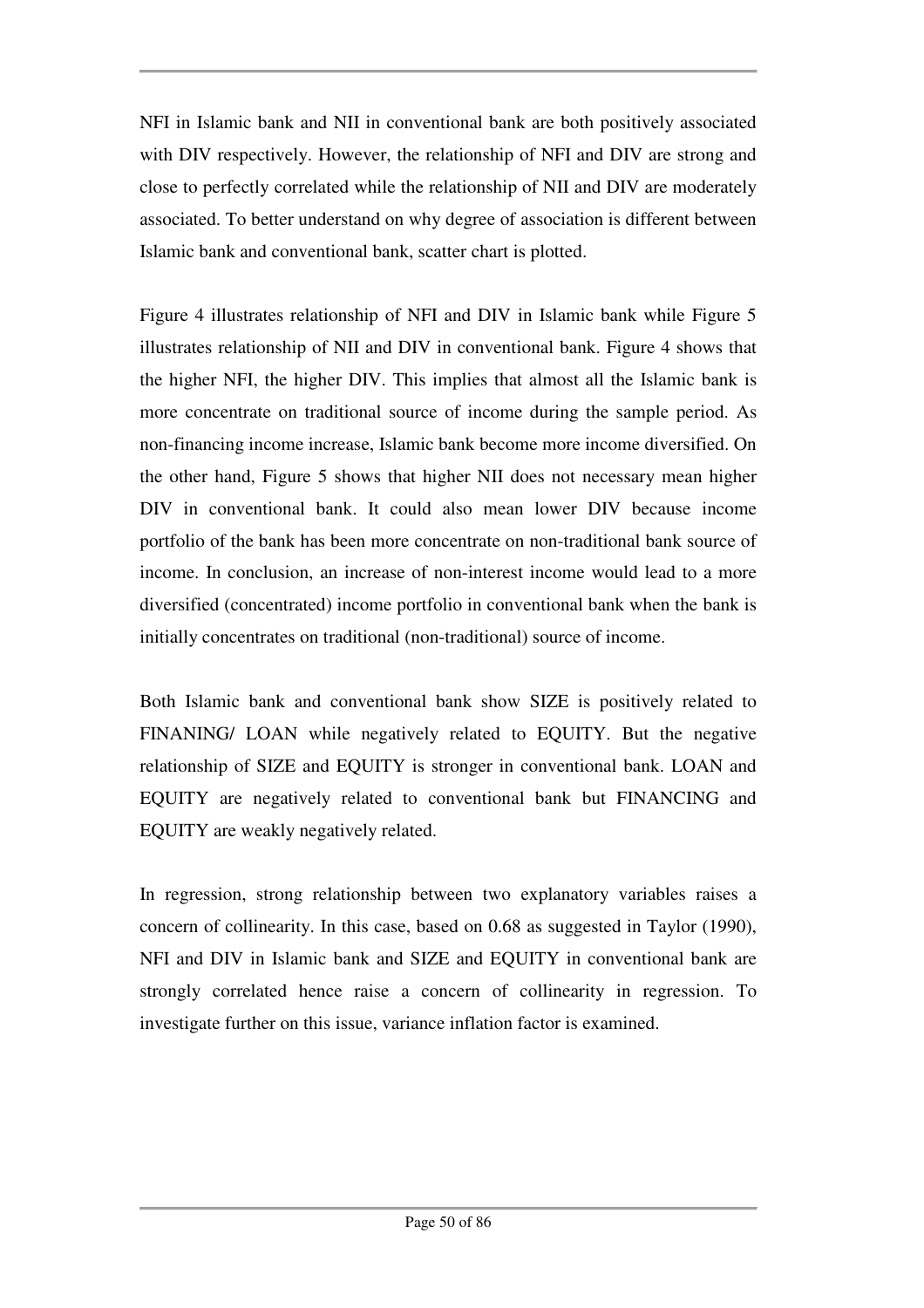



Note. This figure illustrates relationship of income diversification and non-traditional bank activities in Islamic bank. Non-traditional bank activities: non-financing income over net operating income (NFI); Income diversification: 1-Herfindahl-Hirshman index (DIV).





Note. This figure illustrates relationship of income diversification and non-traditional bank activities in conventional bank. Non-traditional bank activities: non-interest income over net operating income (NII); Income diversification: 1-Herfindahl-Hirshman index (DIV).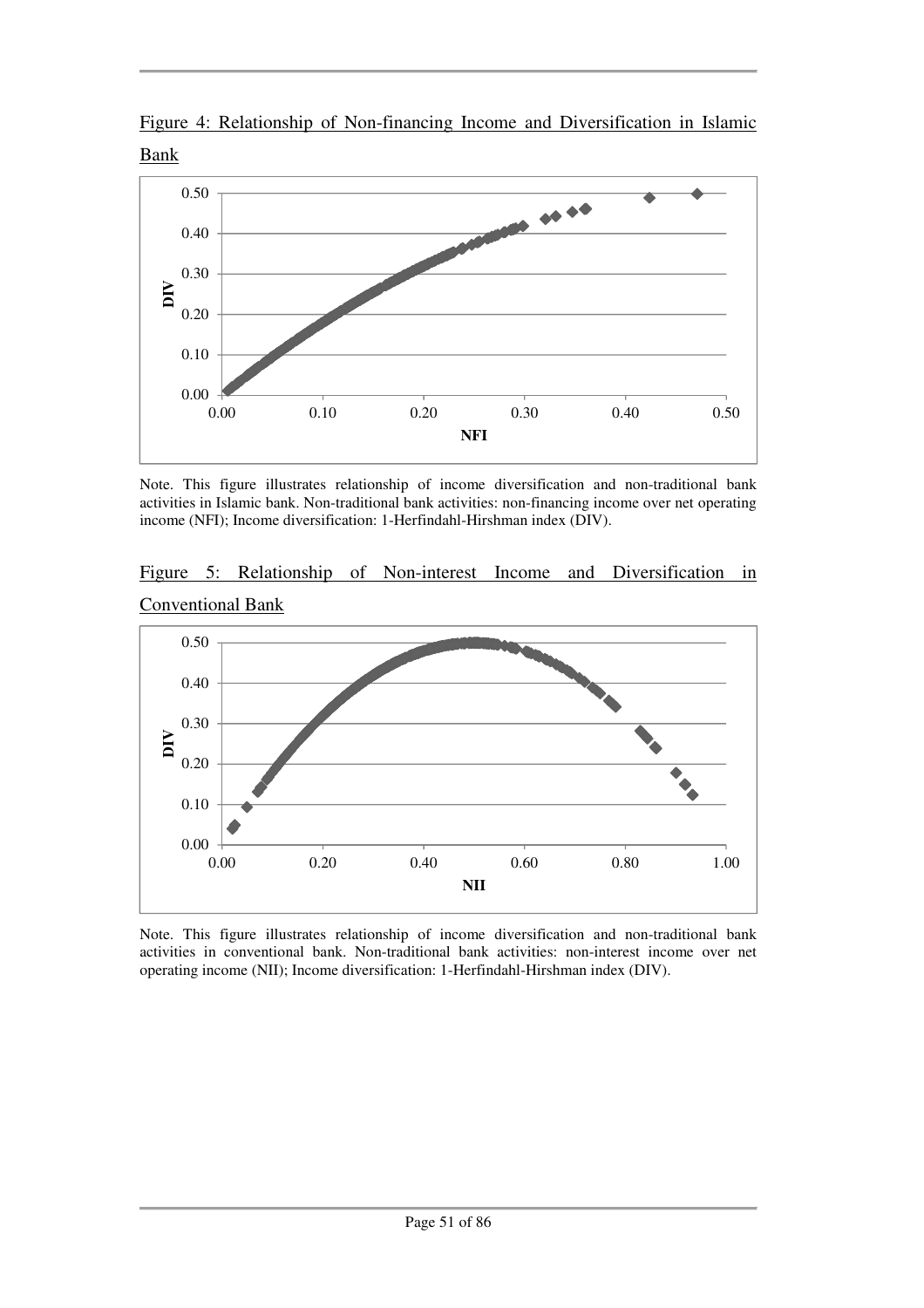## **4.1.6 Variance Inflation Factor**

Table 9 presents the variance inflation factor (VIF) and tolerance of explanatory variables of Islamic bank and conventional bank. According to Menard (2002), a VIF of more than 5 (tolerance of less than 0.20) is a cause of concern and a VIF of more than 10 (tolerance of less than 0.10) is almost certainly indicates a serious collinearity problem.

| Variable              | Islamic bank |           | Conventional bank |           |  |
|-----------------------|--------------|-----------|-------------------|-----------|--|
|                       | VIF          | Tolerance | VIF               | Tolerance |  |
| NFI/NII               | 32.623       | 0.031     | 1.938             | 0.516     |  |
| DIV                   | 31.851       | 0.031     | 1.368             | 0.731     |  |
| <b>SIZE</b>           | 1.777        | 0.563     | 2.611             | 0.383     |  |
| <b>GROWTH</b>         | 1.040        | 0.962     | 1.082             | 0.924     |  |
| <b>FINANCING/LOAN</b> | 1.168        | 0.856     | 2.201             | 0.454     |  |
| <b>EQUITY</b>         | 1.822        | 0.549     | 2.260             | 0.442     |  |

Table 9: Variance Inflation Factor

Note. This table reports variance inflation factor (VIF) for Islamic bank and conventional bank. Variables include non-traditional bank activities: non-financing income over net operating income (NFI), non-interest income over net operating income (NII); Income diversification: 1-Herfindahl-Hirshman index (DIV); Bank-specific characteristics: natural logarithm of total assets (SIZE), asset growth rate (GROWTH), financing-to-assets ratio (FINANCING), loan-to-assets ratio (LOAN), equity-to-assets ratio (EQUITY).

Results show that the inclusion of NFI and DIV in the regression of Islamic bank poses a serious collinearity problem. To solve this problem, one could run the regression by dropping one of the variables, NFI or DIV. This technique would be appropriate if both variables are measuring the same thing (O'Brien, 2007). One could argue that NFI and DIV are essentially measuring the same thing since there is no observation that Islamic bank is more concentrate in non-financing income. As a result, the more non-financing income generated by Islamic bank would also means that income source is more diversified. Therefore, there is no problem in dropping one of the variables in order to avoid result affected by multi-collinearity.

However, dropping NFI or DIV in the regression of Islamic bank also means the need to drop NII or DIV in the regression of conventional bank in order to compare the impact of non-traditional bank activities between Islamic bank and conventional bank. Unlike NFI and DIV in Islamic bank, NII and DIV in conventional bank do not measure the same thing because there are some observations that conventional bank is more concentrate on non-interest income.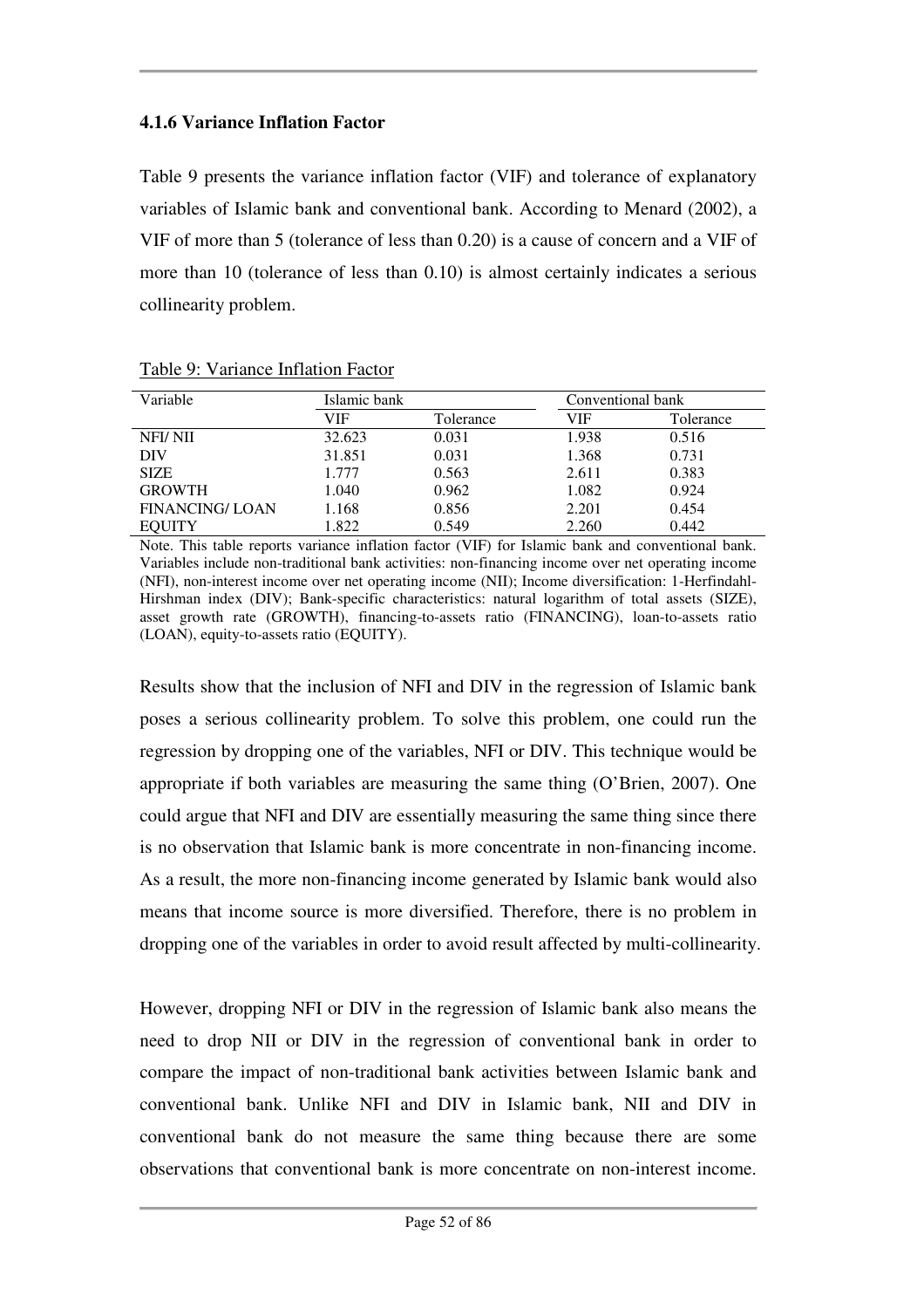As such, an increase of NII could mean either a more income diversified or a more income concentrated conventional bank depends on which source of income is being concentrated initially. As a result, dropping one of the variables, NII or DIV, in conventional bank would no longer represent its relationship with bank profitability controlling for the other variables (O'Brien, 2007).

For these reasons, this research first examine the regression based on Equation 6, then results are checked with two additional regression (one excluded DIV and the other excluded NFI/ NII) for robustness.

# **4.2 Presentation of Results**

Table 10 presents the results of quantile regression run on Equation 6 for Islamic and conventional bank at quantile 0.25 (less profitable), 0.50 (average profitable) and 0.75 (more profitable). For each quantile, coefficient of explanatory variable in Islamic bank regression and conventional bank regression are compared. Explanatory variables include non-financing (non-interest) income, diversification, bank size, asset growth, bank financing (bank loan) and bank equity. *Pseudo-R<sup>2</sup>* , a measure of goodness-of-fit of model in explaining data at *p*th quantile (similar to  $R<sup>2</sup>$  in ordinary least square regression) is provided at the last row of the table (Chen & Chalhoub-Deville, 2014).

## **4.2.1 Regression Results of Islamic Bank**

First column of each quantile in Table 10 presents regression results of Islamic bank. NFI exhibits positive relationship with Islamic bank's ROA. However, it is only statistically significant at 5 per cent level at quantile 0.25. DIV is negatively related to Islamic bank's ROA. It is significant at 1 per cent level at quantile 0.25, and 10 per cent level at quantile 0.50.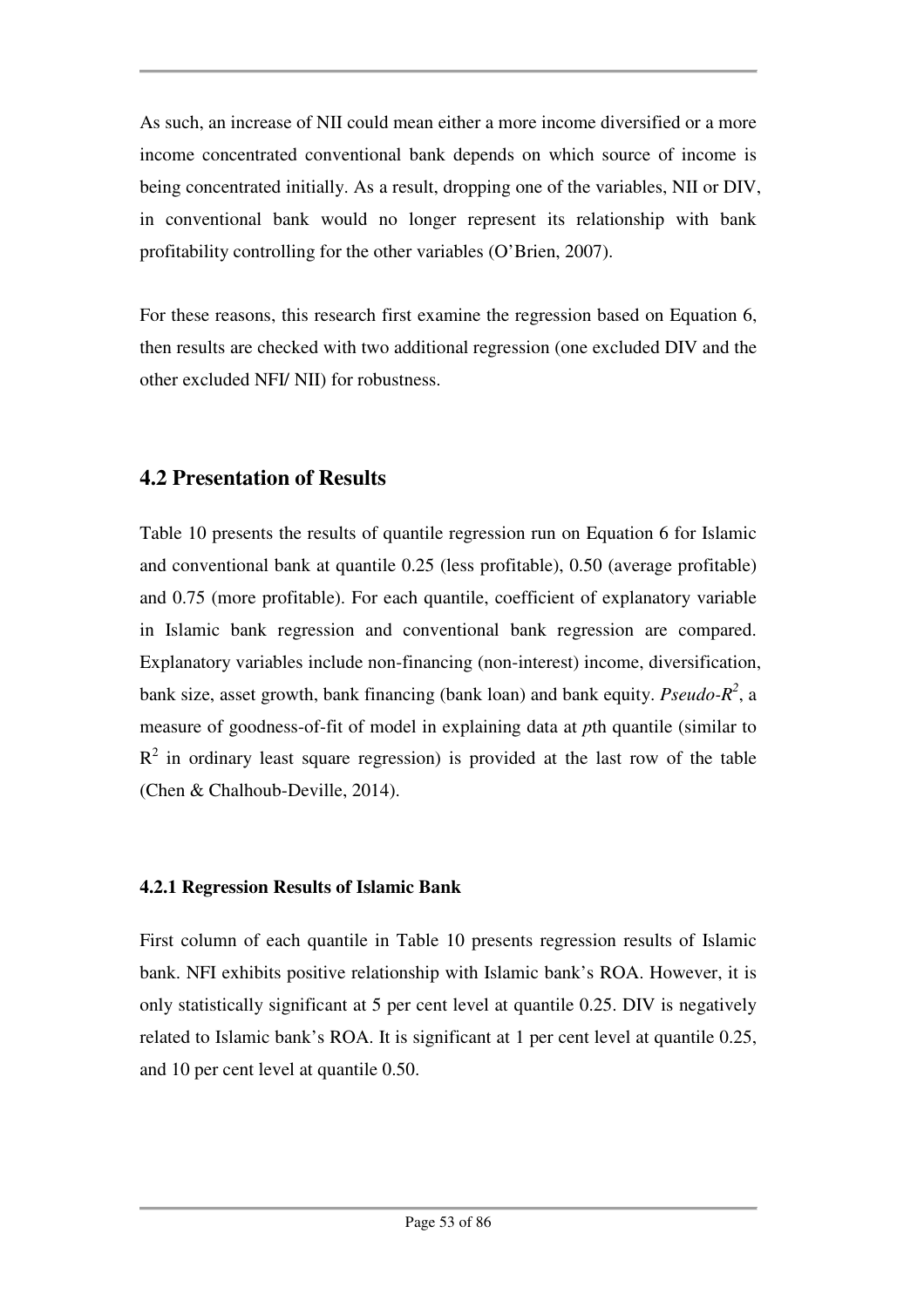| Quantile              | 0.25        |             |             | 0.50        |              |            | 0.75       |             |            |
|-----------------------|-------------|-------------|-------------|-------------|--------------|------------|------------|-------------|------------|
|                       | <b>IB</b>   | CB          | Difference  | IB          | CB           | Difference | <b>IB</b>  | CB          | Difference |
| Intercept             | $-0.004$    | $-0.007***$ | 0.004       | $-0.004**$  | $-0.003**$   | $-0.0007$  | $-0.003$   | 0.001       | $-0.004$   |
|                       | (0.003)     | (0.002)     | (0.003)     | (0.002)     | (0.001)      | (0.002)    | (0.003)    | (0.002)     | (0.003)    |
| NFI/NII               | $0.027**$   | 0.0008      | $0.026**$   | 0.013       | 0.003        | 0.010      | 0.019      | $0.007***$  | 0.012      |
|                       | (0.011)     | (0.001)     | (0.011)     | (0.009)     | (0.002)      | (0.010)    | (0.016)    | (0.001)     | (0.016)    |
| <b>DIV</b>            | $-0.021***$ | $0.004**$   | $-0.025***$ | $-0.011*$   | 0.001        | $-0.012*$  | $-0.015$   | $-0.004**$  | $-0.011$   |
|                       | (0.007)     | (0.002)     | (0.008)     | (0.006)     | (0.003)      | (0.007)    | (0.011)    | (0.002)     | (0.011)    |
| <b>SIZE</b>           | $0.0003**$  | $0.0003***$ | 0.00001     | $0.0003***$ | $0.0002$ *** | 0.0001     | 0.0003     | 0.00005     | 0.0002     |
|                       | (0.0002)    | (0.00007)   | (0.0002)    | (0.0001)    | (0.00007)    | (0.0001)   | (0.0002)   | (0.00009)   | (0.0002)   |
| <b>GROWTH</b>         | $-0.0009$   | $-0.0002$   | $-0.0007$   | $-0.001$    | $-0.0004$    | $-0.0009$  | 0.00009    | $-0.0007$   | 0.0008     |
|                       | (0.0009)    | (0.0009)    | (0.001)     | (0.001)     | (0.0008)     | (0.001)    | (0.002)    | (0.0006)    | (0.002)    |
| <b>FINANCING/</b>     | $0.003***$  | $0.003***$  | $-0.0003$   | $0.003***$  | $0.002***$   | 0.0009     | $0.004***$ | $0.002***$  | 0.002      |
| <b>LOAN</b>           | (0.001)     | (0.0008)    | (0.001)     | (0.0008)    | (0.0005)     | (0.001)    | (0.001)    | (0.0006)    | (0.001)    |
| <b>EQUITY</b>         | $-0.016***$ | 0.0001      | $-0.016***$ | $-0.006$    | $-0.002*$    | $-0.004$   | $-0.006$   | $-0.004***$ | $-0.001$   |
|                       | (0.004)     | (0.002)     | (0.005)     | (0.004)     | (0.001)      | (0.004)    | (0.005)    | (0.001)     | (0.005)    |
| Pseudo R <sup>2</sup> | 0.232       | 0.313       | 0.298       | 0.146       | 0.209        | 0.228      | 0.115      | 0.165       | 0.175      |

Table 10: Quantile Regression Results

Note. This table reports the results of quantile regression for Islamic bank (IB) and conventional bank (CB) based on Equation 6. Bootstrapped standard errors are in parentheses. The bootstrap standard errors are obtained using 1000 bootstrap replications. Last column of each quantile displays coefficient difference between variable in Islamic bank and conventional bank. Variables include bank profitability: return on assets (ROA); Non-traditional bank activities: non-financing income over net operating income (NFI), non-interest income over net operating income (NII); Income diversification: 1-Herfindahl-Hirshman index (DIV); Bank-specific characteristics: natural logarithm of total assets (SIZE), asset growth rate (GROWTH), financing-to-assets ratio (FINANCING), loan-to-assets ratio (LOAN), equity-to-assets ratio (EQUITY). \**p*<.10. \*\**p* < .05. \*\*\**p* < .01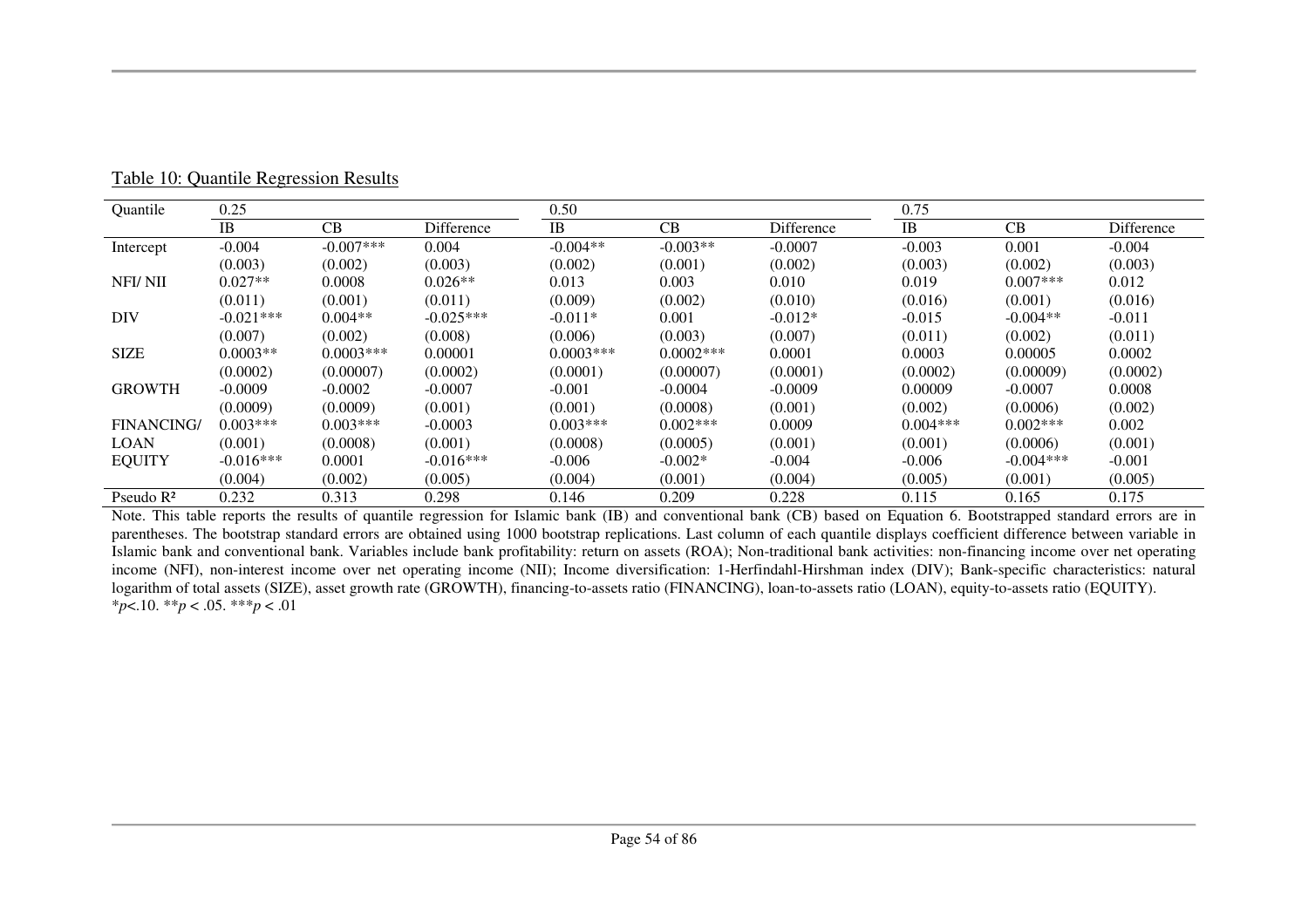SIZE has a positive impact on Islamic bank's ROA. It is significant at 5 per cent level at quantile 0.25, and 1 per cent level at quantile 0.50. GROWTH has a different relationship with Islamic bank's ROA across quantile examined. Specifically, it is positive related at quantile 0.25 and 0.50, but become negative at quantile 0.75. However, none of the quantiles examined is statistically significant. FINANCING is positive and significant at 1 per cent level related to Islamic bank's ROA across all quantile examined. EQUITY is negatively related to Islamic bank profitability and only statistically significant in quantile 0.25 at 1 per cent level.

Pseudo  $R^2$  shows that the model is more effective in explaining the relation between Islamic bank's ROA and explanatory variables at quantile 0.25. The explanatory variables examined explain 23.2 per cent of the variance in Islamic bank profitability. At quantile 0.50 and 0.75, the model explains 14.6 per cent and 11.5 per cent of the variance in Islamic bank profitability respectively.

#### **4.2.2 Regression Results of Conventional Bank**

Second column of each quantile in Table 10 presents regression results of conventional bank. NII exhibits a positive relationship with conventional bank' ROA. It is, however, only statistically significant at 1 per cent level at quantile 0.75. Relationship between DIV and ROA change across quantile examined. Specifically, DIV is positive and significant at 5 per cent level at quantile 0.25, but become insignificant at quantile 0.50. At quantile 0.75, the relationship between DIV and ROA become negative and significant at 5 per cent level.

SIZE has a positive impact on ROA but only significant at 1 per cent level at quantile 0.25 and 0.50. GROWTH is negative but insignificant related to ROA. LOAN is positive and significant at 1 per cent level related to ROA at all quantile examined. EQUITY is initially positive but insignificant related to ROA, but change to negative and significant at 10 per cent level and 1 per cent level at quantile 0.50 and 0.75 respectively.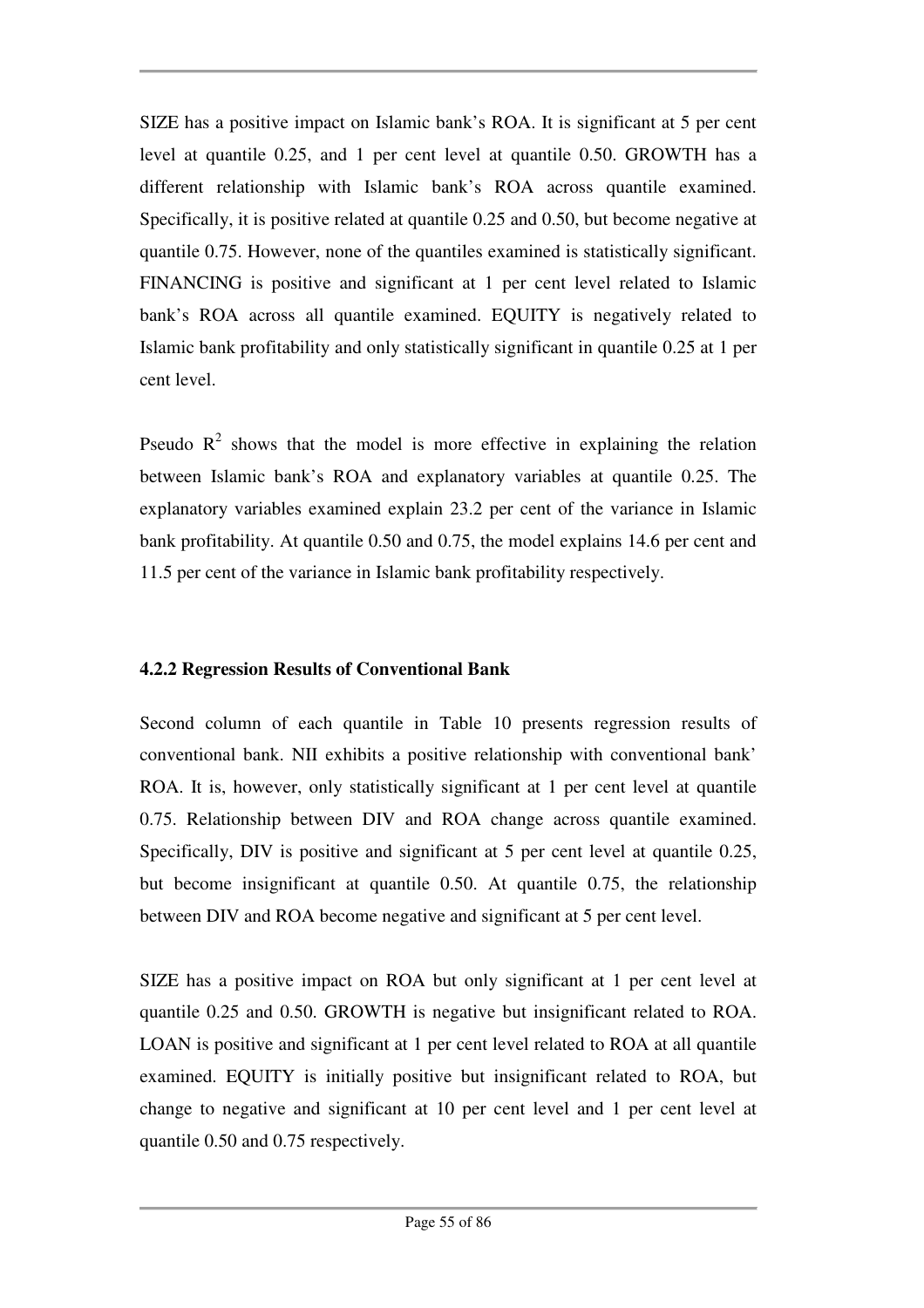#### **4.2.3 Islamic and Conventional Bank Comparison**

Third column of each quantile in Table 10 shows the different between coefficients in Islamic bank regression and coefficient in conventional bank regression. Results show that coefficient of NFI is higher than NII, however, statistically significant different between the two only found at quantile 0.25 at 5 per cent significant level. DIV, on the other hand, shows its coefficient in Islamic bank regression is lower than conventional bank. It is statistically significant different at quantile 0.25 and 0.50 at 1 per cent significant level and 10 per cent significant level respectively.

SIZE, GROWTH, and FINANCING (LOAN) do not show statistically significant between coefficient in Islamic bank regression and coefficient in conventional bank regression. EQUITY, on the other hand, shows its coefficient in Islamic bank regression is statistically significant at 1 per cent level lower than its coefficient in conventional bank regression at quantile 0.25.

# **4.3 Robustness Check**

Table 11 and 12 provide regression results excluding DIV and NFI/NII respectively. As indicated in Section 4.1.6, regression results of Islamic bank in Table 10 would subject to serious collinearity problem due to the strong association of NFI and DIV. Dropping one of the strong associated variable, either NFI and DIV, would address the problem.

## **4.3.1 Regression Results excluded DIV**

When DIV variable is excluded, the regression reveals that NFI in Islamic bank regression is negatively related to Islamic bank' ROA except quantile 0.75 is positive. However, the relationship is insignificant in all quantile examined. It is also reveal that negative relationship between GROWTH and Islamic bank's ROA is statistically significant at quantile 0.50.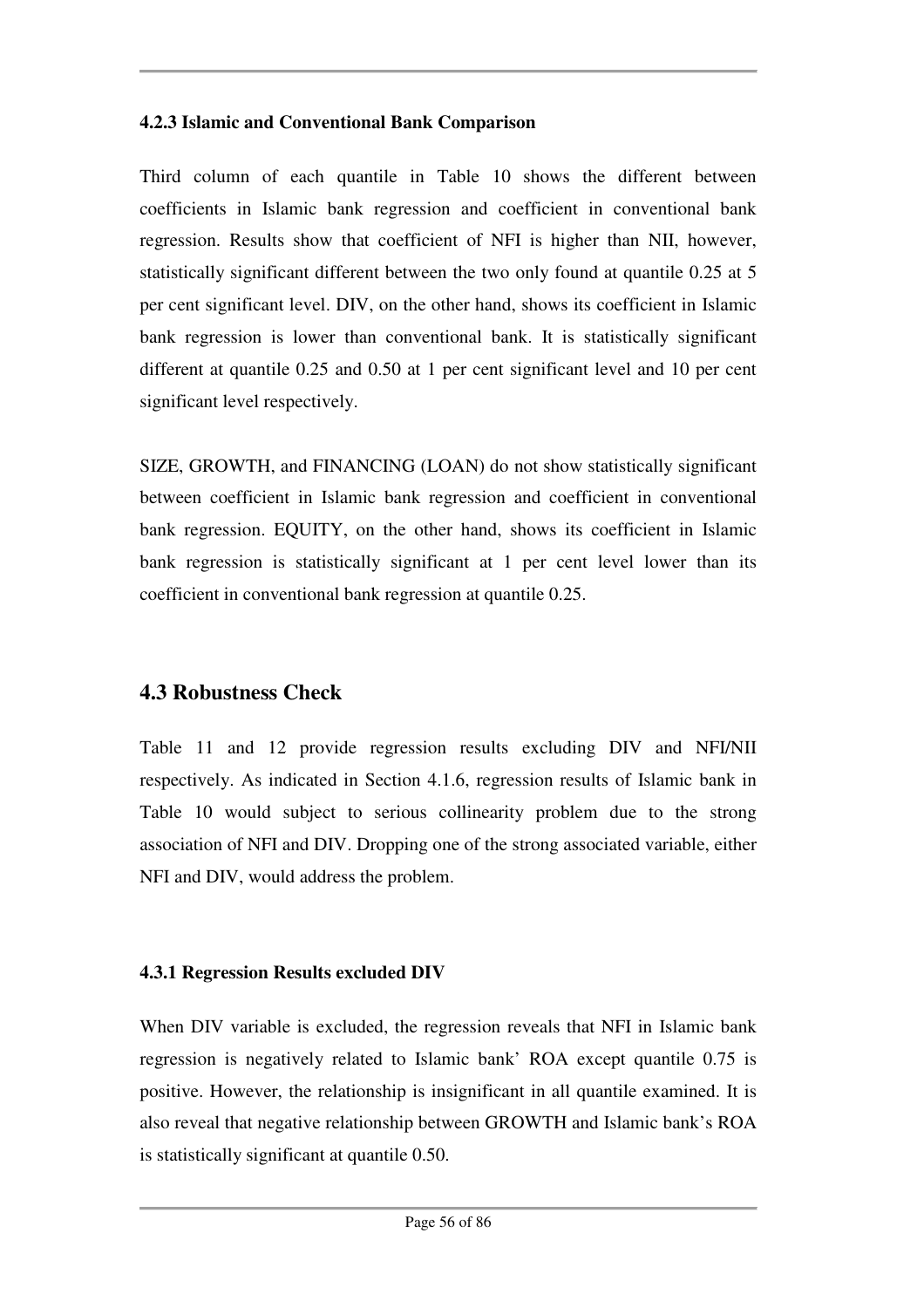| <b>Ouantile</b>   | 0.25        |             |             | 0.50       |              |             | 0.75       |            |             |
|-------------------|-------------|-------------|-------------|------------|--------------|-------------|------------|------------|-------------|
|                   | <b>IB</b>   | CB          | Difference  | <b>IB</b>  | CB           | Difference  | <b>IB</b>  | CB         | Difference  |
| Intercept         | $-0.005$    | $-0.006***$ | 0.002       | $-0.003**$ | $-0.003**$   | $-0.0006$   | $-0.003$   | $-0.0002$  | $-0.003$    |
|                   | (0.003)     | (0.002)     | (0.003)     | (0.002)    | (0.001)      | (0.002)     | (0.003)    | (0.002)    | (0.004)     |
| NFI/NII           | $-0.002$    | $0.002**$   | $-0.005**$  | $-0.002$   | $0.003***$   | $-0.005***$ | 0.0003     | $0.006***$ | $-0.005***$ |
|                   | (0.002)     | (0.001)     | (0.002)     | (0.002)    | (0.0006)     | (0.002)     | (0.002)    | (0.0009)   | (0.002)     |
| <b>SIZE</b>       | $0.0004**$  | $0.0003***$ | 0.00002     | $0.0002**$ | $0.0002$ *** | 0.00004     | 0.0002     | 0.00005    | 0.0001      |
|                   | (0.0002)    | (0.00008)   | (0.0002)    | (0.0001)   | (0.00006)    | (0.0001)    | (0.0002)   | (0.0001)   | (0.0002)    |
| <b>GROWTH</b>     | $-0.0006$   | $-0.0006$   | $-0.00004$  | $-0.001*$  | $-0.0003$    | $-0.001$    | 0.0006     | $-0.0006$  | 0.001       |
|                   | (0.001)     | (0.001)     | (0.001)     | (0.0008)   | (0.0009)     | (0.001)     | (0.002)    | (0.0007)   | (0.002)     |
| <b>FINANCING/</b> | $0.002**$   | $0.003***$  | $-0.001$    | $0.003***$ | $0.002***$   | 0.001       | $0.005***$ | $0.003***$ | $0.002*$    |
| <b>LOAN</b>       | (0.001)     | (0.0008)    | (0.001)     | (0.0007)   | (0.0005)     | (0.0009)    | (0.0009)   | (0.0007)   | (0.001)     |
| <b>EQUITY</b>     | $-0.014***$ | $-0.0009$   | $-0.013***$ | $-0.005$   | $-0.003**$   | $-0.003$    | $-0.0001$  | $-0.003**$ | 0.003       |
|                   | (0.004)     | (0.002)     | (0.005)     | (0.003)    | (0.001)      | (0.003)     | (0.005)    | (0.001)    | (0.005)     |
| Pseudo $R^2$      | 0.214       | 0.291       | 0.278       | 0.136      | 0.208        | 0.223       | 0.096      | 0.147      | 0.157       |

Table 11: Quantile Regression Results (Excluded DIV)

Note. This table reports the results of quantile regression for Islamic bank (IB) and conventional bank (CB) based on Equation 6. Bootstrapped standard errors are in parentheses. The bootstrap standard errors are obtained using 1000 bootstrap replications. Last column of each quantile displays coefficient difference between variable in Islamic bank and conventional bank. Variables include bank profitability: return on assets (ROA); Non-traditional bank activities: non-financing income over net operating income (NFI), non-interest income over net operating income (NII); Bank-specific characteristics: natural logarithm of total assets (SIZE), asset growth rate (GROWTH), financing-to-assets ratio (FINANCING), loan-to-assets ratio (LOAN), equity-to-assets ratio (EQUITY). \**p*<.10. \*\**p* < .05. \*\*\**p* < .01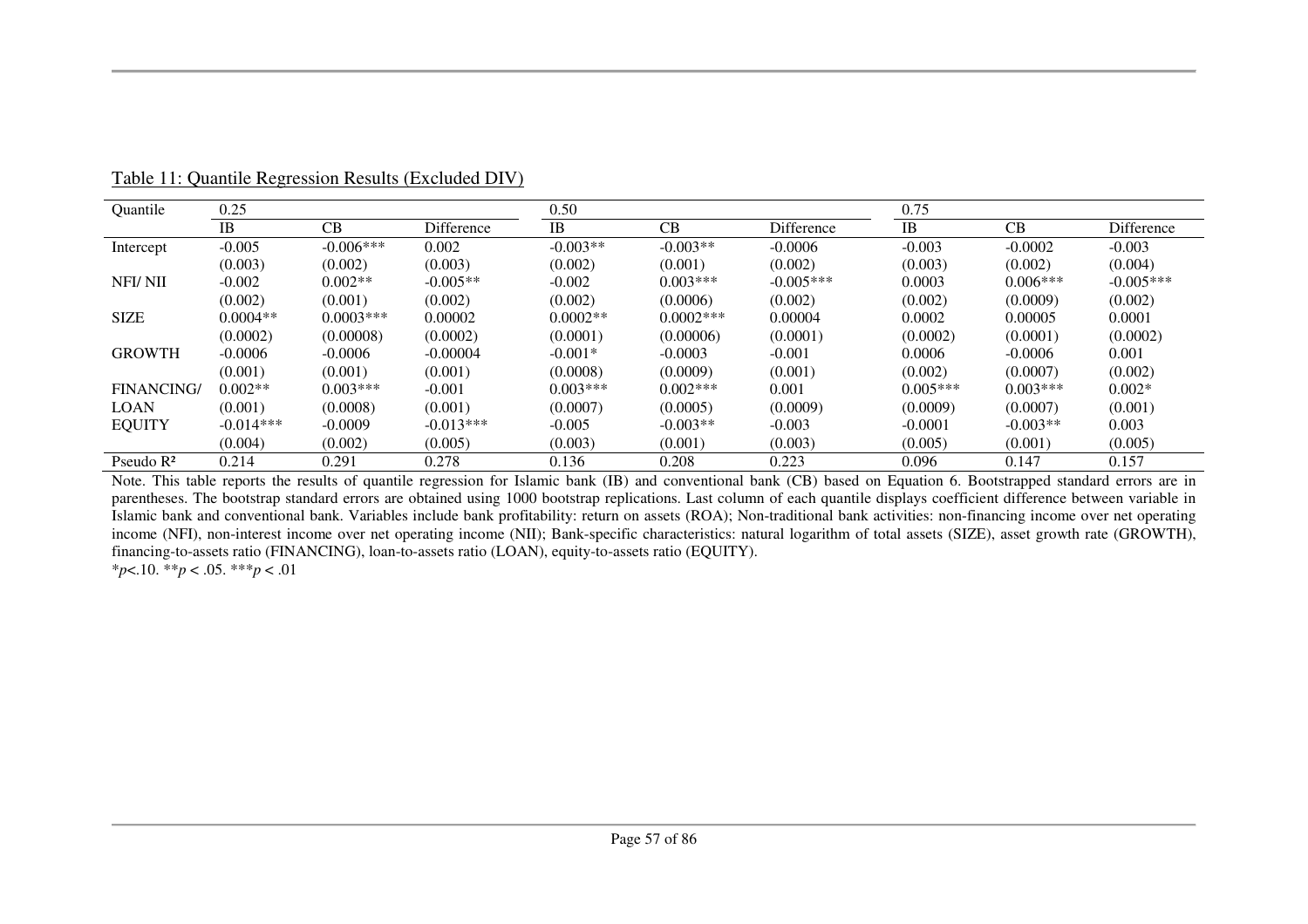| Quantile          | 0.25        |             |              | 0.50        |             |                   | 0.75       |              |            |  |
|-------------------|-------------|-------------|--------------|-------------|-------------|-------------------|------------|--------------|------------|--|
|                   | <b>IB</b>   | CB          | Difference   | <b>IB</b>   | CB          | <b>Difference</b> | <b>IB</b>  | CB           | Difference |  |
| Intercept         | $-0.005*$   | $-0.007***$ | 0.002        | $-0.004**$  | $-0.003**$  | $-0.0003$         | $-0.003$   | $0.004*$     | $-0.008*$  |  |
|                   | (0.003)     | (0.002)     | (0.003)      | (0.002)     | (0.001)     | (0.002)           | (0.003)    | (0.003)      | (0.004)    |  |
| <b>DIV</b>        | $-0.002*$   | $0.005***$  | $-0.007$ *** | $-0.002$    | $0.004***$  | $-0.006***$       | $-0.0003$  | $0.002**$    | $-0.003$   |  |
|                   | (0.001)     | (0.001)     | (0.002)      | (0.001)     | (0.0008)    | (0.001)           | (0.001)    | (0.001)      | (0.002)    |  |
| <b>SIZE</b>       | $0.0004**$  | $0.0003***$ | 0.00005      | $0.0003***$ | $0.0002***$ | 0.00007           | 0.0002     | $-0.00005$   | 0.0003     |  |
|                   | (0.0002)    | (0.00007)   | (0.0002)     | (0.0001)    | (0.00007)   | (0.0001)          | (0.0002)   | (0.0001)     | (0.0002)   |  |
| <b>GROWTH</b>     | $-0.0008$   | 0.0001      | $-0.0009$    | $-0.001*$   | $-0.0005$   | $-0.0009$         | $-0.0001$  | $-0.001$     | 0.001      |  |
|                   | (0.001)     | (0.0008)    | (0.001)      | (0.0008)    | (0.0006)    | (0.001)           | (0.002)    | (0.001)      | (0.002)    |  |
| <b>FINANCING/</b> | $0.003**$   | $0.003***$  | $-0.0008$    | $0.003***$  | $0.002***$  | $0.002*$          | $0.004***$ | 0.00008      | $0.004***$ |  |
| <b>LOAN</b>       | (0.001)     | (0.0007)    | (0.001)      | (0.0007)    | (0.0005)    | (0.0009)          | (0.0009)   | (0.0009)     | (0.001)    |  |
| <b>EQUITY</b>     | $-0.013***$ | 0.0003      | $-0.013***$  | $-0.005$    | $-0.002$    | $-0.003$          | 0.001      | $-0.007$ *** | $0.008*$   |  |
|                   | (0.004)     | (0.002)     | (0.005)      | (0.003)     | (0.001)     | (0.003)           | (0.004)    | (0.002)      | (0.005)    |  |
| Pseudo $R^2$      | 0.217       | 0.312       | 0.291        | 0.138       | 0.191       | 0.215             | 0.096      | 0.069        | 0.114      |  |

Table 12: Quantile Regression Results (Excluded NFI/ NII)

Note. This table reports the results of quantile regression for Islamic bank (IB) and conventional bank (CB) based on Equation 6. Bootstrapped standard errors are in parentheses. The bootstrap standard errors are obtained using 1000 bootstrap replications. Last column of each quantile displays coefficient difference between variable in Islamic bank and conventional bank. Variables include bank profitability: return on assets (ROA); Income diversification: 1-Herfindahl-Hirshman index (DIV); Bank-specific characteristics: natural logarithm of total assets (SIZE), asset growth rate (GROWTH), financing-to-assets ratio (FINANCING), loan-to-assets ratio (LOAN), equity-to-assets ratio (EQUITY).

\**p*<.10. \*\**p* < .05. \*\*\**p* < .01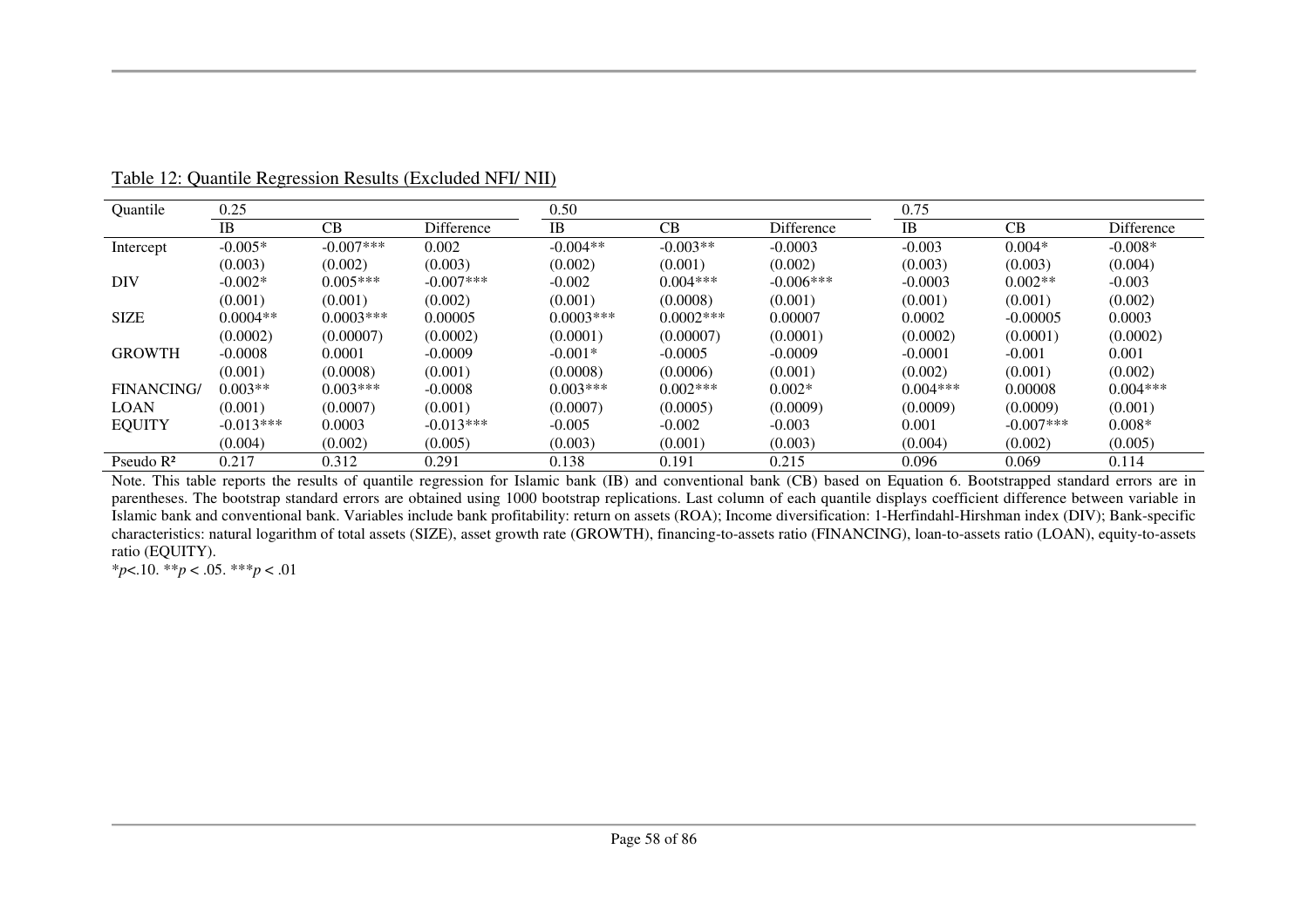On the other hand, NII is statistically positive related to ROA of conventional bank across all quantile examined. The relationship between EQUITY and ROA of conventional bank at quantile 0.25 change to negative but the relationship remains insignificant.

Excluded DIV, the coefficient of NFI in Islamic bank regression is statistically significant lesser than coefficient of NII in conventional bank regression across all quantile examined. It is also find that coefficient of FINANCING in Islamic bank regression is statistically significant higher than coefficient of LOAN in conventional bank.

#### **4.3.2 Regression Results excluded NFI/ NII**

Excluded NFI, regression results reveal that the negative relationship of DIV and ROA in Islamic bank regression is only statistically significant at quantile 0.25. It is also reveal that negative relationship between GROWTH and Islamic bank's ROA is statistically significant at quantile 0.50, thus confirm the result in the regression without DIV as discussed in Section 4.3.1. Coefficient of GROWTH and EQUITY is found to change direction at quantile 0.75, however, no significant relationship identified.

On the other hand, DIV is found to be statistically significant and positive associated with ROA of conventional bank across all quantile examined. It is also found relationship of LOAN at quantile 0.75 and EQUITY at quantile 0.50 no longer significant with conventional bank ROA.

Without NFI/ NII, coefficient of DIV in Islamic bank regression remains statistically lower than coefficient of DIV in conventional bank at quantile 0.25 and 0.50. Consistent with regression without DIV, coefficient of FINANCING in Islamic bank is statistically significant higher than coefficient of LOAN in conventional bank at quantile 0.50 and quantile 0.75. It is also find that coefficient of EQUITY in Islamic bank regression is higher than coefficient of EQUITY in conventional bank regression.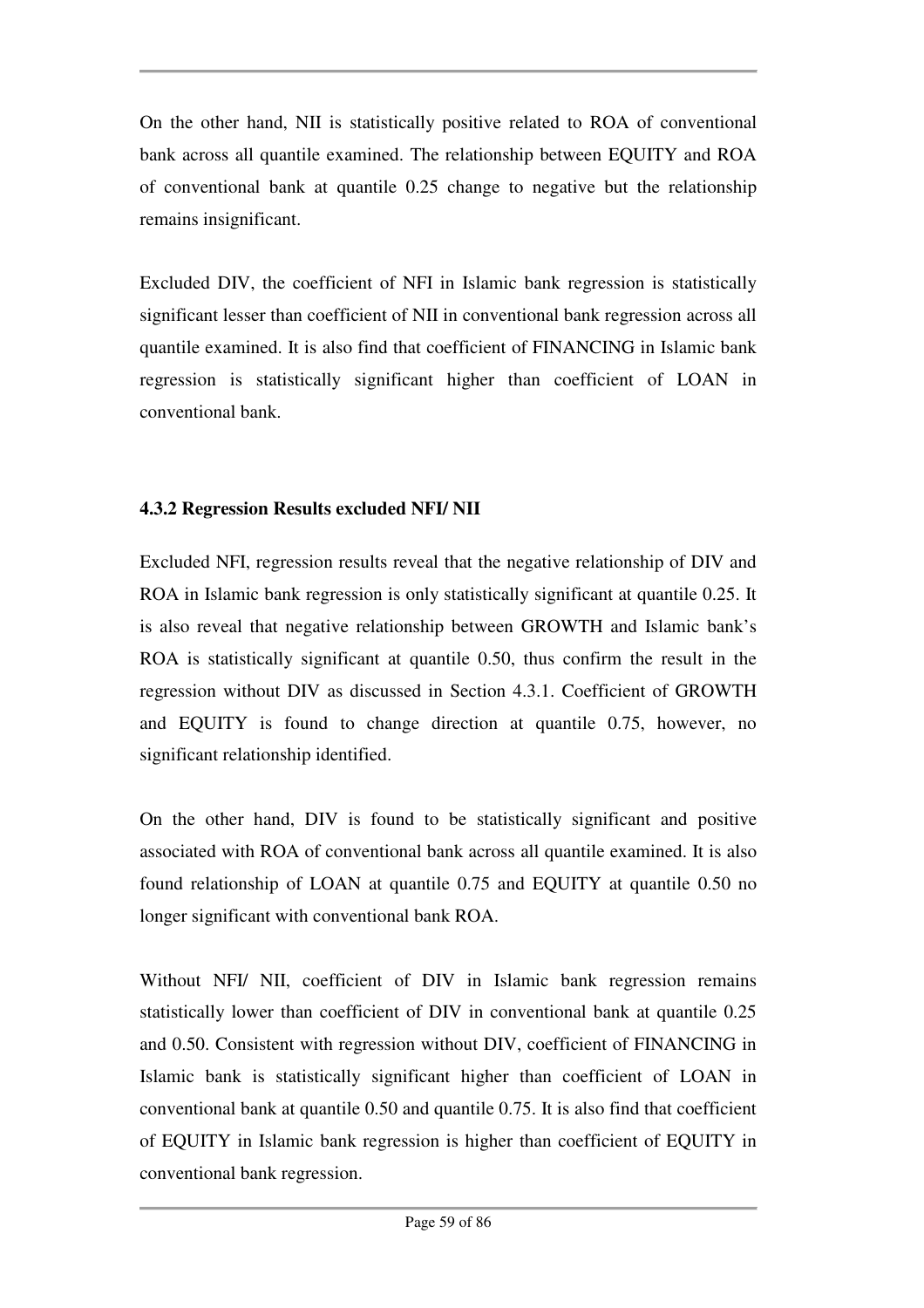# **4.4 Interpretation of Results**

Table 13 summarizes the findings of hypotheses tested in this research. Panel A presents the findings of hypothesis 1 tested for the impact of non-financing (noninterest) income on bank profitability excluding the effect of income diversification. On the other hand, Panel B presents the findings of hypothesis 2 tested for the impact of income diversification on bank profitability excluding the effect of non-financing (non-interest) income.

| Variable                               | Hypothesis       | Less profitable  | Average profitable | More profitable  |
|----------------------------------------|------------------|------------------|--------------------|------------------|
| Panel A: Excluded DIV                  |                  |                  |                    |                  |
| NFI/NII                                | Hypothesis $1_A$ | Failed to reject | Failed to reject   | Failed to reject |
|                                        | $1_{\rm R}$      | Rejected         | Rejected           | Rejected         |
|                                        | 1 <sub>C</sub>   | Rejected         | Rejected           | Rejected         |
| Panel B: Excluded NFI/NII              |                  |                  |                    |                  |
| <b>DIV</b>                             | Hypothesis $2_A$ | Rejected         | Failed to reject   | Failed to reject |
|                                        | $2_{\rm B}$      | Rejected         | Rejected           | Rejected         |
|                                        | 2 <sub>C</sub>   | Rejected         | Rejected           | Failed to reject |
| Panel C: Included both DIV and NII     |                  |                  |                    |                  |
| <b>NII</b>                             | Hypothesis $1_B$ | Failed to reject | Failed to reject   | Rejected         |
| <b>DIV</b>                             | Hypothesis $2_B$ | Rejected         | Failed to reject   | Rejected         |
| Panel D: Bank-specific characteristics |                  |                  |                    |                  |
| <b>SIZE</b>                            | Hypothesis $3_A$ | Rejected         | Rejected           | Failed to reject |
|                                        | $3_{\rm B}$      | Rejected         | Rejected           | Failed to reject |
|                                        | 3 <sub>C</sub>   | Failed to reject | Failed to reject   | Failed to reject |
| <b>GROWTH</b>                          | Hypothesis $4_A$ | Failed to reject | Rejected           | Failed to reject |
|                                        | $4_{\rm R}$      | Failed to reject | Failed to reject   | Failed to reject |
|                                        | 4 <sub>C</sub>   | Failed to reject | Failed to reject   | Failed to reject |
| <b>FINANCING/</b>                      | Hypothesis $5_A$ | Rejected         | Rejected           | Rejected         |
| <b>LOAN</b>                            |                  |                  |                    |                  |
|                                        | $5_{\rm B}$      | Rejected         | Rejected           | Inconsistent     |
|                                        | 5 <sub>C</sub>   | Failed to reject | Inconsistent       | Rejected         |
| <b>EQUITY</b>                          | Hypothesis $6_A$ | Rejected         | Failed to reject   | Failed to reject |
|                                        | 6 <sub>B</sub>   | Failed to reject | Inconsistent       | Rejected         |
|                                        | 6 <sub>C</sub>   | Rejected         | Failed to reject   | Inconsistent     |

Table 13: Summary of Hypothesis Findings

Note. This table summarizes the findings of hypothesis tested in this research. Variables include non-traditional bank activities: non-financing income over net operating income (NFI), noninterest income over net operating income (NII); Income diversification: 1-Herfindahl-Hirshman index (DIV); Bank-specific characteristics: natural logarithm of total assets (SIZE), asset growth rate (GROWTH), financing-to-assets ratio (FINANCING), loan-to-assets ratio (LOAN), equity-toassets ratio (EQUITY).

## **4.4.1 Impact of Non-financing (Non-interest) Income**

Excluded DIV, findings on Islamic bank failed to reject hypothesis  $1_A$ . This suggests non-financing income does not exert an impact on profitability of Islamic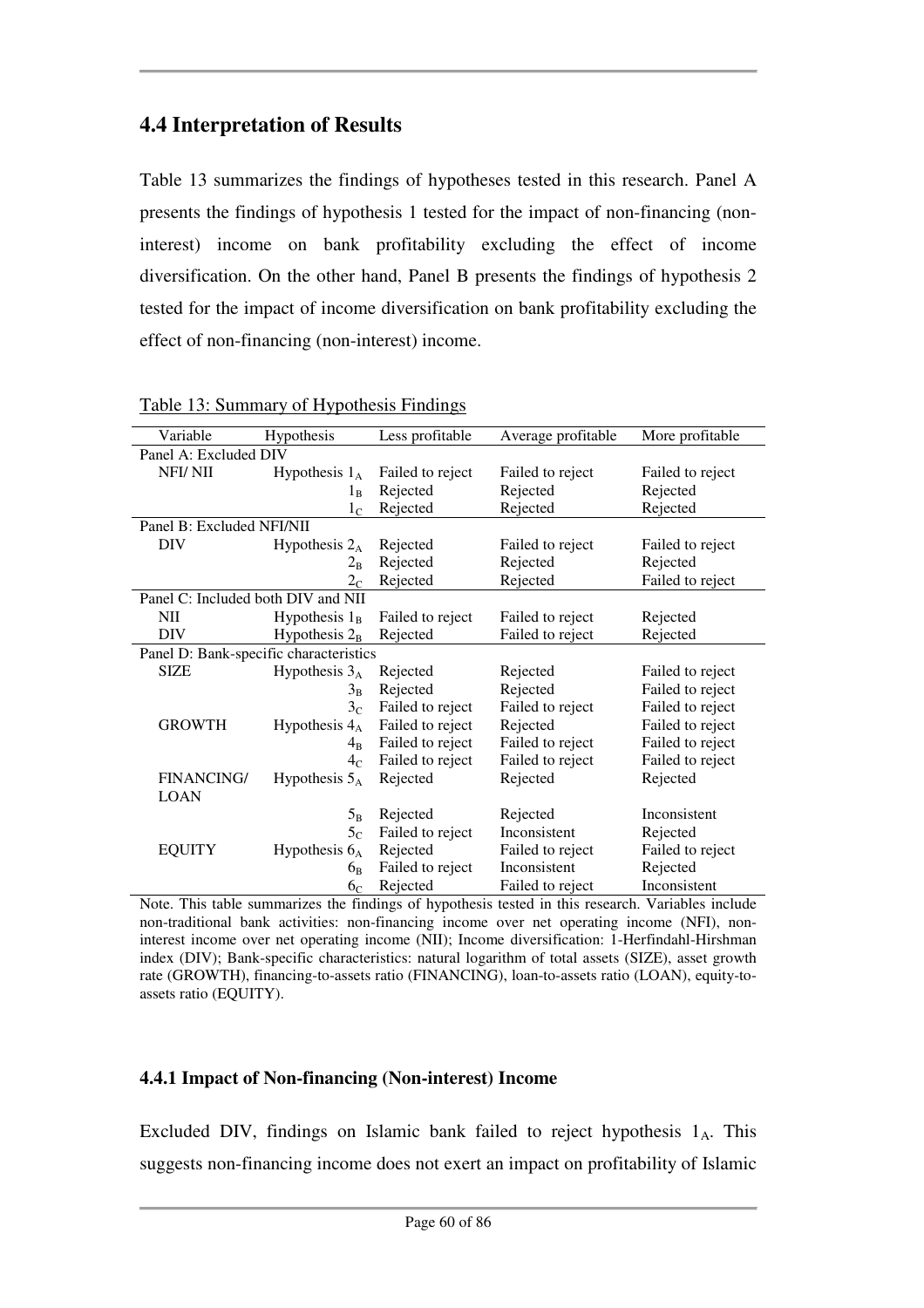bank. This is not consistent with the findings of Molyneux and Yip (2013) which find non-financing income positively impact profitability of Islamic bank. Less profitable Islamic bank may want to compensate the lack of financing income with larger share of non-financing income, as shown in Section 4.1.3, it appeared that larger share of non-financing income does not improve their profitability like those average and more profitable Islamic bank with a relative smaller share of non-financing income do.

There are two possible reasons that non-financing income in Islamic bank has no impact on its profitability. First, despite the share of non-financing income in less profitable Islamic bank is the largest among Islamic banks, it is still considered less when compared to those in conventional bank. In descriptive analysis, Section 4.1.1 and Section 4.1.2, average non-financing income over net operating income in less profitable Islamic bank is 14.90 per cent as measured by mean (13.67 per cent as measured by median) while the least share of non-interest income in conventional bank has an average of 32.27 per cent as measured by mean (26.99 per cent as measured by median). Therefore, the share of non-financing income in Islamic bank, even in less profitable Islamic bank, is about twice as less as noninterest income in conventional bank. The relative small amount of non-financing income in Islamic bank, despite intend to compensate financing income, could be part of the result that some of the non-traditional bank activities are not permissible by Shariah to perform in Islamic bank.

Alternatively, the practice of Shariah compliance has restricted Islamic bank benefit from non-traditional bank activities. From fee income perspective, Islamic bank is not supposed to charge fee based on transaction size and repeated service if there is no extra costs and efforts incurred (Schaik, 2001). From trading income perspective, Islamic bank is prohibited from speculative trading (Schaik, 2001). Trading with motive of hedging would imply income from trading activities will be used to cover unexpected losses. For example, income from Islamic profit rate swap is supposed to cover the losses in environment where profit rate margin is shrinking. Therefore, profit from both component of non-financing income (fee income and trading income) are being neutralized by the costs.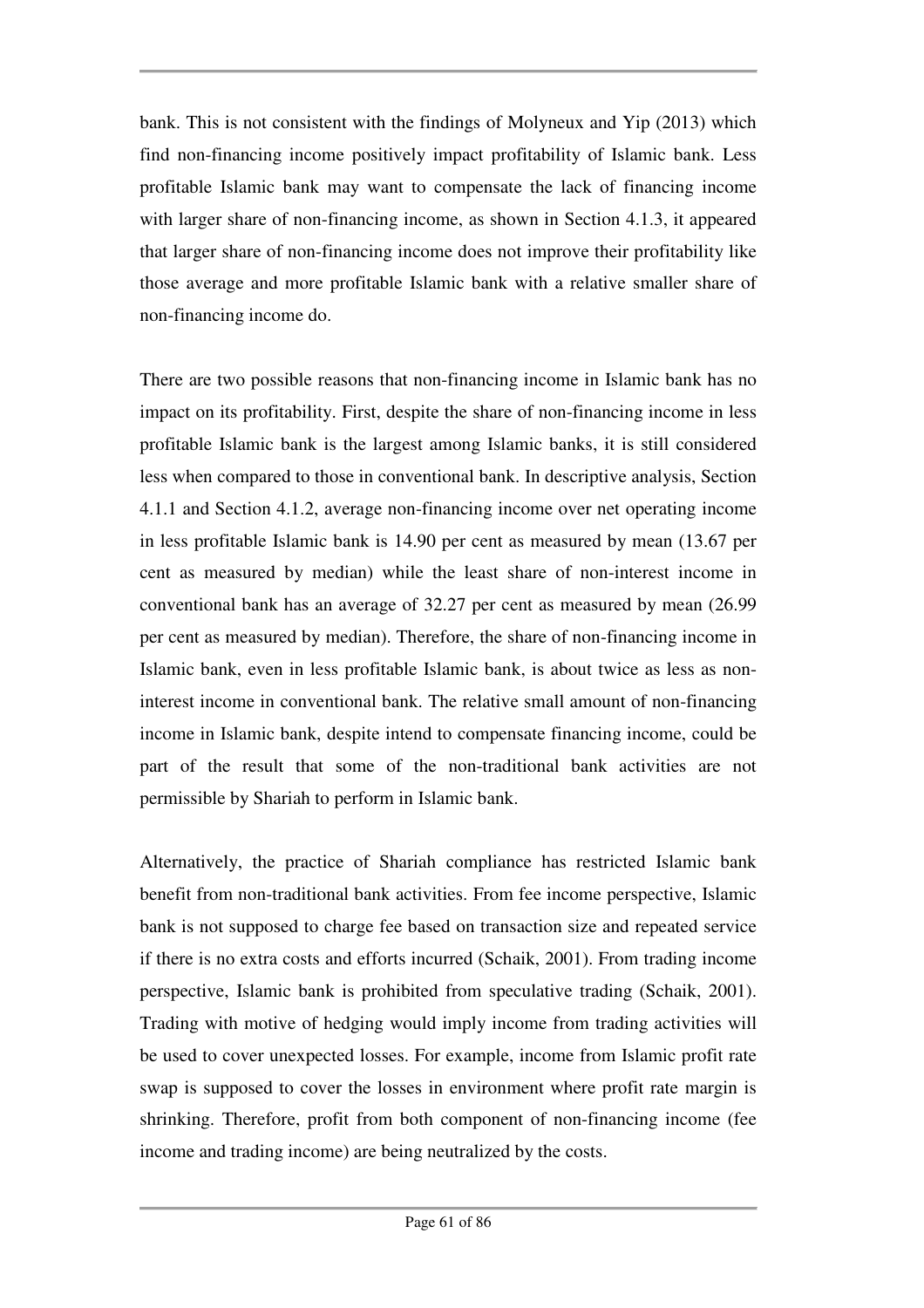On the other hand, findings on conventional bank reject hypothesis  $1_B$  with a positive coefficient sign. This suggests non-interest income has a positive impact on profitability of conventional bank when effect of income diversification is excluded. This result is consistent with findings in United States conducted by Apergis (2014) and DeYoung and Rice (2004) which do not take the effect of income diversification into account. As mentioned previously, the share of noninterest income in conventional bank is higher than non-financing income in Islamic bank. Moreover, conventional bank charge fees for non-traditional bank service provided based on transaction size and repeated service. This allow conventional bank to generate additional income without much increase in variable costs (DeYoung & Roland, 2001). Also, conventional bank can speculate with securities trading, thus potential higher returns.

Compare the impact of non-financing income on profitability of Islamic bank and impact of non-interest income on profitability of conventional bank, the findings reject hypothesis  $1<sub>C</sub>$ . The result suggests non-financing income in Islamic bank is less beneficial than non-interest income in conventional bank.

### **4.4.2 Impact of Income Diversification**

Excluding the effect of non-financing income, hypothesis  $2_A$  is rejected when Islamic bank is less profitable while failed to reject when Islamic bank is average and more profitable. These findings suggest income diversification is detrimental to profitability of Islamic bank when it is less profitable but no impact when it is average and more profitable. The findings is partially consistent with Molyneux and Yip (2013) which uses weighted and robust regressions find income diversification reduce profitability of mean average profitable Islamic bank.

The findings could be a result of lack of expertise in Islamic bank, as argued by Shaban et al. (2014), which lead to excessive resources allocated to monitor different source of income. Such inefficient allocation of resources may have cost the bank profitability. Since less profitable Islamic bank earn less income and it has relative larger share of non-traditional bank activities, the cost of inefficient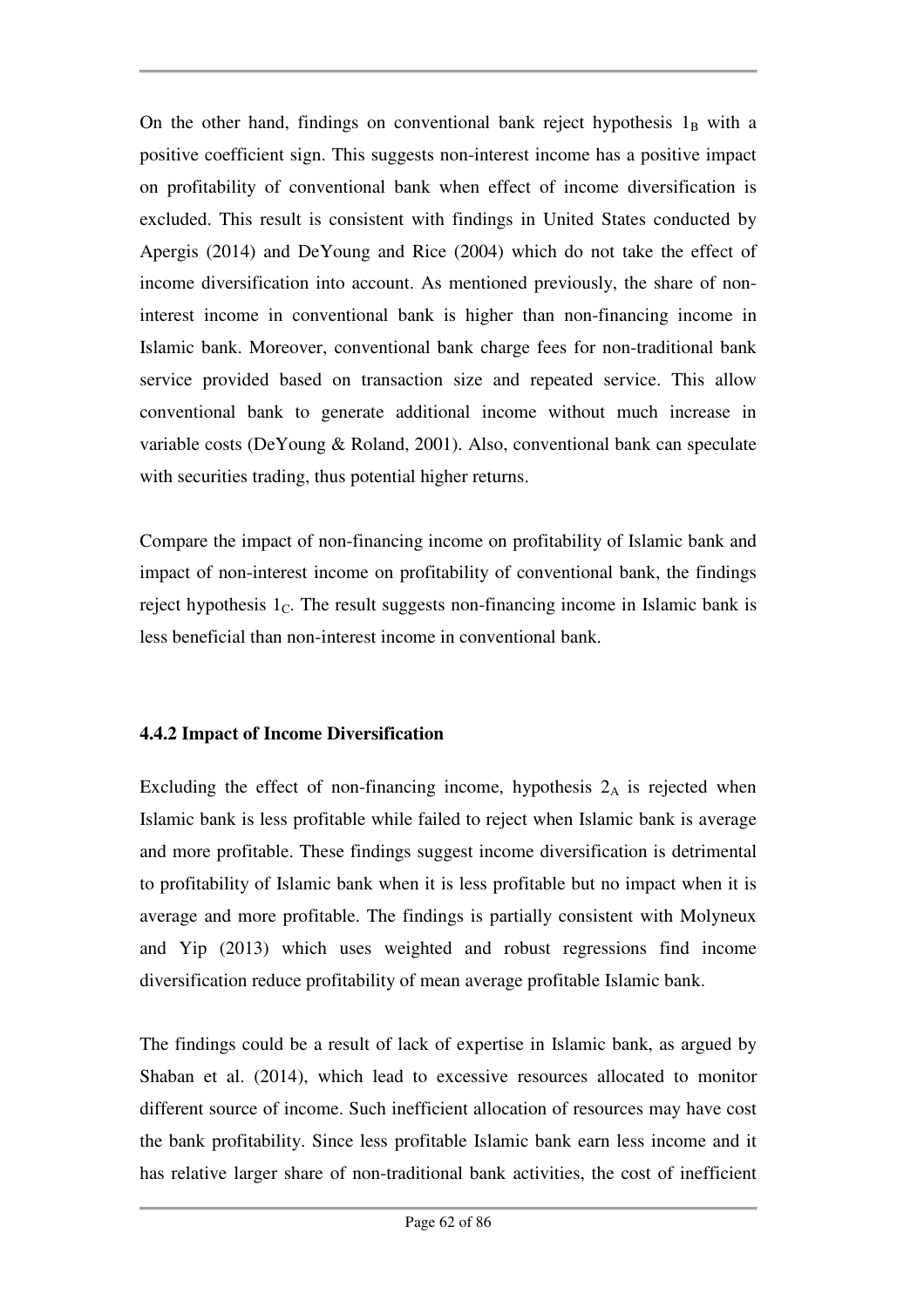allocation may have cause the bank profitability to decline. Contrarily, average and more profitable Islamic bank earn more income and have fewer shares of nontraditional bank activities. Therefore, the cost of inefficient resource allocation does not exert significant impact on the bank profitability.

On the other hand, excluding the effect of non-interest income, the findings on conventional bank reject hypothesis  $2_B$  with a positive coefficient sign. This suggests evenly diversify income sources have a positive impact on profitability of conventional bank.

Compare the impact of income diversification on profitability of Islamic bank and impact of income diversification on profitability of conventional bank, the findings reject hypothesis  $1<sub>C</sub>$  when the bank is less and average profitable while fail to reject hypothesis  $1<sub>C</sub>$  when the bank is more profitable. Regression coefficient shows, as bank become more profitable, the decline of profitability in Islamic bank and the increase of profitability in conventional bank, as a result of income diversification, tend to be less. In conjunction with descriptive analysis, Section 4.1.3, income tends to less diversify in Islamic bank that is highly profitable while income tends to more diversify in conventional bank that is more profitable, these findings suggest that diversification only benefit at low level.

## **4.4.3 Impact of Non-interest Income and Income Diversification**

This research fails to find the impact of non-financing income and income diversification simultaneously due to their high correlation which cause by less Islamic bank that is more concentrate in non-traditional bank activities relative to traditional intermediary activities. As for conventional bank, the findings suggest hypothesis  $1_B$  being rejected only at more profitable level with positive coefficient sign, and hypothesis  $2_B$  being rejected at less profitable and more profitable level with positive and negative coefficient sign respectively.

From non-interest income perspective, descriptive analysis in Section 4.1.3 suggests highly profitable conventional bank has statistically significant higher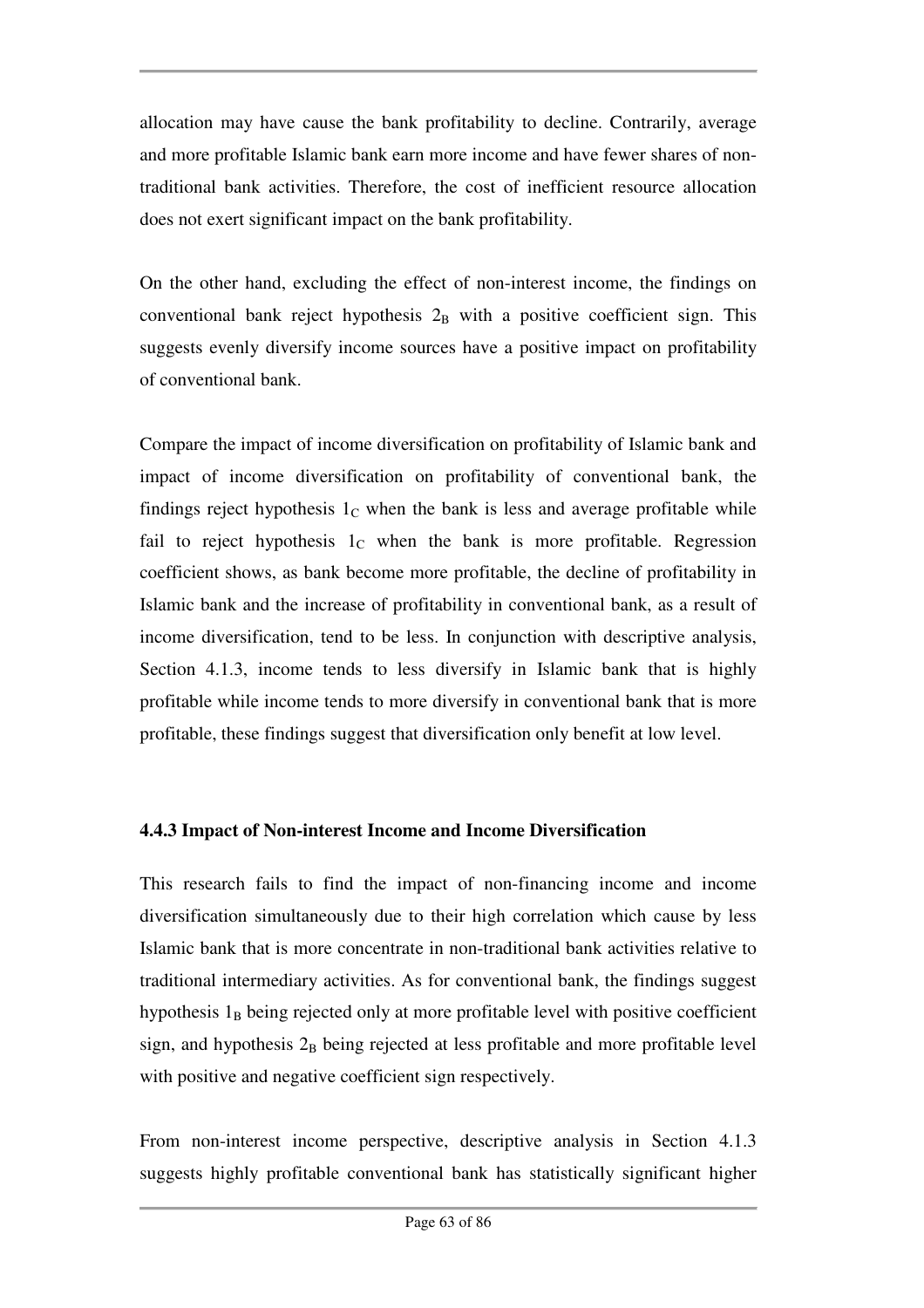share of non-interest income than those less and average profitable conventional bank. This may explain the reason why there is an impact on profitability of more profitable conventional bank while no impact on those less profitable and average profitable conventional bank, that is, a substantial income need to be generated from non-traditional bank activities in order to exert a positive impact on bank profitability. This suggests that conventional bank may enjoy economies of scale by generate more non-interest income. This is consistent with the findings of Hou, Wang and Li (2015) that bank realize more scale economies by increasing offbalance sheet operations. This is possibly because additional non-interest income will only requires little increment of variable costs (DeYoung & Roland, 2001).

Income diversification exhibits different impact on profitability of conventional bank at different bank profitability quantile. Specifically, income diversification increase profitability when the bank is less profitable while decrease profitability when the bank is more profitable. No impact found in average profitable conventional bank. These findings are consistent with Lee and Li (2012) which find less profitable non-financial firm benefit from diversification while more profitable non-financial firm adversely affected by diversification. They also find no significant impact from diversification when non-financial firm is average profitable. In the descriptive report of Lee and Li (2012), high-performing firm tend to be more diversified. This is consistent with the descriptive statistics of conventional bank in this research, whereby high-performing bank tend to be more diversified. These, again, confirmed previous argument that diversification only beneficial at low level, similar to Dermiguc-Kunt and Huizinga (2010) which find non-traditional bank activities provide risk diversification benefit at very low level.

### **4.4.4 Impact of Bank Size**

Based on all regression examined, hypothesis  $3_A$  and hypothesis  $3_B$  are rejected at low profitable and average profitable level while failed to reject at more profitable level. These findings suggest increase of bank size benefits bank profitability when it is less and average profitable but not when it is more profitable.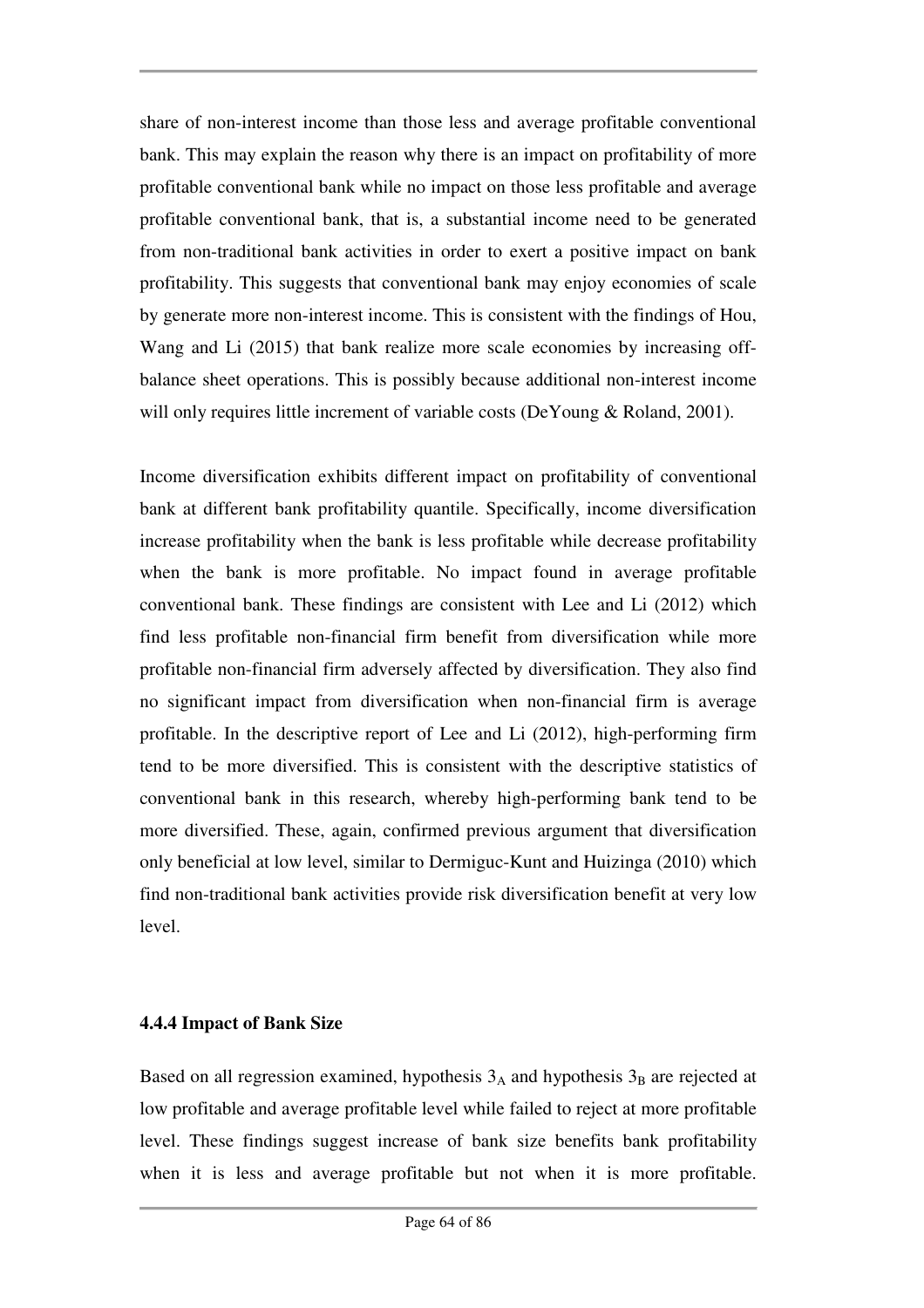Hypothesis  $3<sub>C</sub>$  is failed to reject, suggesting no different impact, in terms of bank size, on profitability of Islamic bank and conventional bank.

In descriptive analysis, Section 4.1.3, bank size of both Islamic bank and conventional bank is larger as it is more profitable. As a result, the lack of evidence that more profitable bank benefit from the increase of bank size supports the argument that gains from economies of scale is limited (Amel et al., 2004; Delis & Papanikolaou, 2009). Scale economies may have exhausted at more profitable conventional bank due to increasing management complexity and bureaucracy in the bank (Amel et al., 2004; Flamini et al., 2009; Nigmonov, 2010).

Compared to conventional, Section 4.1.4, size of Islamic bank is smaller. But, scale economies exhausted at more profitable level like conventional bank. This suggests scale economies exhausted faster than conventional bank, possibly due to complexity of financing activities in Islamic banking model.

## **4.4.5 Impact of Asset Growth**

The findings on Islamic bank reject hypothesis  $4_A$  at average profitable level with negative coefficient sign while failed to reject hypothesis  $4_A$  at less profitable and more profitable level. This suggests asset growth has negative impact on profitability of Islamic bank when it is average profitable.

On the other hand, the findings on conventional bank fail to reject hypothesis  $4_B$ . This suggests asset growth has no impact on profitability of conventional bank. This is not consistent with Chunhachinda and Li (2014) and Lee, Yang, et al. (2014) which finds asset growth positively affect conventional bank profitability in Asian countries.

Compare the impact of asset growth on profitability of Islamic bank and impact of asset growth on profitability of conventional bank, the findings fail to reject hypothesis  $4<sub>C</sub>$ . This suggests the impact of asset growth in Islamic bank and the impact of asset growth in conventional bank is no different.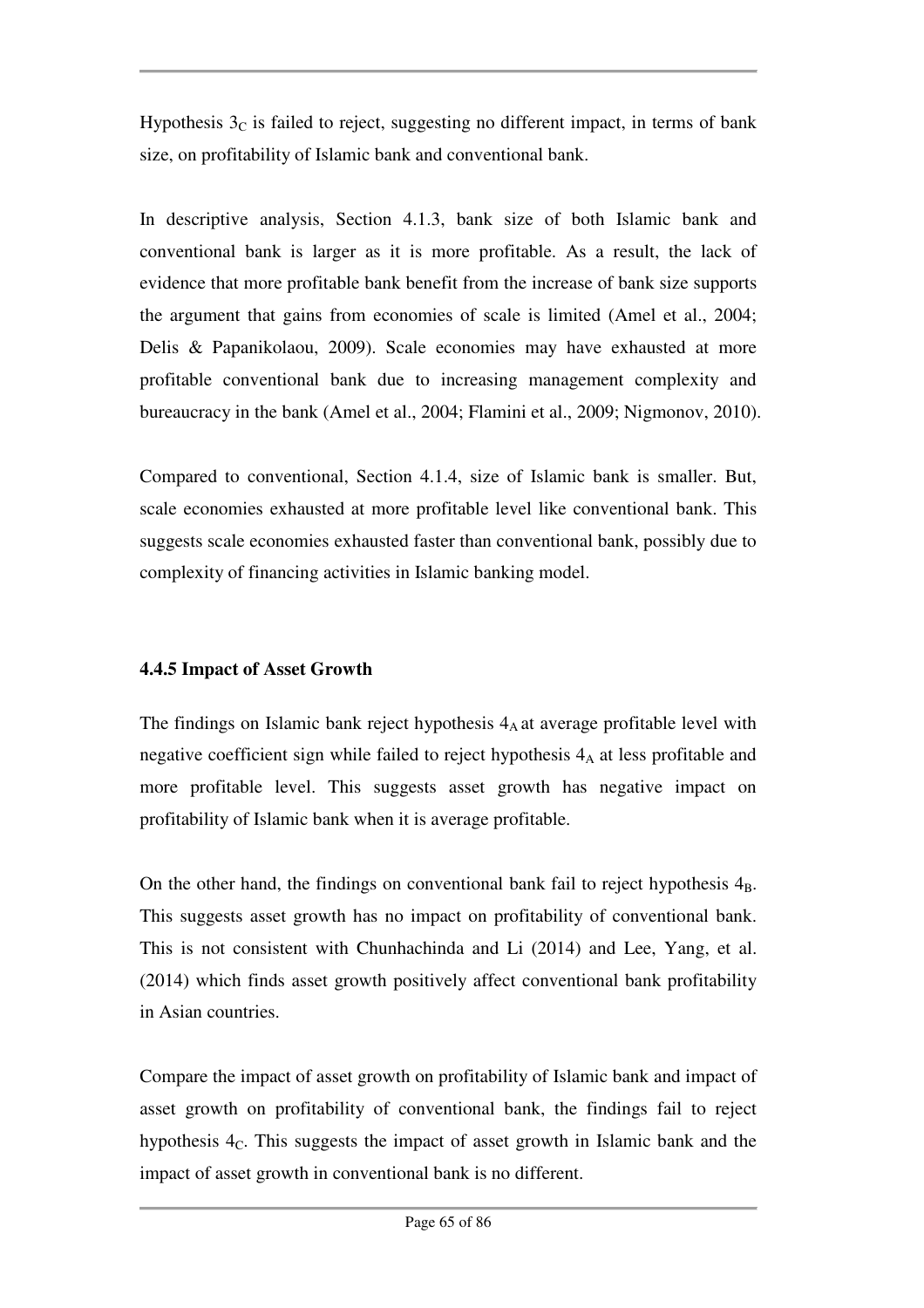### **4.4.6 Impact of Bank Financing (Bank Loan)**

The findings on Islamic bank reject hypothesis  $5_A$  with positive coefficient sign. This suggests higher share of Islamic financing in Islamic bank asset composition will lead to higher bank profitability. The findings are consistent with Wasiuzzaman and Ahmad Tarmizi (2010). This means more deposits transformed into financing, the higher profitability in Islamic bank.

The findings on conventional bank reject hypothesis  $5<sub>B</sub>$  with positive coefficient sign when the bank is less profitable and average profitable. At more profitable level, the findings are inconsistent. While two regressions find hypothesis  $5_B$  is rejected at more profitable level, without consider effect of non-interest income, hypothesis  $5_B$  is failed to reject.

Compare the impact of financing on profitability of Islamic bank and impact of loan on profitability of conventional bank, the findings fail to reject hypothesis  $5<sub>C</sub>$ at less profitable level, inconsistent at average profitable level and reject at more profitable level. These findings suggest while impact of financing and loan are the same when bank is less profitable, as the bank becoming more profitable, conventional bank is less benefit from loan concentration in asset composition.

## **4.4.7 Impact of Bank Equity**

The findings on the impact of bank equity on profitability of Islamic bank reject hypothesis 6<sub>A</sub> at less profitable level but fail to reject at average profitable and more profitable level. The findings show the increase of bank equity has an adverse impact on profitability of Islamic bank only if the bank is less profitable. This is consistent with Wasiuzzaman and Ahmad Tarmizi (2010) which find bank equity has a negative impact on profitability of Islamic bank in Malaysia during period 2005 to 2008 using OLS on negatively skewed bank profitability distribution. Therefore, their findings tend to describe less profitable Islamic bank.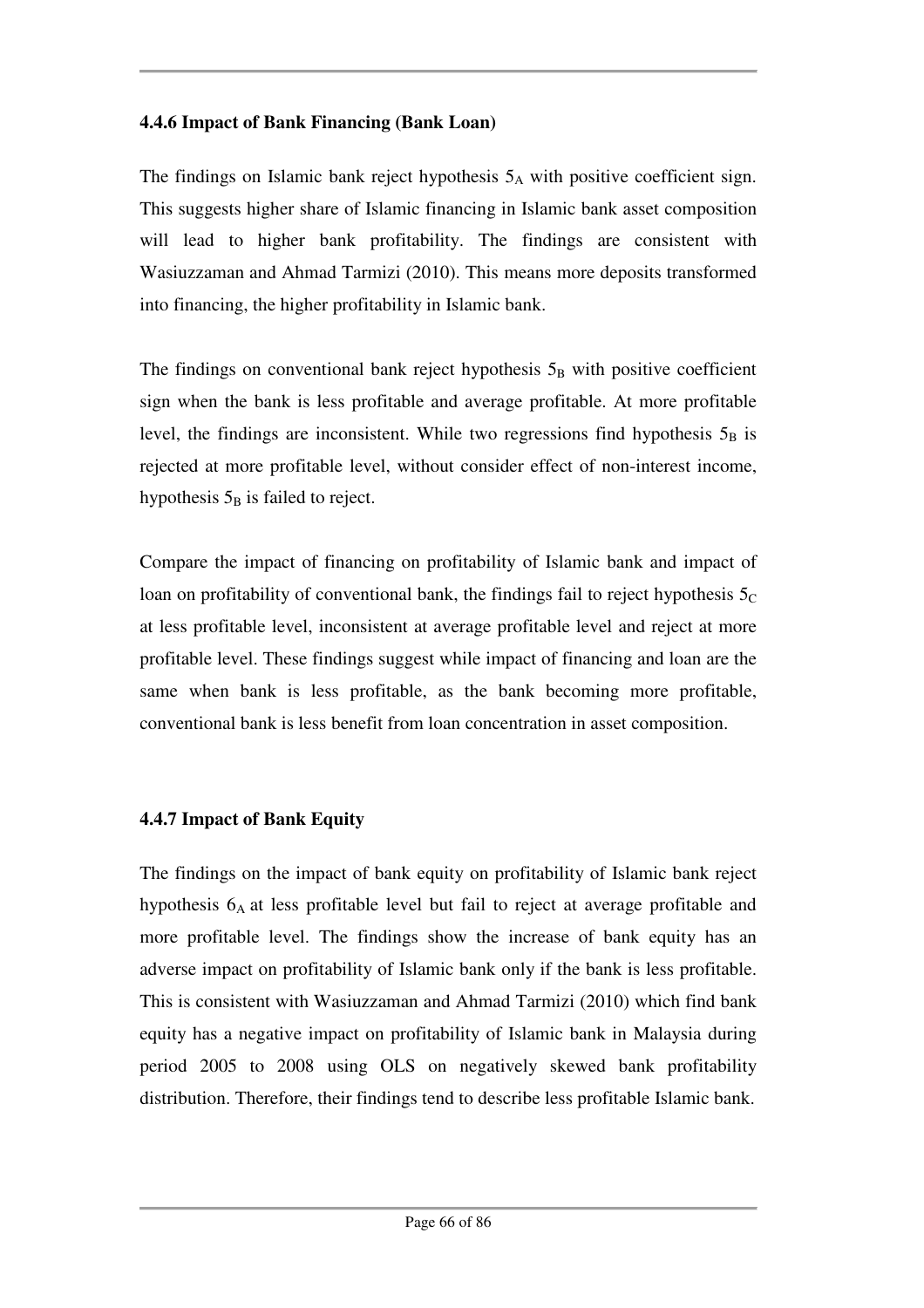In descriptive analysis, Section 4.1.3, less profitable Islamic bank is holding the most equities as compared to average profitable and more profitable Islamic bank. Therefore, the findings may suggest over-capitalization in less profitable Islamic bank, whereby any increase of equity may miss opportunity to generate higher profits (Goddard et al., 2004).

The findings on the impact of bank equity on profitability of conventional bank fail to reject hypothesis  $6_B$  at less profitable level but reject at more profitable level. At average profitable level, the hypothesis is rejected when income diversification is not controlled while it is failed to reject when non-interest income is excluded.

The findings show bank equity has an adverse impact on profitability of more profitable conventional bank and possibly average profitable conventional bank. Descriptive analysis in Section 4.1.3 shows equities held in less profitable conventional bank is larger while equities held in more profitable bank is lesser. Despite these, an increase of bank equity has no impact on less profitable conventional bank but negative impact on more profitable conventional bank. Tax concern may be the reason for such behavior. Higher equity will lead to higher tax because the bank less depending on debt, thus less deductibility interest payment (Berger, 1995). Hence, lower after-tax earnings. However, tax may not be a concern of less profitable bank because less profits available to be taxed.

The findings on the different between impact of bank equity on profitability of Islamic bank and impact of bank equity on profitability of conventional bank rejected hypothesis  $6<sub>C</sub>$  at less profitable level but fail to reject at average profitable level. The hypothesis is failed to reject when income diversification is not controlled while rejected when non-financing (non-interest) income is excluded. The findings show negative impact of bank equity in Islamic bank is greater at less profitable level while negative impact in conventional is greater at more profitable level.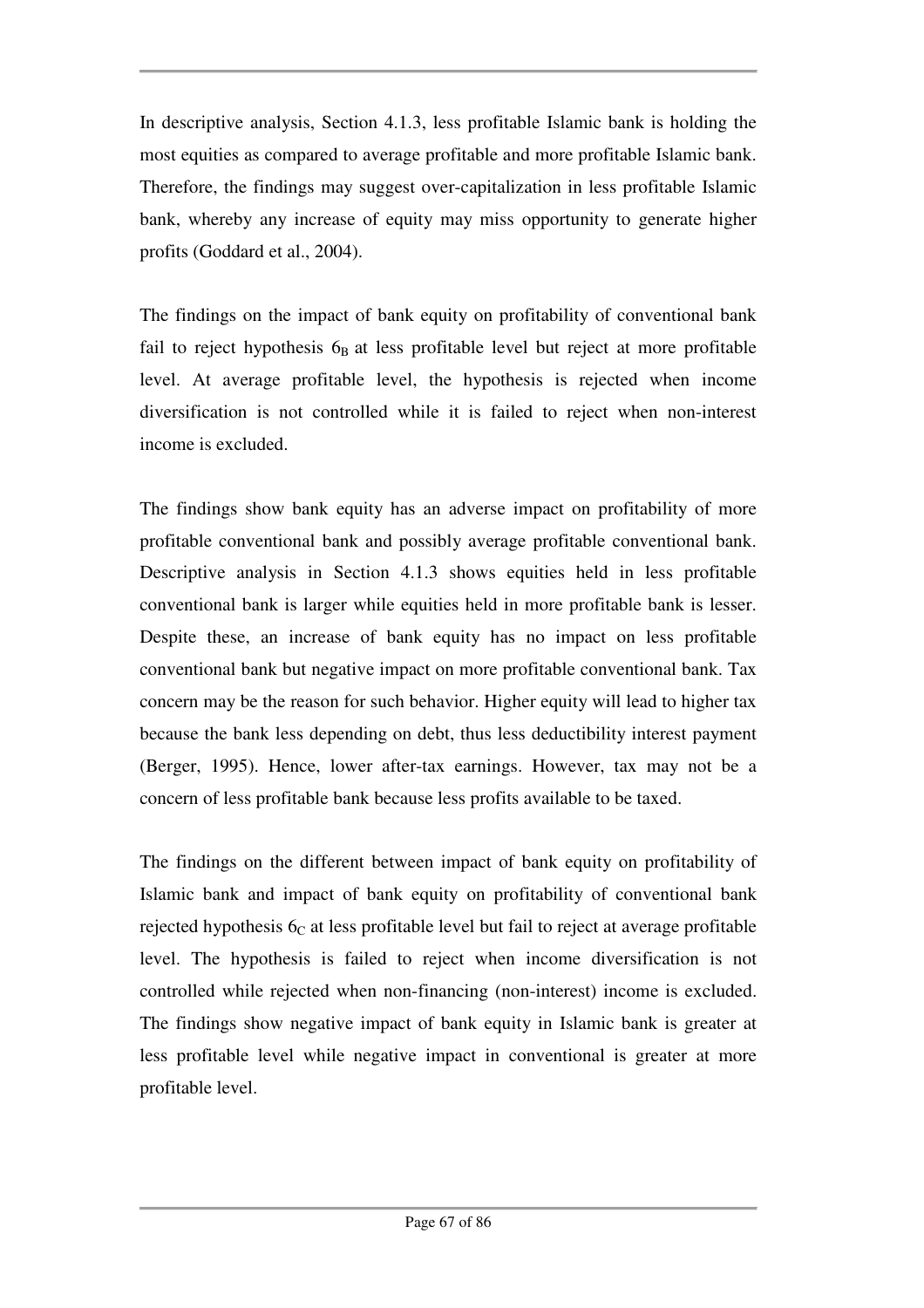## **4.5 Summary**

Descriptive analysis shows less profitable Islamic bank has rather large share of non-financing income and fairly more diversified than other profitability group of Islamic bank. It is also holding statistically significant large amount of equity than any other profitability group. Islamic bank tend to be larger in size and more financing concentrated as it is more profitable.

On the other hand, highly profitable conventional bank has a statistically significant higher share of non-interest income as compared to other profitability groups. However, lack of significant different in diversification suggests highly profitable conventional bank also having a significant share of interest income. Despite these, there is no indication that conventional bank holds more equity than other profitability groups. Like Islamic bank, conventional bank tend to be larger in size and more loan concentrated as it is more profitable.

Generally, as compared to conventional bank, Islamic bank is less profitable. It has less share of non-financing income and thus less diversified. It is also smaller in size. Highly profitable Islamic bank is more aggressive and more financing concentrated while less profitable Islamic bank is more financing concentrated but holds lesser equity than conventional bank in the same profitability group. The equity hold in highly profitable Islamic bank is not statistically different from highly profitable conventional bank.

Due to dilemma on the collinearity issue in Islamic bank and the need to control diversification effect on the impact of non-interest income in conventional bank, three regressions, one with both NFI/ NII and DIV while another two exclude NFI/ NII and DIV respectively, are tested. Empirical results show that income generated from non-traditional bank activities does not exert an impact on Islamic bank profitability. The more evenly diversify between financing income and nonfinancing income would reduce Islamic bank profitability if the bank is less profitable.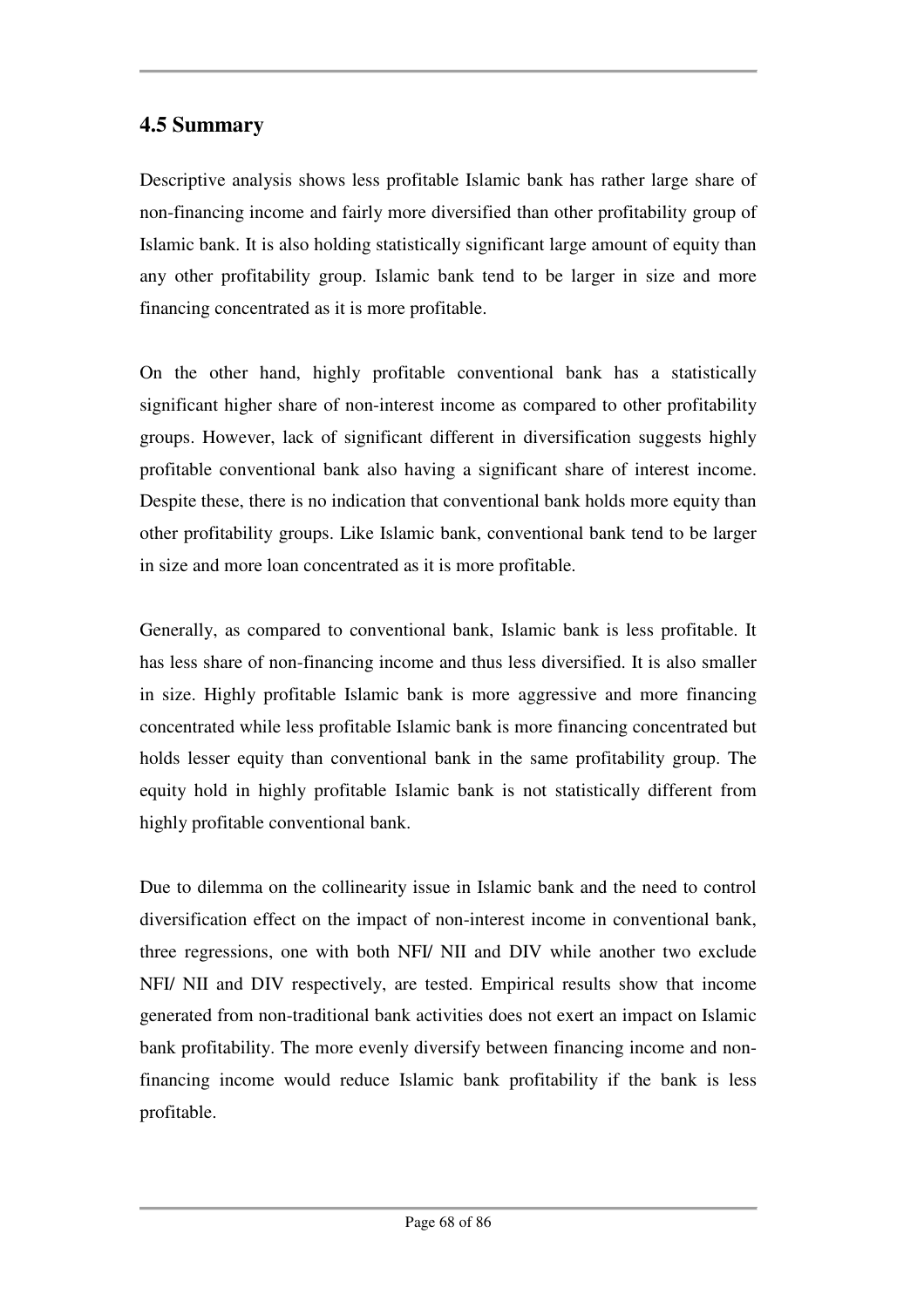Result on conventional bank shows non-traditional bank activities benefit less profitable conventional bank via diversification effect while benefit more profitable conventional bank via net effect (positive effect of non-interest income and negative effect of income diversification).

All in all, the impact of non-traditional bank activities on Islamic bank profitability and the impact of non-traditional bank activities on conventional bank profitability are different. Profitability of Islamic bank is less beneficial from nontraditional bank activities than conventional bank.

The effect of bank-specific characteristic on bank profitability is no different between Islamic bank and conventional bank except for bank equity. Bank size increases profitability of both Islamic bank and conventional bank except when bank is more profitable. Asset growth does not exert an impact on bank profitability except when Islamic bank is average profitable. However, the impact is not significant different from those in conventional bank. Impact of bank financing (bank loan) on bank profitability is no different between Islamic bank and conventional bank when bank is less profitable, but as bank becomes more profitable, conventional bank is less beneficial from loan concentration. The negative impact of bank equity on profitability of less profitable Islamic bank is due to over-capitalization while the negative impact of bank equity on profitability of more profitable conventional bank is due to tax concern.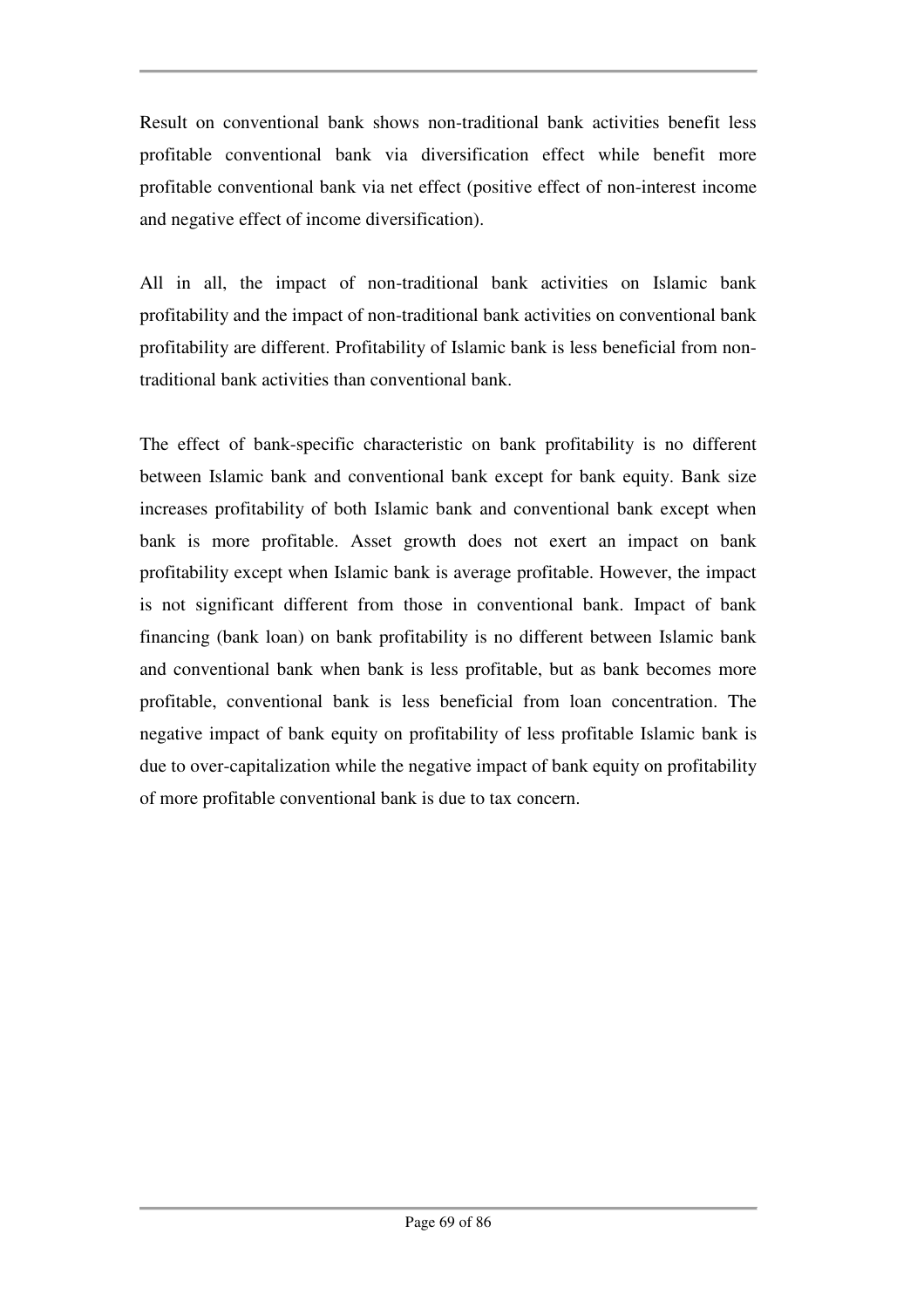# **CHAPTER 5**

# **DISCUSSION AND CONCLUSION**

This chapter consists of four sections. First section discusses implications of this research. Second section suggests some recommendations for Islamic bank in order to face the upcoming challenge in traditional intermediary activities. Third section identifies limitation of this research. Last but not least, this research concludes with suggestion on future research.

## **5.1 Implications**

The findings of this research show that non-traditional bank activities in Islamic bank are less competitive than those in conventional bank. These results have an implication to bank management, Shariah committees, as well as Central Bank of Malaysia.

To Islamic bank manager, the increase of non-traditional bank activities does not increase profitability of Islamic bank. Moreover, the intention to compensate the lack of revenue in financing activities by less profitable Islamic bank is backfired because income diversification effect, caused by the increase of non-financing income relative to financing income, would further reduce profitability of the bank.

The fact that conventional bank could benefit from non-traditional bank activities when the bank is less profitable and more profitable make things worse to Islamic bank. This is because conventional bank could draw profit from non-traditional bank activities in order to effectively cross-subsidize the costs to accommodate low interest rates in loan market and high interest rates in deposit market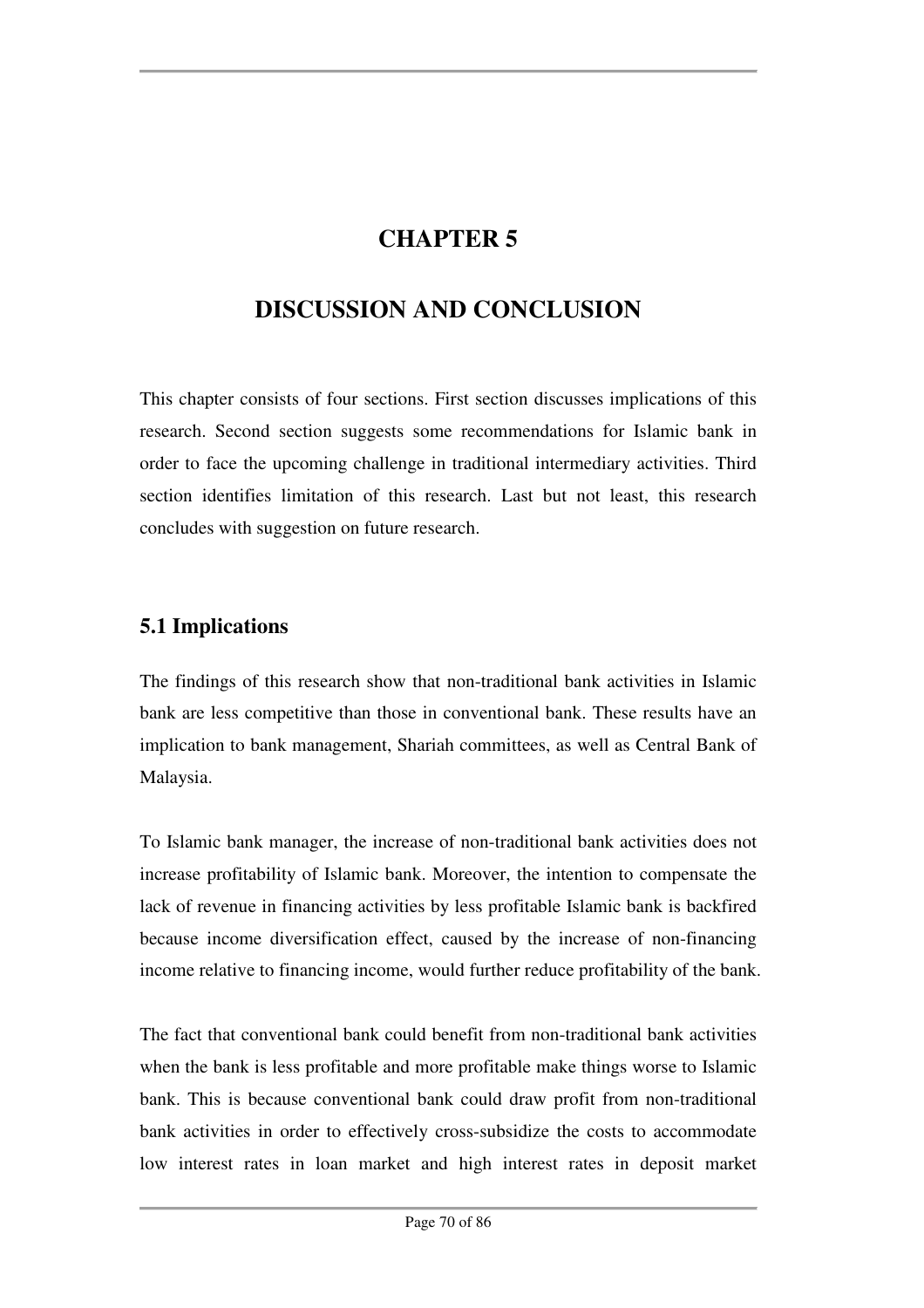(Valverde & Fernández, 2007). Since deposit rates of Islamic bank are closely related to conventional deposit rates (Bacha, 2004; Cevik & Charap, 2011; Chong & Liu, 2009; Ito, 2013; Khattak, Ur-Rehman, Naqvi & Anwar, 2009; Zainol & Kassim, 2010), Islamic bank also need to pay more to prevent depositor from switching to conventional bank. As a result, financing margin of Islamic bank would be narrowed, and thus reduce profitability and threaten survival of Islamic banking industry. These urge Shariah committees to innovate more profitable Islamic products to enable Islamic bank to compete with conventional bank. Central bank of Malaysia need to ensure Islamic bank remains competitive in order to maintain Malaysia's position as the leading hub for Islamic finance.

This research also makes a number of contributions from academic perspective. This research confirms findings of Lee and Li (2012) on non-constant relationship between diversification and performance with the evidence in conventional bank. Also, this research confirms that scale economies would exhaust after size exceeded certain point, and this effect is no different between Islamic bank and conventional bank.

## **5.2 Recommendations**

Islamic bank is recommended to concentrate less in non-traditional bank activities, especially less profitable Islamic bank. This is because there is evidence that income diversification will reduce profitability of the bank.

It is recommended that Islamic bank should focus on its financing activities since it could increase bank profitability regardless of the performance stage of the bank. Currently, most of the financing is in the form of debt-like instrument (Cevik  $\&$ Charap, 2011; Chong & Liu, 2009; Ito, 2013). As Islamic capital and money market becomes more competitive, the focus on debt-like instrument may not be beneficial since it would face the same challenge like conventional bank. Therefore, it is recommended that Islamic bank should enhance profit-loss sharing practice. Under this practice, bank agreed profit-loss sharing ratio with borrower on one hand, and with depositor on the other hand. The return of the three parties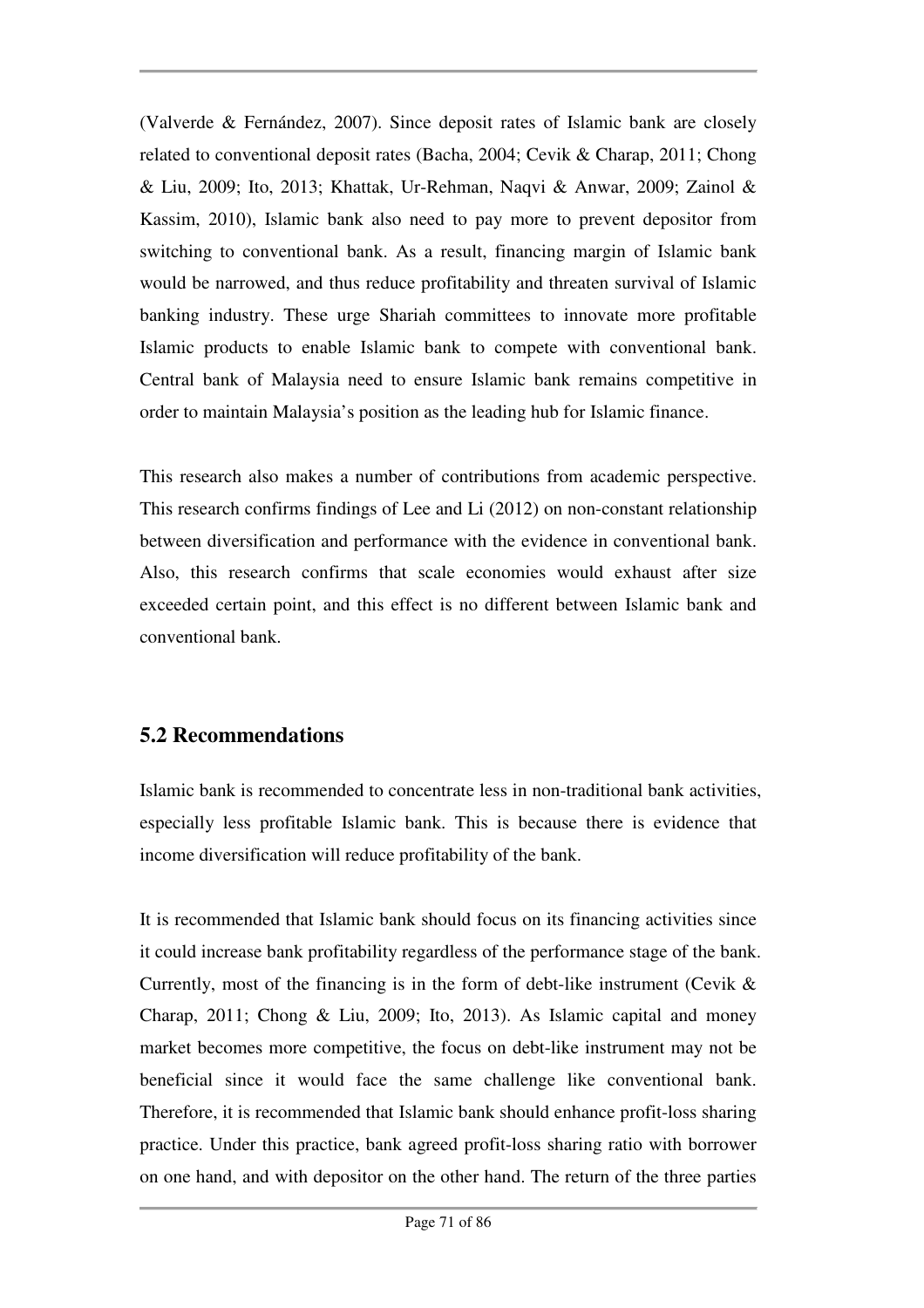are ultimately depends on the return of borrower's investment. Islamic bank will not suffer profitability reduction as a result of narrowed margin of financing because, as long as return of borrower's investment is high, despite the difference between profit-loss sharing ratio with borrower and profit-loss sharing ratio with depositor is narrow, the return of the bank remain profitable. Besides, borrower would not suffer monetary losses if turn out the investment futile while depositor with higher risk tolerance stand a chance to profit more than conventional deposits. These make traditional intermediary activities that based on profit-loss sharing practice remain competitive despite Islamic capital and money market becomes more competitive. However, Chong and Liu (2009) suggest the reason why profit and loss paradigm is not implementing in Islamic bank may be due to the competition from conventional bank because substantial deviation of depositor's return could cause Islamic bank to face withdrawal risk. Therefore, while profitloss paradigm may be ideal solution, it may not practical in dual banking system such as in Malaysia.

For less profitable Islamic bank, it is advised to be more aggressive in growing resize of the bank since bank size would increase bank profitability while asset growth has not impact on the bank profitability. As Islamic bank size becomes larger, it would have more resources to employ new technology, as well as provide training, that is necessary to improve the lack of efficiency in monitoring multiple income sources. New and more sophisticated products could be developed with highly qualified personnel that are more likely to work for large organization (European Central Bank, 2000). However, bank managers are advised to be cautious as aggressive growth of bank size would reduce profitability when bank profitability is at an average stage. Also, the benefit of economies of scale is not unlimited. This is especially true for Islamic bank as the scale economies in the bank exhaust faster than those in conventional bank.

## **5.3 Limitation**

Due to the methodology employed, as well as the relatively short period of most Islamic bank being formed, this research uses quarterly data which is retrieved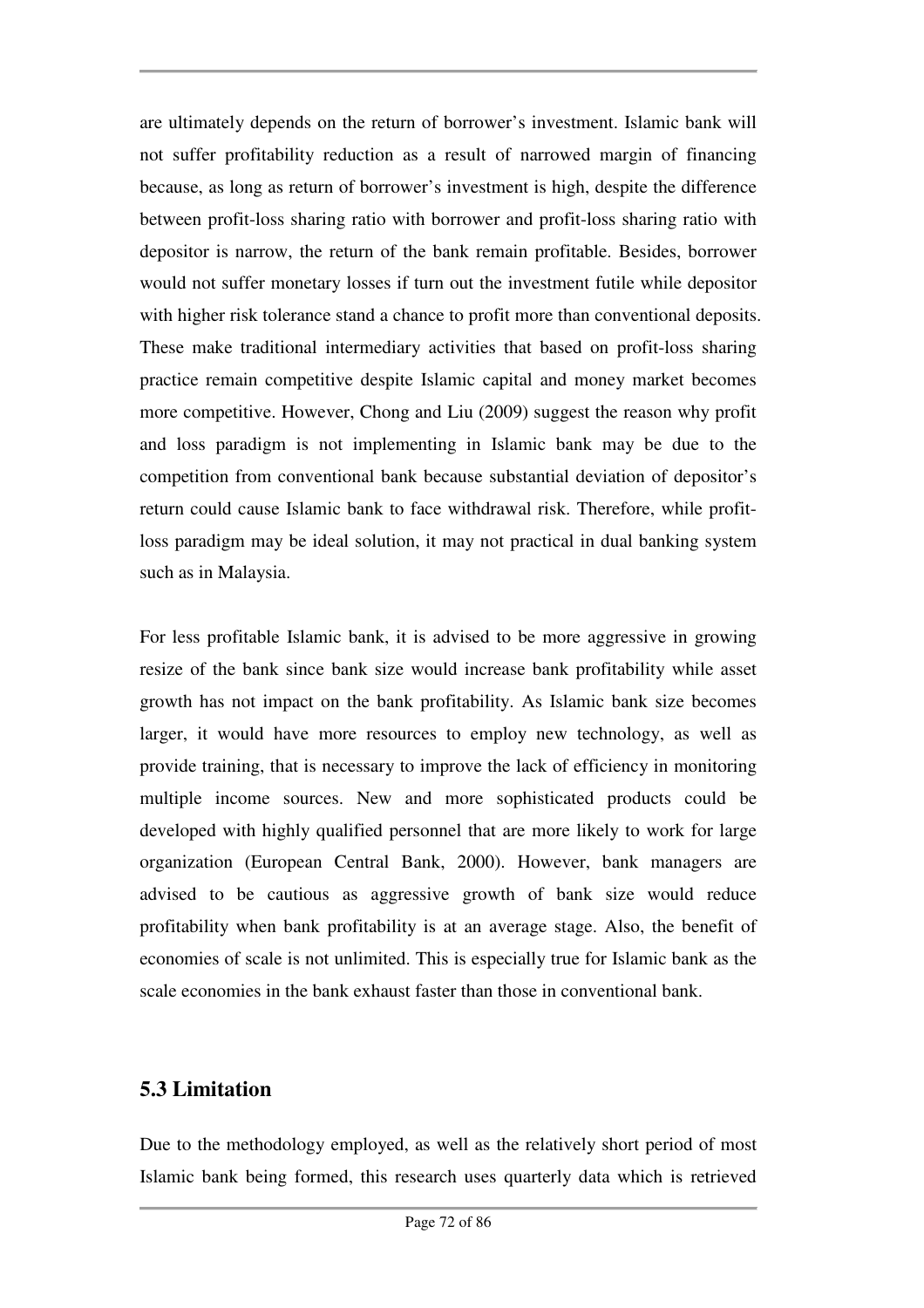from interim reports instead of annual data from annual reports. Unlike audited annual reports, interim reports are not required to be audited. As a result, quarterly data is often deemed to be less reliable than annual data. However, the banks in Malaysia are required to submit their interim report to the Department of Financial Conglomerates Supervision and Department of Banking Supervision of Bank Negara Malaysia (BNM, 2005b, 2013b). These departments are responsible for the safety, soundness and robustness of financial institution in Malaysia (BNM, n.d.). Therefore, it is expected that bank manager would prepare the interim report as accurately as possible

# **5.4 Conclusion**

The objective of this research is to evaluate competitiveness of non-traditional bank activities in Islamic bank. This research examines whether existing nontraditional bank activities available for Islamic bank are as competitive as those in conventional bank. To achieve this objective, the impact of non-traditional bank activities on profitability of Islamic bank and the impact of non-traditional bank activities on profitability of conventional bank are examined and compared.

The findings suggest the increase of non-traditional bank activities has no impact on profitability of Islamic bank with the increase of non-financing income. However, income diversification, as a result of increase non-financing income relative to financing income, has an adverse impact on profitability of Islamic bank when the bank is less profitable. For conventional bank, non-traditional bank activities increase profitability of the bank via income diversification effect when bank is less profitable, and via net effect (positive effect of non-interest income and negative effect of income diversification) when bank is more profitable. When compared, profitability of Islamic bank is less beneficial from non-traditional bank activities. Thus it is concludes that non-traditional bank activities in Islamic bank is less competitive than those in conventional bank.

It is expected that non-traditional bank activities in Islamic bank will continue to grow as more financial innovation in Shariah-compliant products. Therefore,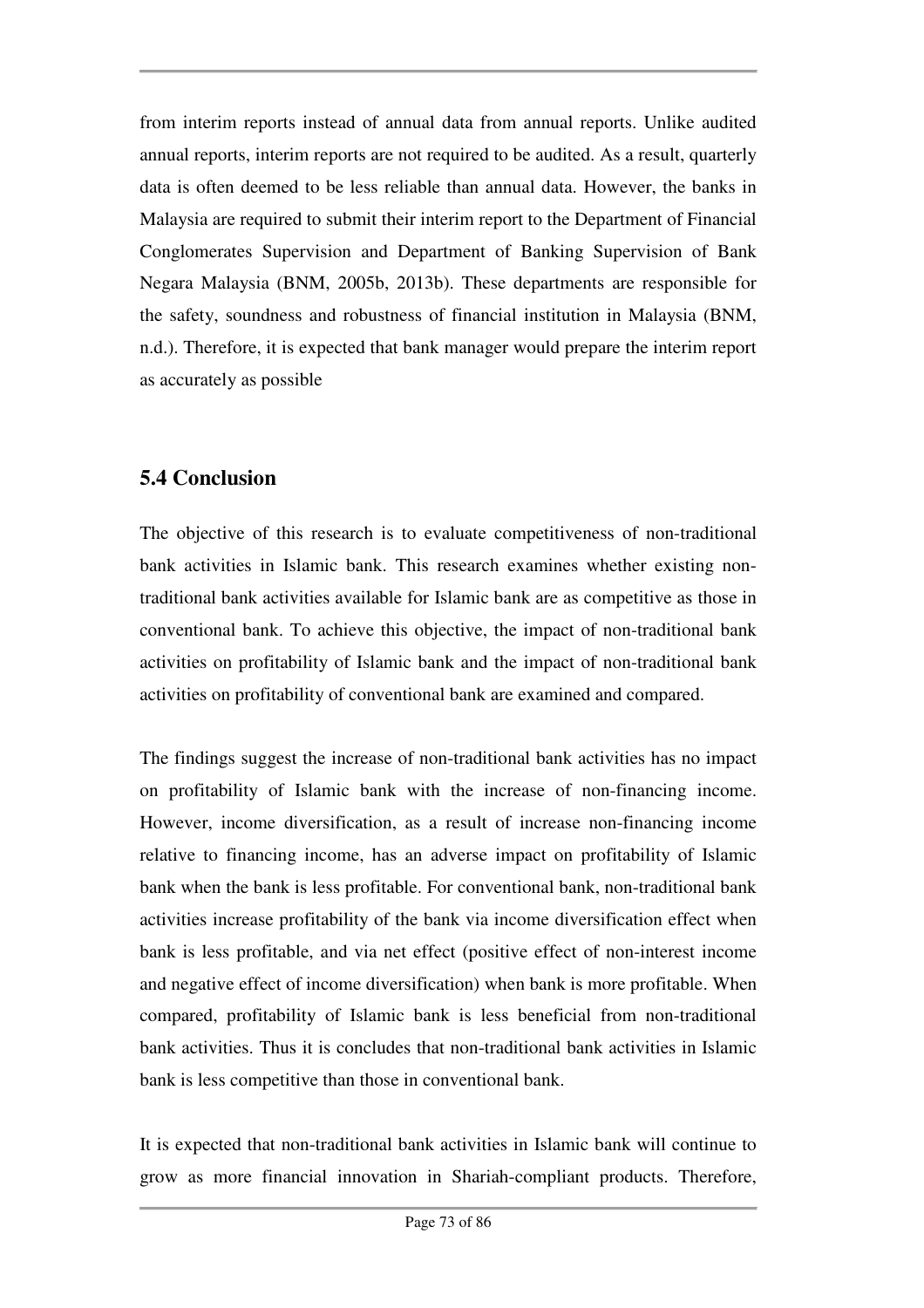future research could use a more reliable source of data, annual reports, to examine the impact of non-traditional bank activities on profitability of Islamic bank.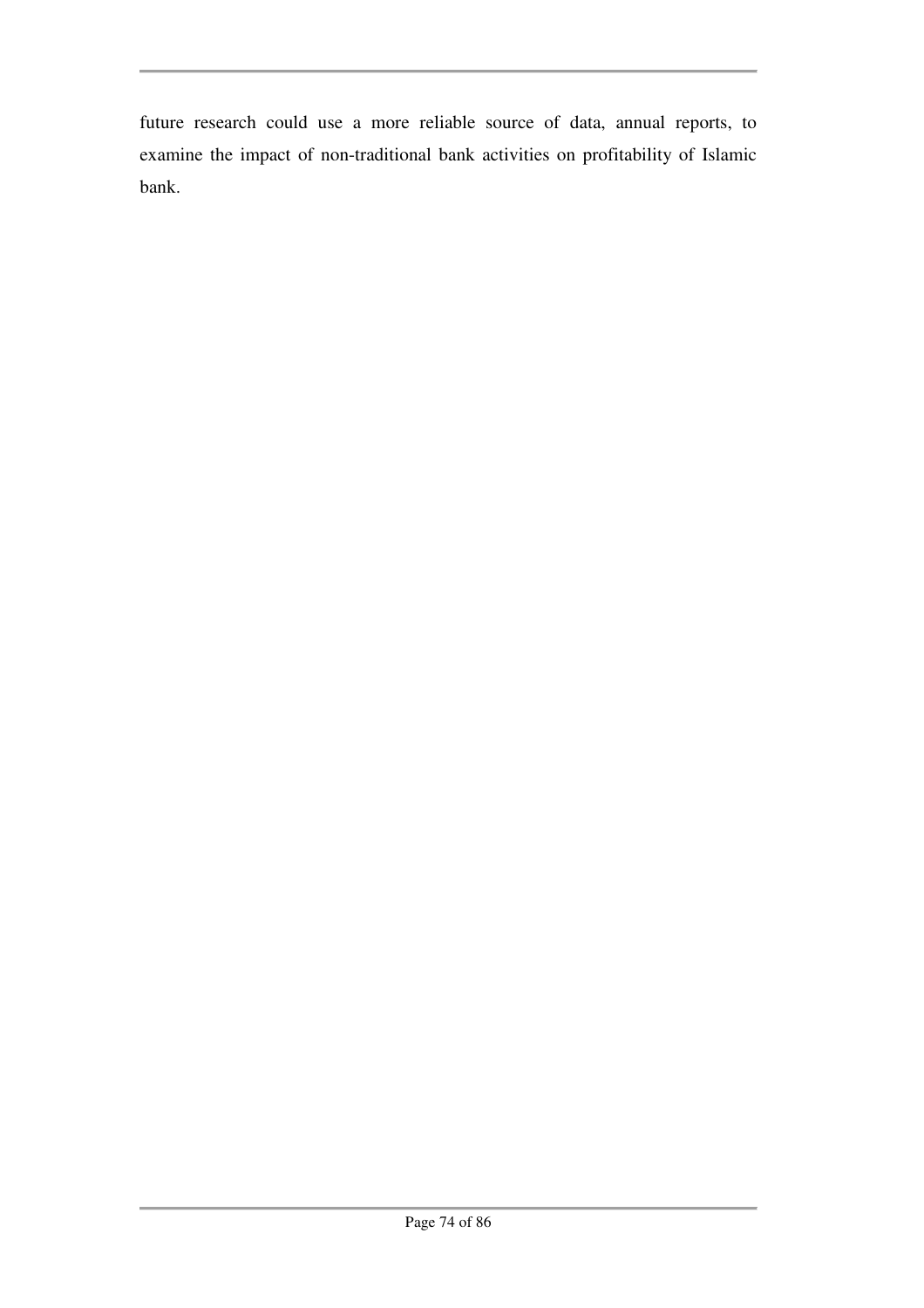### **REFERENCES**

- Adebola, S. S., Wan Yusoff, W. S., & Dahalan, J. (2011). The impact of macroeconomic variables on Islamic banks financing in Malaysia. *Research Journal of Finance and Accounting, 2*(4), 22-32. http://iiste.org/Journals/index.php/RJFA/article/view/550/436
- Allen, F., & Santomero, A. M. (2001). What do financial intermediaries do? *Journal of Banking & Finance, 25*(2), 271-294. http://dx.doi.org/10.1016/S0378- 4266(99)00129-6
- Amel, D., Barnes, C., Panetta, F., & Salleo, C. (2004). Consolidation and efficiency in the financial sector: A review of the international evidence. *Journal of Banking & Finance, 28* (10), 2493-2519. http://dx.doi.org/10.1016/j.jbankfin.2003.10.013
- Andrews, D. W. K., & Buchinsky, M. (2000). A three-step method for choosing the number of bootstrap repetitions. *Econometrica*, 68(1), 23-51. http://dx.doi.org/10.1111/1468-0262.00092
- Andrews, D. W. K., & Buchinsky, M. (2001). Evaluation of a three-step method for choosing the number of bootstrap repetitions. *Journal of Econometrics, 103*(1-2), 345-386. http://dx.doi.org/10.1016/S0304-4076(01)00047-1
- Apergis, N. (2014). The long-term role of non-traditional banking in profitability and risk profiles: Evidence from a panel of U.S. banking institutions. *Journal of International Money and Finance, 45*, 61-73. http://dx.doi.org/10.1016/j.jimonfin.2014.03.003
- Athanasoglou, P. P., Brissimis, S. N., Delis, M. D. (2008). Bank-specific, industryspecific and macroeconomic determinants of bank profitability. *Journal of International Financial Markets Institutions and Money, 18*(2), 121-136. http://dx.doi.org/10.1016/j.intfin.2006.07.001
- Bacha, O.I. (2004). Dual banking systems and interest rate risk for Islamic banks. *The Journal of Accounting, Commerce & Finance – Islamic Perspective, 8*(1), 1-42. Retrieved from OALster database.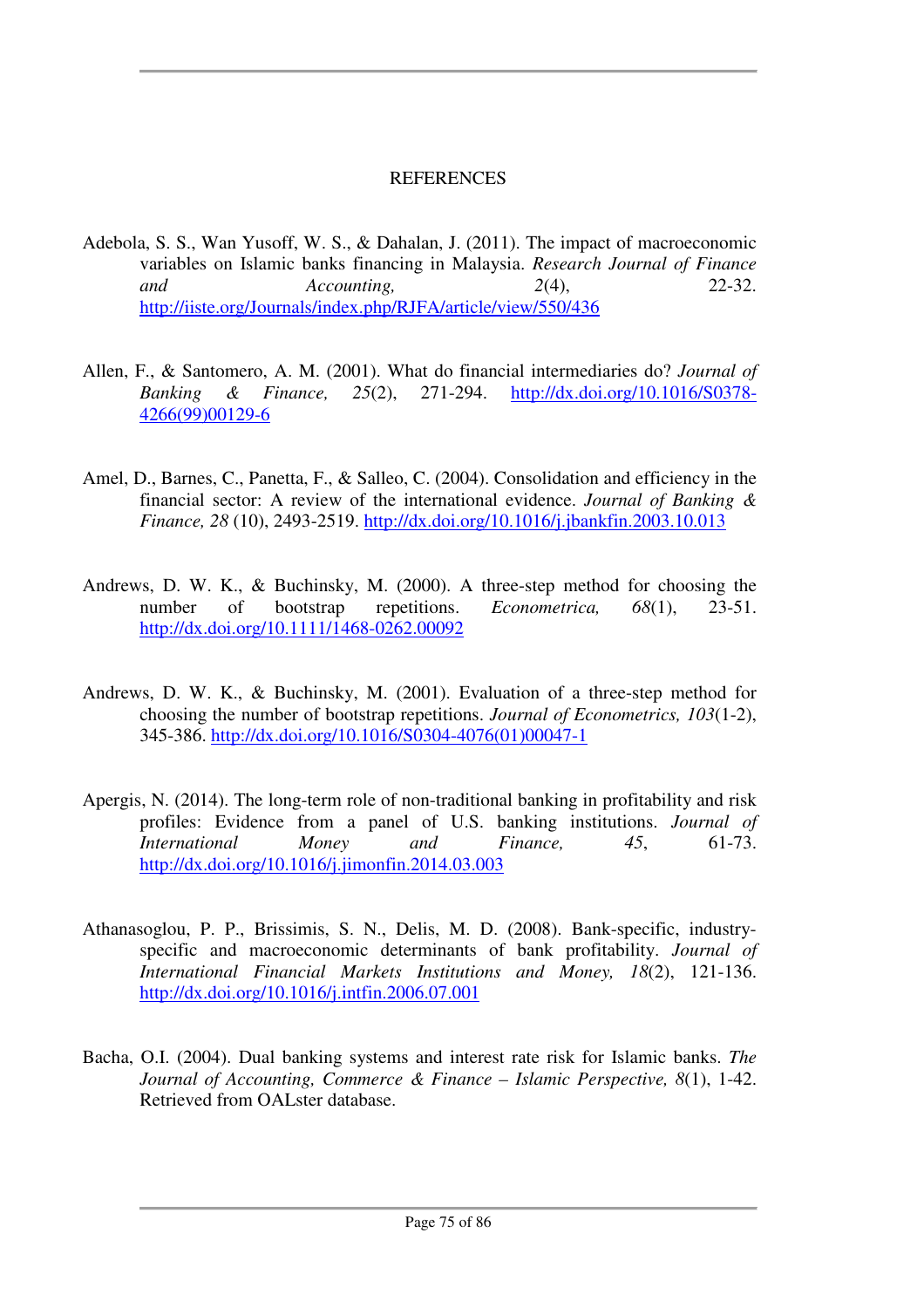- Baele, L., De Jonghe, & Vander Vennet, R. (2007). Does the stock market value bank diversification? *Journal of Banking & Finance, 31*(7), 1999-2023. http://dx.doi.org/10.1016/j.jbankfin.2006.08.003
- Bahari, Z. B. (2009). *The changes of product structure in Islamic banking: Case study of Malaysia*. Paper presented at the International Conference On Islamic Perspective on Management and Finance, United Kingdom. Retrieved from http://eprints.usm.my/17218/1/The\_Changes\_of\_Product\_Structure\_in\_Islamic\_B anking.pdf
- Bank Negara Malaysia. (n.d.). *Supervision*. Retrieved from http://www.bnm.gov.my/?ch=fs&pg=fs\_spv&lang=en
- Bank Negara Malaysia. (2005a). *Bank Negara Malaysia annual report 2005*. Retrieved from www.bnm.gov.my/files/publication/ar/en/2005/ar2005\_book.pdf
- Bank Negara Malaysia. (2005b). *Guidelines on financial reporting for licensed Islamic banks* (BNM/RH/GL/002-2). Retrieved from http://www.bnm.gov.my/guidelines/01\_banking/02\_financial\_reporting/01\_gp8\_i. pdf
- Bank Negara Malaysia. (2006). *Financial stability and payment systems report 2006*. Retrieved from www.bnm.gov.my/files/publication/fsps/en/2006/fs2006\_book.pdf
- Bank Negara Malaysia. (2007). *Financial stability and payment systems report 2007*. Retrieved from www.bnm.gov.my/files/publication/fsps/en/2007/fs2007\_book.pdf
- Bank Negara Malaysia. (2010). *Financial stability and payment systems report 2010*. Retrieved from www.bnm.gov.my/files/publication/fsps/en/2010/fs2010\_book.pdf
- Bank Negara Malaysia. (2011). *Financial sector blueprint 2011-2020*. Kuala Lumpur, Malaysia: Author.
- Bank Negara Malaysia. (2013a). *Bank Negara Malaysia annual report 2013*. Retrieved from http://www.bnm.gov.my/files/publication/ar/en/2013/ar2013\_book.pdf
- Bank Negara Malaysia. (2013b). *Financial reporting for Islamic banking institutions* (BNM/RH/GL002-23) Retrieved from http://www.bnm.gov.my/guidelines/01\_banking/02\_financial\_reporting/Financial %20Reporting%20forv33\_to%20JUN\_v7final.pdf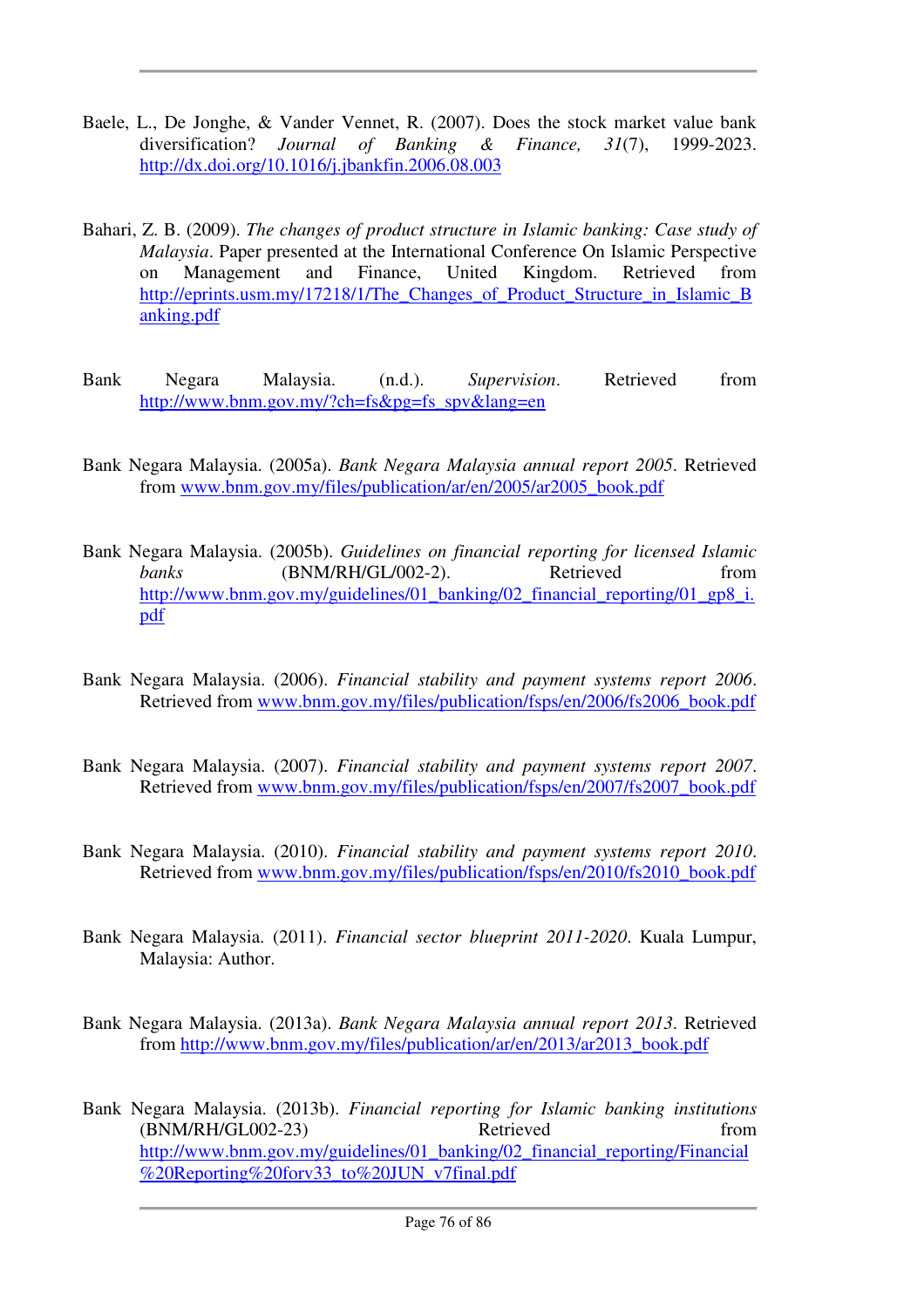- Bank Negara Malaysia. (2013c). *Financial stability and payment systems report 2013*. Retrieved from the set of the set of the set of the set of the set of the set of the set of the set of the set of the set of the set of the set of the set of the set of the set of the set of the set of the set of the set o http://www.bnm.gov.my/files/publication/fsps/en/2013/fs2013\_book.pdf
- Bank Negara Malaysia. (2014). *Monthly statistical bulletin Dec 2013* [Data file, List of Banking Institutions. Retrieved from http://www.bnm.gov.my/index.php?ch=en\_publication\_catalogue&pg=en\_publica tion\_msb&eId=box1&mth=12&yr=2013&lang=en
- Bashir, A.-H. M. (2003). Determinants of profitability in Islamic banks: Some evidence from the middle east. *Islamic Economic Studies, 11*(1), 31-57. Retrieved from http://www.irti.org/English/Research/Documents/IES/103.pdf
- Batchelor, V. B., & Wadud, I.K.M. (2004). Technical and scale efficiency of Islamic banking operations in Malaysia: An empirical investigation with a longitudinal perspective. *Labuan Bulletin of International Business & Finance, 2*(1), 51-69. Retrieved from the set of the set of the set of the set of the set of the set of the set of the set of the set of the set of the set of the set of the set of the set of the set of the set of the set of the set of the set o http://citeseerx.ist.psu.edu/viewdoc/download?doi=10.1.1.97.6683&rep=rep1&typ e=pdf
- Beck, T., Demirgüç-Kunt, A., & Merrouche, O. (2013). Islamic vs conventional banking: Business model, efficiency and stability. *Journal of Banking & Finance, 37*(2), 433-447. http://dx.doi.org/10.1016/j.jbankfin.2012.09.016
- Berger, A. N. (1995). The relationship between capital and earnings in banking. *Journal of Money, Credit and Banking, 27*(2), 432-456. http://www.jstor.org/stable/2077877
- Berger, A. N., Miller, N. H., Petersen, M. A., Rajan, R. G., & Stein, J. C. (2005). Does function follow organizational form? Evidence from the lending practices of large and small banks. *Journal of Financial Economics, 76*(2), 237-269. http://dx.doi.org/10.1016/j.jfineco.2004.06.003
- Botiş, S. (2013). Shari'ah concept in Islamic banking. *Bulletin of the Transilvania University of Bra*ş*ov. Series V: Economic Sciences, 6*(2), 139-146. Retrieved from http://webbut.unitbv.ro/BU2013/Series%20V/BULETIN%20V/024%20botis%20 BUT%202013%202.pdf
- Buchinsky, M. (1995). Estimating the asymptotic covariance matrix for quantile regression models a Monte Carlo study. *Journal of Econometrics, 68*(2), 303-338. http://dx.doi.org/10.1016/0304-4076(94)01652-G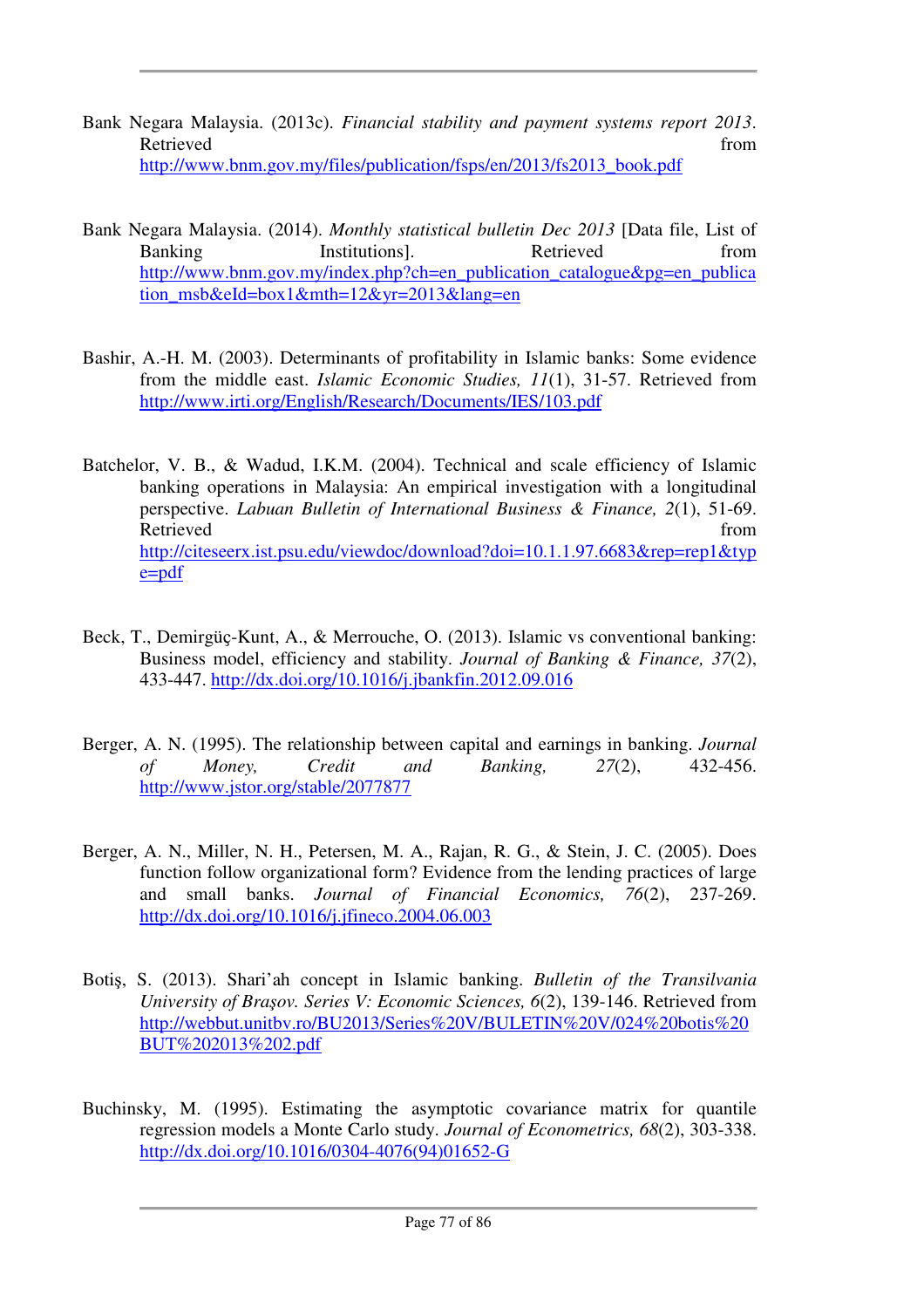- Calmès, C., & Liu, Y. (2009). Financial structure change and banking income: A Canada-U.S. comparison. *Journal of International Financial Markets, Institutions and Money, 19*(1), 128-139. http://dx.doi.org/10.1016/j.intfin.2007.09.003
- Cevik, S., & Charap, J. (2011). *The behavior of conventional and Islamic bank deposit returns in Malaysia and Turkey* (IMF Working Paper No. WP/11/156). Retrieved from https://www.imf.org/external/pubs/ft/wp/2011/wp11156.pdf
- Chen, F., & Chalhoub-Deville, M. (2014). Principles of quantile regression and an application. *Language Testing, 31*(1), 63-87. http://dx.doi.org/10.1177/0265532213493623
- Chiorazzo, V., Milani, C., & Salvini, F. (2008). Income diversification and bank performance: Evidence from Italian banks. *Journal of Financial Services Research, 33*(3), 181-203. http://dx.doi.org/10.1007/s10693-008-0029-4
- Chong, B. S., & Liu, M. H. (2009). Islamic banking: interest-free or interest-based? *Pacific-Basin Finance Journal, 17*(1), 125-144. http://dx.doi.org/10.1016/j.pacfin.2007.12.003
- Chunhachinda, P., & Li, L. (2014). Income structure, competitiveness, profitability, and risk: Evidence from Asian banks. *Review of Pacific Basin Financial Markets and Policies, 17*(3). http://dx.doi.org/10.1142/S0219091514500155
- Delis, M. D., & Papanikolaou, N. I. (2009). Determinants of bank efficiency: evidence from a semi-parametric methodology. *Managerial Finance, 35*(3), 260-275. http://dx.doi.org/10.1108/03074350910931771
- Delpachitra, S. & Lester, L. (2013). Non-interest income: Are Australian banks moving away from their traditional businesses? *Economic Papers: A Journal of Applied Economics and Policy, 32*(2), 190-199. http://dx.doi.org/10.1111/1759- 3441.12032
- Demirguc-Kunt, A., & Huizinga, H. (2000). Financial structure and bank profitability. In *Policy Research Working Papers* (pp.1-24). http://dx.doi.org/10.1596/1813-9450- 2430
- Demirgüç-Kunt, A., & Huizinga, H. (2010). Bank activity and funding strategies: The impact on risk and returns. *Journal of Financial Economics, 98*(3), 626-650. http://dx.doi.org/10.1016/j.jfineco.2010.06.004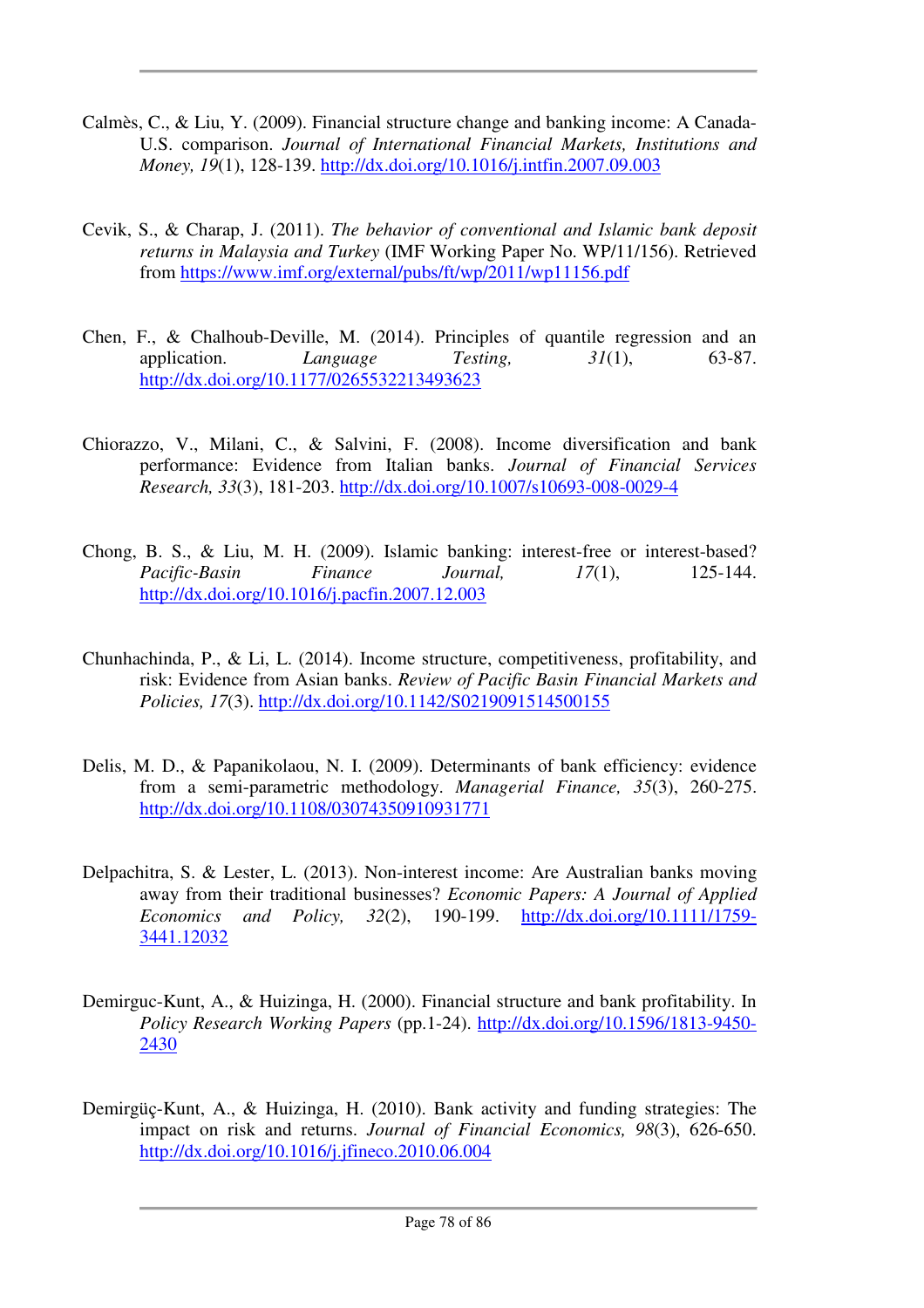- Deng, S. (E)., Elyasiani, E., & Mao, C. X. (2007). Diversification and the cost of debt of bank holding companies. *Journal of Banking & Finance, 31*(8), 2453-2473. http://dx.doi.org/10.1016/j.jbankfin.2006.10.024
- DeYoung, R., & Roland, K. P. (2001). Product mix and earnings volatility at commercial banks: Evidence from a degree of total leverage model. *Journal of Financial Intermediation, 10*(1), 54-84. http://dx.doi.org/10.1006/jfin.2000.0305
- DeYoung, R., & Rice, T. (2004). Noninterest income and financial performance at U.S. Commercial banks. *Financial Review, 39*(1), 449-450. http://dx.doi.org/10.1111/j.0732-8516.2004.00069.x
- Edwards, F. R. & Mishkin, F. S. (1995). The decline of traditional banking: Implications for financial stability and regulatory policy. *Economic Policy Review, 1*(2), 27-45. http://dx.doi.org/10.3386/w4993
- Eichengreen, B., & Gibson, H. D. (2001). *Greek banking at the dawn of the new millennium* (CEPR Discussion Paper No. 2791). Retrieved from http://www.researchgate.net/publication/4839180 Greek Banking at the Dawn of the New Millennium
- Estes, K. (2014). Diversification and community bank performance during a financial crisis. *International Journal of Finance & Banking Studies, 3*(4), 1-40. Retrieved from http://www.ssbfnet.com/ojs/index.php/ijfbs/article/view/350
- European Central Bank. (2000). *EU bank's income structure*. Retrieved from https://www.ecb.europa.eu/pub/pdf/other/eubkincen.pdf
- Fattouh, B., & Scaramozzino, P., & Harris, L. (2005). Capital structure in South Korea: a quantile regression approach. *Journal of Development Economics, 76*(1), 231-250. http://dx.doi.org/10.1016/j.jdeveco.2003.12.014
- Federal Reserve Bank of New York. (2013). *Quarterly trends for consolidated U.S. banking organizations: Fourth quarter 2013*. Retrieved from http://www.newyorkfed.org/research/banking\_research/QuarterlyTrends2013Q4.p df
- Flamini, V., & McDonald, C., & Schumacher, L. (2009). *The determinants of commercial bank profitability in Sub-Saharan Africa* (IMP Working Paper No. WP/09/15). Retrieved from https://www.imf.org/external/pubs/ft/wp/2009/wp0915.pdf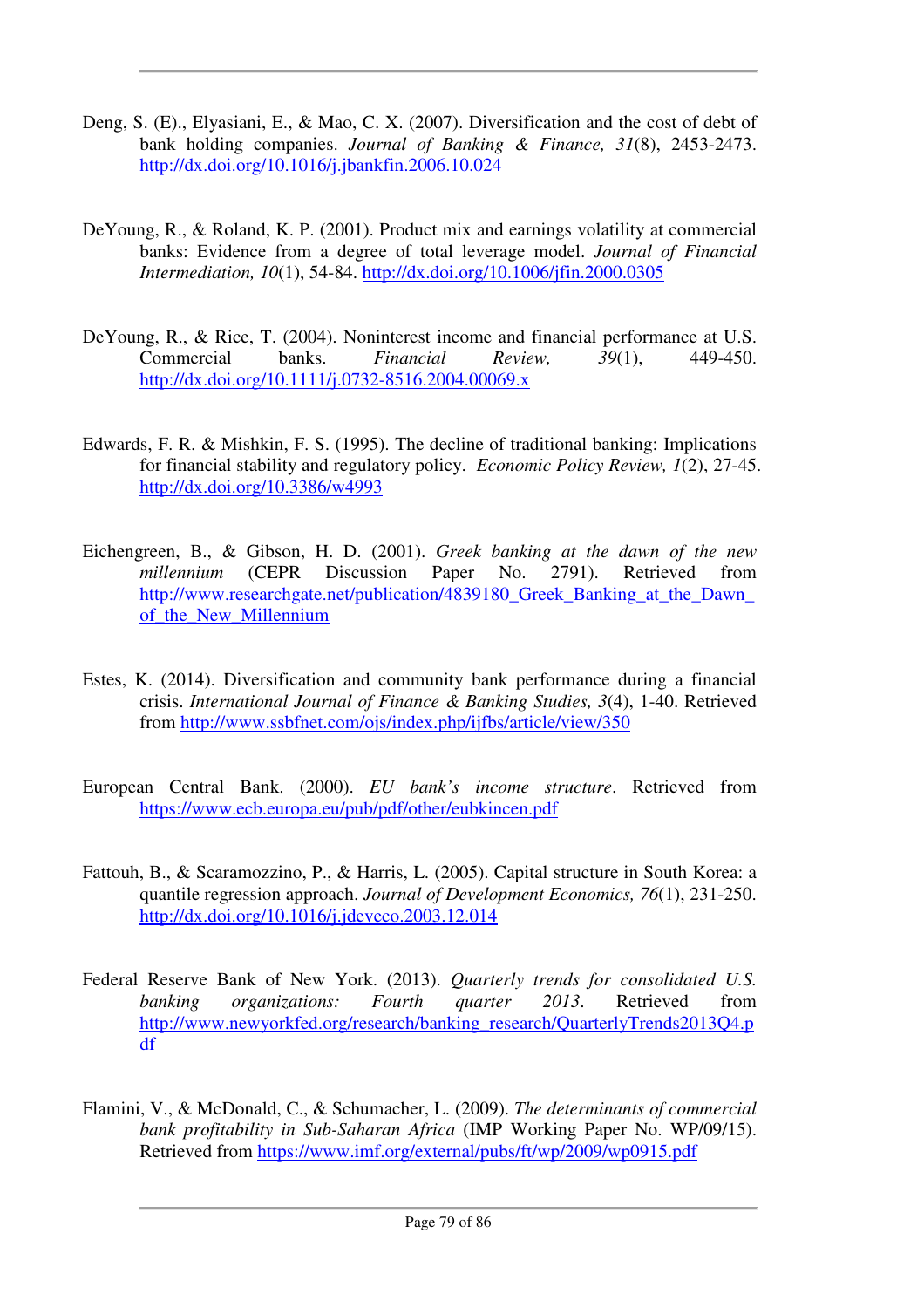- Ghoul, W. (2008). Risk management and Islamic finance: Never the twain shall meet? *The Journal of Investing, 17*(3), 96-104. http://dx.doi.org/10.3905/joi.2008.710924
- Goddard, J., Molyneux, P., & Wilson, J. O. S. (2004). Dynamics of growth and profitability in banking. *Journal of Money, Credit and Banking, 36*(6), 1069-1090. Retrieved from http://www.jstor.org/stable/3839101
- Gul, S., Irshad, F., & Zaman, K. (2011). Factors affecting bank profitability in Pakistan. *The Romanian Economic Journal, 39*, 61-87. Retrieved from http://www.rejournal.eu/sites/rejournal.versatech.ro/files/articole/2011-02- 28/2101/guletal-je39.pdf
- Guru, B. K., Staunton, J., & Shanmugam, B. (2000). Determinants of commercial bank profitability in Malaysia. *Asian Academy of Management Journal, 5*(2). 1-22. Retrieved from http://web.usm.my/aamj/5.2.2000/5-2-1.pdf
- Hou, X., Wang, Q., & Li, C. (2015). Role of off-balance sheet operations on bank scale economies: Evidence from China's banking sector. *Emerging Markets Review, 22*, 140-153. http://dx.doi.org/10.1016/j.ememar.2014.10.001
- Idris, A. R., Asari, F. F. A. H., Taufik, N. A. A., Salim, N. J., Mustaffa, R., & Jusoff, K. (2011). Determinant of Islamic banking institutions' profitability in Malaysia. *World Applied Sciences Journal, 12*(12), 1-7. Retrieved from http://idosi.org/wasj/wasj12(BES)11/1.pdf
- Iqbal, Z. (2007). Challenges facing Islamic financial industry. *Journal of Islamic Economics, Banking and Finance, 3*(1), 1-14. Retrieved from http://ibtra.com/pdf/journal/v3\_n1\_article4.pdf
- Ito, T. (2013). Islamic rates of return and conventional interest rates in the Malaysian deposit market. *International Journal of Islamic and Middle Eastern Finance and Management, 6*(4), 290-303. http://dx.doi.org/10.1108/IMEFM-11-2012-0113
- Izhar, H., & Asutay, M. (2007). Estimating the profitability of Islamic banking: Evidence from Bank Muamalat Indonesia. *Review of Islamic Economics, 11*(2), 17-29. Retrieved from the state of the state of the state of the state of the state of the state of the state of the state of the state of the state of the state of the state of the state of the state of the state of the state of http://www.ues.ac.ir/files/takmili/islamic\_econ./islamic\_banking/11\_2\_asutay\_2.p df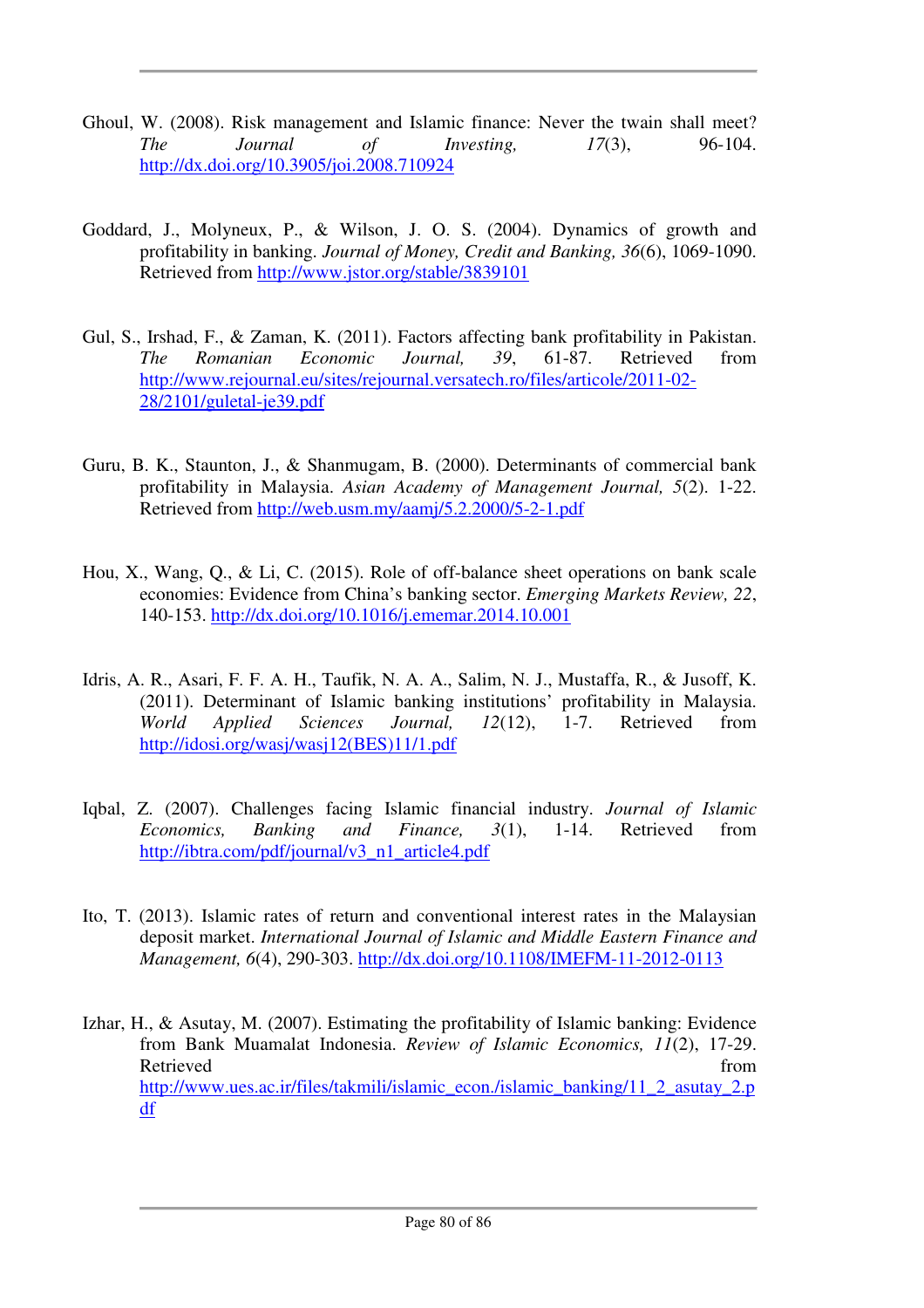- Karakaya, A., & Er, B. (2013). Noninterest (nonprofit) income and financial performance at Turkish commercial and participation banks. *International Business Research, 6*(1), 106-117. http://dx.doi.org/10.5539/ibr.v6n1p106
- Karim, M. Z. A., & Chan, S. G. (2007). Off-balance sheet activities and performance of commercial banks in Malaysia. *The ICFAI Journal of Financial Economics, 5*(4), 67-80. Retrieved from Business Source Complete database.
- Kaufman, G. G., & Mote, L. R. (1994). Is banking a declining industry? A historical perspective. *Economic Perspective, 18*(3), 2-21. Retrieved from https://www.chicagofed.org/publications/economicperspectives/1994/05mayjun1994-part1-kaufman
- Khan, M. M., & Bhatti, M. I. (2008). Islamic banking and finance: On its way to globalization. *Managerial Finance, 34*(10), 708-725. http://dx.doi.org/10.1108/03074350810891029
- Khattak, N.A., Ur-Rehman, K., Naqvi, I., & Anwaar, H. (2009). Empirical study on the causal relationship between Islamic and conventional deposit rate. In W. Li., & J. Zhou (Eds.), *The 2nd IEEE International Conference on Computer Science and Information Technology 2009* (pp. 227-231). Beijing, China: IEEE.
- Koehn, M., & Santomero, A. M. (1980). Regulation of bank capital and portfolio risk. *The Journal of Finance, 35*(5), 1235-1244. http://dx.doi.org/10.1111/j.1540- 6261.1980.tb02206.x
- Koenker, R., & Bassett, G. (1978). Regression quantiles. *Econometrica, 46*(1), 33-50. http://www.jstor.org/stable/1913643
- Laeven, L., & Levine, R. (2007). Is there a diversification discount in financial conglomerates? *Journal of Financial Economics, 85*(2), 331-367. http://dx.doi.org/10.1016/j.jfineco.2005.06.001
- Lee, S. (2014). The relationship between growth and profit: Evidence from firm-level panel data. *Structural Change and Economy Dynamics, 28*, 1-11. http://dx.doi.org/10.1016/j.strueco.2013.08.002
- Lee, C.-C., Hsieh, M.-F., & Yang, S.-J. (2014). The relationship between revenue diversification and bank performance: Do financial structures and financial reforms matter? *Japan and the World Economy, 29*, 18-35. http://dx.doi.org/10.1016/j.japwor.2013.11.002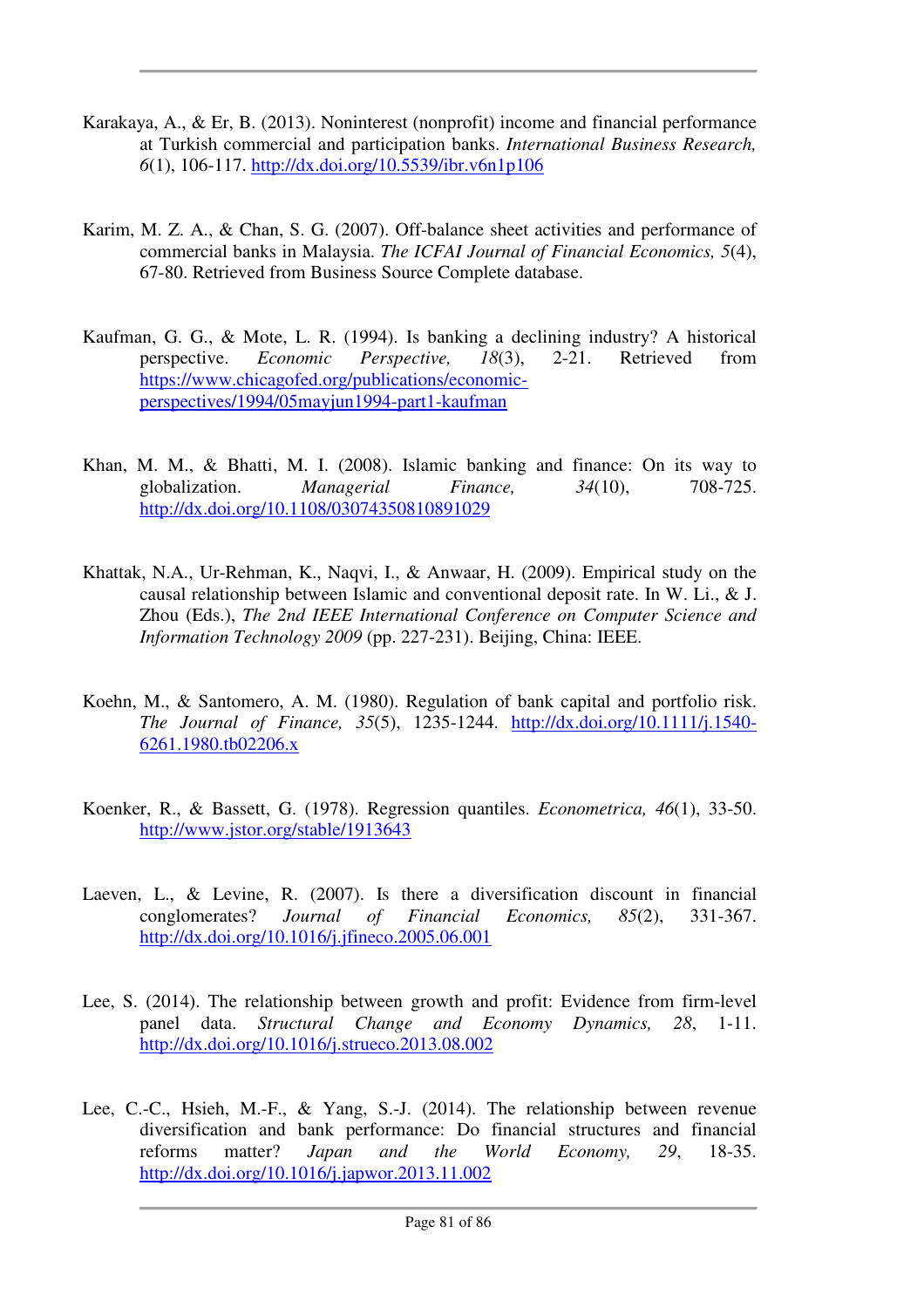- Lee, B. S., & Li, M.-Y. (2012). Diversification and risk-adjusted performance: A quantile regression approach. *Journal of Banking and Finance, 36*(7), 2157-2173. http://dx.doi.org/10.1016/j.jbankfin.2012.03.020
- Lee, C.-C., Yang, S.-J., & Chang, C.-H. (2014). Non-interest income, profitability, and risk in banking industry: A cross-country analysis. *The North American Journal of Economics and Finance, 27*, 48-67. http://dx.doi.org/10.1016/j.najef.2013.11.002
- Mata, J., & Machado, J. A. F. (1996). Firm start-up size: a conditional quantile approach. *European Economic Review, 40*(6), 1305-1323. http://dx.doi.org/10.1016/0014- 2921(95)00034-8
- Menard, S. (2002). An introduction to logistic regression diagnostics. In *Applied Logistic Regression Analysis* (2<sup>nd</sup> Edition, pp.1-11). http://dx.doi.org.libezp.utar.edu.my/10.4135/9781412983433
- Mercieca, S., Schaeck, K., & Wolfe, S. (2007). Small European banks: Benefits from diversification? *Journal of Banking & Finance, 31*(7), 1975-1998. http://dx.doi.org/10.1016/j.jbankfin.2007.01.004
- Meslier, C., Tacneng, R., & Tarazi, A. (2014). Is bank income diversification beneficial? Evidence from an emerging economy. *Journal of International Financial Markets, Institutions and Money, 31*, 97-126. http://dx.doi.org/10.1016/j.intfin.2014.03.007
- Molyneux, P., & Yip, J. (2013). Income diversification and performance of Islamic banks. *Journal of Financial Management Markets and Institutions, 1*(1), 47-66. http://dx.doi.org/10.12831/73632
- Nigmonov, A. (2010). Bank performance and efficiency in Uzbekistan. *Eurasian Journal of Business and Economics, 3*(5), 1-25. Retrieved from http://ejbe.org/EJBE2010Vol03No05p01NIGMONOV.pdf
- Noman, A. M. (2002). Imperatives of financial innovation for Islamic banks. *International Journal of Islamic Financial Services, 4*(3). Retrieved from http://www.iiibf.org/journals/journal15/vol4no3art1.pdf
- O'Brien, R. M. (2007). A caution regarding rules of thumb for variance inflation factors. *Quality & Quantity, 41*(5), 673-690. http://dx.doi.org/10.1007/s11135-006-9018-6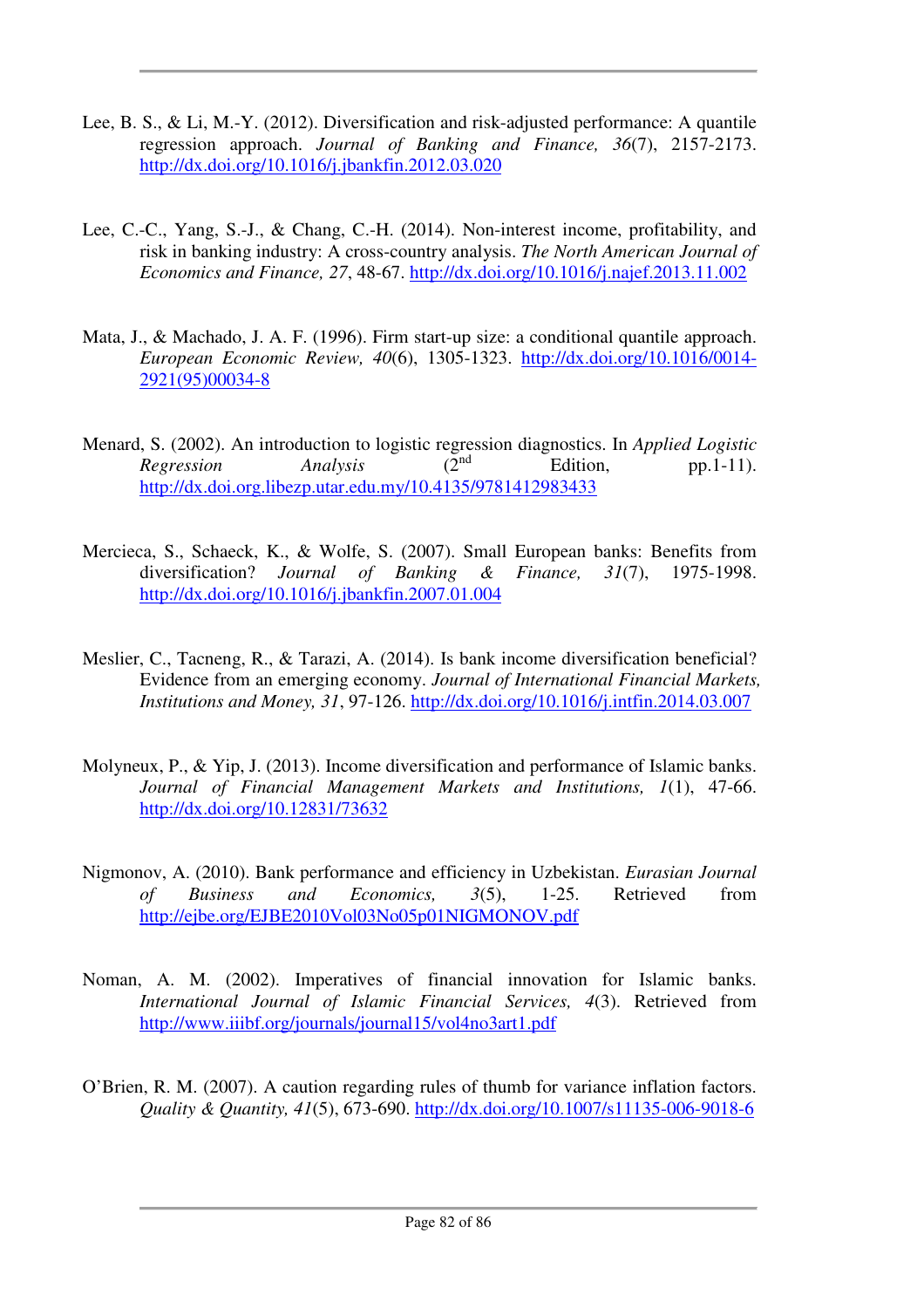- Ramadan, I. Z., Kilani, Q. A., & Kaddumi, T. A. (2011). Determinants of bank profitability: Evidence from Jordan. *International Journal of Academic Research, 3*(4), 180-191. Retrieved from http://asu.edu.jo/Upload/FacultyPub/dd898270- 0e9d-4b8e-8cfc-492ab22670bb.pdf
- Ramdani, D., & van Witteloostuijn, A. (2010). The impact of board independence and CEO duality on firm performance: A quantile regression analysis for Indonesia, Malaysia, South Korea and Thailand. *British Journal of Management, 21*(3), 607- 626. http://dx.doi.org/10.1111/j.1467-8551.2010.00708.x
- Rivard, R. J., & Thomas, C. R. (1997). The effect of interstate banking on large bank holding company profitability and risk. *Journal of Economics and Business, 49*(1), 61-76. http://dx.doi.org/10.1016/S0148-6195(96)00041-0
- Rozzani, N. & Rahman, R. A. (2013). Determinants of bank performance: Conventional versus Islamic. *Jurnal Pengurusan, 39*, 129-139. Retrieved from http://www.researchgate.net/profile/Nabilah\_Rozzani/publication/263967422\_Det erminants\_of\_Bank\_Performance\_Conventional\_versus\_Islamic/links/0a85e53c7 5ef98b1f3000000.pdf
- Said, R. M., & Tumin, M. H. (2011). Performance and financial ratios of commercial banks in Malaysia and China. *International Review of Business Research Papers, 7*(2), 157-169. http://irbrp.com/static/documents/March/2011/11.%20Rasidah-FINAL.pdf
- Sanya, S., & Wolfe, S. (2011). Can banks in emerging economies benefit from revenue diversification? *Journal of Financial Services Research, 40*(1-2), 77-101. http://dx.doi.org/10.1007/s10693-010-0098-z
- Schaik, D. V. (2001). Islamic banking. *The Arab Bank Review, 3*(1), 45-52. Retrieved from http://globalwebpost.com/farooqm/farooqm/study\_res/i\_econ\_fin/schaik\_banking. pdf
- Schmid, M. M., & Walter, I. (2009). Do financial conglomerates create or destroy economic value? *Journal of financial intermediation, 18*(2), 193-216. http://dx.doi.org/10.1016/j.jfi.2008.07.002
- Securities Commission Malaysia. (2011). *Capital market masterplan 2*. Retrieved from www.sc.com.my/wp-content/uploads/eng/html/cmp2/cmp2\_final.pdf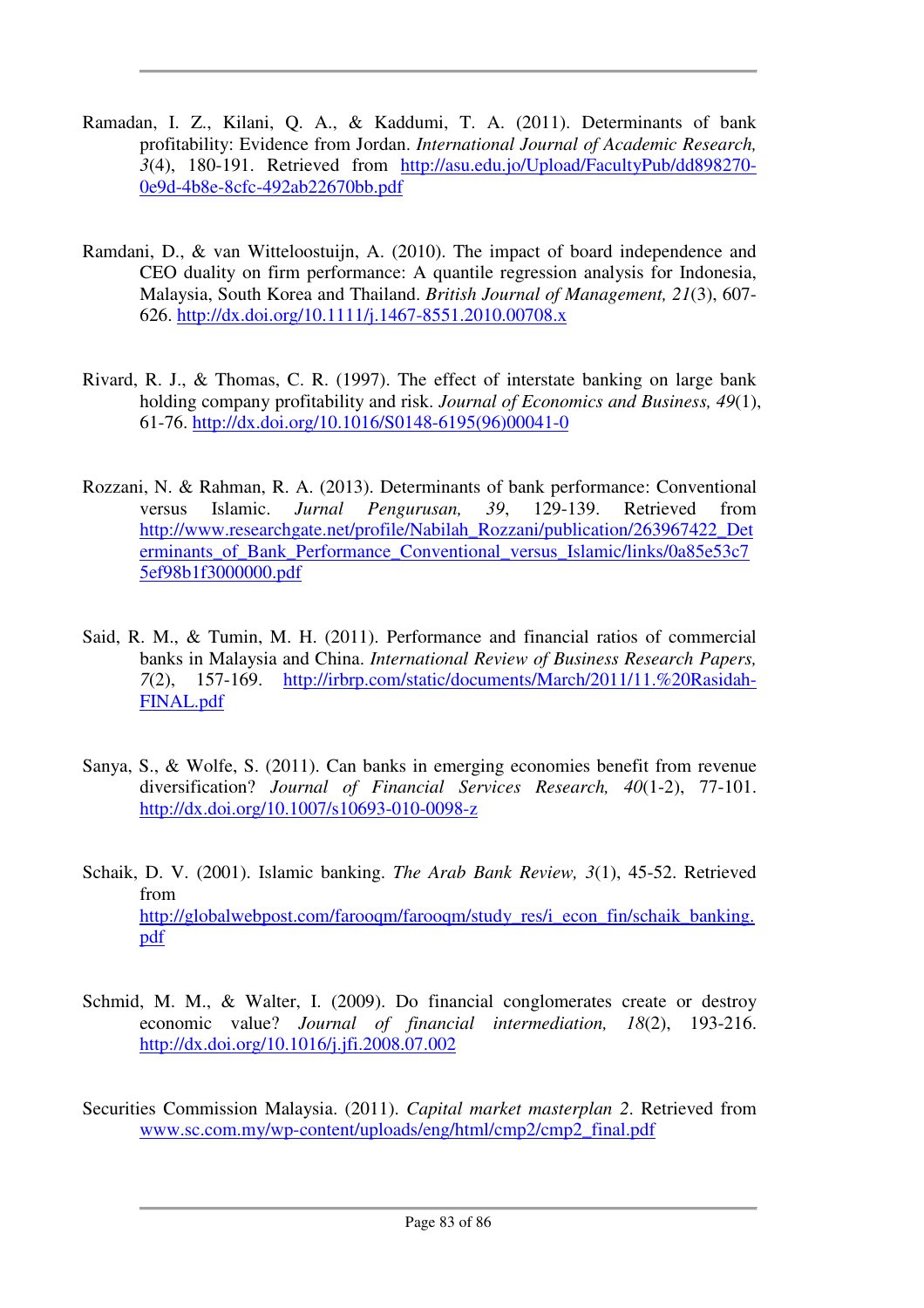- Securities Commission Malaysia. (2013). *Annual report 2013*. Retrieved from www.sc.com.my/wpcontent/uploads/eng/html/resources/annual/ar2013\_eng/scar2013\_eng.pdf
- Shaban, M., Duygun, M., Anwar, M., Akbar, B. (2014). Diversification and banks' willingness to lend to small businesses: Evidence from Islamic and conventional banks in Indonesia. *Journal of Economic Behavior Organization, 103*(Suppl.), 39- 55. http://dx.doi.org/10.1016/j.jebo.2014.03.021
- Short, B. K. (1979). The relation between commercial bank profit rates and banking concentration in Canada, Western Europe, and Japan. *Journal of Banking & Finance, 3*(3), 209-219. http://dx.doi.org/10.1016/0378-4266(79)90016-5
- Steffens, P., Davidsson, P., & Fitzsimmons, J. (2009). Performance configurations over time: Implications for growth- and profit- oriented strategies. *Entrepreneurship Theory and Practice, 33*(1), 125-148. http://dx.doi.org/10.1111/j.1540- 6520.2008.00283.x
- Stiroh, K. J. (2004a). Diversification in banking: Is noninterest income the answer? *Journal of Money, Credit and Banking, 36*(5), 853-882. Retrieved from Business Source Complete database.
- Stiroh, K. J. (2004b). Do community banks benefit from diversification? *Journal of Financial Services Research, 25*(2-3), 135-160. http://dx.doi.org/10.1023/B:FINA.0000020657.59334.76
- Stiroh, K. J., & Rumble, A. (2006). The dark side of diversification: The case of US financial holding companies. *Journal of Banking & Finance, 30*(8), 2131-2161. http://dx.doi.org/10.1016/j.jbankfin.2005.04.030
- Sufian, F. (2009). Factors influencing bank profitability in a developing economy: Empirical evidence from Malaysia. *Global Business Review, 10*(2), 225-241. http://dx.doi.org/10.1177/097215090901000206
- Sufian, F. (2010). Productivity, technology and efficiency of De Novo Islamic banks: Empirical evidence from Malaysia. *Journal of Financial Services Marketing, 15*, 241-258. http://dx.doi.org/10.1057/fsm.2010.20
- Sufian, F., & Habibullah, M. S. (2010). Does economic freedom fosters banks' performance? Panel evidence from Malaysia. *Journal of Contemporary*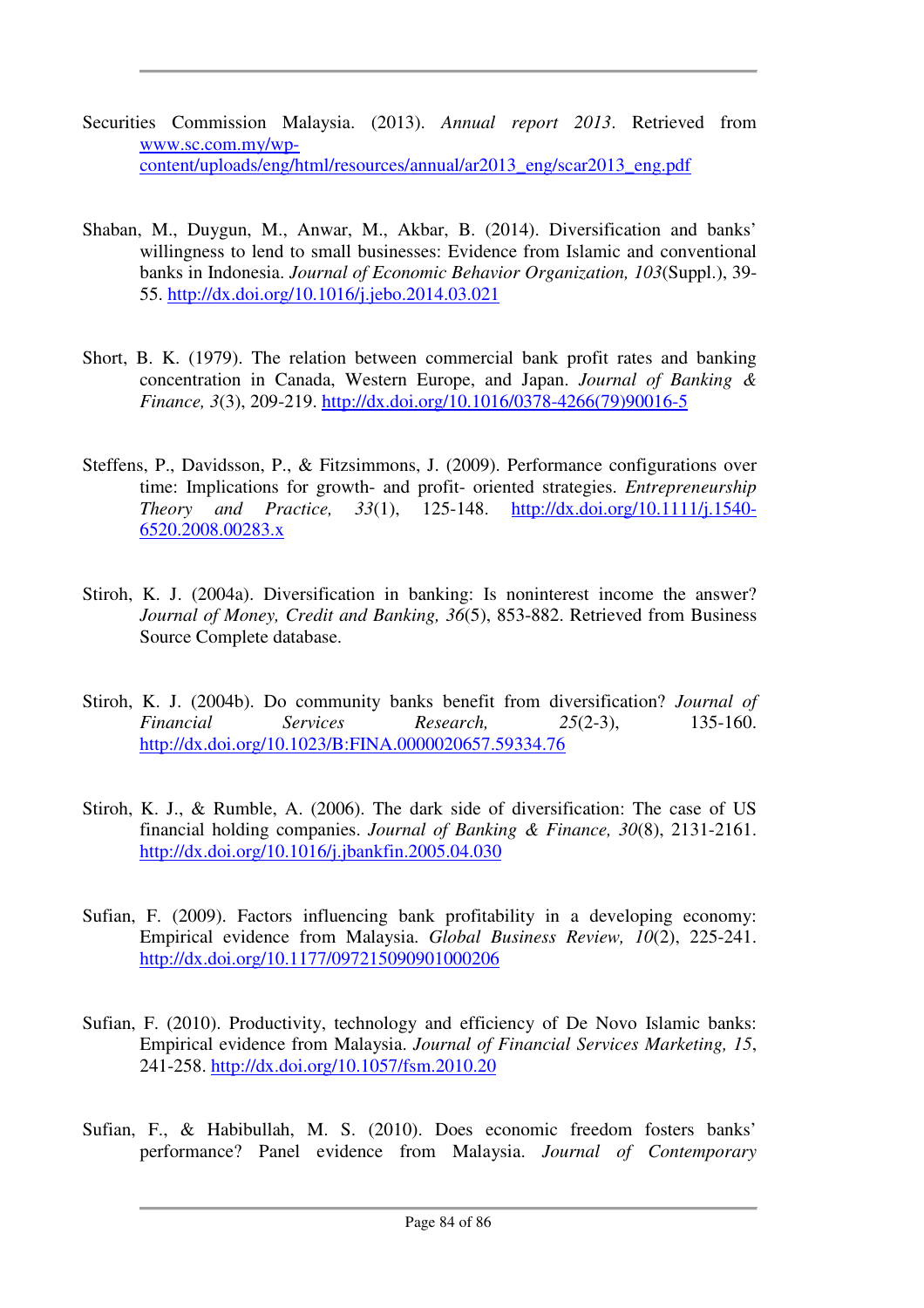*Accounting* & *Economics* 6(2), 77-91. http://dx.doi.org/10.1016/j.jcae.2010.09.003

- Sula, O. (2011). Demand for international reserves in developing nations: A quantile regression approach. *Journal of International Money and Finance, 30*(5), 764-777. http://dx.doi.org/10.1016/j.jimonfin.2011.05.001
- Taylor, R. (1990). Interpretation of the correlation coefficient: A basic review. *Journal of Diagnostic Medical Sonography, 8*(1), 35-39. http://dx.doi.org/10.1177/875647939000600106
- Valverde, S. C., Fernández, F. R. (2007). The determinants of bank margins in European banking. *Journal of Banking & Finance 31*(7), 2043-2063. http://dx.doi.org/10.1016/j.jbankfin.2006.06.017
- Vander Vennet, R. (2002). Cost and profit efficiency of financial conglomerates and universal banks in Europe. *Journal of Money, Credit and Banking, 34*(1), 254-282. http://dx.doi.org/10.10.1353/mcb.2002.0036
- Wasiuzzaman, S., & Ahmad Tarmizi, H.-A. (2010). Profitability of Islamic banks in Malaysia: An empirical analysis. *Journal of Islamic Economics, Banking and Finance*, 6(4), 53-68. Retrieved from http://ibtra.com/pdf/journal/v6\_n4\_article3.pdf
- Zainol, Z., & Kassim, S.H. (2010). An analysis of Islamic banks' exposure to rate of return risk. *Journal of Economic Cooperation and Development, 31*(1), 59-84. Retrieved from http://www.sesric.org/jecd/jecd\_articles/art09062201-2.pdf